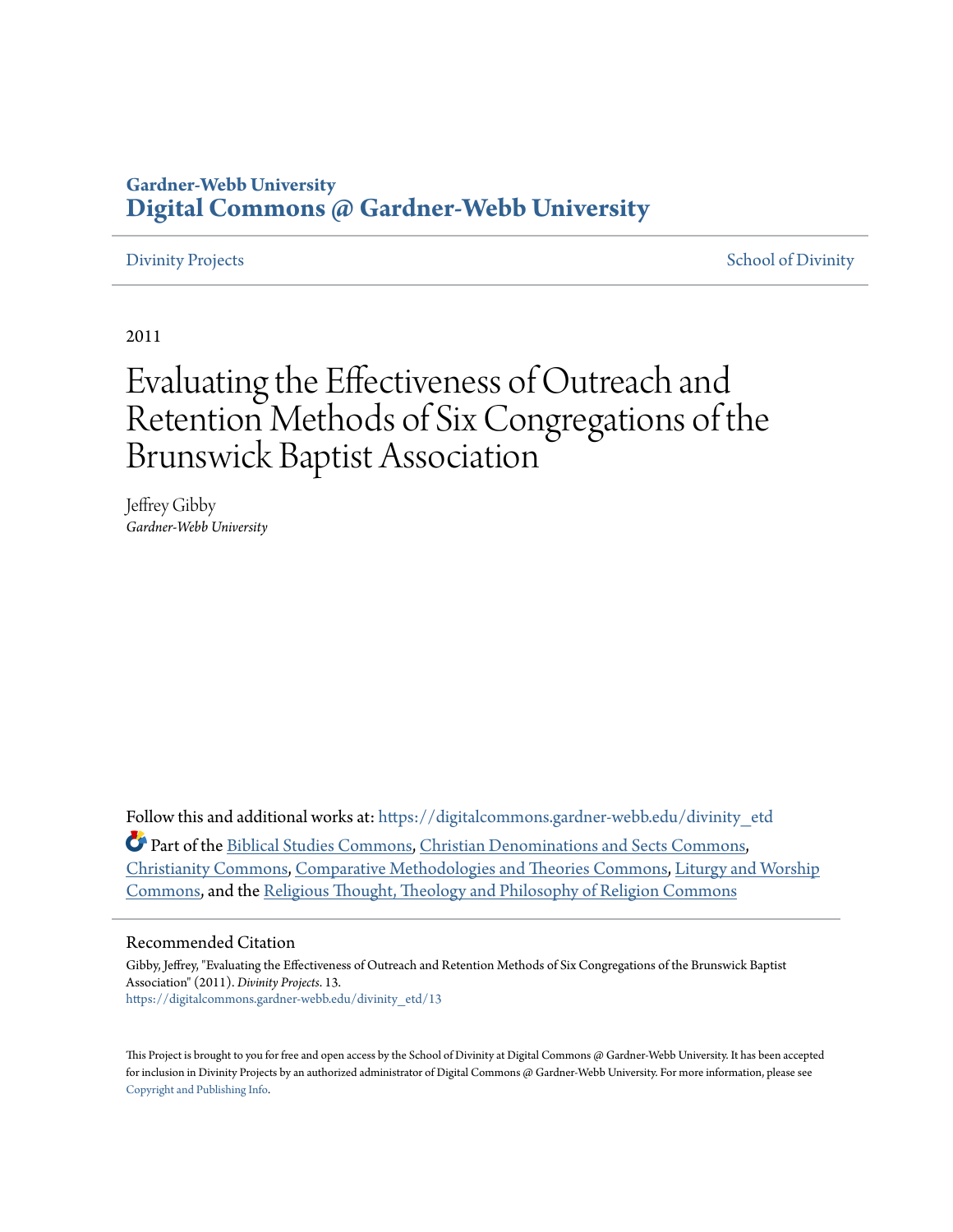# EVALUATING THE EFFECTIVENESS OF OUTREACH AND RETENTION METHODS OF SIX CONGREGATIONS OF THE BRUNSWICK BAPTIST ASSOCIATION

A PROJECT

# PRESENTED TO THE FACULTY OF THE M. CHRISTOPHER WHITE SCHOOL OF DIVINITY GARDNER-WEBB UNIVERSITY BOILING SPRINGS, NORTH CAROLINA

IN PARTIAL FULFILLMENT OF THE REQUIREMENTS FOR THE DEGREE DOCTOR OF MINISTRY

BY

JEFFREY E. GIBBY

MAY, 2011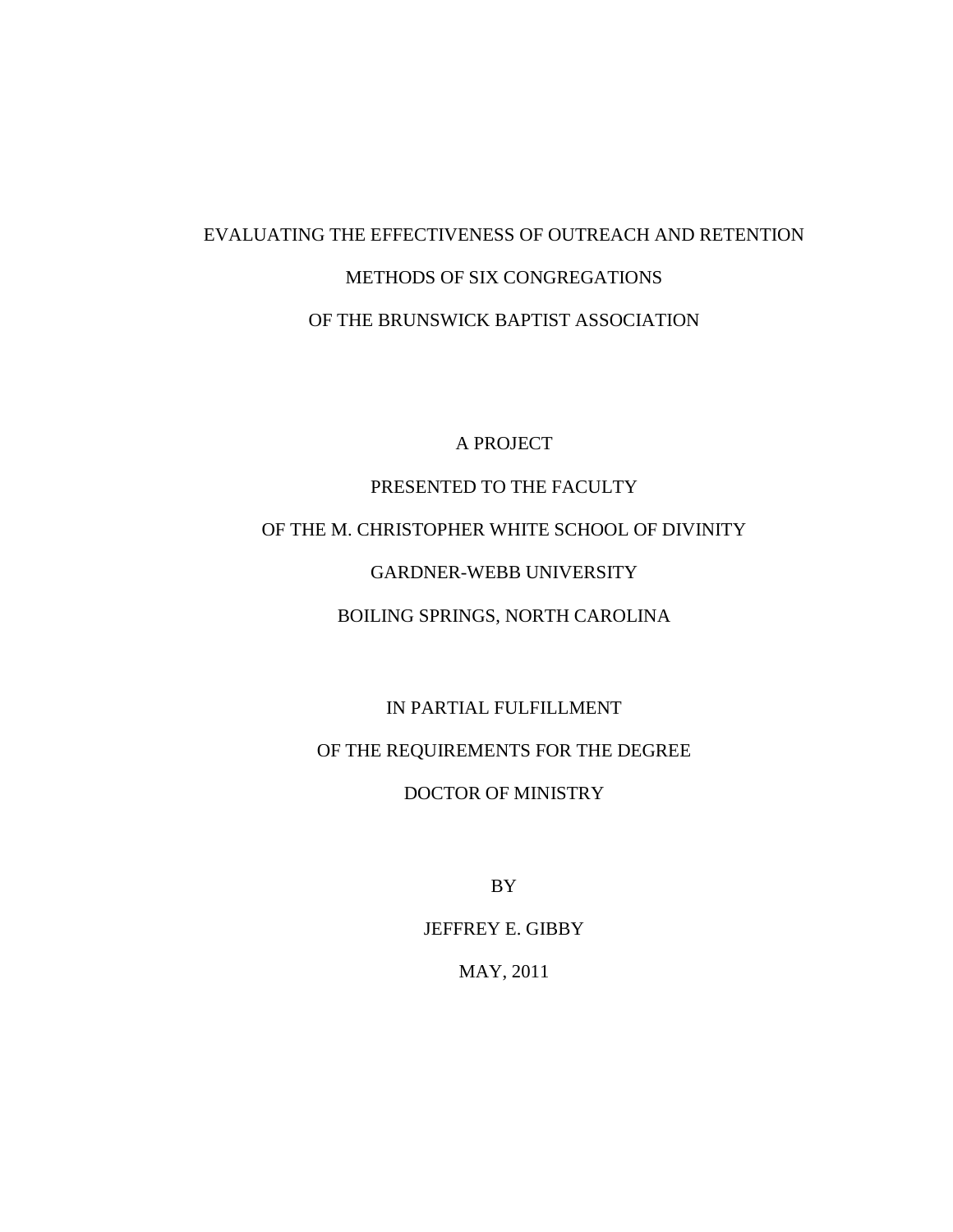# APPROVAL FORM

# EVALUATING THE EFFECTIVENESS OF OUTREACH AND RETENTION METHODS OF SIX CONGREGATIONS OF THE BRUNSWICK BAPTIST ASSOCIATION

# JEFFREY EDWARD GIBBY

Approved by:

\_\_\_\_\_\_\_\_\_\_\_\_\_\_\_\_\_\_\_\_\_\_\_\_\_\_\_\_\_\_\_\_\_\_\_\_ (Faculty Advisor)

\_\_\_\_\_\_\_\_\_\_\_\_\_\_\_\_\_\_\_\_\_\_\_\_\_\_\_\_\_\_\_\_\_\_\_\_ (Field Advisor)

\_\_\_\_\_\_\_\_\_\_\_\_\_\_\_\_\_\_\_\_\_\_\_\_\_\_\_\_\_\_\_\_\_\_\_\_ (D.Min. Director)

Date:\_\_\_\_\_\_\_\_\_\_\_\_\_\_\_\_\_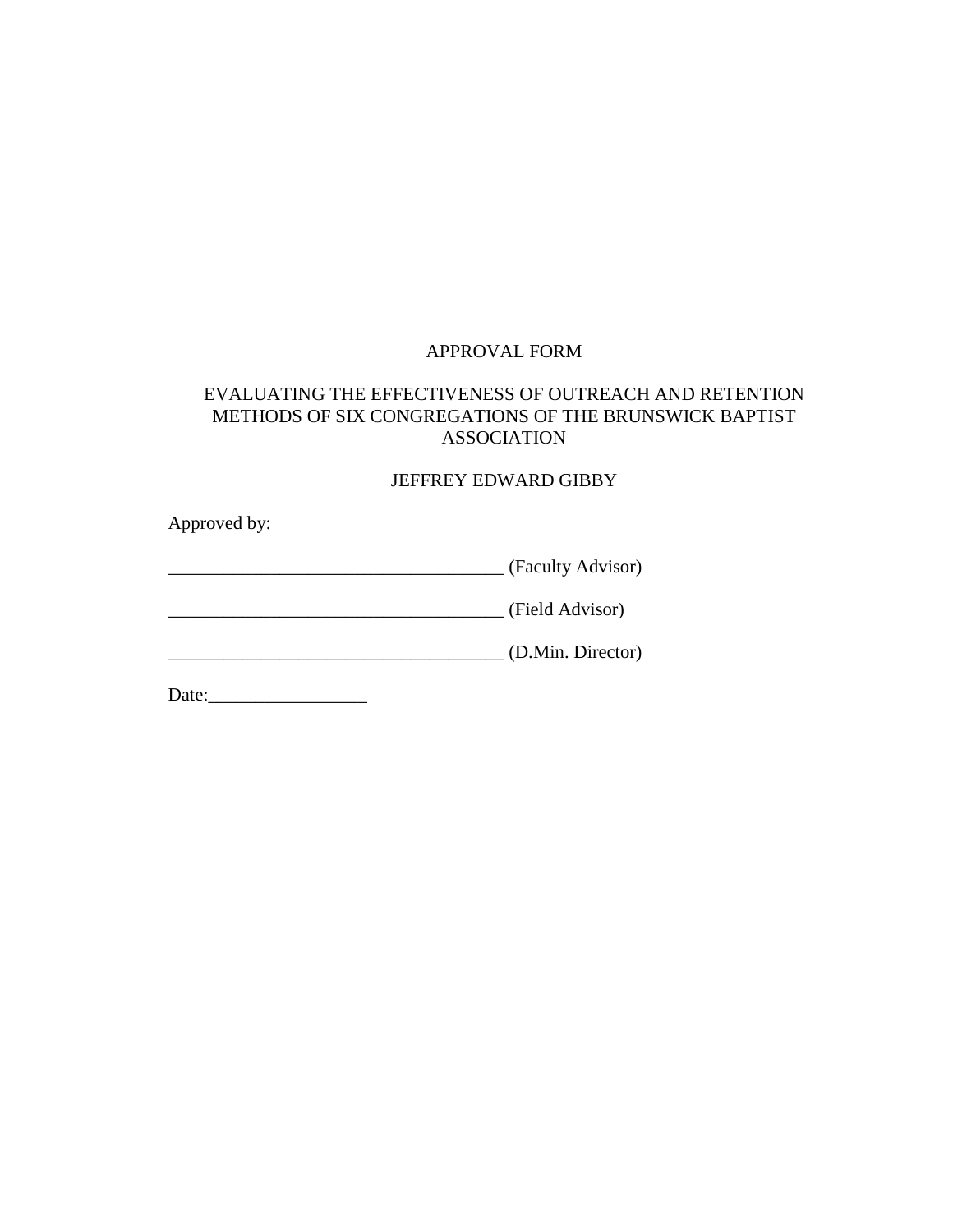Copyright © 2010 by Jeffrey E. Gibby All Rights reserved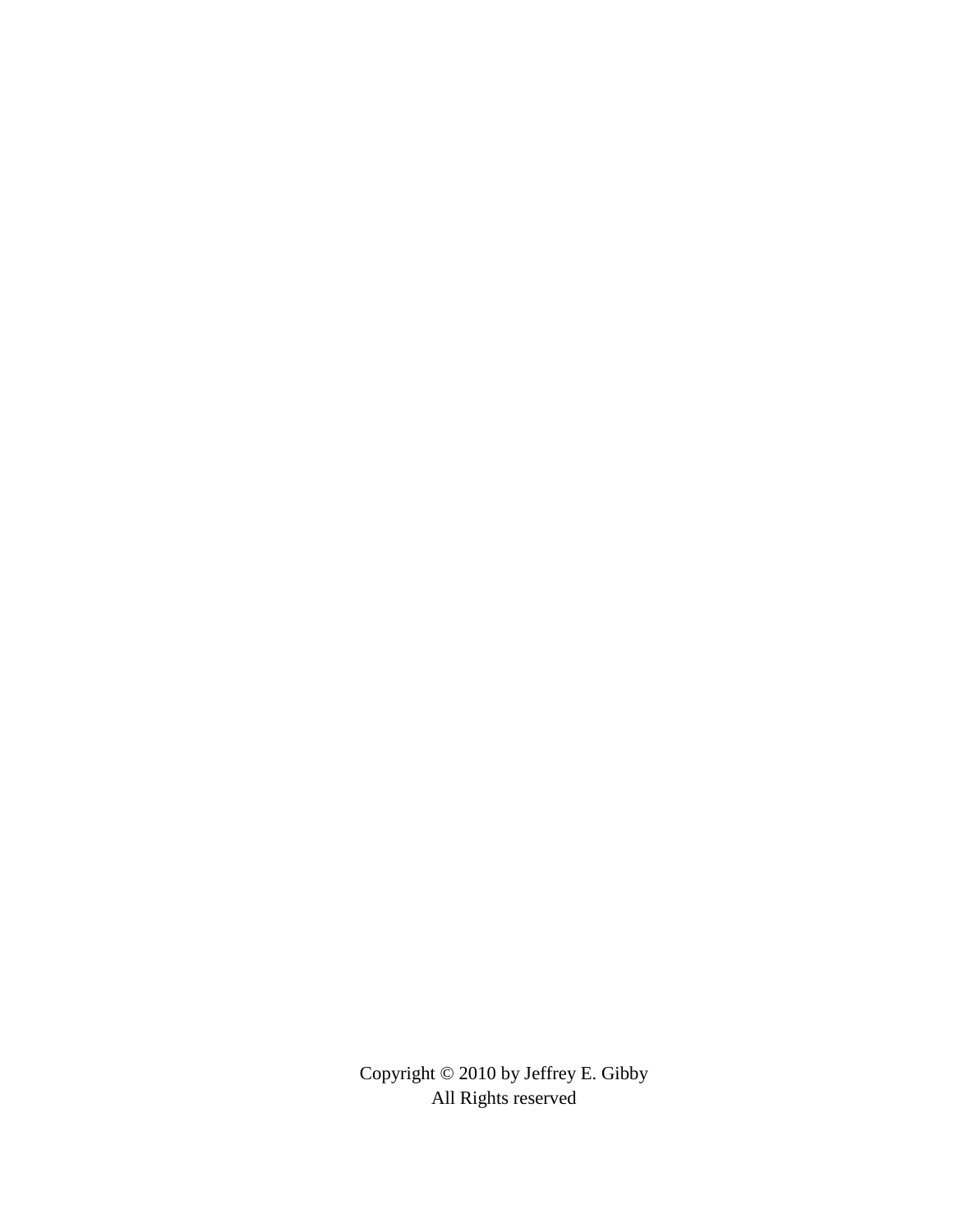# ACKNOWLEDGEMENTS

The inspiration for this project came from conversations with Dr. Ken Massey, pastor of First Baptist Church of Greensboro, North Carolina, during supervision sessions in the curriculum of the M. Christopher White School of Divinity Doctor of Ministry program in which Dr. Massey, Rev. C. F. McDowell, and I participated.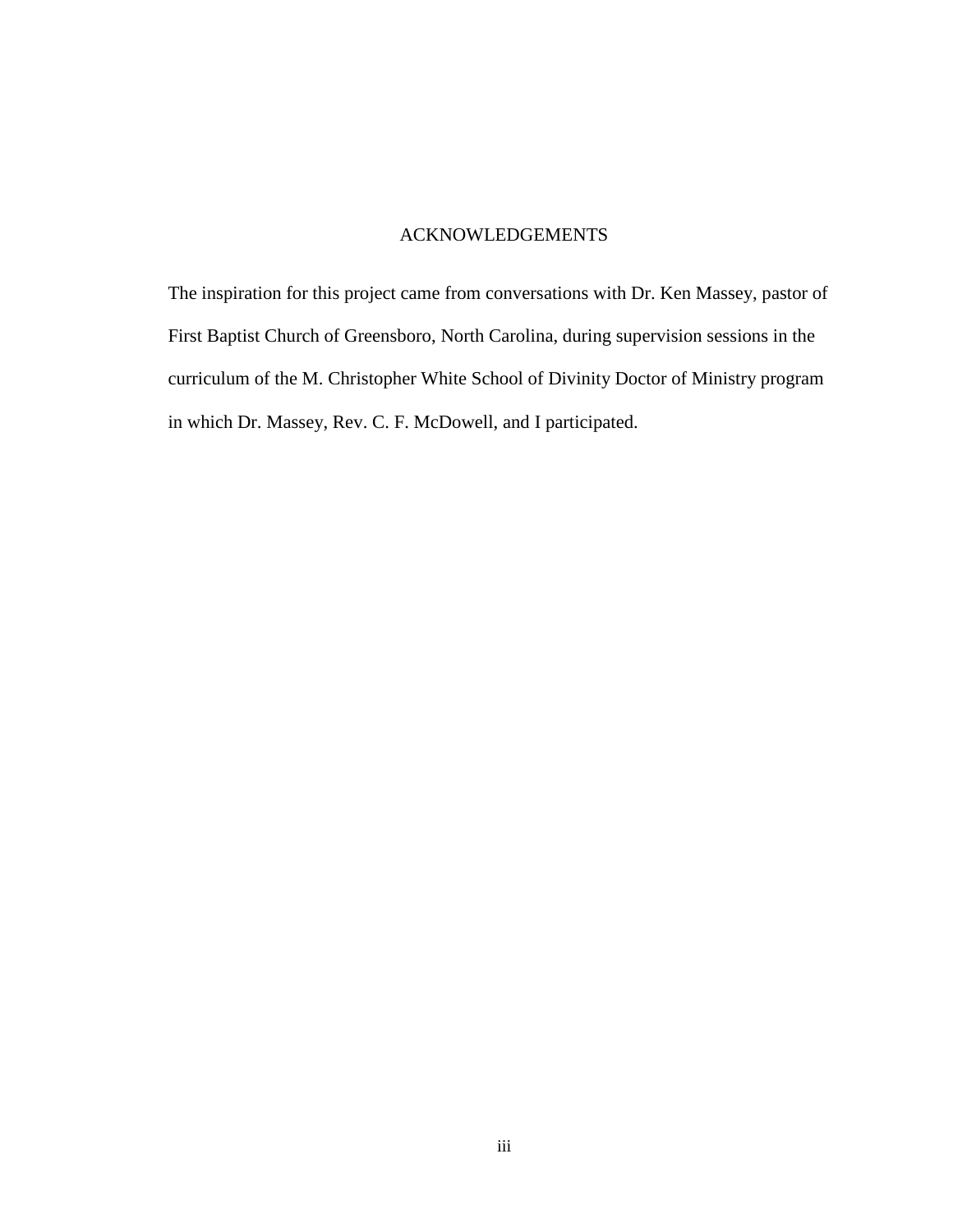# ABSTRACT

I chose two hypotheses to form a survey. The first hypothesis is that persons are reached by the style of building, existing relationships, or advertising. The second hypothesis is that persons maintain their membership based on the content of preaching, the quality of teaching programs, or fellowship.

I employed The Mann-Whitney Statistical Test to analyze the data.

The data revealed that good preaching, good worship and good fellowship make a growing church. The data results also show the significance of the Pastor and revealed that age-graded Bible study groups are still valid in reaching and retaining members.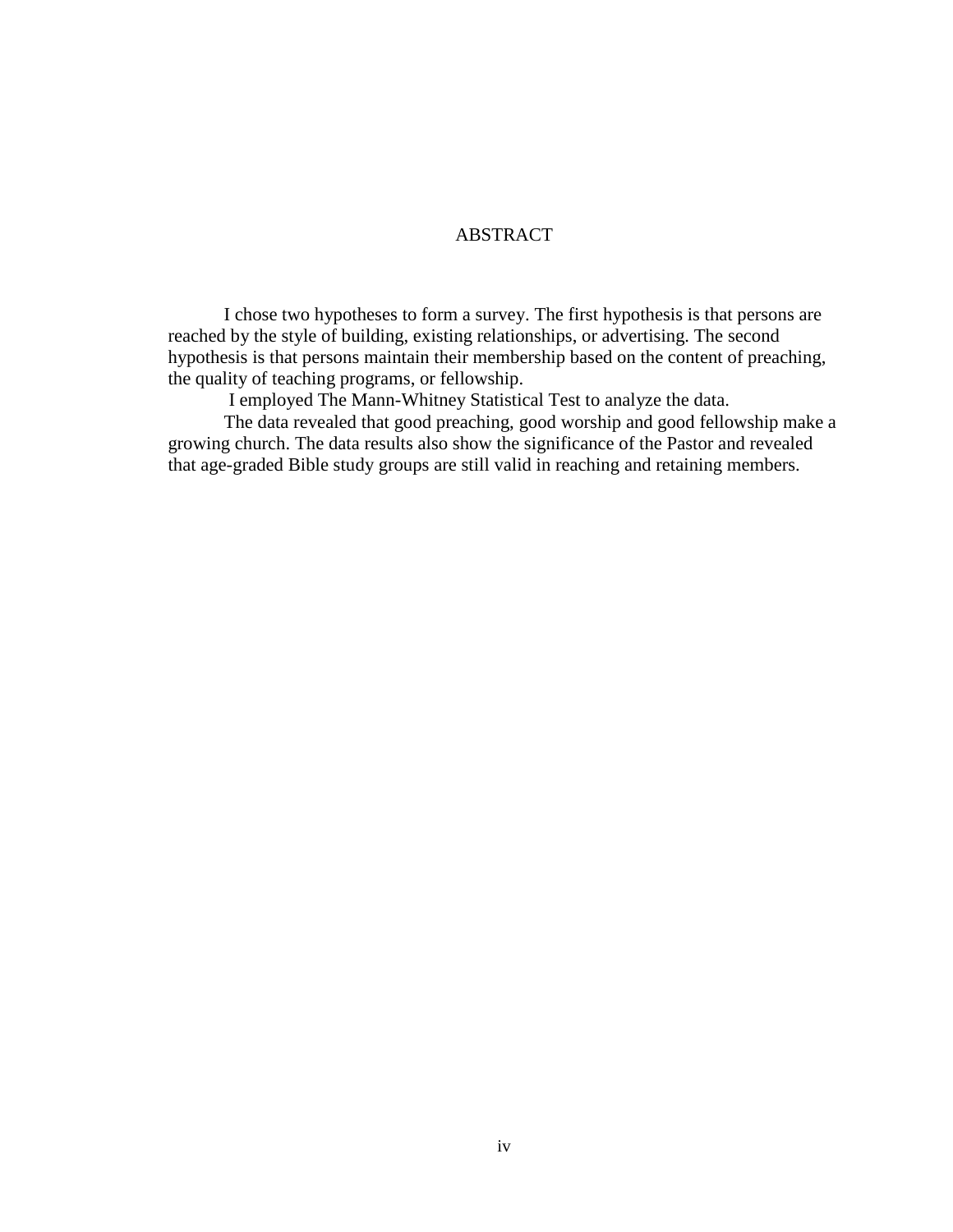# ABBREVIATIONS

| <b>BBC</b>  | <b>Broadman Bible Commentary</b>                                                                |
|-------------|-------------------------------------------------------------------------------------------------|
| <b>BSac</b> | Bibliotheca sacra                                                                               |
| <b>BTC</b>  | Brazos Theological Commentary on the Bible                                                      |
| CBQ         | Catholic Biblical Quarterly                                                                     |
| CurTM       | Currents in Theology and Mission                                                                |
| <b>DSBS</b> | Daily Study Bible Series                                                                        |
| <b>EBC</b>  | <b>Expositor's Bible Commentary</b>                                                             |
| <b>HBC</b>  | Harper's Bible Commentary. Edited by J. L. Mays et al. San Francisco,<br>1988                   |
| <b>HBD</b>  | HarperCollins Bible Dictionary. Edited by P. J. Achtemeier et al. 2d ed.<br>San Francisco, 1996 |
| Int         | Interpretation                                                                                  |
| IB          | Interpreter's Bible. Edited by G. A. Buttrick et al. 12 vols. New York,<br>1951-1957            |
| <b>JBL</b>  | Journal of Biblical Literature                                                                  |
| <b>JETS</b> | Journal of the Evangelical Theological Society                                                  |
| JRT         | Journal of Religious Thought                                                                    |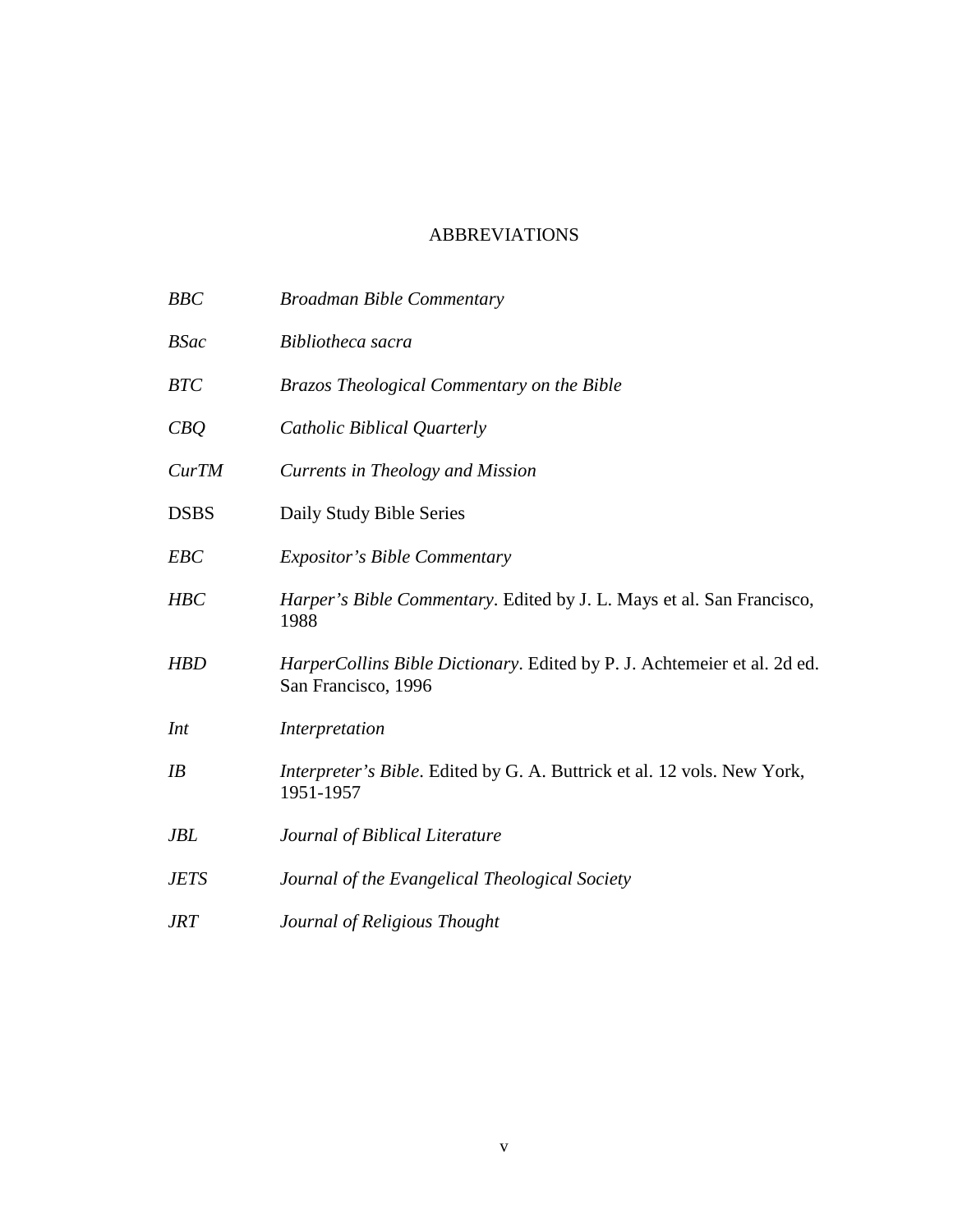| <i>JSNT</i> | Journal for the Study of the New Testament |
|-------------|--------------------------------------------|
| <i>LBBC</i> | Layman's Bible Book Commentary             |
| <b>Miss</b> | <i>Missiology</i>                          |
| <b>MSJ</b>  | The Master's Seminary Journal              |
| OCB         | The Oxford Companion to the Bible          |
| <b>OTL</b>  | <b>Old Testament Library</b>               |
| RevExp      | Review and Expositor                       |
| <b>SHBC</b> | <b>Smyth and Helwys Bible Commentary</b>   |
| <b>TOTC</b> | <b>Tyndale Old Testament Commentaries</b>  |
| <b>WBC</b>  | <b>Westminster Bible Companion</b>         |
| <b>WPNT</b> | Word Pictures in the New Testament         |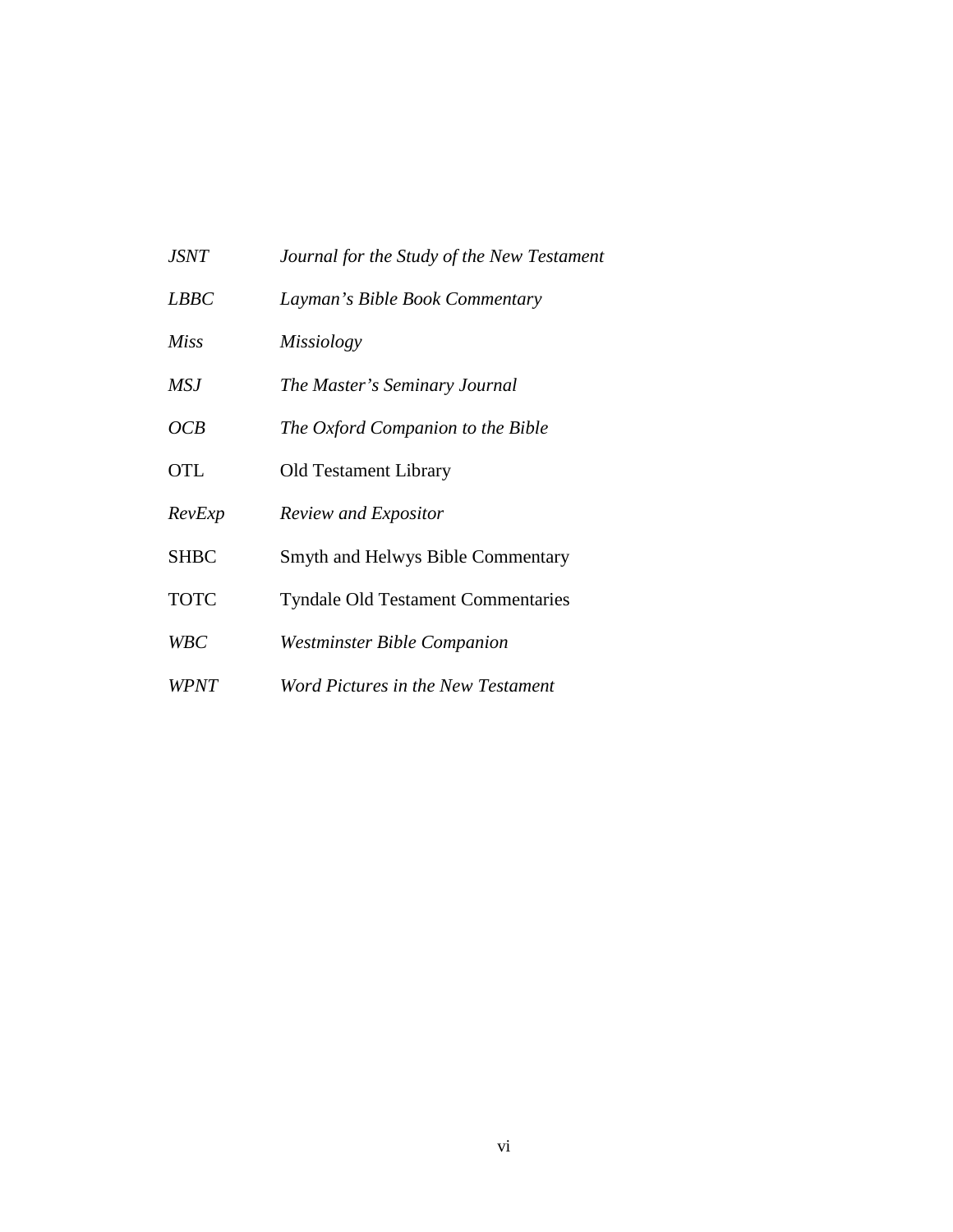# **CONTENTS**

# ACKNOWLEDGEMENTS

# ABSTRACT

# ABBREVIATIONS

# Chapter

| 1. PROJECT DESCRIPTION                      |   |
|---------------------------------------------|---|
| Goal of the Project                         |   |
| <b>Project Setting Statement of Problem</b> |   |
| An Association Responds                     | 3 |
| Brunswick County, North Carolina, Today     | 4 |
| <b>Research Resources</b>                   | 8 |

# Chapter

|                             | 16 |
|-----------------------------|----|
| <b>Practical Rationale</b>  | 16 |
| People Resources            | 19 |
| <b>Worship Resources</b>    | 22 |
| <b>Program Resources</b>    | 23 |
| <b>Facilities Resources</b> | 24 |
| <b>Biblical Rationale</b>   | 25 |
| Post-Exilic Community       | 26 |
| Ezra-Nehemiah               | 28 |
| Ruth                        | 29 |
| Jonah                       | 30 |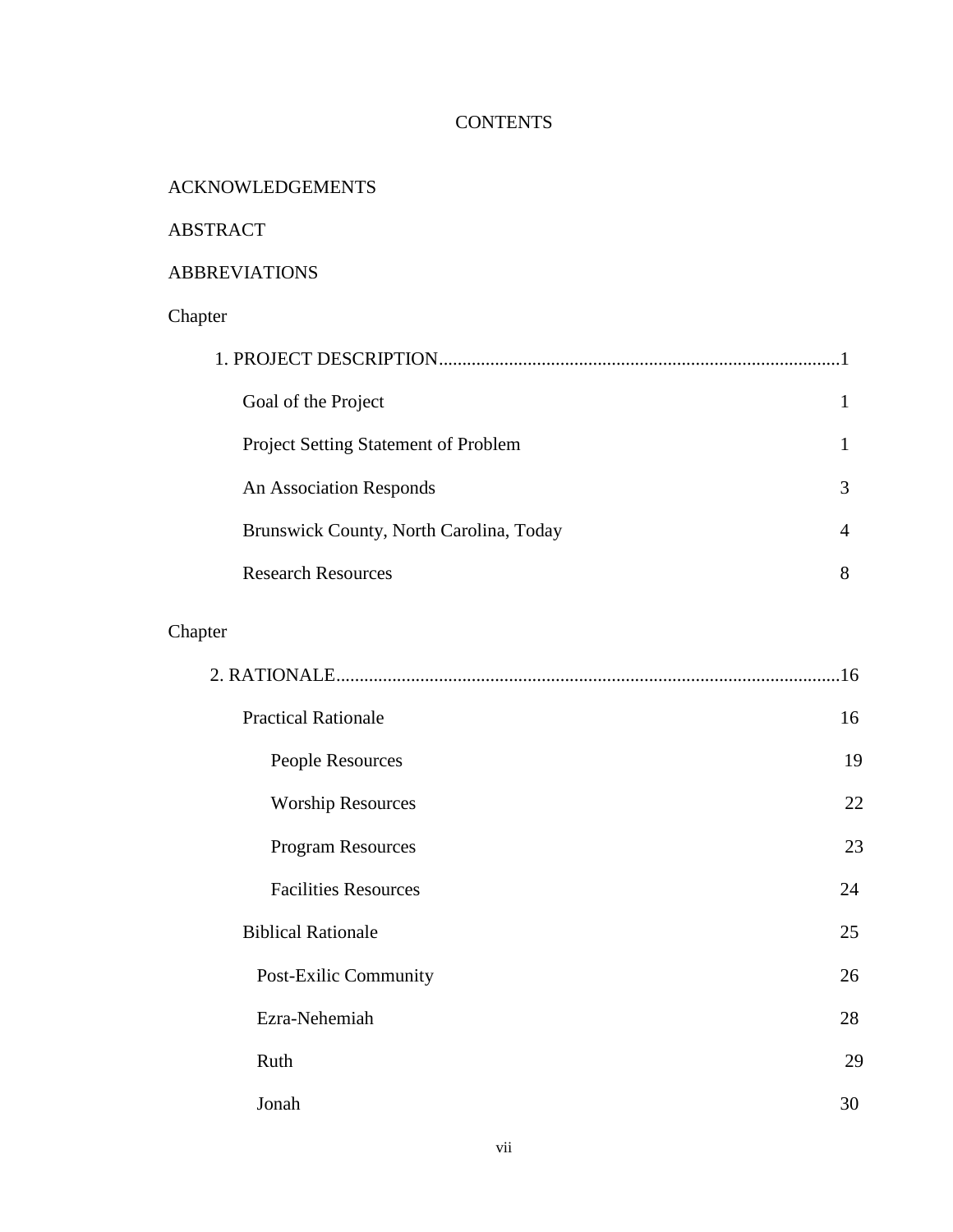| Isaiah 56-66                                         | 31  |
|------------------------------------------------------|-----|
| Matthew 28:16-20                                     | 35  |
| Acts 1:1-8                                           | 40  |
| Chapter                                              |     |
|                                                      |     |
| The Respondents                                      | 46  |
| Chapter                                              |     |
|                                                      | .48 |
| Description and Explanation of the Mann-Whitney Test | 48  |
| What Attracted You to Your Church?                   | 51  |
| Analysis of Data                                     | 52  |
| Attraction to a Congregation                         | 52  |
| Invitation                                           | 52  |
| Church's Building and Grounds                        | 55  |
| Advertising                                          | 58  |
| Retention by a Congregation                          | 61  |
| <b>Worship Emphasis</b>                              | 61  |
| <b>Teaching Ministry</b>                             | 63  |
| <b>Community Life</b>                                | 65  |
| Summary                                              | 67  |
| Chapter                                              |     |
|                                                      |     |
| Recommendations to New and Established Churches      | 74  |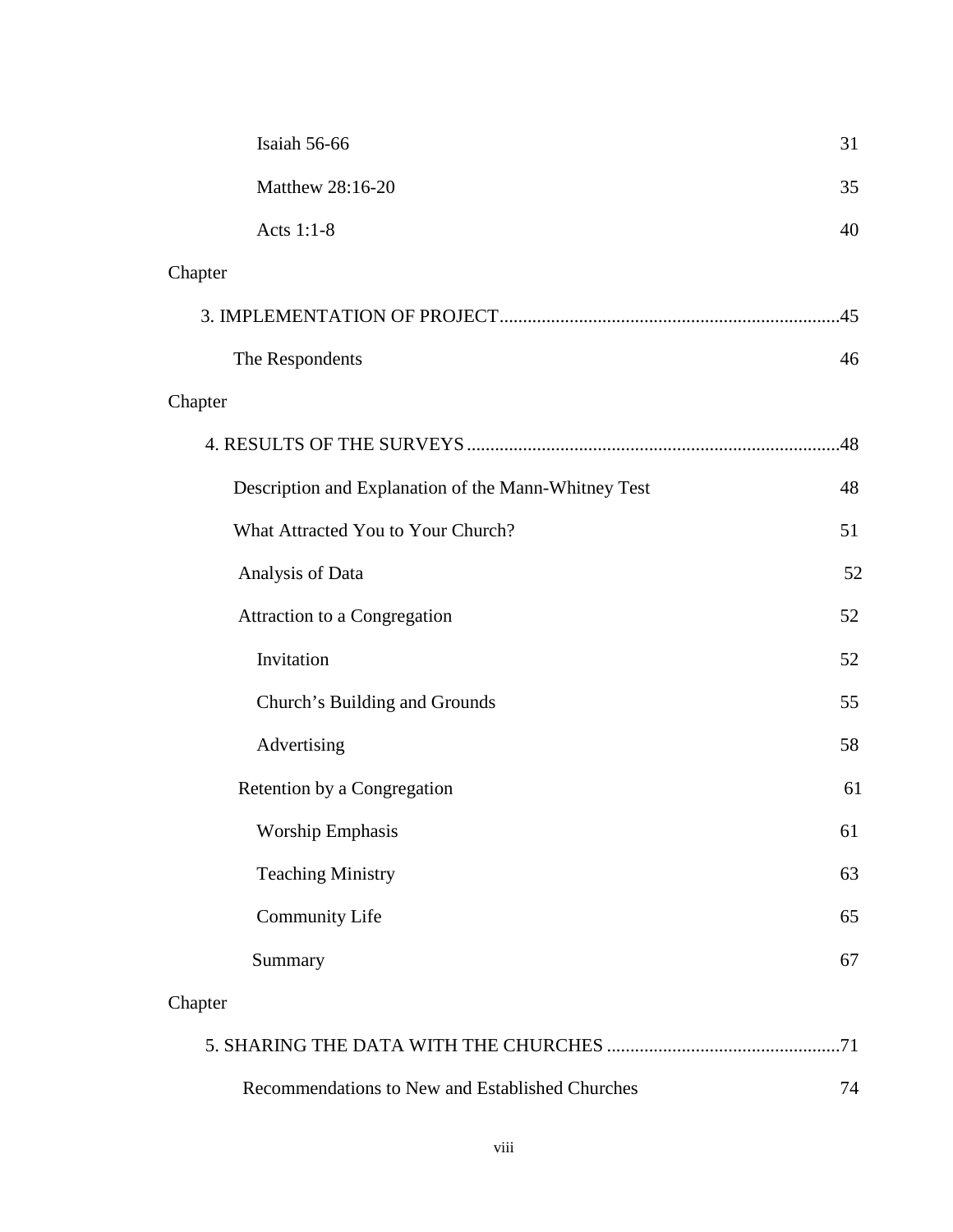Chapter

|                                                                                                           | .83 |
|-----------------------------------------------------------------------------------------------------------|-----|
| What I would have done differently                                                                        | 84  |
| Surprises and Affirmations from the Data                                                                  | 84  |
| Challenges That Exist for Me Because of the Project                                                       | 86  |
| Appendix                                                                                                  |     |
|                                                                                                           |     |
| B. TABLES AND GRAPHS ILLUSTRATING THE GROWTH OF THE<br>CHURCHES AND THE COMMUNITY POPULATION IN BRUNSWICK |     |
|                                                                                                           | .93 |
|                                                                                                           |     |
|                                                                                                           | 99  |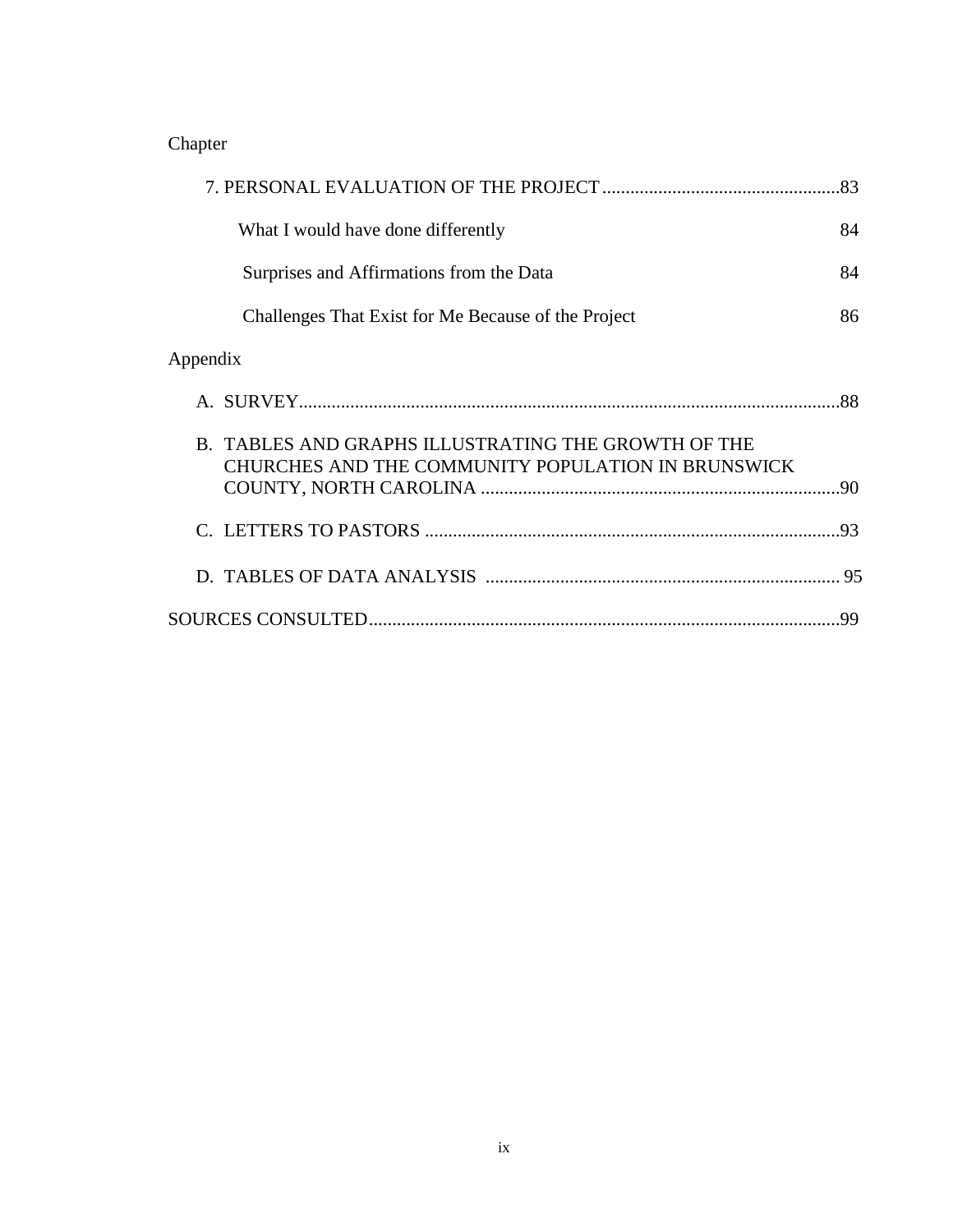# **TABLES**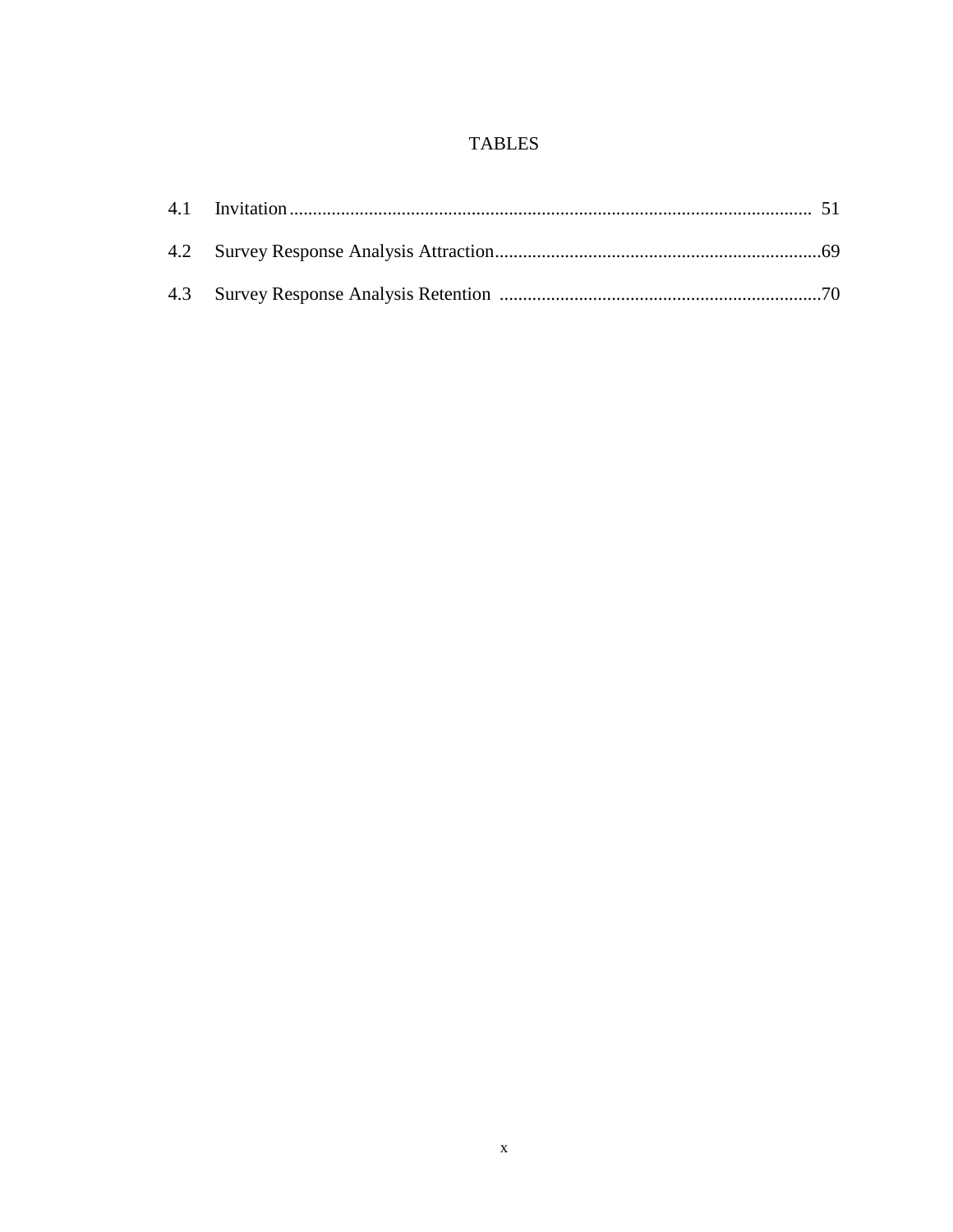### **Chapter 1**

### **PROJECT DESCRIPTION**

Goal of the Project

 The primary goal of this project is to determine if the methods churches utilize in reaching persons for church membership and maintaining church membership are successful in established churches as compared to newly organized churches. A secondary goal is to formulate some recommendations in regard to established churches, newly organized churches, and church plants for the Brunswick Baptist Association in Brunswick County, North Carolina, of which, I am the Director of Missions.

#### Project Setting and Statement of Problem

 The project was situated in the Brunswick Baptist Association. The Brunswick Baptist Association is located within the geographic boundaries of Brunswick County, North Carolina. The early communities of Brunswick Town, Town Creek, and Lockwood Folly were established in the late 1600s. Groups of fishermen and their families came from Cape May, New Jersey, and formed the nucleus of the present-day community.<sup>1</sup> Predominantly, these early families were or soon became Baptist.<sup>2</sup> Just a few years after

<sup>&</sup>lt;sup>1</sup> Lawrence Lee, *The History of Brunswick County North Carolina* (Shallotte, NC: Miller Printing, 1976), 5.

 $2$  Ibid., 60.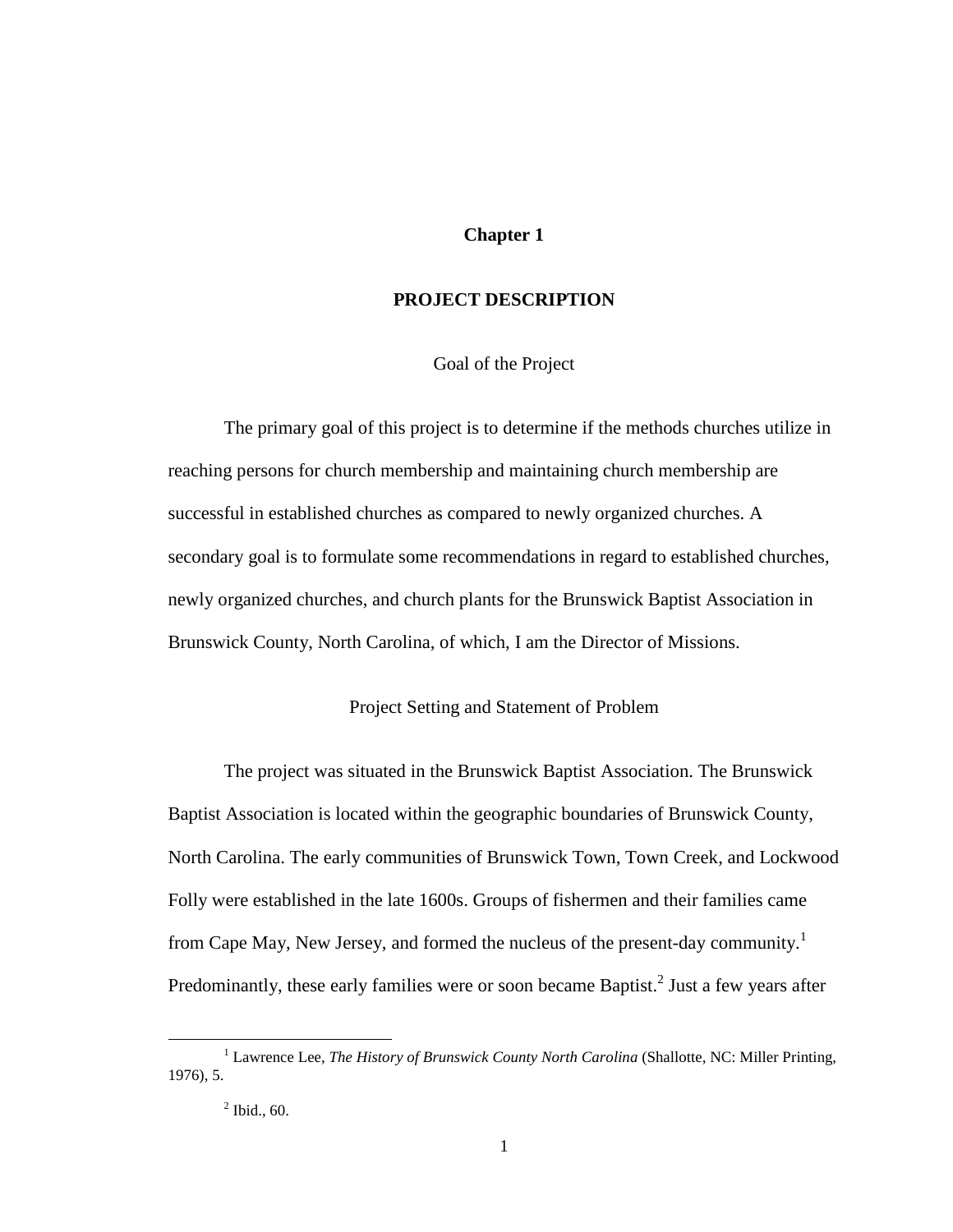settling in the area they established the Old Log Meeting House at Lockwood Folly in 1762. The members of this meeting house established two churches of the current association, Mill Creek Baptist Church and Mount Pisgah Baptist Church, in the early 1800s.<sup>3</sup> The county-wide community has remained fairly static in population until twenty years ago when it mushroomed because of early retiring Baby Boomers.<sup>4</sup>

 The Association has ebbed and flowed from the 1800s in organization and affiliations with other associations until 1899 when the current organization called the Brunswick Baptist Association originated with nine churches. Today the Brunswick Baptist Association consists of forty-six churches.

 Membership of the local churches has not grown as exponentially as the local population. Brunswick County's population is currently 100,000.<sup>5</sup> The Churches of the Brunswick Baptist Association have only 10,000 resident members.<sup>6</sup> The Brunswick Baptist Association has 2,600 persons (less than 3% of the churches membership) in worship on an average Sunday.<sup>7</sup> (See Tables 1, 2, and 3, which illustrate the progress in membership of the churches comprised from the records of the Brunswick Baptist Association from the years 1899 to 2006, in Appendix B.)

 The economic base of Brunswick County, North Carolina was fishing and farming. The county has seen the demise of the fishing industry. Many farms have been

 $3$  Ibid.

<sup>4</sup> Brunswick County Planning Department, ed. *Brunswick County at a Glance: 2006 Mini Data Book Brunswick County, North Carolina* (Bolivia, NC: Brunswick County Planning Department, 2006), 6.

 $<sup>5</sup>$  "Growth Rank:  $14<sup>th</sup>$ ," *Brunswick Star News*, 12 April 2007, sec. A, p. A1, 4.</sup>

<sup>6</sup> *2006 Annual Brunswick Baptist Association North Carolina*, 90-92.

<sup>7</sup> Ibid.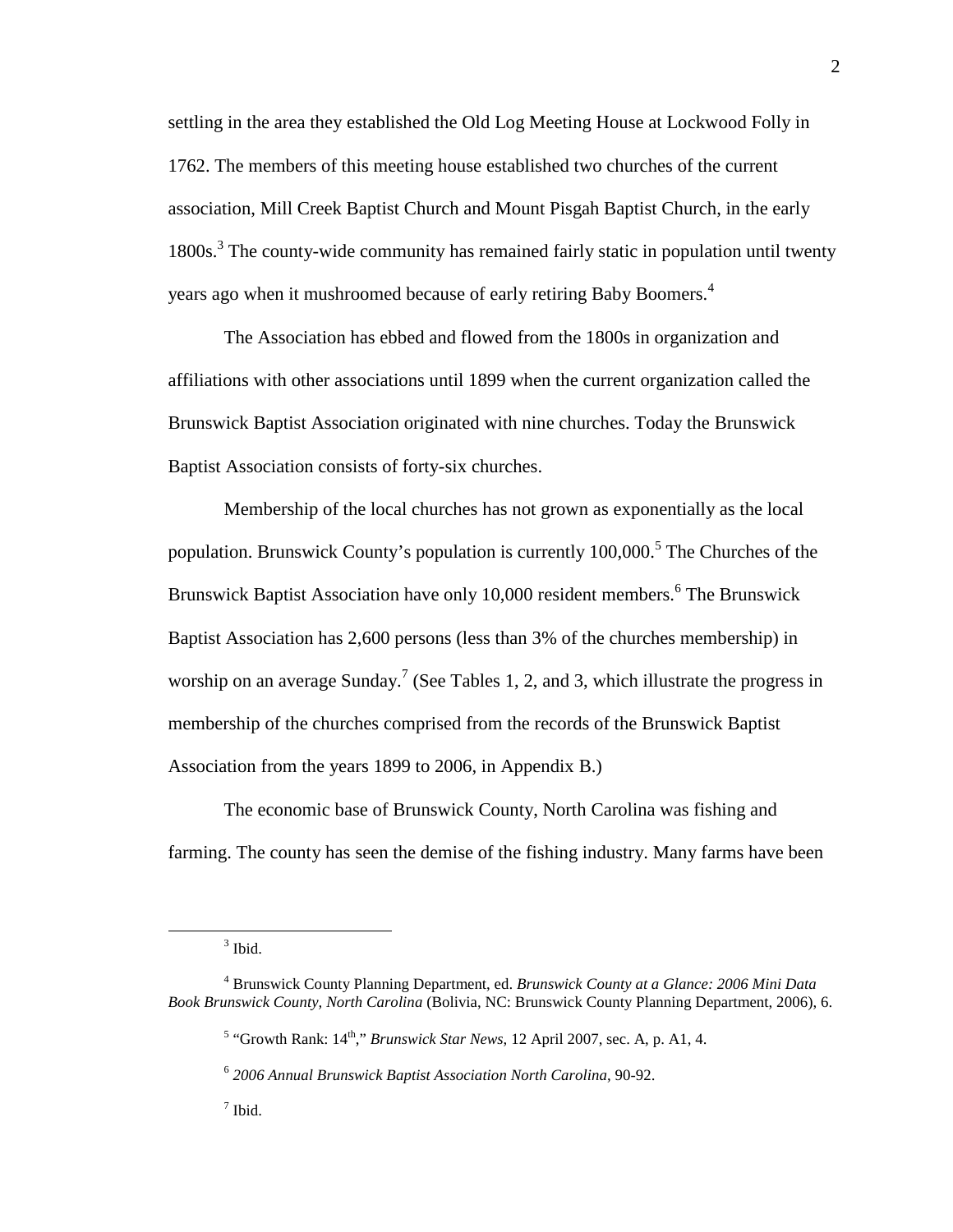converted into gated communities and housing developments for the upper middle class.<sup>8</sup> Tourism, medical services and personal services have become the largest employers of the community.<sup>9</sup>

 In the October 19, 1997, issue of the *Wilmington Star-News* Charles F. Longino, Jr., a Wake Forest professor specializing in migration trends into North Carolina, theorized that:

the people relocating to Brunswick County were "amenity migrants," usually preretirees looking to stay ahead of the baby boomer pack moving to the coast...[since] Southeastern North Carolina has everything they are looking for: a low crime rate, mild weather, good hospitals, and a low overall cost of living. This is the golden stream coming our way—the cream of the crop. They have a lot of wealth and a lot of ability.<sup>10</sup>

Brunswick County's population has doubled in the last ten years (1997-2007), and it is predicted to double again in the next ten years. $11$  Other data suggests unfortunately, a majority of the Brunswick Baptist Association's churches have not experienced growth on the same level as the county population. In fact the local churches have had a very low percentage of growth. Brunswick County has grown by 28.9% from 2000-2006 and is projected to grow by 43.7% by 2030.<sup>12</sup> (See the population Table 3 in Appendix B).

<sup>8</sup>Lee, *The History of Brunswick County North Carolina*, 230.

<sup>9</sup>Brunswick County Planning Department, ed., *Brunswick County at a Glance*, 10.

<sup>&</sup>lt;sup>10"</sup>What's Happening to Southeastern North Carolina," *Brunswick Star News*, 19 October 1997, sec. D, D1.

<sup>&</sup>lt;sup>11</sup>"Growth Rank: 14<sup>th</sup>," *Brunswick Star News*, A 1.

<sup>12</sup>*Ministry Area Profile 2005 Brunswick Baptist Association* (Cary: Percept, 2007), 4.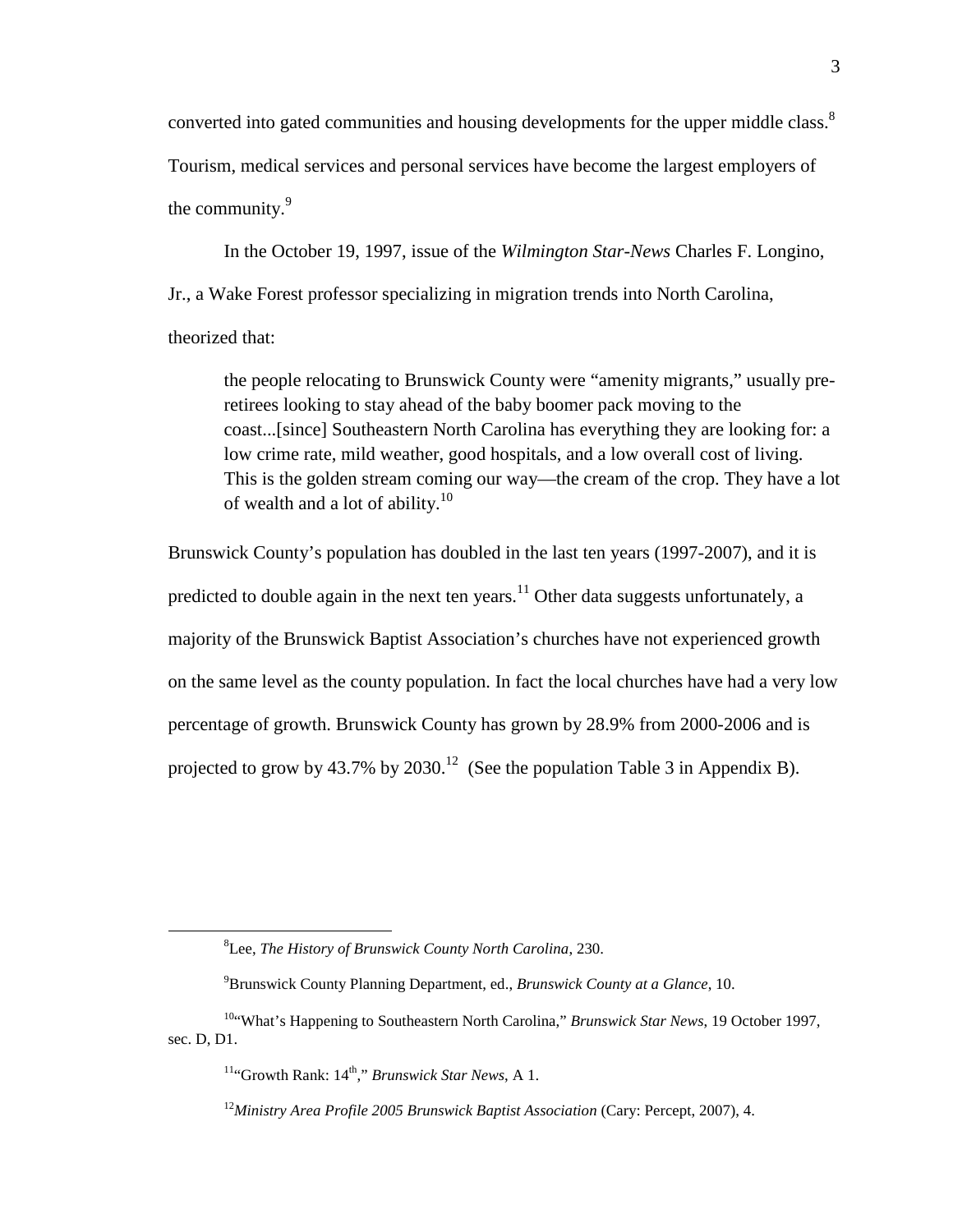#### An Association Responds

 As an association of churches, Brunswick Baptist Association is transitioning in some ways of thinking and behaving while in others it is not. With the great influx of persons to Brunswick County there are many streams of thought as to what ought to be done to reach these individuals: *Should we include them within our existing churches? Form new church plants for them? Leave these people alone? Deny that this situation exists?* All of these are ways of responding to the present growing population of Brunswick County.

#### Brunswick County, North Carolina, Today

The Brunswick Baptist Association has had three different negative experiences with church plants in the last 20 years. These experiences have produced a reticence to explore the possibility of planting churches. The following paragraphs explain these experiences.

One church plant was a result of the Association banding together with the North American Mission Board in the 1990s. This church plant died. The four main reasons for the dissolution of the church were: (1.) the pastor had problems making contact with people residing in the area because of his inactivity. The pastor admitted to having a private business in the parsonage and spending the majority of his time involved with the business.<sup>13</sup> (2.) There was a quick succession of pastors. There were six pastors in 4

<sup>13</sup>P. Kaye Barrier, Chairman of Trustees. *Compilation of the Church Minutes and Trustee Meetings of the Carolinas Fellowship Baptist Church* (Calabash, NC: Carolinas Fellowship Baptist Church, 1998), 20.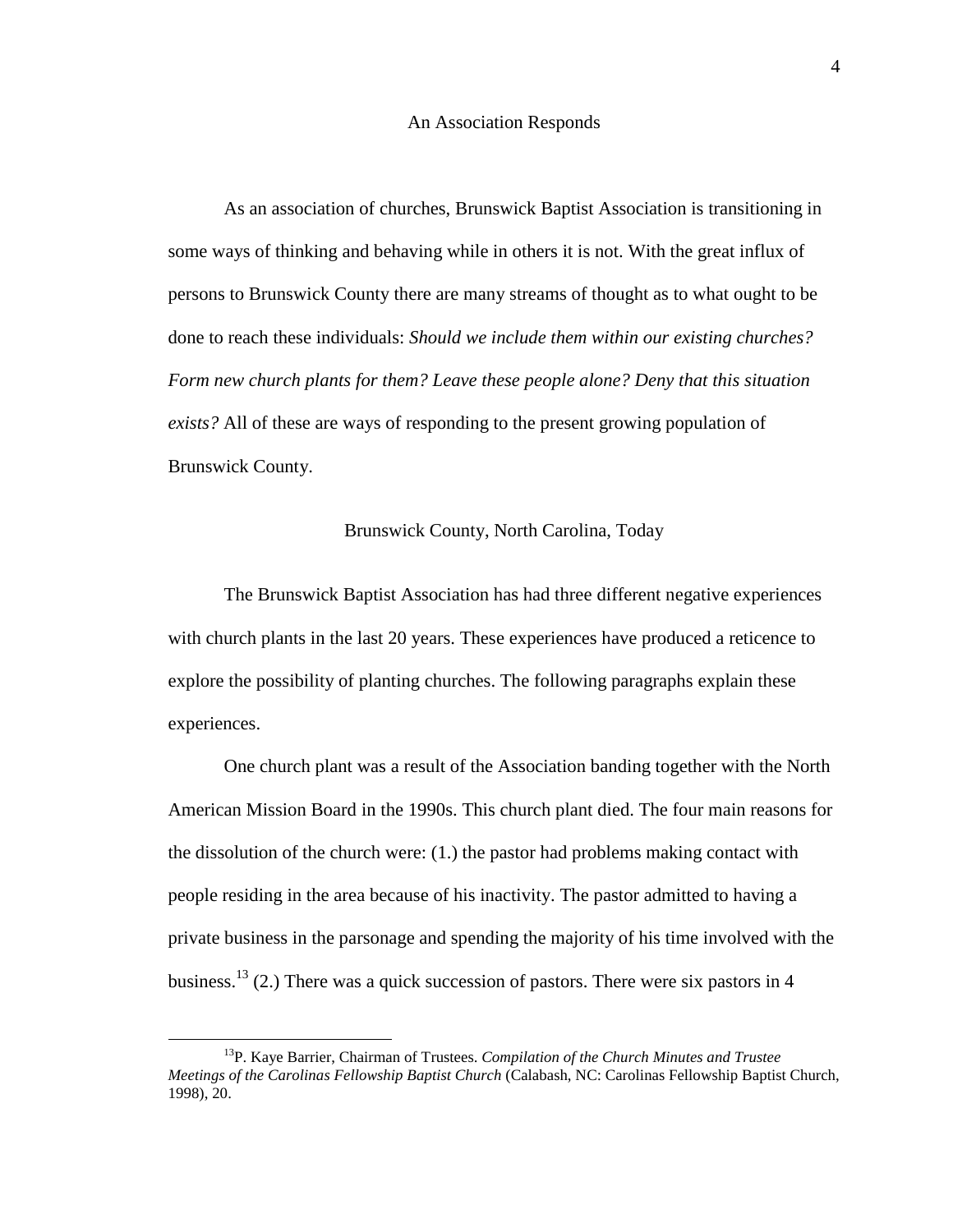years.<sup>14</sup> (3.) There was continual transition in leadership and membership.<sup>15</sup> The Annual Church Profile from 1995 reveals that the church had 66 members and in 1996 the church had 40 members.<sup>16</sup> (4.) There was no plan in place and seemingly no accountability. The surviving records of the church do not indicate that there was a vision statement or outreach plans to grow and nurture this church.<sup>17</sup>

The next opportunity for the Association to partner with a church plant was when a local church split and a small portion of the church removed itself to begin a new church plant. The pastor applied for membership in the Association and was accepted, but soon afterwards the church fell apart and ceased to exist. The reason for the failure of this church plant is unknown.

The most recent occasion for a partnership with a church plant was with a church planter who has established a congregation in the north end of the county in a local school. This group sought to unite with the Brunswick Baptist Association. The church plant desired to be a Cooperative Baptist Fellowship Church instead of a Southern Baptist Convention Church. When this issue became known within the Brunswick Baptist Association a debate ensued at the October 14, 2002, quarterly meeting. Two pivotal decisions were made: (1.) the eventual termination of the Brunswick Baptist Association Director of Missions, and (2.) an approved motion which states: "No church or church

 $14$ Ibid., 6.

<sup>15</sup>P. Kaye Barrier, Church Clerk. *Church Roll of Carolinas Fellowship Baptist Church, 1994- 1998.* 

<sup>&</sup>lt;sup>16</sup>Arlene Hallman, *1995 Annual of the Brunswick Baptist Association* (Lawrenceville, VA: Edmonds Printing, 1995), 70. Also see Arlene Hallman *1996 Annual of the Brunswick Baptist Association*  (Lawrenceville, VA: Edmonds Printing, 1996), 80.

<sup>&</sup>lt;sup>17</sup> Personal conversation with Kenneth Holland on October 16, 2007 at NC Baptist Assembly at Caswell. Kenneth Holland was the representative from the then Home Mission Board who was the liaison with the church planter and the church plant.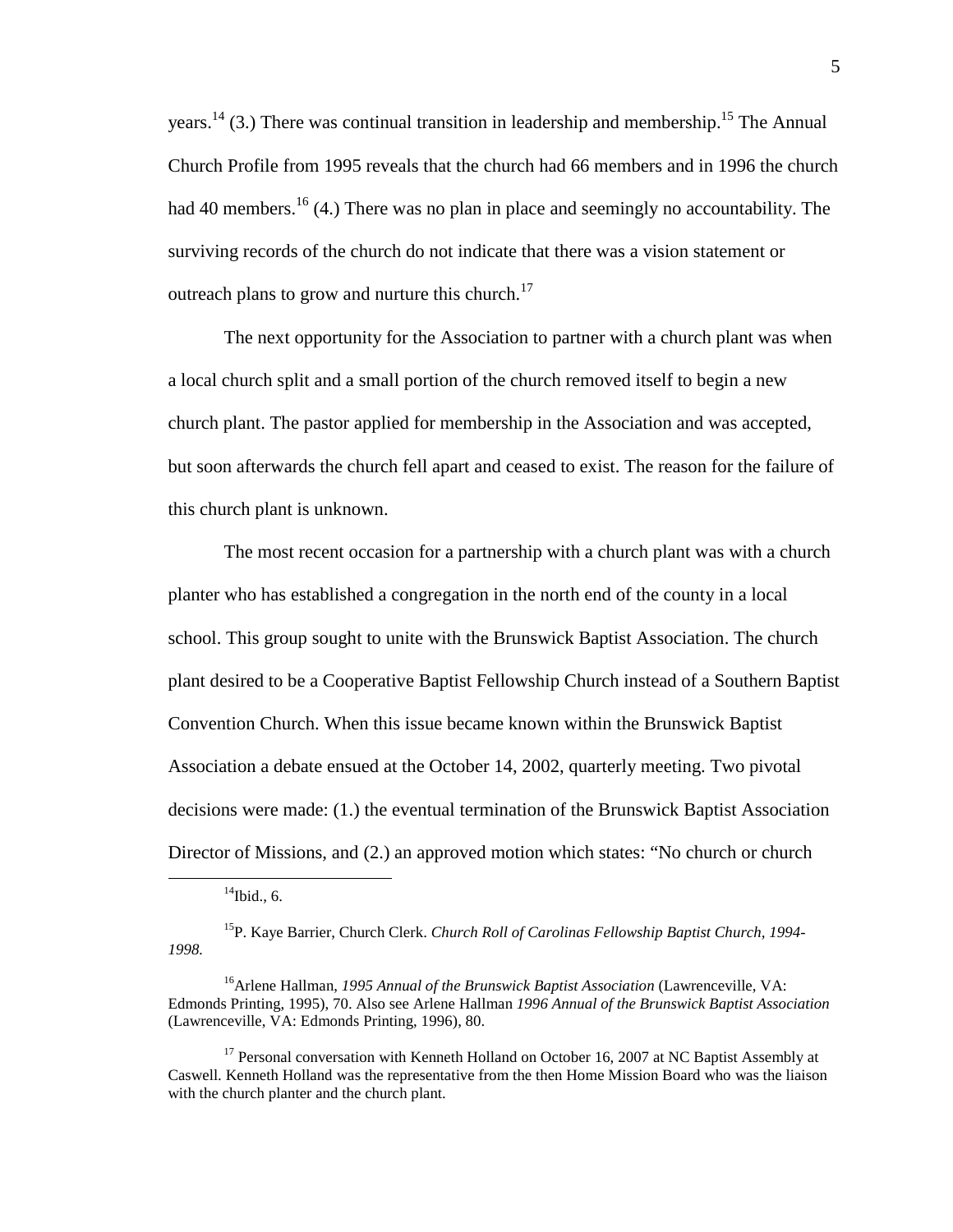start in this association shall be eligible to receive funds from this Association unless it includes the word Baptist in its official name."<sup>18</sup>

These experiences and decisions lead one to question if the churches of the Brunswick Baptist Association are serious in regard to attracting and retaining as members the persons relocating to Brunswick County, North Carolina. The data gathered and analyzed from this project will help define our commitment to reaching the people of our community in the most effective ways. Following are some items to consider in this discussion.

 The growth in our community is fueled by migrations of persons from the northeast United States and those relocating from other eastern states.<sup>19</sup> The majority of the population growth in Brunswick County, North Carolina is due to the relocation of persons from the following states: New York, New Jersey, Virginia, Connecticut, and New Hampshire.<sup>20</sup> Our churches in the Brunswick Baptist Association are not attracting the persons relocating to our community.

Many of our churches are family chapel churches. A family chapel church is a congregation in which the majority of the members are related to one another either biologically through birth or relationally through marriage. The family chapel as well as any congregation can be seen as a family system in which the individual is not important

<sup>20</sup>Hobbs and Stoops, *Demographic Trends in the 20th Century*, 18.

<sup>18</sup>Hallman, Arlene J., clerk. *2002 Annual of the Brunswick Baptist Association* (Bolivia, NC: Brunswick Baptist Association, 2002), 53.

<sup>19</sup>Frank Hobbs and Nicole Stoops, *US Census Bureau: Demographic Trends in the 20th Century:* Census 2000 Special Reports, U S Department of Commerce (Washington, DC: U S Department of Commerce, November, 2002), 7. Likewise see Gary Greene, co-coordinator, *Just the Facts: 2006 A Portrait of Brunswick, New Hanover and Pender Counties* (*Wilmington Star News*, Sunday, 18 December 2006), 12.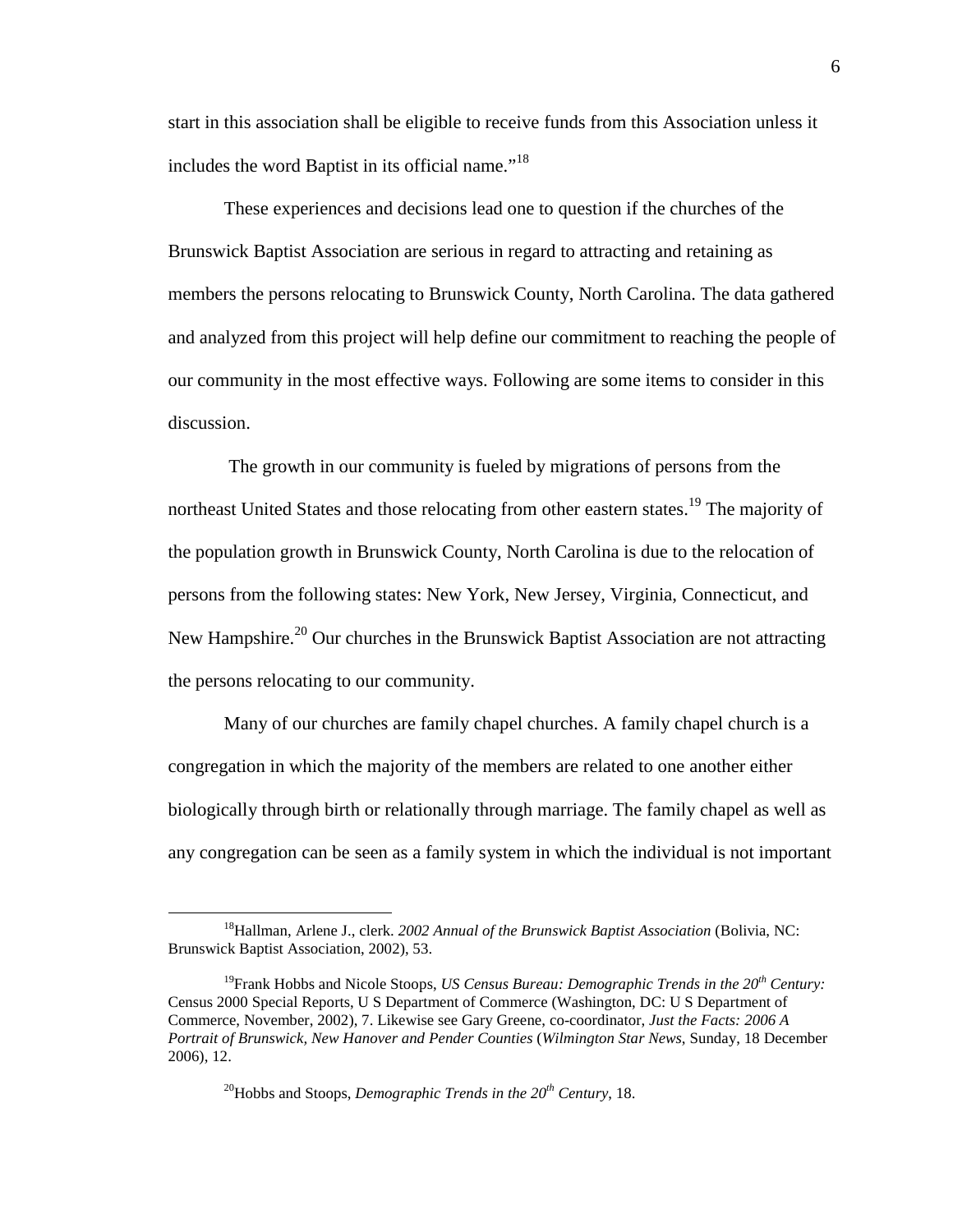but the whole is; however, each individual holds a place of importance within the system.<sup>21</sup> While a family chapel church might meet the spiritual needs of the local community, it is often very difficult for persons relocating to assimilate into them.<sup>22</sup> The outsider to this type of church is most often seen as an enemy.<sup>23</sup> The family chapel church can best be understood as a "tribe," according to Anthony Pappas:

What are some of the specifics of this tribal approach? The first is the realization that roles more than offices determine the social landscape. . . . There are patriarchs and matriarchs, elders, chiefs and witch doctors, gatekeepers and scapegoats, and the elderly story tellers as well as the group of gossipers who create the stuff of future stories!

What the tribe desires is continuity. It wants tomorrow to look like yesterday. Life is, in general terms, the way it ought to be. What is important is to live it out, not change it. Jockeying in order to position oneself among possible future options is a peculiar, if not incomprehensible, exercise. Where we have been is where we want to go. The patterns of our life are a given. God has established them, we are to live them out. $24$ 

Perhaps the greatest problem is that our churches see no problem. Perhaps we are

as Edward Hamett says:

The last several decades have proven to be a time when many churches have suffered from becoming inwardly focused. When all the world around us is changing at such a rapid pace, many of the baby busters and senior adults who comprise much of the church population have decided to fasten down the hatches and create "a sanctuary"—a safe, comfortable, familiar place. This move has

 $^{24}$  Ibid., 13-15.

<sup>21</sup>Peter L. Steinke, *How Your Church Family Works: Understanding Congregations as Emotional Systems* (New York, NY: Alban Institute, 1995), 70-71.

<sup>&</sup>lt;sup>22</sup>Ronald W. Richardson, "Bowen Family Systems Theory and Congregational Life" *RevExp* 102 (2005): 381.

<sup>&</sup>lt;sup>23</sup>Anthony Pappas, *Entering the World of the Small Church* (Washington, DC: Alban Institute), 1997, 14.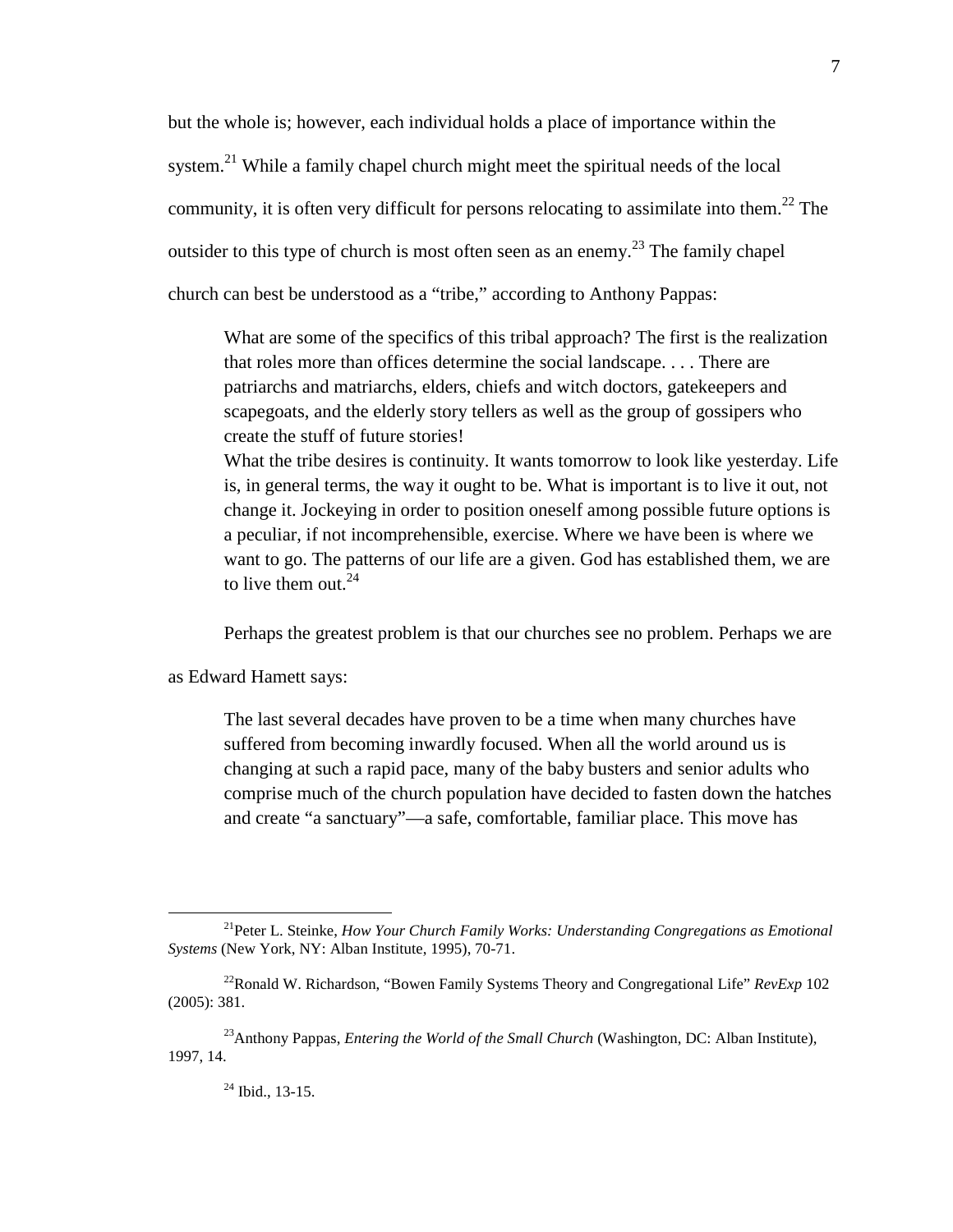pushed the church to an inward focus and pulled it away from the outward focus mandated by Christ and needed by the world.<sup>25</sup>

In the face of the above observations and predictions, can the churches of the Brunswick Baptist Association continue to do business as usual in regard to their outreach methods? Is the local church actually reaching and teaching persons to acquire faith in Christ and to make disciples for Jesus? What is the most effective method of reaching persons in Brunswick County, North Carolina? What is the most effective thing we could do to keep people?

There are various reasons for the lack of church growth. Several reasons involve the members' view of congregational life and what it means to be a person of faith.<sup>26</sup> For example, churches stuck in nostalgic feelings for the good old days or focused on meeting the needs of people using methods from by-gone decades, which hinders church growth.<sup>27</sup> People look for something different from the church today than their ancestors did. Thom S. Rainer and Eric Geiger say people look for simplicity in organization, programming and fellowship.<sup>28</sup>

<sup>&</sup>lt;sup>25</sup> Edward Hamett, *Making the Church Work: Converting the Church to the*  $21^{st}$  *Century, (* $2^{nd}$  *ed.* Macon, GA: Smyth & Helwys, 1984), 35.

<sup>26</sup> Brian D. McLaren, *A Generous Orthodoxy* (Grand Rapids, MI: Zondervan, 2004), 13, 303-311.

<sup>27</sup> Robert Dale, To *Dream Again: How to Help Your Church Come Alive* (Nashville, TN: Broadman Press, 1981), 105.

<sup>28</sup> Thom S. Rainer and Eric Geiger*, Simple Church* (Nashville, TN: Broadman & Holman, 2006), 8.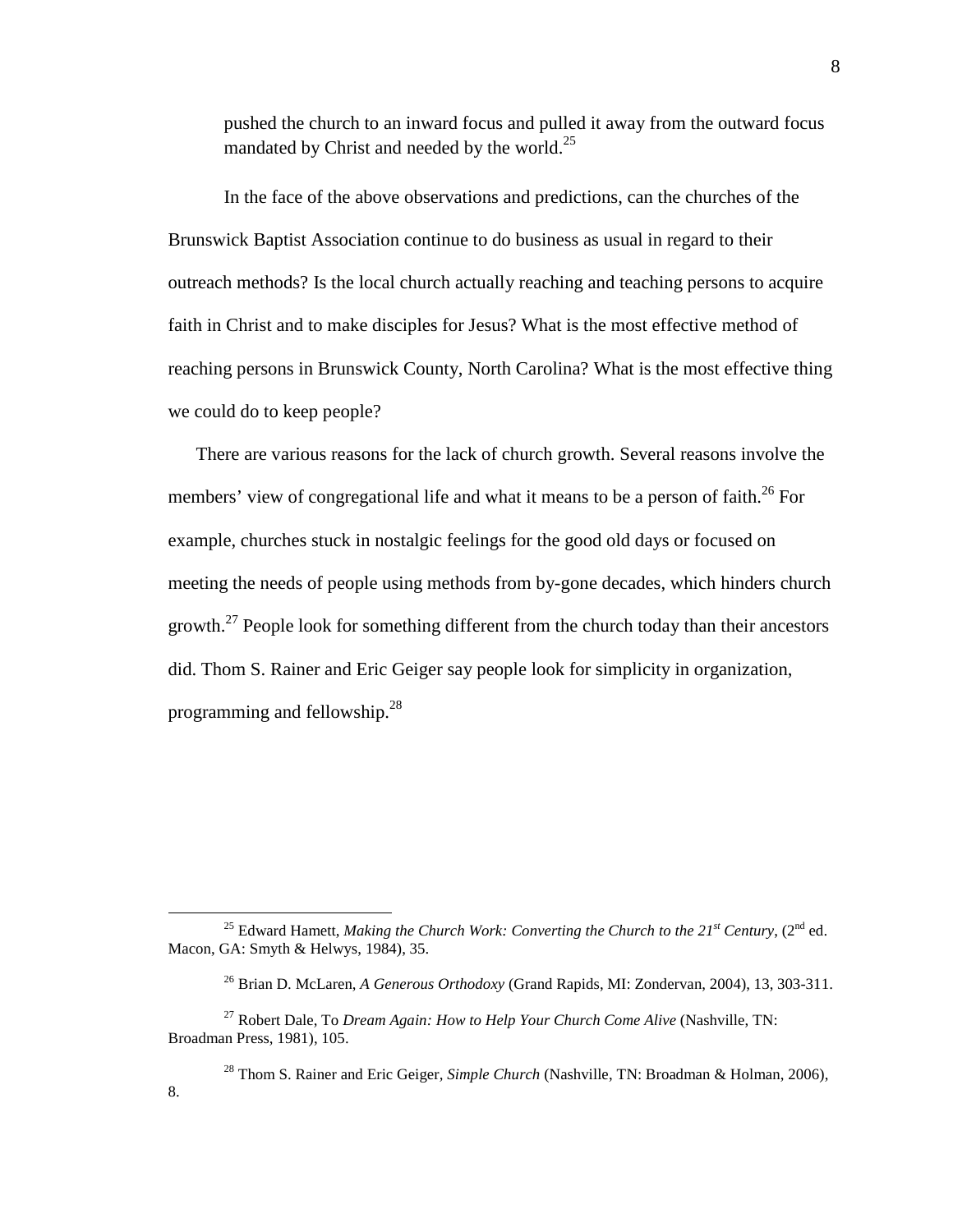#### Research Resources

 There are various books discussing what is currently happening in the local church. All point to at least one concrete conclusion: things are changing!<sup>29</sup> The church's view of the mission, of how we do church, is in flux.<sup>30</sup> The challenges current faith-based communities face deal extensively with attracting and sustaining persons to faith and church membership. These tasks, attracting and sustaining membership, grow more difficult each day.<sup>31</sup> Loren Mead, founder of the Alban Institute and an Episcopal priest, states it best:

. . . three things are happening around us simultaneously: First, our present confusion about mission hides the fact that we are facing a fundamental change in how we understand the mission of the church. Second, local congregations are now being challenged to move from a passive, responding role of support of mission to a front-line, active role. Third, institutional structures and forms developed to support one vision of our mission are rapidly collapsing. I argue that we are being called to invent or reinvent structures and forms that will serve the new mission as well as the old structures that served the old vision.<sup>32</sup>

Mead challenges our basic assumptions about the local congregation and the effectiveness of national denominations. The generation most impacted by this reality lived through the Great Depression and World War II and for the most part developed the current denominational organizations. Persons in this generation remain active decisionmakers in local congregations. The veterans returning from World War II and the

<sup>29</sup> Edward H. Hamett, *Making the Church Work*, 3.

<sup>30</sup> Ibid., 85.

<sup>31</sup> Ed Setzer and David Putman, *Breaking the Missional Code: Your Church Can Become a Missionary in Your Community,* (Nashville, TN: Broadman & Holman, 2006), 5.

<sup>32</sup> Loren Mead, *Five Challenges for the Once and Future Church: Reinventing the Congregation for a New Mission Frontier* (New York, NY: Alban Institute, 1994), 5.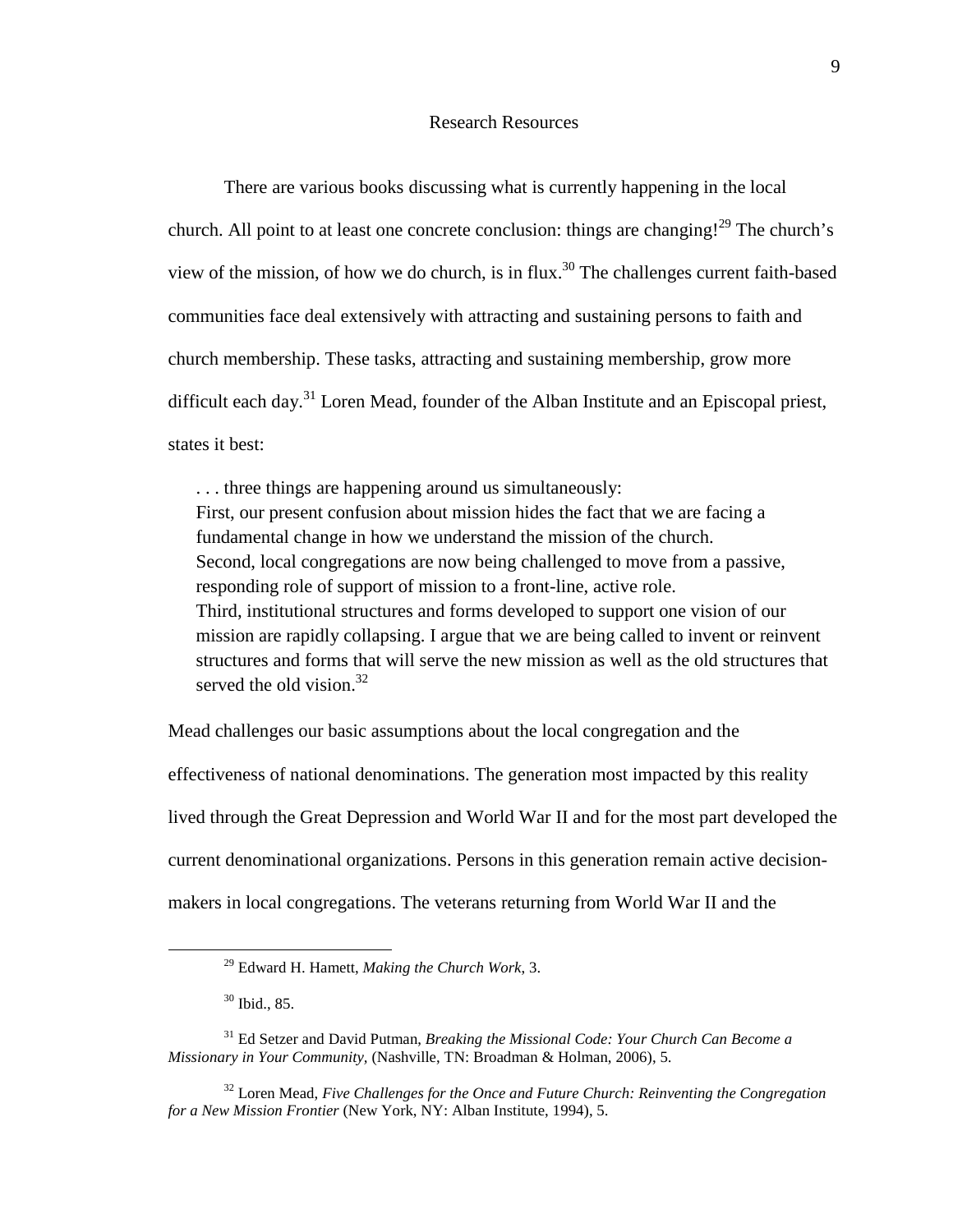population of the various home fronts knew how to win a war. The principles which won World War II were applied to faith. Faith became a religious war. This religious war to convert the heathen required the building of pentagons (denominational headquarters), training camps (seminaries and training schools), and supply lines (giving systems) that could move large quantities of religious soldiers (missionaries) and materiel to the faraway mission point.<sup>33</sup> Public institutions in this system at least covertly supported and aided the church.

Currently, the mission point is changing. Government, schools and society no longer prop up the church or its programs. The mission point now lies right outside the church doors. The change in the mission point has moved from "over there" to "right here."<sup>34</sup>

The culture of faith as a war to be won has begun to be replaced with a consumer mentality which means we must consider our packaging of the gospel of Jesus to our respective client communities.<sup>35</sup> Pre-1950 generations asked, "What can I do to serve the church?"<sup>36</sup> The post-1950 generations (postmodern persons) ask, "What has the church done for me lately?"<sup>37</sup> A 2007 survey of the attitudes of 16-to 29-year-olds showed a

 $\overline{a}$ 

<sup>35</sup>Ron D. Dempsey, *Faith Outside the Walls: Why People Don't Come and Why the Church Must Listen* (Macon, GA: Smyth & Helwys, 1997), 103.

<sup>36</sup>Thom Rainer, *Surprising Insights from the Unchurched and Proven Ways to Reach Them* (Grand Rapids, MI: Zondervan, 2001), 90.

 $37$ Ibid., 90. The definition of a postmodern person involves one who is attempting to find and experience what it means to work, exist, and believe in a newly evolving world in which the past structures of belief, work, and existence no longer apply. Modernity attempts to look at the whole of the system, not its parts; attempts to carry on a conversation, not merely offer an explanation; and seeks to be spiritual instead of secular. A postmodern person is attempting to look at and find meaning in the world from an

<sup>33&</sup>quot;Mission point" refers to where the church and seekers find each another. Ed Setzer and David Putman, *Breaking the Missional Code.* 

<sup>34</sup>Setzer and Putman, *Breaking the Missional Code*, 23.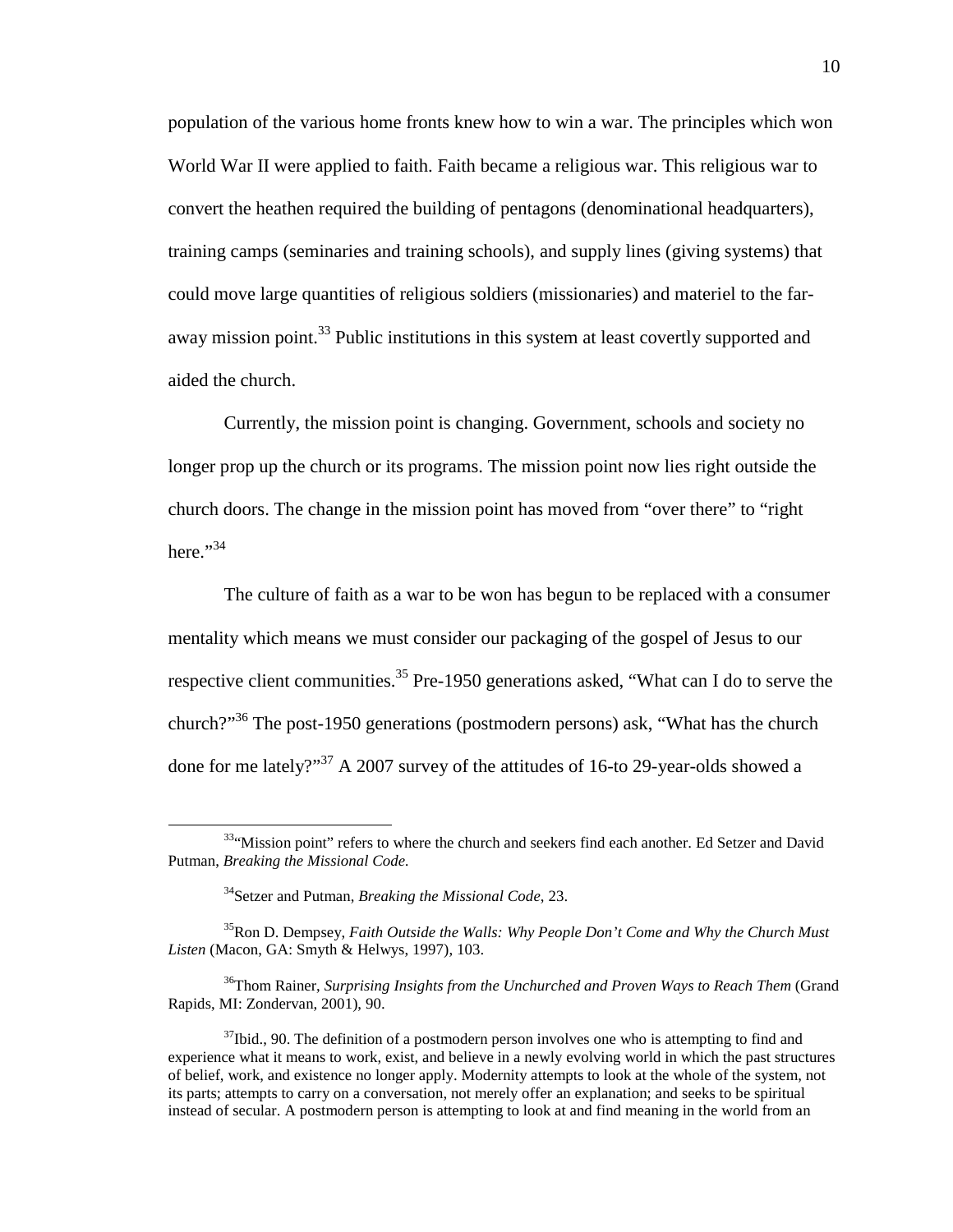greater degree of criticism toward Christianity than did previous generations at the same stage of life. The survey goes on to state that 91% of U.S. evangelicals believe that, "Americans are becoming more hostile and negative toward Christianity."<sup>38</sup> George Barna describes what is happening as a "recasting of views," a shift in the cultural expectations of the church and the ways that the message of the church resonates with those who hear the message. $39$ 

Perhaps clergy and laity alike from the local church to denominational headquarters would rightly agree with Leonard Sweet: "It's a whole new world out there."<sup>40</sup> This new world requires us ministers and the people of the church to examine the notions of who we are as a community of faith, what we do as believers, and how we measure our impact on the community. $41$ 

Scripture lacks direct comment on church growth. Nonetheless, it expresses values shared by contemporary church growth literature namely, the importance of community and spiritual growth among people of faith. Phil Stone with the North Carolina Baptist State Convention says the idea of "maintenance of church membership

<sup>41</sup>Lewis and Cordeiro, *Culture Shift*, 122.

eastern mindset by examining the whole for meaning instead of analyzing the parts and then defining the whole. "Hence a postmodern is a "middle" person, one who has not yet arrived at the destination of meaning and understanding but is in the process of arriving." Leonard Sweet, *Post-Modern Pilgrims: First Century Passion for the 21st Century World* (Nashville, TN: Broadman and Holman, 2000), xiii.

<sup>38</sup>David Kinnaman, *The Barna Update: A New Generation Expresses its Skepticism and Frustration with Christianity*, (http://www.barna.org/FlexPae.aspx?Page=BarnaUpdateNarrow&BarnaUpdateID=216&P,9/25/2007.

<sup>39</sup>George Barna, *Evangelism that Works: How to Reach Changing Generations with the Unchanging Gospel* (Ventura, CA: Regal Books, 1995), 20-25.

<sup>40</sup>Leonard Sweet, *Post-Modern Pilgrims: First Century Passion for the 21st Century World*  (Nashville, TN: Broadman and Holman, 2000), xiv.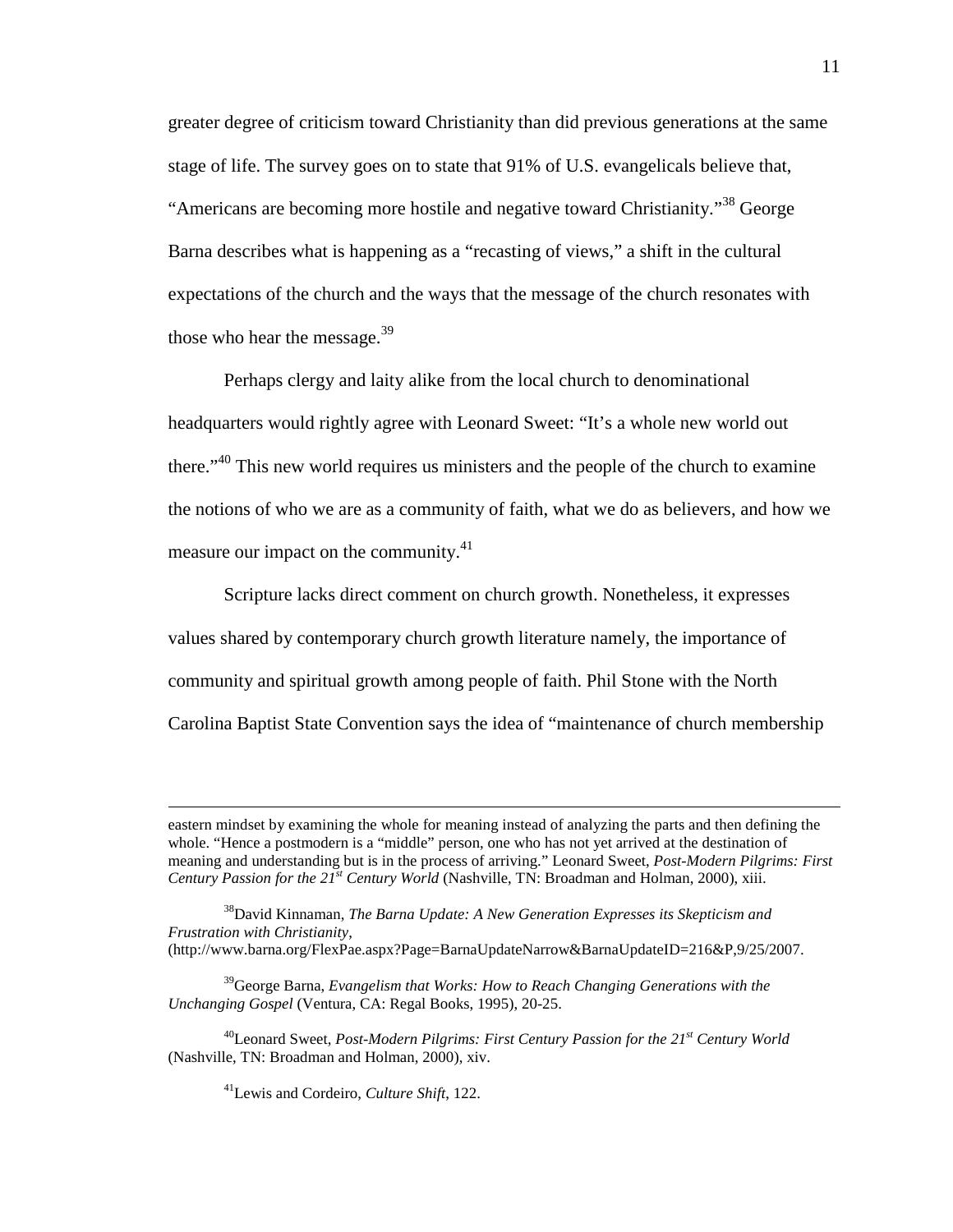is inferred in Scripture rather than spelled out."<sup>42</sup> Stone goes on to say that the retention of the early church in Acts 2:46-47 was based upon four systems: (1) relationships—the early church built relationships, (2) evangelism—they were intentional concerning their evangelistic efforts, (3) assimilation—the church in Acts 2 made room in their relationships for new people, and  $(4)$  life-changing Bible study.<sup>43</sup>

Albert Winseman in *Growing an Engaged Church* says, "People come to churches expecting to grow."<sup>44</sup> Winseman states that the retention of members is based upon a pyramid that moves through successive layers that deal with four basic questions: (1) *What do I get?* Does this congregation meet my spiritual needs for nourishment? (2) *What do I give?* Do I understand what is expected of me as a member of this church? Does this congregation invite me to participate and develop as a leader and participant? (3) *Do I belong?* Are relationships expanding to include me as a part of the group? Do I accept the mission of this congregation? (4) *How can we grow?* Is the church challenging me and our group to grow in our spiritual life and commitment to the church? Winseman states that the early church was successful in reaching and retaining persons because they developed a common life of fellowship (meaningful relationships), caring for the needs of each other (assimilation) and praising God (life-changing worship/Bible study).<sup>45</sup>

Other authors deal with the issues of attraction and retention of members. Brian McLaren emphasizes some of these issues of retention in the following statements: "We

<sup>&</sup>lt;sup>42</sup> Personal conversation with Phil Stone at Southport Baptist Church, Southport, North Carolina 2 June, 2008.

 $^{43}$  Phil Stone, "Building a R.E.A.L. Sunday School Ministry Listening Guide-Purpose" (Cary, NC: Baptist State Convention of North Carolina), 2008.

<sup>44</sup> Albert L. Winseman, *Growing an Engaged Church: How to Stop "Doing Church" and Start Being the Church* Again (New York, NY: Gallup Press, 2006), 106.

<sup>45</sup> Albert L. Winseman, Donald O Clifton and Curt Liesveld, *Living Your Strengths* (New York, NY: Gallup Press, 2003-2004), 181-182, 195-197.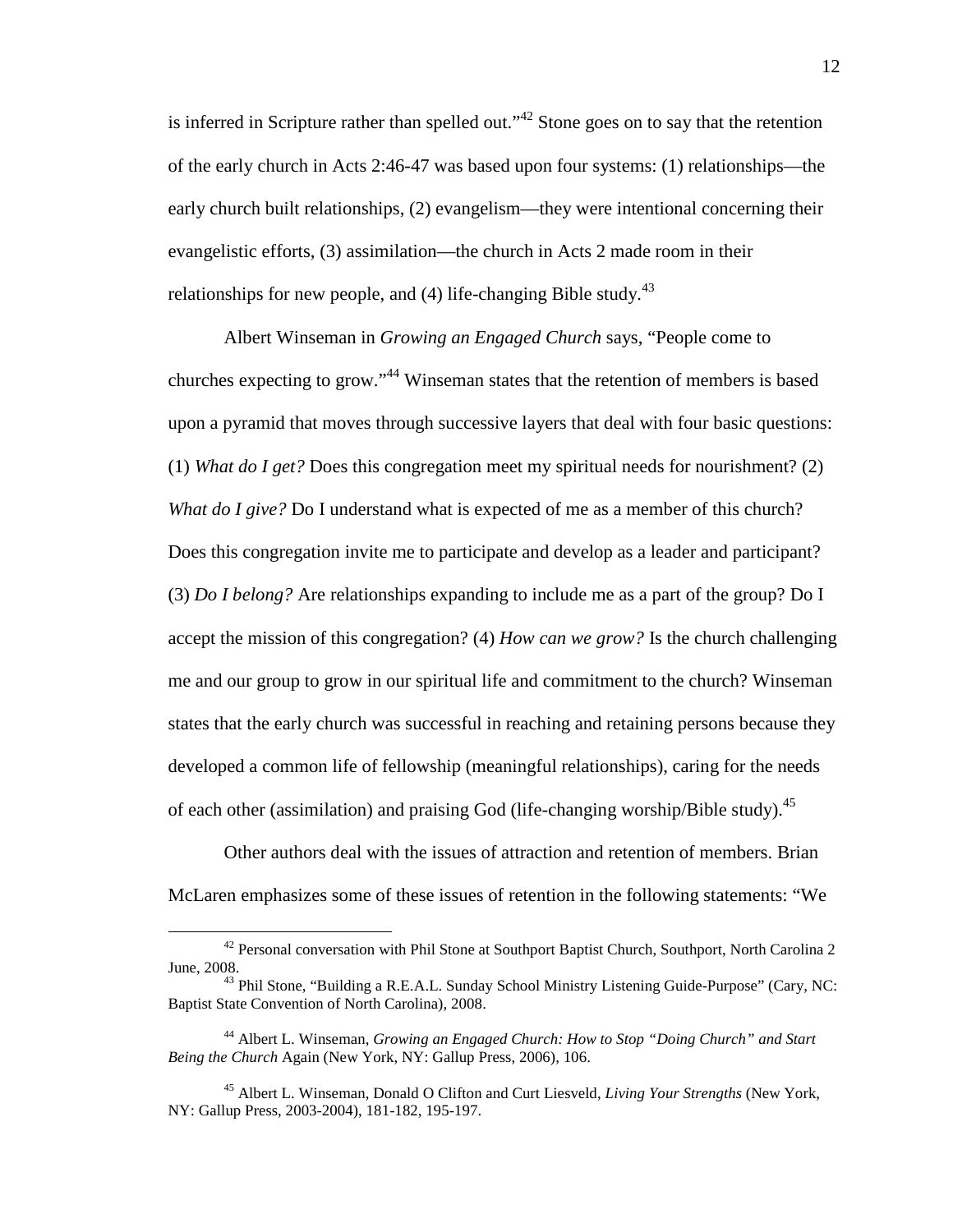need to magnify the importance of faith." "We need to address issues we have never even thought of before." "We must reassert the value of community and rekindle the experience of it."<sup>46</sup> McLaren writes specifically of the issue of retention through the experiences of building community, intentional evangelism, assimilation and lifechanging Bible study in two books: *A New Kind of Christian* and *The Story We Find Ourselves In*. The characters in these books build community and grow together in exploring God's love and presence in the world as they experience it and thereby become the church. $47$ 

There are authors who define existing concerns and also suggest strategies for solutions. For example, Jim Henderson and Matt Casper in *Jim and Casper Go to Church* discuss what Matt, the atheist, and Jim, the pastor, sought. What each wanted most was authentic relationships (they were looking for friends), challenging biblical teachings (they wanted to grow), and a warm and welcoming environment (they wanted to belong). $48$ 

In *Church Growth: State of the Art*, Edward Gibbs is describing the power behind the principles of attracting and maintaining membership. Gibbs describes a process of intentional evangelism of the unchurched, assimilation of new members, instructing new

<sup>46</sup> Brian D. McLaren, *The Church on the Other Side Doing Ministry in the Postmodern Matrix* (Grand Rapids, MI: Zondervan, 2000), 179, 183.

<sup>47</sup> Brian D. McLaren, *A New Kind of Christian: A Tale of Two Friends on a Spiritual Journey*, (San Francisco, CA: Jossey Bass, 2001). See also Brian D. McLaren, *The Story We Find Ourselves In: Further Adventures of a New Kind of Christian* (San Francisco, CA: Jossey Bass, 2003).

<sup>48</sup> Henderson and Caspar, *Go to Church*, 47, 58, 60, 105-16.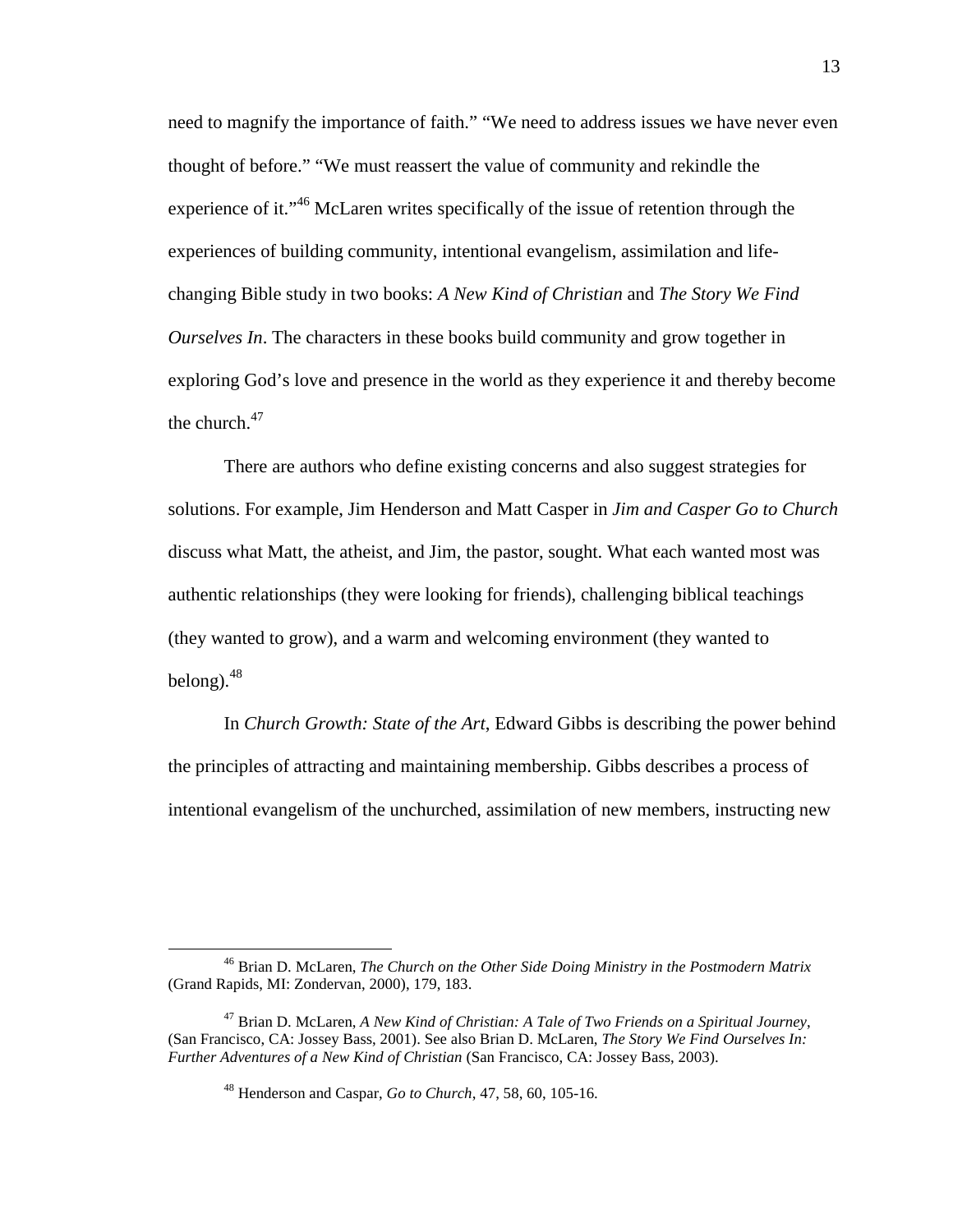followers of Christ in what it means to be a Christian and a church member, and involving each member in ministry.<sup>49</sup>

David Kinnaman and Gabe Lyons, in their book, *Unchristian,* discuss the response of the church to the rising disaffection with the established church and give some guidelines for getting and incorporating new generations within the church. Kinnaman and Lyons think the church must connect people with God by creatively and intentionally sharing the gospel. The church must connect with people where they are and in their culture—speak their language—and the church must serve people and communities.<sup>50</sup>

Mike Regele and Mark Schulz, in *Death of the Church,* writing on the way of life for the future church, describe several steps for congregations attempting to attract and retain members. Three steps are involved in "wrestling to forge new ways to proclaim the Gospel in this changing world."<sup>51</sup> These steps are: (1) listening and responding to the questions that persons are asking, (2) answering the questions that we think they have, and (3) connecting with people by serving in the community.<sup>52</sup> Reaching and retaining persons are part of a continuing process.

One principle that emerges from a survey of church growth literature is that relationships are of paramount importance.<sup>53</sup> In *The Church of Irresistible Influence* Robert Lewis and Rob Wilkins argue: "the great need that exists today is reconnecting

<sup>49</sup> C. Peter Wagner, ed., *Church Growth State of the Art* (Wheaton, IL: Tyndale, 1988), 189-96.

<sup>50</sup> Kinnaman and Lyons, *Unchristian*, 205-07.

<sup>51</sup> Mike Regele and Mark Schulz, *Death of the Church* (Grand Rapids, MI: Zondervan, 1995), 215. <sup>52</sup> Ibid., 215-19.

<sup>53</sup> Sunday Adelaja, *Church Shift* (Lake Mary, FL: Charima House, 2008), 70.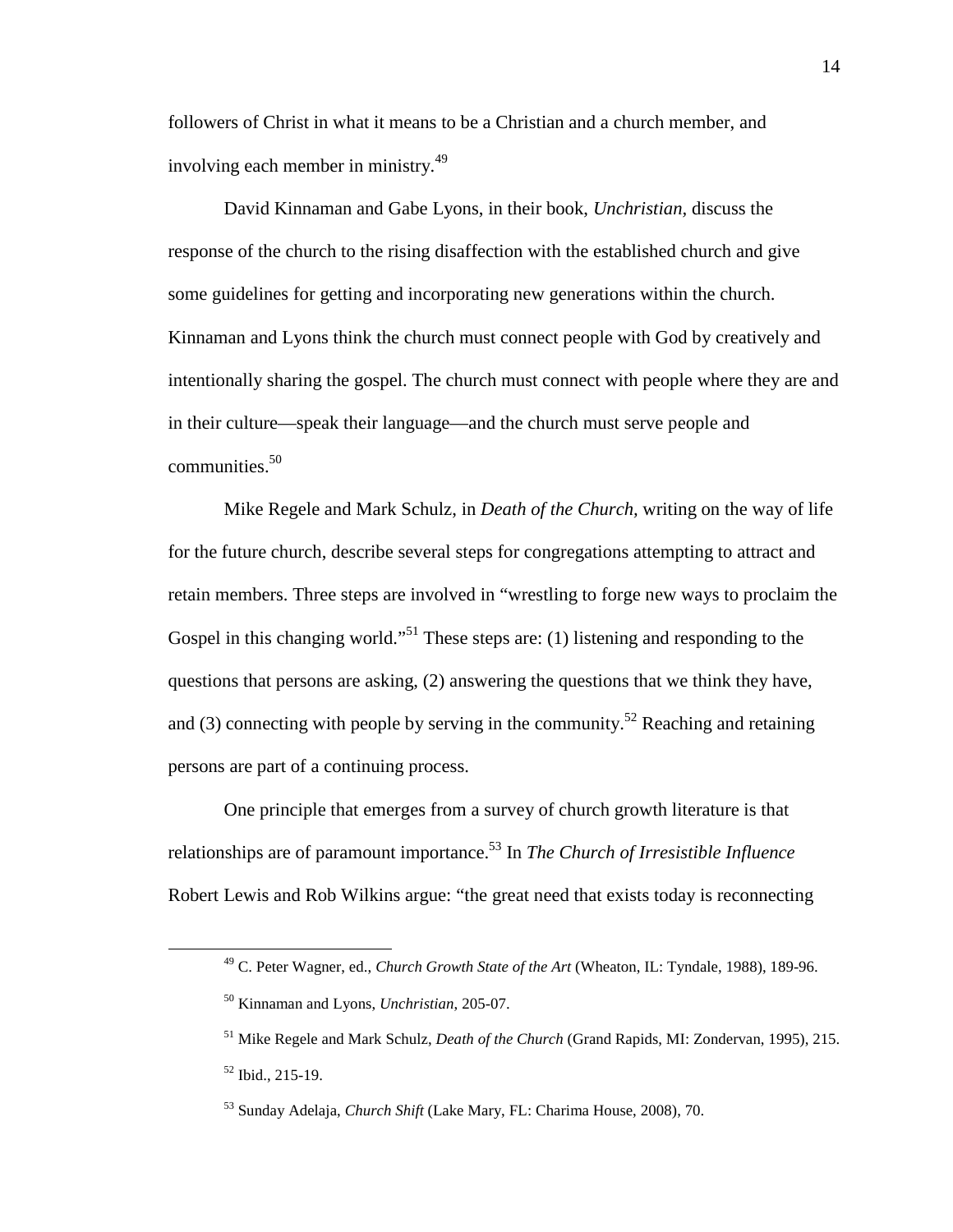the church with the community in a way that makes the church both *real* and *reachable*. I believe the church can only accomplish this by turning outward and loving those around us the way Jesus loved his world: not just in words, but with deeds."<sup>54</sup>

Thom Rainer's comment that the issue of outreach is "one of excellence more than pleasing an insatiable consumer appetite,<sup>55</sup> summarizes most concerns with which current pastors and churches have. Discussions center on optimizing facilities, worship, teaching programs, and relationships in reaching persons for Christ and church membership.

From these ideas, three general principles emerge as to what it takes to retain members. (1.) The ability to connect with people in a meaningful relationship. Retaining members involves communicating in actions and words to people that the church cares for them. Incorporating members into the church means the church must be able to communicate God's great concern for them and his desire for their best interests. (2.) Preserving church membership means that the church must make room for people within the power structure, decision-making process, and authority roles in the congregation. (3.) To keep church members means that the church must involve people in meaningful service to the community and challenge them to a broader understanding of the meaning of ministry. When a church practices these principles it will attract and retain members.

<sup>54</sup> Robert Lewis and Rob Wilkins, *The Church of Irresistible Influence* (Grand Rapids, MI: Zondervan, 2001), 15.

<sup>55</sup> Rainer, *Surprising Insights*, 94.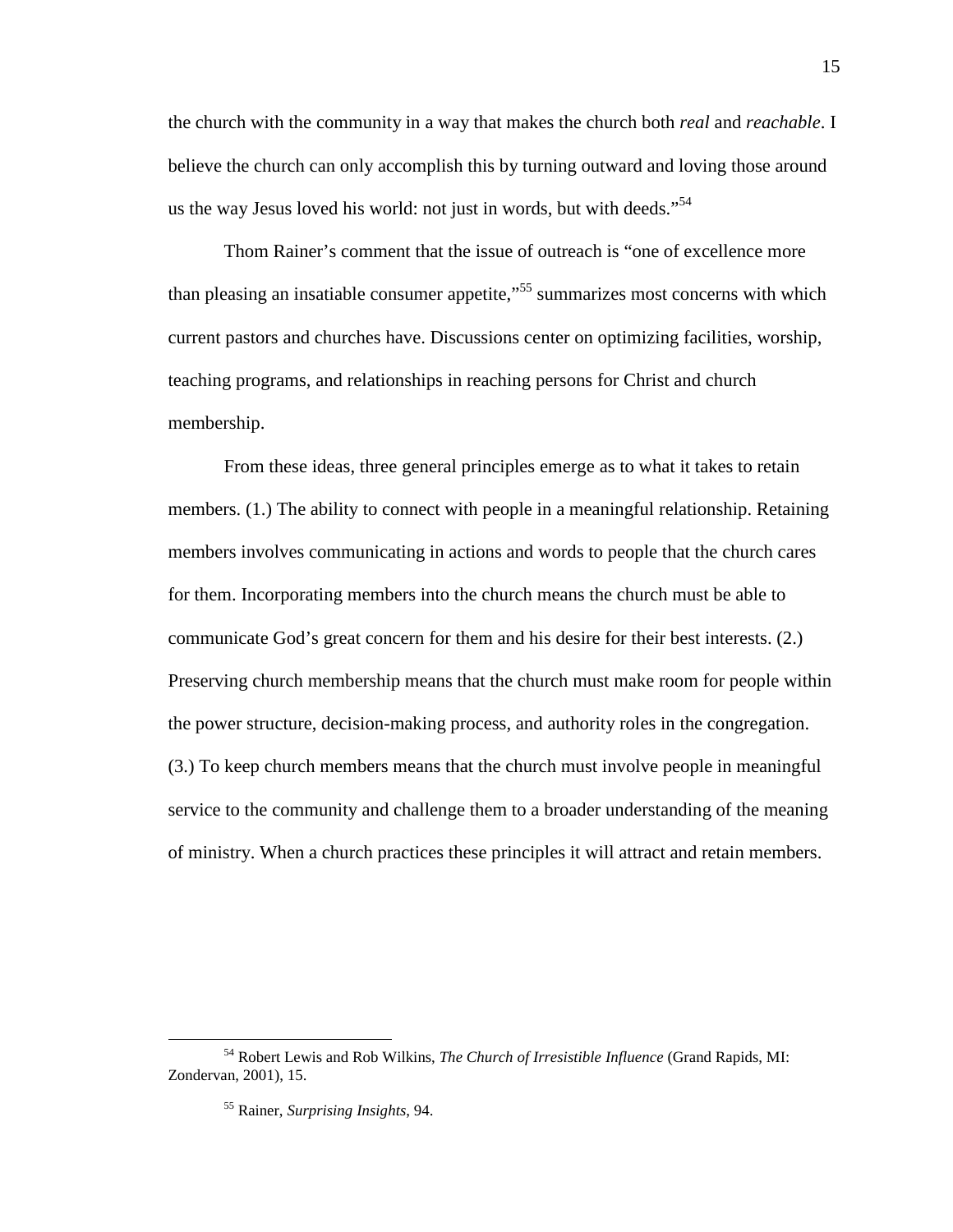#### **Chapter 2**

## **RATIONALE**

The rationale is divided into two sections: practical and biblical. The practical rationale will consider both the present situation of the church at large and then the local church resources of people, worship, program and facilities. The biblical rationale will examine Ezra-Nehemiah, Ruth, Jonah, and the third major section (Trito-Isaiah) of Isaiah (ch.56-66), and two New Testament passages, Matt 28:16-20 and Acts 1:1-8.

### **Practical Rationale**

The influence of the Christian church and its ministers on the community has decreased drastically.<sup>56</sup> This has resulted in shifts of cultural thought and behavior that cause the Christian church to respond to the culture in one of five ways: (1) deny change, (2) avoid change, (3) escape change, (4) build systems that exclude change, (5) or reach out to change.<sup>57</sup> Any of these ways describe how a church might respond to those who are outside the church, whether to people who have been a part of a church in the past or who have never been a part of a church.

An illustration of the first way (denial) is the position that imagines nothing has really changed in our society, so we may do what we have always done. This denial leads

<sup>56</sup>Nelson Granade*, Lending Your Leadership: How Pastors Are Redefining Their Role in Community Life*. (Herndon, VA: Alban Institute, 2006), 75-84.

<sup>57</sup>Mead, *The Once and Future Church*, 5.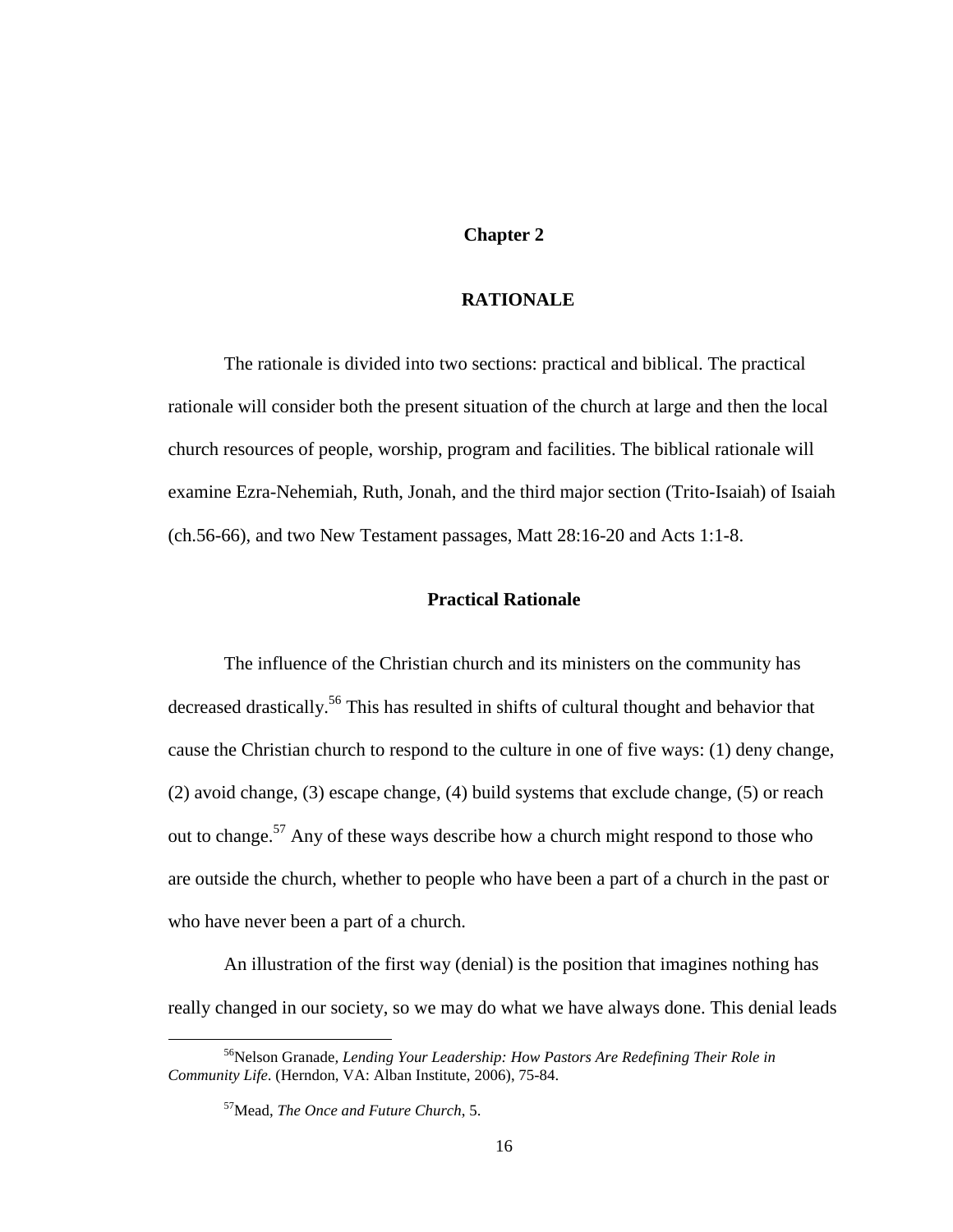the church to work harder at its usual practices. The local congregation expects extraordinary results from this ordinary activity. What actually happens is total failure which leads to compounded frustration with the activity. The frustration then is focused upon the individual who promoted the idea. In many instances this person is the pastor or a staff member who becomes a "scapegoat" for the congregation.<sup>58</sup> The congregational response is to say, "What we really need here is a new preacher."

An illustration of avoiding what is happening is the church that avoids looking at the age, racial make-up, or other demographic features missing from their congregation. For example, when examining the ages of members we avoid seeing that the average age of the congregation is 75 or older. This denial of their aging avoids the fact that they are declining and dying.

An illustration of the church that attempts to escape what is happening is the church that moves from one location to another in order to escape the changing community around them. The problem with this response is that with the change of location there is no desire to change how they do ministry and how open they are to include new members.

An illustration of the church that builds systems that exclude change is a church that devises in its constitution and by-laws many hurdles that in reality neutralize any agent of change. These security devices take many shapes and are not limited to items such as the passing of doctrinal statements, requirements for membership, and regulation on the usage of the facilities. Though very spiritual language is used in these decisions,

<sup>58</sup>Ronald W. Richardson, "Bowen Family Systems Theory and Congregational Life." *The RevExp*, 102 (2005):484.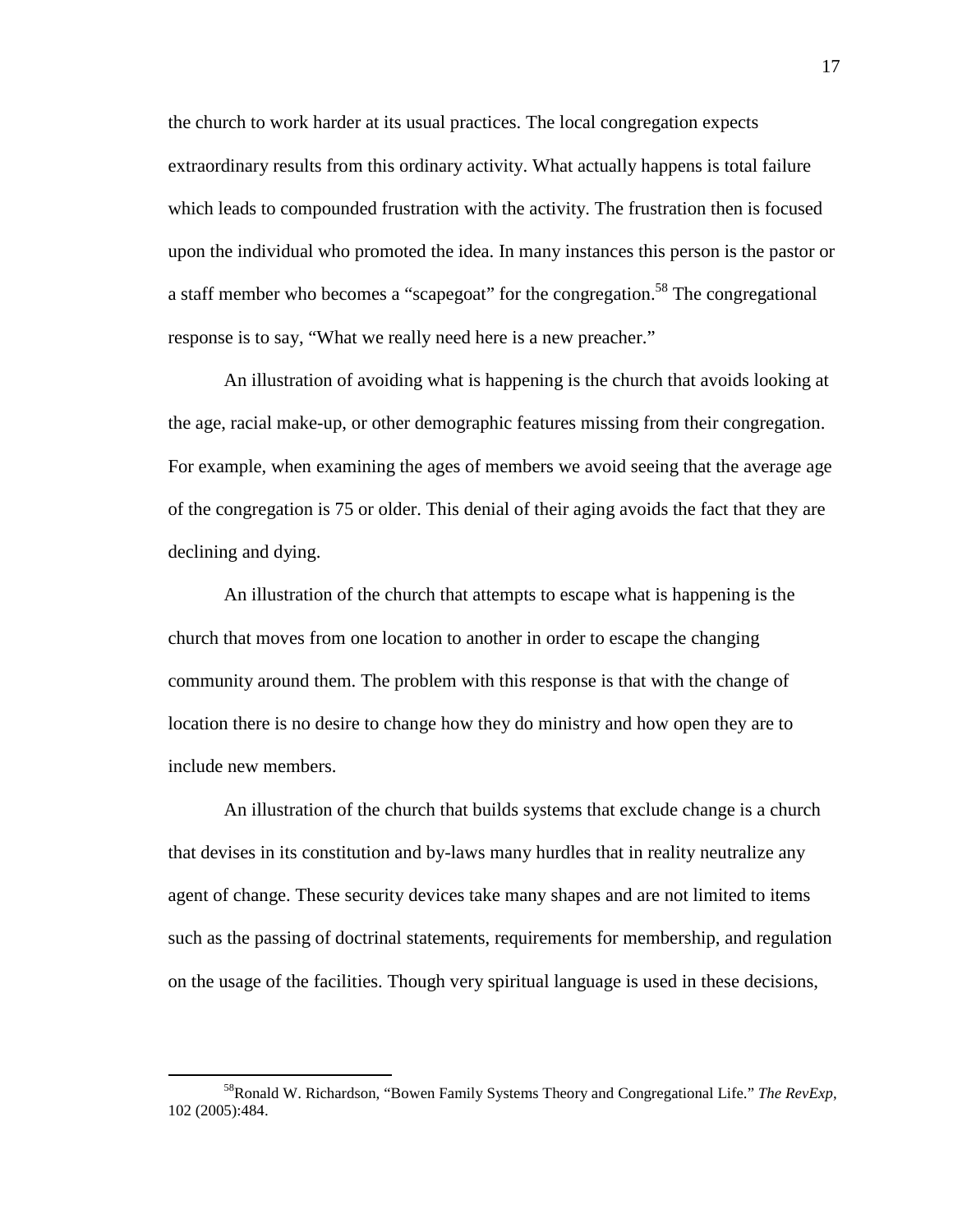the result is that they prevent anyone from joining or anything "new" or transformative occurring in the life and ministry of the congregation.

An illustration of the church that reaches out to what is happening is the church that realizes that the basics of preaching, teaching, worship, evangelism and discipleship are the main functions of the church. However, the forms these imperatives take are fluid and are in a constant state of renewal or transformation. These five responses manifest themselves in today's churches. Take for example two sizes of churches. Many of our boomer megachurches have begun to die, because they tend to survive only as long as the dominant leader/pastor lives.<sup>59</sup> Even the 100-member churches will experience significant numerical decline because of the aging process, although in my assessment with lower overhead expenses and a more intimate relationship climate, these 100 member churches may fare better than larger congregations. What we need to realize is that the true key to church success is not in bodies, buildings, and budgets but in the lives transformed by the gospel of Jesus Christ. It is not the aim of this paper to examine bodies, buildings, and budgets *per se*, but to examine the relationship among such factors and the transformation of individuals through the church.

One current assessment of the church's situation can be found in Sweet's book Post-modern Pilgrim.<sup>60</sup> The questions of this ministry project were developed from three of Sweet's ideas that worship, programs, and facilities are factors that influence both

<sup>59</sup> A "Boomer" is an individual born between 1945-1965 in the United States, Canada, United Kingdom or Australia. A megachurch is a church comprised of an average attendance at least 2,000. It is generally located in large suburban areas, mainly in the continental United States. "Mega Church Definition" Hartford Institute For Relgion Research, n.p. [Cited 10 October, 2007]. Online: http://hirr.hartsem.edu/megachurch/definition.html.

<sup>60</sup> Sweet, *Post-modern*, 84.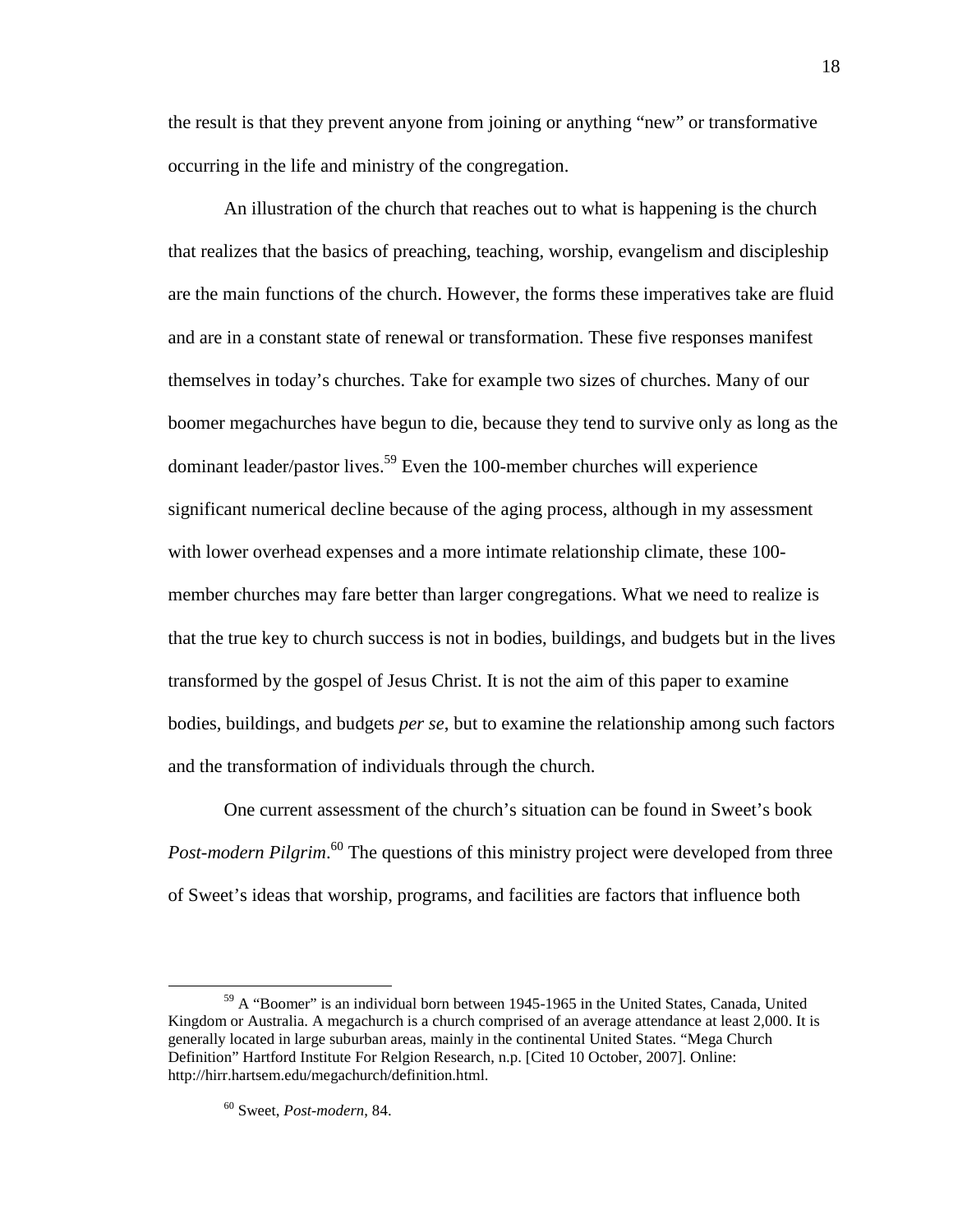attraction and retention of members.<sup>61</sup> This triad of factors can be used to examine and impact culture. Sweet affirms that the future is not to be feared but faced with faith and action. He uses the EPIC acrostic to describe the church and its ministry, emphasizing that the church must be Experiential, Participatory, Image-driven, and have Connected worship. The same unchurched individual who comes asking, "What can the church do for me?" will not remain with that church unless he/she is included within the life of that church.<sup>62</sup> To summarize: "Few people come to church looking for a job, but no one remains without getting one."<sup>63</sup>

The key to attracting and maintaining church members is the ability to transition to this postmodern mindset within the life of a church. Will a church be such a closed system that the transition will be aborted and that church will die when the older generation passes away? If Sweet's theories come to fruition, then the church as presently experienced will in many ways be transformed—its people who comprise the congregations, its places and content of gatherings for worship, and its teaching and preaching programs will be changed. Given this impending change, the immediate future will be some of the most creative and challenging years to be alive and be in ministry.

#### People Resources

When we look at Brunswick Baptist Association's local congregations, we find a preponderance of white hair and wrinkles. We expect to see dwindling congregations.

 $61$  Ibid.

<sup>62</sup> Edward H. Hammett, *The Gathered and Scattered Church: Equipping Believers for the 21st Century* (Macon, GA: Smyth & Helwys, 1999), 56.

 $63$  Mark Gray, author's personal conversation with Mark Gray during Operation Reach in Brunswick County, North Carolina, September 18, 2007.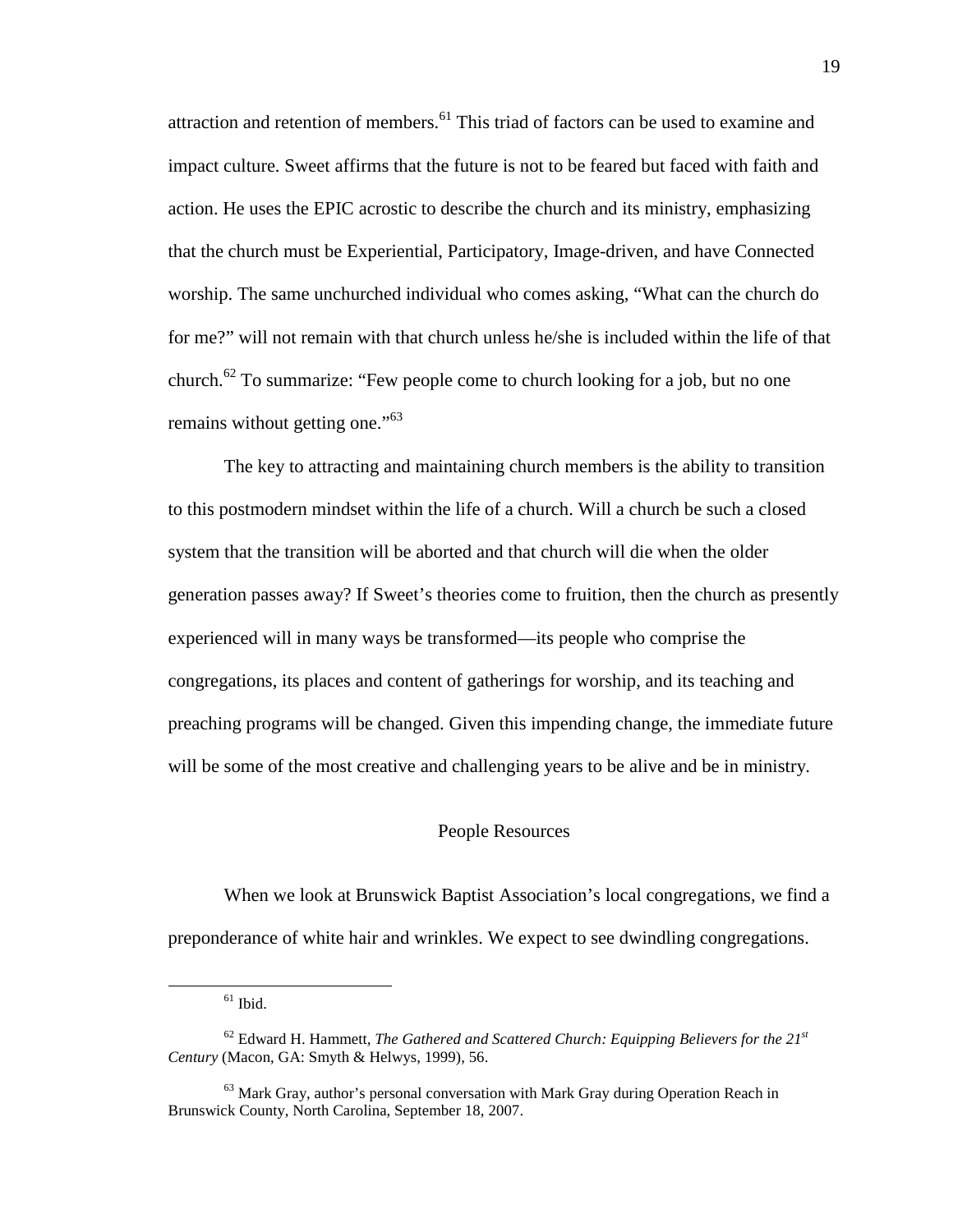Death and health issues associated with aging take their toll on the numbers of people able "to do church," as it is currently experiencing. Our local congregations are aging out. Aging out occurs within a congregation when the age and health of the congregants keep them from worship, discipleship, evangelism, and Bible study. $64$ 

On the other hand, there is a positive experience: Today's twenty to thirty yearolds are finding the traditional liturgical expressions of worship a realistic and vital way of informing their world view.<sup>65</sup> Some of these liturgical traditions that were borrowed from both early Christianity and other denominations are creeping into Baptist worship.<sup>66</sup>

This is a growing need among those thirty years of age and younger in our churches who desire intimacy and deep relationship, which can only be met in a small group setting. The experiential, participatory, image-driven, and connected church will find that this exists best in smaller churches or groupings of believers such as small group Bible studies.

Age impacts the individual's feelings concerning the church and its place in culture.<sup>67</sup> In reading the literature in most instances there is a correlation between age and classification of religious consciousness. In their social and religious consciousness, most persons born between 1926 and 1964 would be considered moderns. Those born after 1964 demonstrate a shift to a postmodern social and religious consciousness.<sup>68</sup>

<sup>64</sup> Carol Howard Merritt, "Nurturing the Tree of Life," n.p. [Cited 4 March 2008]. Online: http://www.alban.org/conversation.aspx?q=printme&id=5748.

<sup>65</sup> Sweet, *Post-modern Pilgrims*, 44.

<sup>&</sup>lt;sup>66</sup> Celtic Baptists (The Prayer Foundation) www.prayerfoundation.org/celtic\_baptists.htm.

<sup>67</sup> Dempsey, *Faith Outside the Walls*, 43.

<sup>68</sup> George Barna, *The Index of Leading Spiritual Indicators: Trends in Morality, Beliefs, Lifestyles, Religious and Spiritual Thought, Behavior, and Church Involvement* (Dallas, TX: Word, 1996), 84-85. See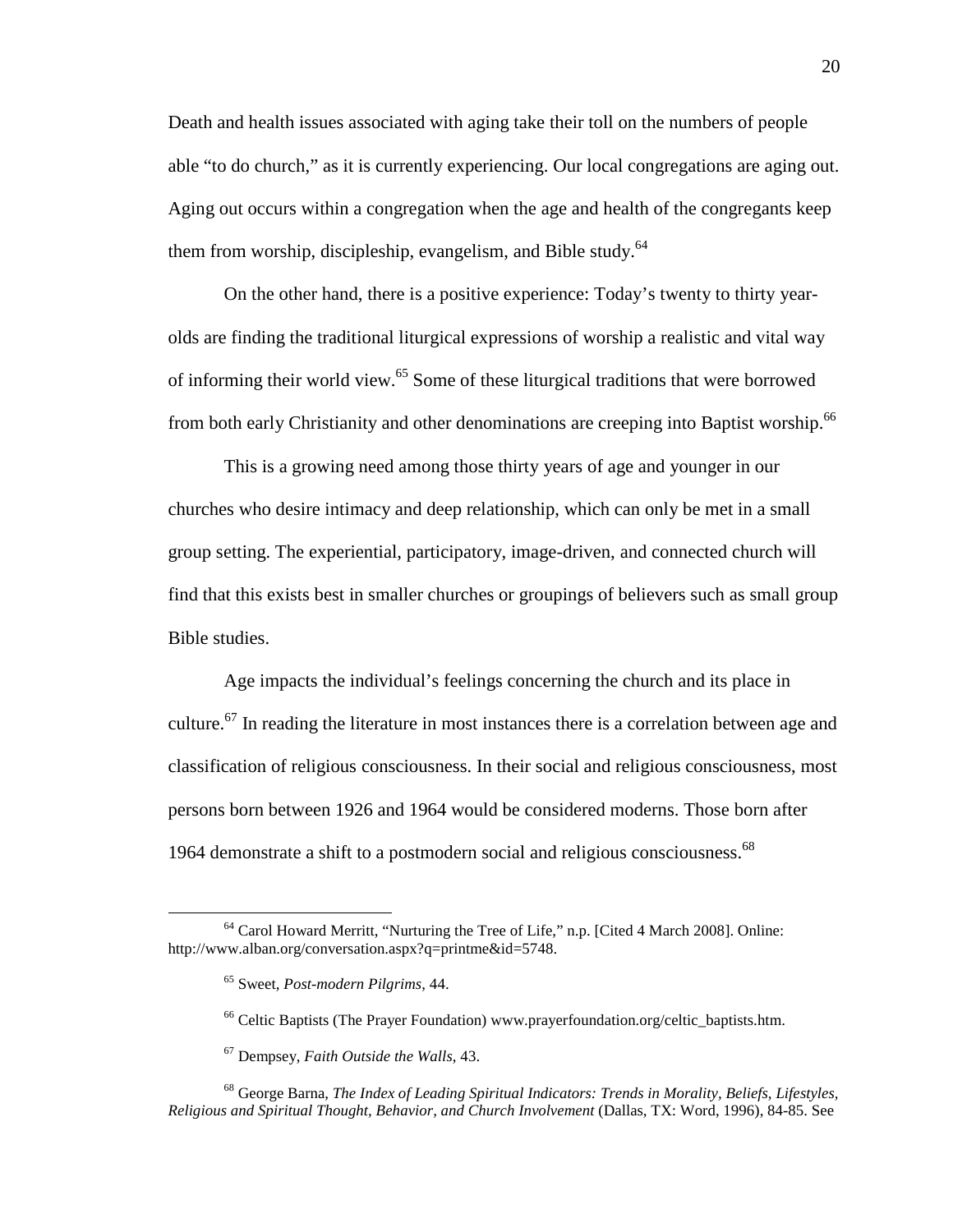Moderns are very rational thinkers who want to know the "meaning." They want to reduce the mystery of life to scientific and rational equations. Moderns do not have to be involved in solving problems; they are comfortable in letting the professionals sort them out.<sup>69</sup> Moderns have a deep sense of commitment to community and church whether these institutions directly impact their lives or not.

While moderns want to figure out what life is about, postmoderns want to experience what life is—especially to experience life for themselves. Postmoderns want life up close and personal. Postmoderns desire adrenaline rushes of experience. They want life to explode all around them. They want knowledge, but knowledge with

experience. According to Sweet,

Postmoderns exhibit three levels of engagement with the media (with life itself?), according to Stark: fascination, exploration, integration. Postmoderns have to explore (hands-on) before they can integrate. Of these three stages, only the first is passive (fascination). Both exploration and integration are active and interactive.

In other words, interactivity is hard-wired into the postmodern brain itself. This is media. Prints, radio, TV, are all one way. The cyberspace of phone and Web are by nature two-way communication.

The more you surf the Internet, the more you become "surf-bored," as Jim L. Wilson puts it, and want to surf the real thing. Have you noticed kids can't sit still and listen to a concert? They make concerts interactive. At rock concerts there is slam dancing, mashing, even "body surfing" where people get "passed" overhead during the singing in about as "hands-on" a form of interactive [sic] as one can invent.<sup>70</sup>

also James P. Wind, "Crunching the Numbers," n.p. [cited 10 March 2008]. Online: http://www.alban.org/conversation.aspx?q=printme&id=5818.

<sup>69</sup> Sweet, *Post-modern Pilgrims*, 55.

 $70$  Ibid., 56-57.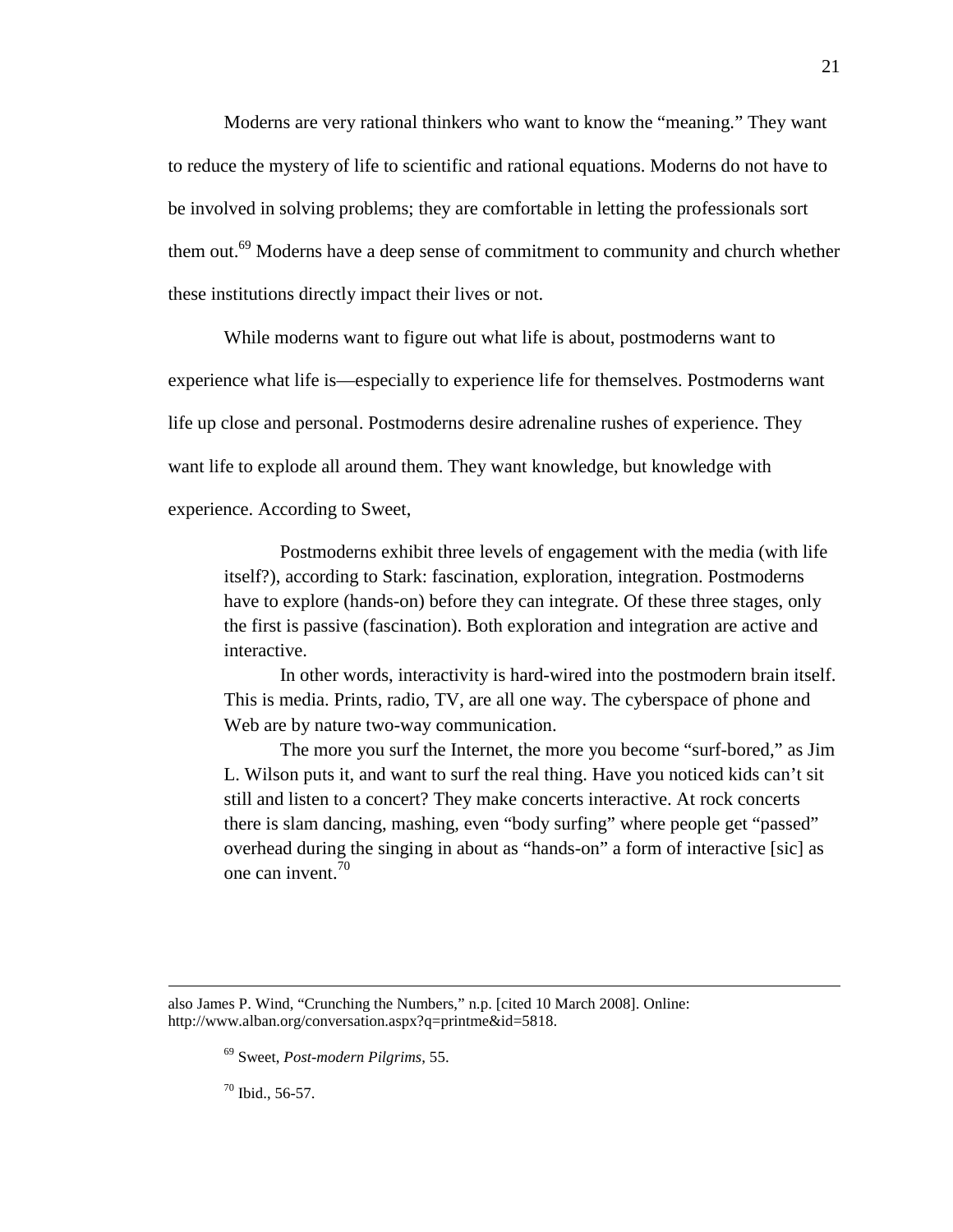This level of engagement can be realized within small groups of people. It may be that the future of church growth could be that one must belong to a group before believing in Christ.<sup>71</sup> For example the flow may be that (1.) there is an invitation to participate, (2.) the participant learns about the group and (3.) the person is asked to pray for and support the ministry of the group.

#### Worship Resources

The postmodern Christian wants both to know and experience worship. This participation is not bound by space or time. Space and time boundaries are diminishing through technology, the exchange and interchange experienced in both real time and the Internet. Sweet states,

Knowledge by dissection analytically takes apart; knowledge by dance (gestures, smell, taste, touch, etc.) synthetically puts together. In one you are rich—full of yourself. In one you are poor—empty of yourself. In one you are a distant observer or critic. In one you are an intimate lover. In the experimental you keep something at arms-length distance; it is called critical detachment. In the experiential you put your arms around the concept of "really understanding" music becomes vacuous; there is only reading it, memorizing it, performing it, composing it, and listening to it—in short, loving it.<sup>72</sup>

The majority of Protestant worship and preaching is rational and didactic in nature. Worship in the future will need to be more sensory in nature. The senses of touch, sight, smell as well as hearing can be highlighted in our services. Baptists will see a return to traditional forms of worship that include touch, sight, and smell or maybe even a foot-washing service. Other, non-traditional churches will see a greater acceptance of

<sup>71</sup> Brian D. McLaren, *More Ready Than You Realize: Evangelism as Dance in the Postmodern Matrix* (Grand Rapids, MI: Zondervan, 2002), 44.

<sup>72</sup> Sweet, *Post-modern Pilgrims*, 146.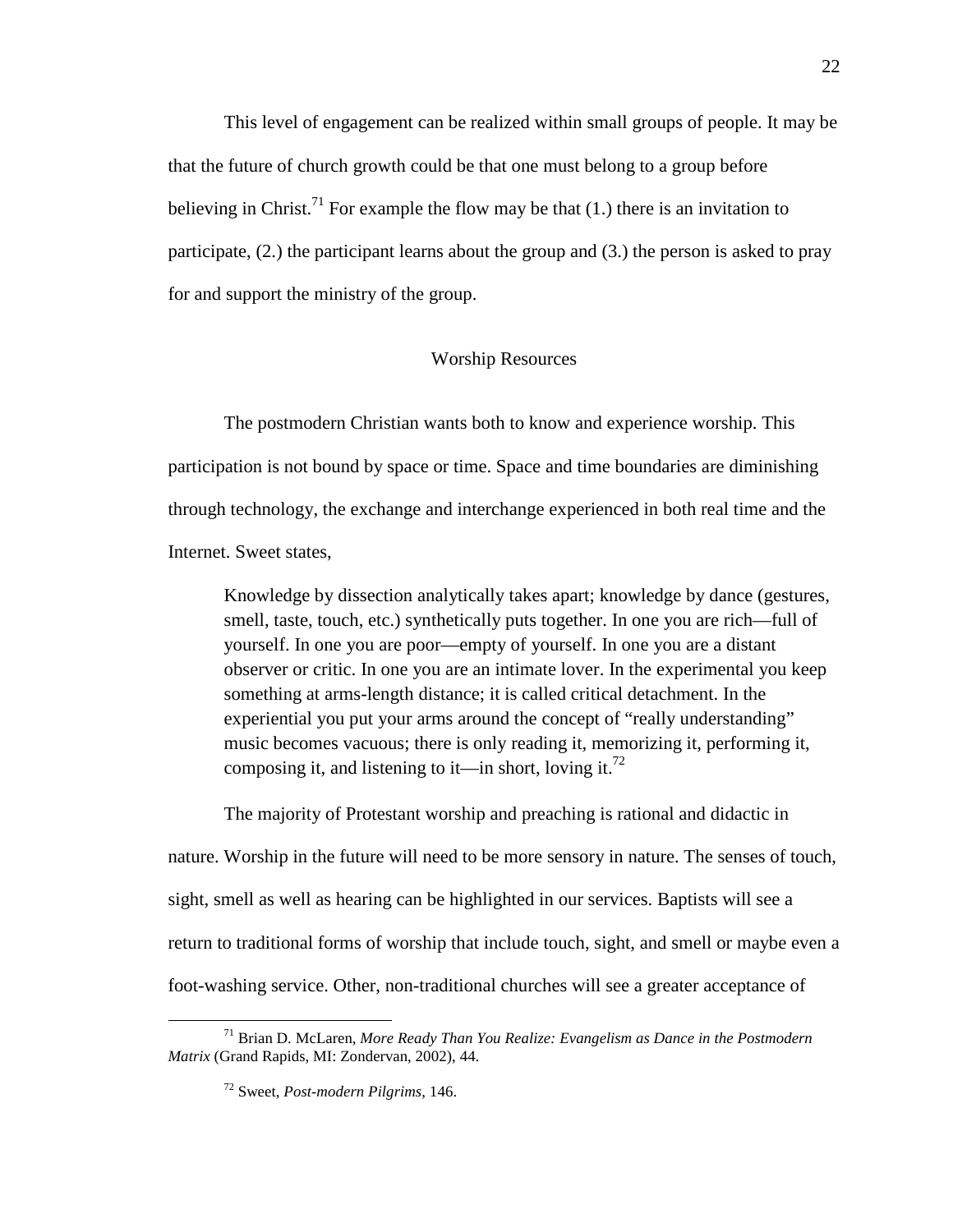liturgical methods such as anointing and praying for the sick, burning candles and incense.<sup>73</sup> There will be a growing sense of the numinous. Even small congregations will employ the visual, auditory, and tactile senses through the use of multi-media, drama, etc.

#### Program Resources

The programs of the church today continue to offer a choice between programs that lead the participant to a greater fidelity to God and the programs that interface with the present day culture. Church programs for the most part do not answer the culture's basic questions or meet its basic needs. People will ask themselves, "Does my faith change/improve my character or lifestyle?" The development of programs that answer this question will lead to a greater simplicity and practicality in ministry and in ministry settings.

In the United States, the basic lifestyles and values of Christian persons and those of non-Christians are not that different. George Barna in a survey reported on February 7, 2007, compares twenty lifestyle elements of Americans including born-again Christians and those who are not. Barna states: "Faith commitments sometimes play a role in what people do—but less often than might be assumed."<sup>74</sup>

Brian D. McLaren speaks of the issue of non-meaning in religious life as the privatization of religious experience. The privatization of religious experience is where religious practice and experience become a personal, private matter alone, not an

<sup>&</sup>lt;sup>73</sup> Hannah Elliott, "North Carolina CBF Approves Budget, Elects Leaders," Associated Baptist Press (March 2006). www.abpnews.com/897.article (accessed March 23, 2006).

<sup>74</sup> George Barna, *The Barna Update: American Lifestyles Mix Compassion and Self-Oriented Behavior*, 7 February 2007

http://www.barna.org/FlexPage.aspx?Page=BarnaUpdateNarrow&BarnaUpdateID=216&Pa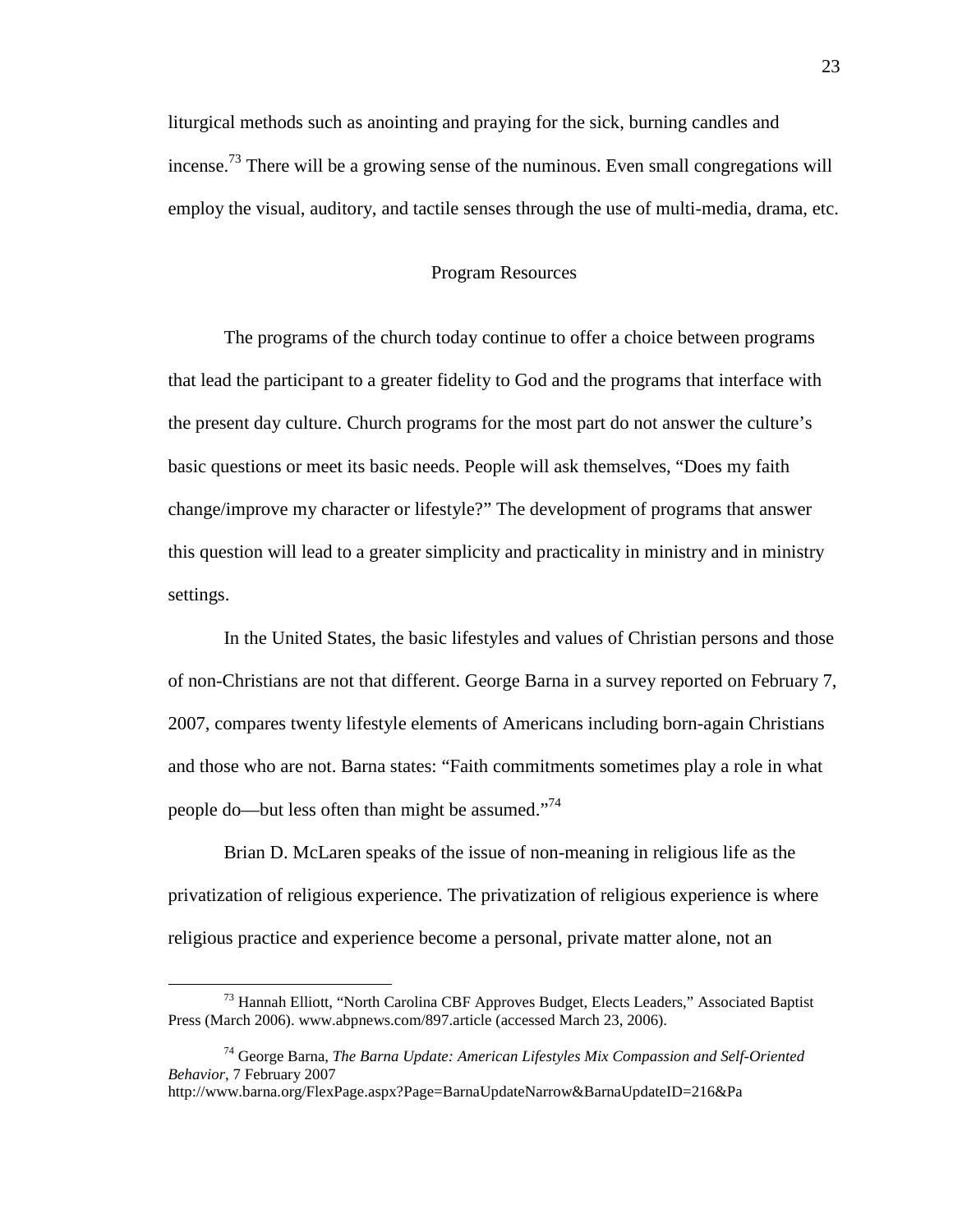experience or experiences that are tempered with the event of attending the church. One may consider oneself a member of the Christian faith, but there is no real difference in the lifestyle of one who claims to be a Christian and one who does not. McLaren continues saying, that the general consensus of Christians and non-Christians alike is that Christianity is a failed religion.<sup>75</sup>

### Facilities Resources

Facilities are more than buildings.<sup>76</sup> The real property of a congregation speaks volumes concerning the socio-economics, interests, and concerns of the church.<sup>77</sup> From Christianity's early beginnings the place of worship impacted the "how" of worship and *vice versa*. Whether a congregation meets in a house church, a basilica, or a pilgrimage site influences how it worships.<sup>78</sup> Individuals are drawn to or repelled by facilities.<sup>79</sup>

Facilities communicate meaning to events and experiences.<sup>80</sup> But how do the church's buildings help or hinder the attraction of members? Responses garnered in Rainer's surveys in *Surprising Insights from the Unchurched and Proven Ways to Reach Them* give evidence that the physical condition of buildings is important in attracting and

<sup>75</sup> Brian D. McLaren, *Everything Must Change: Jesus, Global Crises, and a Revolution of Hope* (Nashville, TN: Thomas Nelson, 2006), 33.

<sup>76</sup> James F. White, *Introduction to Christian Worship*, Third Edition (Nashville, TN: Abingdon 2000), 82.

<sup>77</sup> Dempsey, *Faith Outside The Walls*, 79.

<sup>78</sup> Frank C. Senn, *The People's Work: A Social History of the Liturgy* (Minneapolis, MN: Augsburg Fortress, 2006), 81.

 $79$  Nancy Demott, Tim Shapiro, Brent Bill, "Your Building Speaks," n.p. [3 December, 2007] http://www.alban.org/conversation.aspx?q=printme&id=5314.

<sup>80</sup> Robert E. Webber, *Worship Old and New*, Revised Ed. (Grand Rapids, MI: Zondervan, 1994), 137.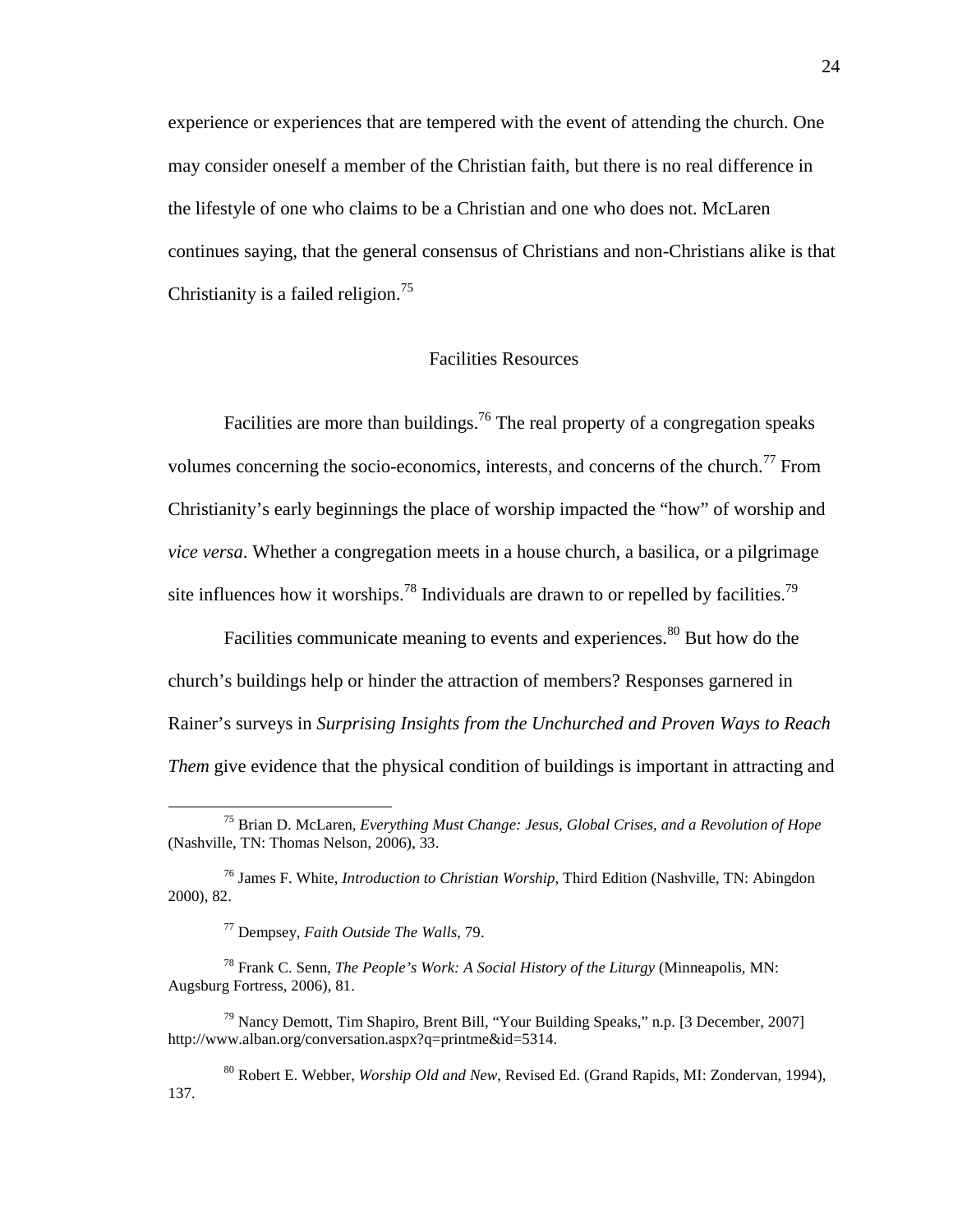retaining members. Are the buildings in good repair? Is there a smell about the building? Are the parking lots marked, well lit? Are the rest rooms clean and neat? Are the children's classrooms up- to- date with new toys, furniture, and furnishings? What type of security system is used to protect the children?<sup>81</sup> If the response to these questions is negative, then the visitor will in all probability not consider the church as one of the possibilities he or she will join. The physical condition of buildings, parking lots, rest rooms and children's classrooms are of paramount importance in reaching the unchurched.<sup>82</sup>

In the conclusion of this paper there are recommendations for established and newly organized churches as well as possible church plants for Brunswick Baptist Association. Phenomenal growth has occurred in Brunswick County in the last twenty years, and there is not a correlative growth in church membership.

# **Biblical Rationale**

Is there biblical rationale to justify the concern to attract and retain members? The Bible gives us examples such as the issues of the post-exilic community (Second Temple) and utilizes the books of Ezra-Nehemiah, Ruth, Jonah, and the third major section of Isaiah (Trito-Isaiah or Isa 56-66), to show the tensions and divisions of views about the worshipping community within the post-exilic community. The reason for choosing the post-exilic community is that it defines the centuries leading up to the time

<u>.</u>

<sup>&</sup>lt;sup>81</sup> Rainer, 98-99.

<sup>&</sup>lt;sup>82</sup> Ibid., Rainer's term "unchurched" describes those persons who do not attend church.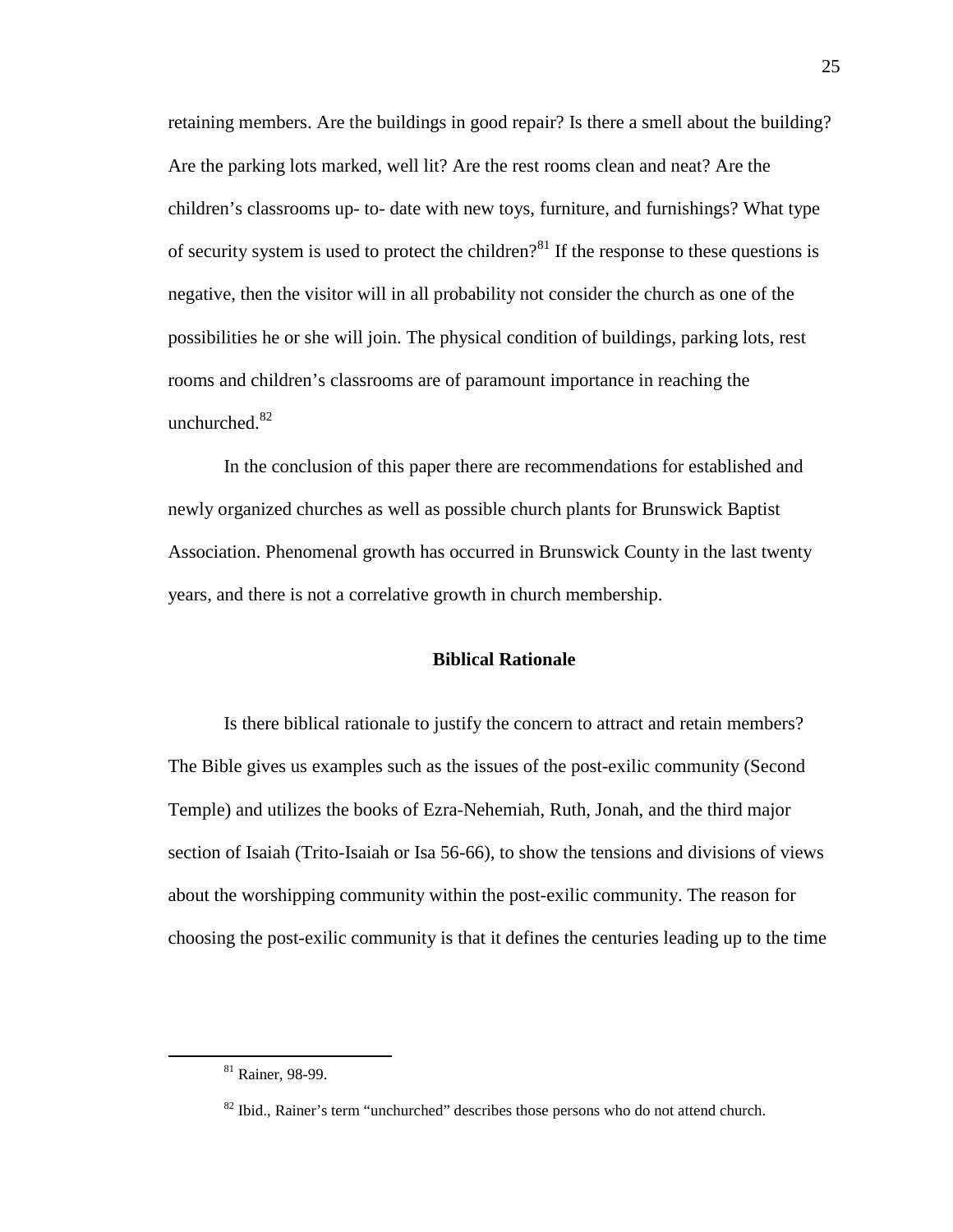of Jesus.<sup>83</sup> The Bible also gives believers a clear mandate in Matt 28:18-20 and in Acts 1:1-8 to reach and teach all people.

### Post-Exilic Community

The issues of the post-exilic community are: how to interpret the law; how to connect with God; how to relate to the outside world; proselytism, and assimilation. The discussion begins with the sources that become the central interpreters of the pre-exilic experience in the post-exilic world.

The Old Testament has many references to God's care and interaction with humans through holy persons, places, and personal dialogue.<sup>84</sup> God's relationship to the individual or to the nation of Israel can be examined as the issues of holy people vs. holy land.<sup>85</sup> These experiences are recorded from Genesis to 2 Kings, ending with the destruction of Jerusalem (587 BCE) and the deportation of some citizens to Babylon. The Babylonian exile heightened the animosity, distrust, and division between Jews and Gentiles and between those Jews who returned from exile and those who had remained in the holy land. When the members of this exiled community in Babylon returned they formed the official nucleus of the post-exilic community's political, religious and economic authority (Ezra-Nehemiah). During this time, Temple worship was again instituted, while covenants and laws were interpreted to renew the relationship of the

<u>.</u>

<sup>83</sup> Michael Fishbane. *The Bible and Its Interpreters: Jewish Biblical Interpretation*, (HBC; San Francisco, CA: Harper & Row, 1988) 50-56.

<sup>84</sup> James Barr. *The Bible and Its Communities*, (*HBC*; San Francisco, CA: Harper & Row, 1988), 65-72.

<sup>85</sup> Terrence E. Fretheim, *Jeremiah,* (SHBC; Macon, GA: Smyth & Helwys, 2002), 428.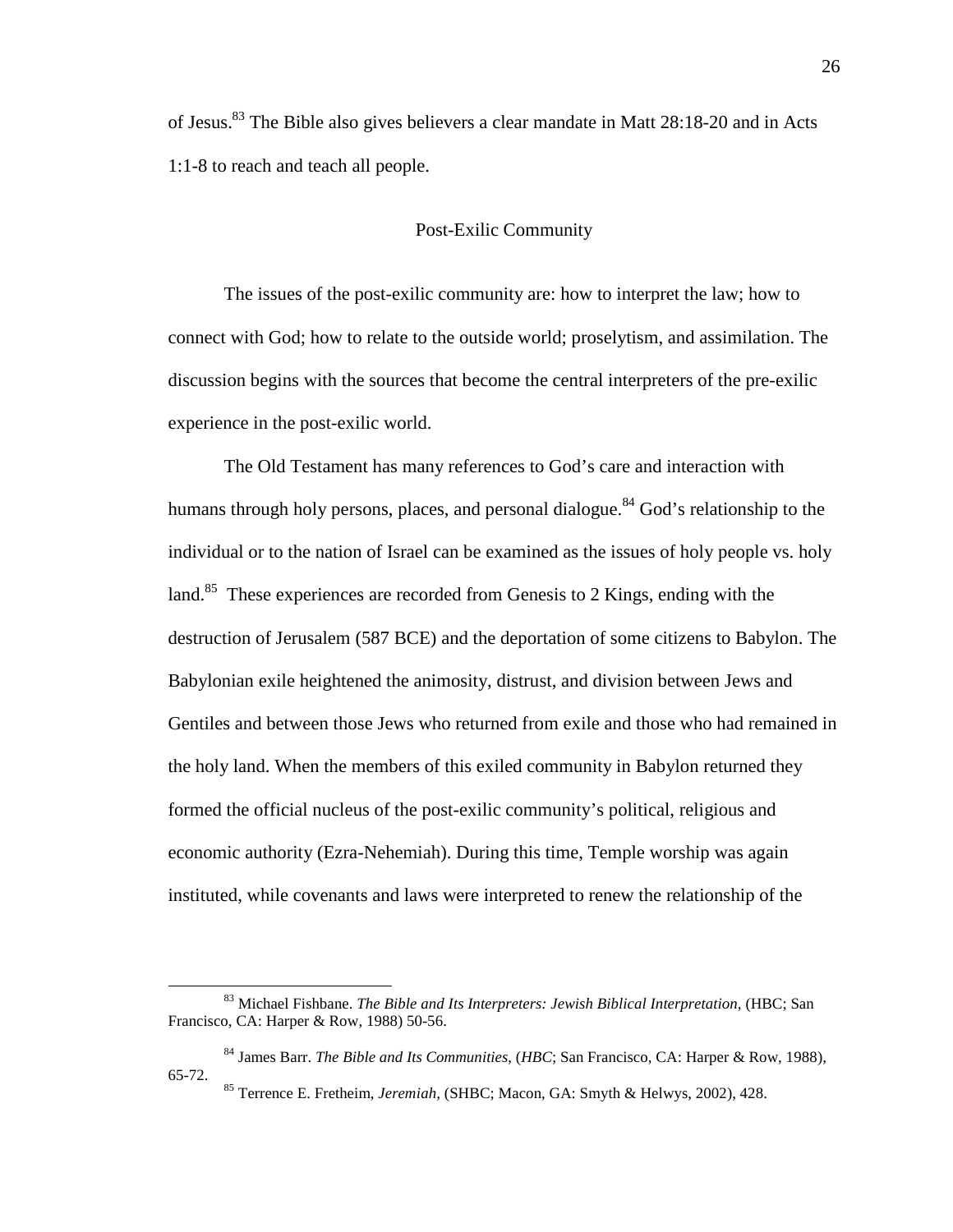people to their land and people to their God.<sup>86</sup> The return of some of the exiles, the rebuilding of the temple, and the reinstitution of the sacrifices were accomplished.

The official leaders defined their religious experience in terms of knowing and observing the law. They asked why God had allowed this tragedy to befall Israel and perceived this answer: "We sinned against God and we were removed from the land. What must we do now to remain in the land and be connected to God?" This question is addressed by Ezra and Nehemiah in this post-exile period. The return of the exiles marks the beginning of their reinterpretation of what it means to be a sacred people in a sacred land. This is the era when the written biblical texts as we know them today were being collected, transmitted, and interpreted. The interpretation dating from this time will impact the next several centuries of religious, economic, and political life in the nation of Israel.<sup>87</sup>

The issues of the post-exilic community deal with the question: Who is included and who is excluded in God's salvation? How could their ancient laws and practices be applied to the post-exilic community? What were the social, political, and economic implications of these interpretations? How could their history and the experiences of their people have meaning and purpose for that time?<sup>88</sup> The answer developed was that the law was best observed through the observance of the Sabbath and through worship at the Temple. Israel's observance of the law developed in a growing sense of superiority and exclusivity that tended to "exile" all other nations from God's care and love.<sup>89</sup> This

<sup>86</sup> Matthew Levering, *Ezra and Nehemiah,* (BTC; Grand Rapids, MI: Brazos), 31.

<sup>87</sup> Levering, *Ezra and Nehemiah*, 82.

<sup>88</sup> Levering, *Ezra-Nehemiah*, 38.

<sup>89</sup> A. J. Glaze, Jr. *Jonah*, (BBC 7*;* Nashville, TN: Broadman Press), 156.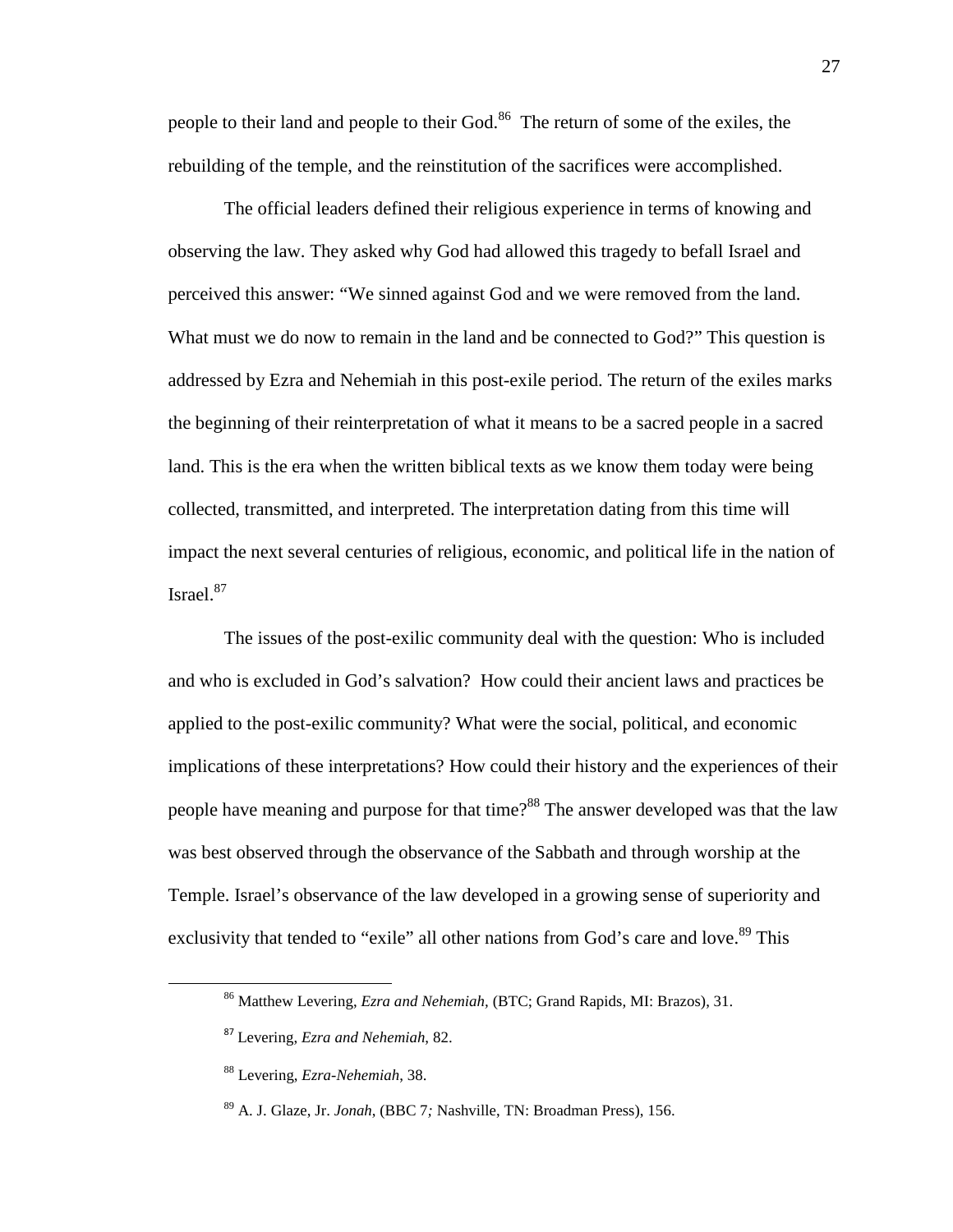answer to the post-exilic community's issues informed the cultural, religious, and political issues of Jesus' ministry.<sup>90</sup>

### Ezra-Nehemiah

The Ezra-Nehemiah tradition became the dominant interpretive authority of religious life in Judaism. The biblical record contained in these two books deals with the return of the exiles from Babylon, the rebuilding of the temple, and the rebuilding of the walls of Jerusalem. Traditionally, authorship has been accorded to Ezra, the priest, and Nehemiah, the cupbearer of the king, respectively. However, as a result of literary and form criticism there is evidence of an editor/redactor who attempts to tie 1 Chronicles, Ezra and Nehemiah into a theological treatise to resist the contamination of Judaism by the surrounding peoples and to build support for the Second Temple cultus.<sup>91</sup> In this paper, Ezra-Nehemiah will be considered basically as one source.

Ezra-Nehemiah continues the dialogue of the exiled community with the preexilic scripture traditions. How should they remain a holy people in a holy land? What constituted true worship? These books define the religious experience as being the observance of the law and Temple worship. The teachings of Ezra-Nehemiah became the norm of what it meant to be included in the nation of Israel. Israelites did not marry foreign wives. Israelites excluded anyone who was not genetically and racially like themselves (Ezra 10:6-19; Neh 13:2; 23-30). They had to follow the regulations regarding Sabbath observance and they were required to worship at the Temple (Neh

<sup>90</sup> Joseph Blenkinsopp, *Ezra-Nehemiah,* (OTL; Philadelphia, PA: The Westminster, 1988), 36.

<sup>91</sup> Blenkinsopp, *Ezra-Nehemiah*, 50.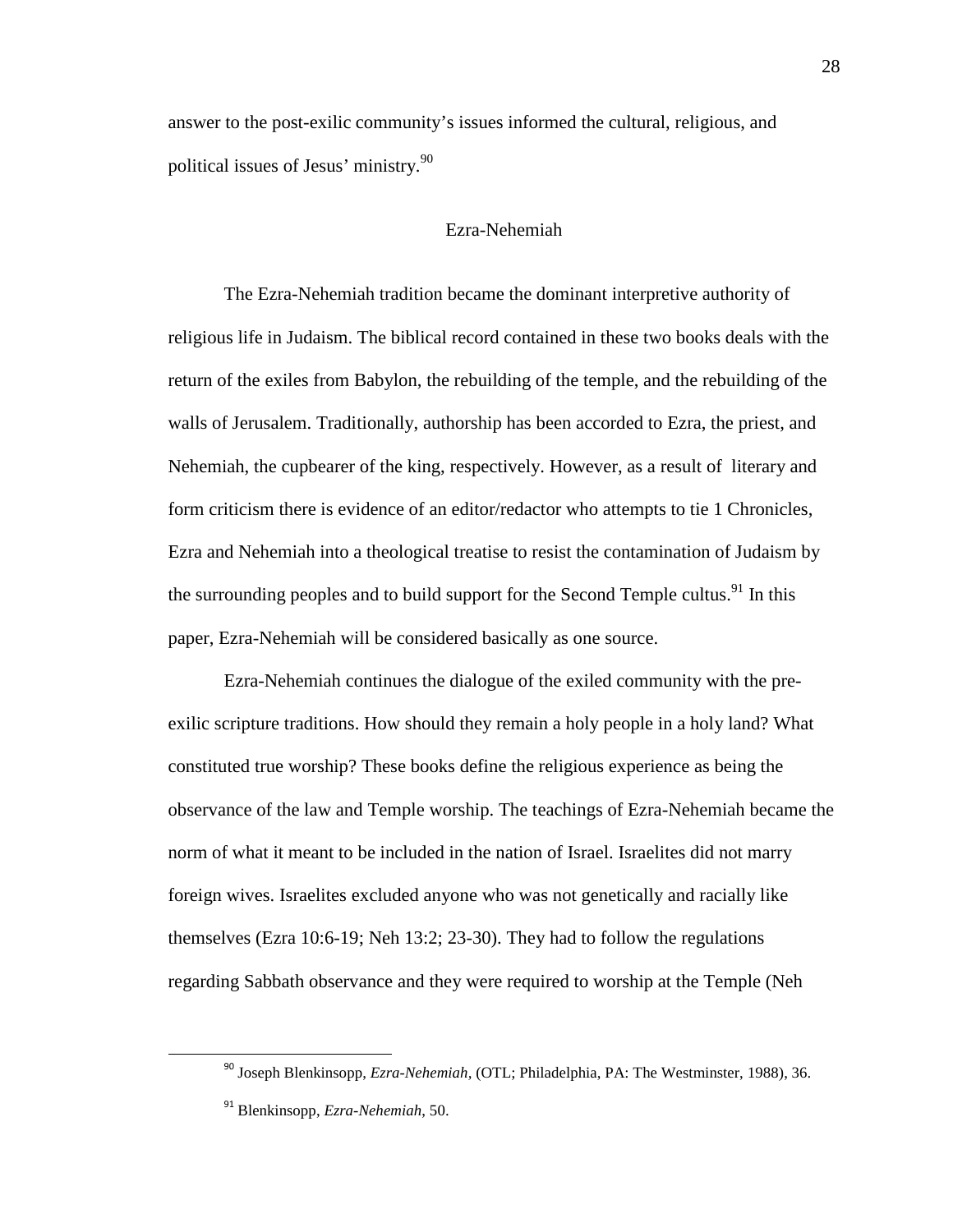13:15-22). Ezra-Nehemiah defines the power and control of religion and religious life in the centuries that follow to the time of Jesus.

The biblical books of Ruth, Jonah, and the third part of Isaiah (56-66) however, present an opposing view. They present God as being merciful to Jew and Gentile alike.

### Ruth

The story of Ruth begins with a certain man of Bethlehem with his wife and two sons who go up to Moab because of a famine. During this family's stay there the sons marry, and eventually the man and his two sons die. There remain the widows of the father and the sons. The mother-in-law, Naomi, instructs her daughters-in-law to return to their fathers' households in hopes that they may marry again. One daughter-in-law goes back to her father's household. The other daughter-in-law, Ruth, refuses to leave. Ruth promises to remain with her mother-in-law, and they both return to Bethlehem. Ruth quickly begins to seek sustenance. Ruth finds herself in a relative's field. The relative, upon learning of her connection to Naomi, encourages her to stay and glean in his fields. She finds protection and a food supply in this relative, Boaz. Naomi, the mother-in-law, encourages Ruth to seek Boaz out at the harvest festival and to remind him of the kinsmen-redeemer obligation that he owes to the family. Boaz seeks to clarify the matter and marries Ruth. Ruth bears a son who is named Obed. Obed becomes the father of Jesse. Jesse becomes the father of David, the great King of Israel.

Edward F. Campbell's position is that the book of Ruth is a post-exilic polemic against the dissolution of interfaith marriages as called for in Ezra-Nehemiah.<sup>92</sup> However,

<sup>92</sup> Edward F. Campbell, *Ruth*, (*OCB*; New York, NY: Oxford University Press, 1993), 663.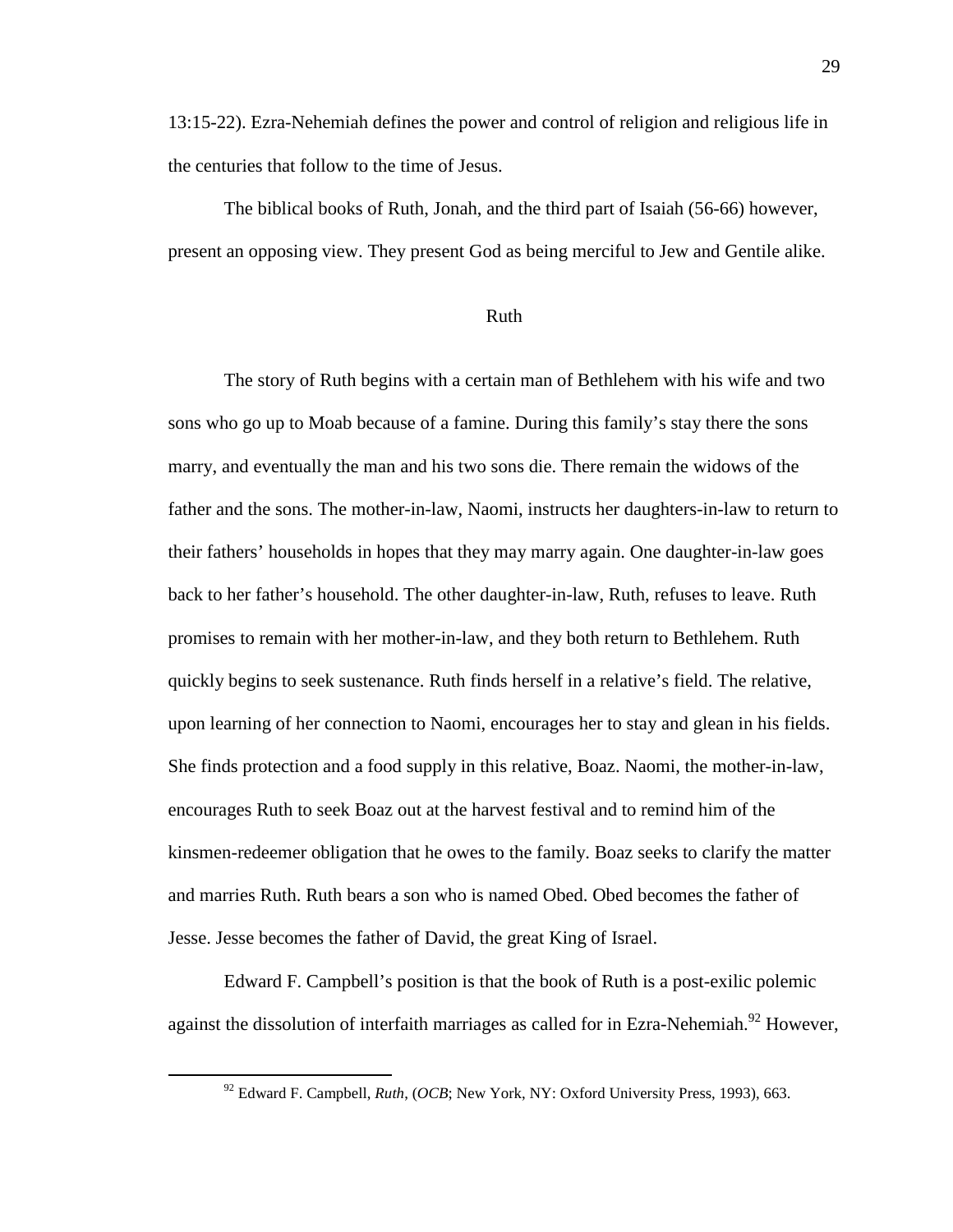the estimated date of the writing of Ruth is debatable. Scholars argue for a pre and postexilic date due to linguistic, legal, and theological issues.<sup>93</sup> Phyllis Trible places Ruth being written between the 10<sup>th</sup> and  $7<sup>th</sup>$  centuries BCE.<sup>94</sup> Andre LaCocque offers the view which is the position of this paper. The book of Ruth is a commentary on the law where the "situations and characters" are more important than the facts.<sup>95</sup> LaCocque notes that Ruth is the only biblical book named after a gentile.<sup>96</sup> Ruth herself is a Moabite, who are descendants of Lot and his daughters (Gen 19:30-38). The law concerning incest in Lev 18:6-7 prohibits children born of incest from tabernacle worship. The Moabites were related to Israel through Lot. Their relationship with Israel was problematic. Disputes between Jews and Moabites arose from the time of the wilderness wanderings and the conquest (Num 21-25). Moabites were forbidden to enter into the congregation of the Lord (Deut 23:3). Finally, there are some observations concerning the woman Ruth. Ruth was a single woman in a man's world. Ruth was childless in a culture that valued children and perceived infertility as a curse (Deut 28:18). She was a foreigner to Israel. Economically, culturally, and politically Ruth was a marginal person.

Yet, in the book of Ruth, this woman is the dominant character. She acts with more faith than the Israelites. She expresses more faith in her devotion to marriage ties. Ruth is observant of Israel's cultural customs (gleaning the edges of the field, kinsmanredeemer). Everything is reinterpreted, and one is looking at the issues differently. Andre LaCocque states:

<sup>&</sup>lt;sup>93</sup> Campbell, "Ruth," 663.

<sup>94</sup> Phyllis Trible, "Ruth*,*" *ABD* 5:842-47.

<sup>95</sup> Andre LaCocque, *Ruth*, (trans. K. C. Hanson; CC: Minneapolis, MN: Fortress, 2004), 9.

<sup>96</sup> Andre LaCocque, *Ruth*, 1.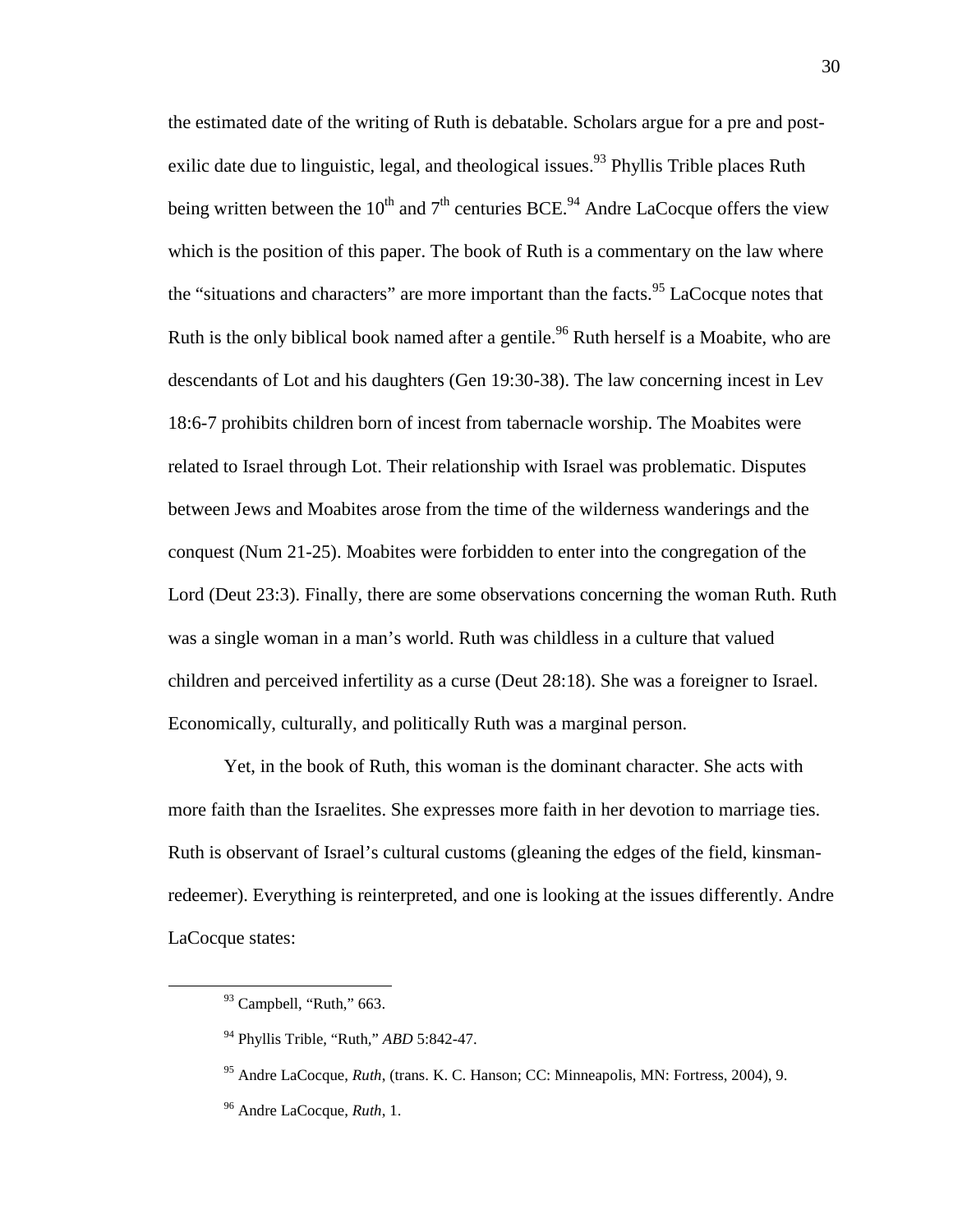According to the book of Ruth, the center of the Torah is *hesed*, love. Love redeems everything. Then the impasses open up, the foreigner is no longer foreign, the widow no longer a widow, the sterile woman (or so considered) gives birth, the lost property is returned to the family of the clan, the interrupted story resumes its course and is crowned by the advent of "David." More profoundly, the Law is no longer a means of control and power (at times manipulation), but the instrument of peace, reconciliation, and equality. All the legal categories are transcended by an interpretation according to an amplifying and nonrestrictive norm. This is the reason the book of Ruth reminds one of the hermeneutic of Jesus.<sup>97</sup>

The book of Ruth speaks to the spirit of the law that surpasses its letter. Who is "in" and who is "out?" Anyone who desires to belong is "in." God spreads his wings over anyone who draws near to Him (Ruth 2:12). This tension-filled dialogue can be seen in Ruth, the New Testament Book of Acts, and the writings of the Apostle Paul, the dialogue continues to this day in Christianity.

#### Jonah

In summary, Jonah is a prophet of Israel who is called by God to go preach a message of coming judgment on Nineveh in the Assyrian Empire. Jonah instead sets sail to the farthest place away from Nineveh. During Jonah's voyage a great tempest arises, terrifying the sailors and nearly sinking the ship. Through casting lots Jonah is deemed to be the cause of the storm. Jonah instructs the sailors to throw him overboard. When Jonah is swallowed by a great fish, the storm abates. The sailors offer sacrifices to the God of Israel. Jonah is kept in the belly of the great fish for three days and then regurgitated onto land. Jonah then goes to Nineveh and preaches the message of judgment. The king, nobles, people and animals partake of a great fast in the hope that God will spare them.

 $97$  LaCocque, Ruth, 27. LaCocque states that "Only when Ruth is in Judah will she become fertile and have a son, Obed. The traditional Jewish reading, is that sterility and death in Moab are signs of divine disfavor.", 42.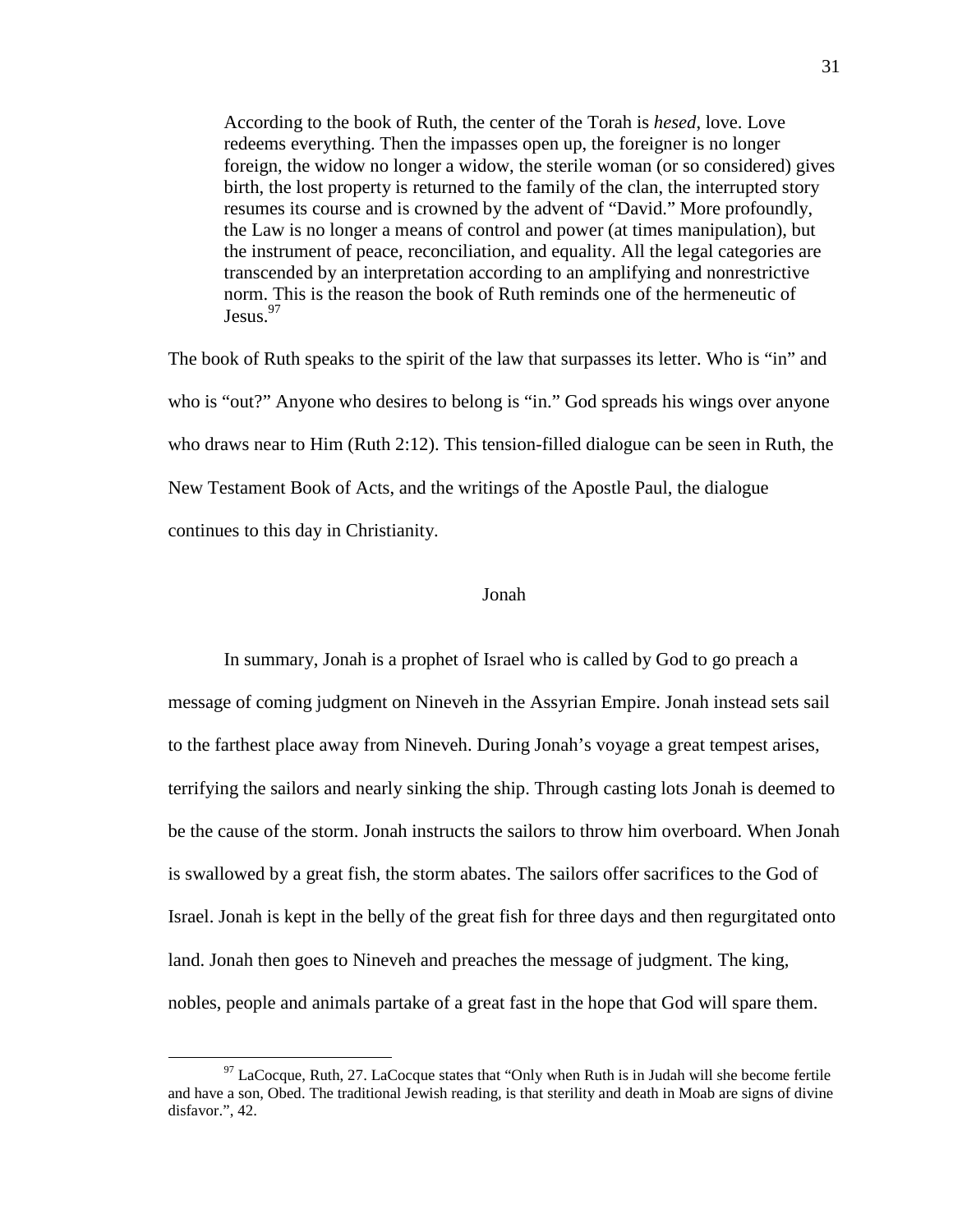God does spare Nineveh. Jonah is greatly distressed that God is merciful and complains bitterly to God for not following through with judgment.

The majority of scholars point to a time after the exile for the writing of Jonah based on linguistic studies, the descriptions of Nineveh and Tarsus and on allusion to historical matters.<sup>98</sup> Though the book is named for the prophet, the main character of the book is God. It is important to compare the character of Jonah to the character of the pagans who surround Jonah. Jonah attempts to flee from God. Phyllis Tribble has said that Jonah is on a down-hill slide. He goes down to Joppa, he goes down into the ship, he goes down into a deep sleep and he goes down into the deep.<sup>99</sup> In stark contrast to the faithlessness of the prophet is the reaction of the sailors who offer sacrifices of thanks to God for this deliverance. The response of the king, nobles, and animals of Nineveh who turn to God and ask for mercy is in direct contrast to Jonah who is angry that God is gracious and compassionate. The pagans that Jonah intermingles with seem more open to experiencing the working and movement of God in their lives than does the prophet.<sup>100</sup> James Limburg emphasizes this focus on the outsiders best:

The entire Bible tells the story of God's love for the insiders, the people of Israel and the people of the New Testament church. The book of Jonah, however, has a special concern to show God's love for the outsiders, the people of the world-and even for their cattle! $101$ 

<sup>101</sup>James Limburg, *Jonah*, 98.

<sup>98</sup>T. Desmond Alexander, *Jonah*, (TOTC 23a; Downers Grove, IL: IVP, 1988), 51-61.

<sup>99</sup>Tribble, *ABD* 3:938 see also A. J. Glaze, Jr, *Jonah*, (BBC 7; Nashville, TN: Broadman Press, 1972), 160.

<sup>100</sup>James Limburg, *Jonah: A Commentary*, (OTL; Louisville, KY: Westminster/John Knox, 1993), 51.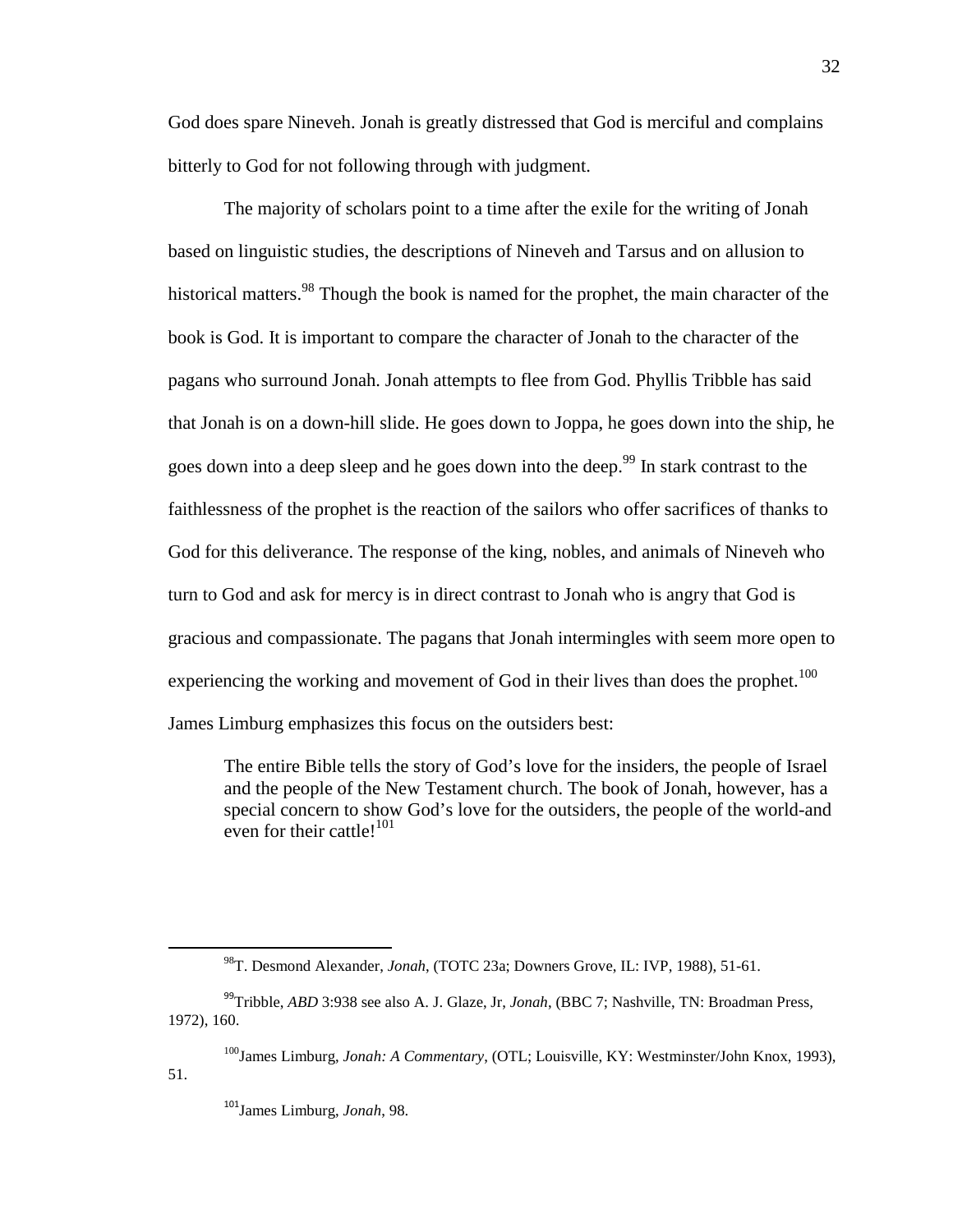#### Isaiah 56-66

Isaiah deals with the issue of what the holy land and holy people were and what they should become.<sup>102</sup> The writing of the book of Isaiah covers a large span of time.<sup>103</sup> Isaiah is considered to be divided into three divisions, chapters 1-39, chapters 40-55 and chapters 56-66, also known as Tritio-Isaiah. $104$  Chapters 1-39, are for the most part, connected to the  $8<sup>th</sup>$  century BCE prophet Isaiah.<sup>105</sup> Most scholars date chapters 40-66 as having been written in the exile and post-exile periods.<sup>106</sup>

The third division of Isaiah is chapters 56-66. The Trito-Isaiah time frame is the late Babylonian exile and the post-exilic period.<sup>107</sup> The post-exilic community deals with the issues of what happened to them and how they can now be the people that God called them to be. Walter Brueggeman states that these are the issues of vision and dispute.<sup>108</sup> The post-exilic community designs the foundation for what Judaism will become.<sup>109</sup> Isaiah 56-66 emphasizes worship, keeping the Sabbath, and the implementation of

<u>.</u>

315.

<sup>106</sup>John D. W. Watts, *Isaiah 34-66* (WBC 25; Waco, TX: Word, 1985), xxvi.

<sup>107</sup>Joseph Blenkinsopp, *Isaiah 1-39* (AB*;* New Haven, CT: Yale University Press, 2007) 130. <sup>108</sup>Brueggeman, 165.

<sup>102</sup>John D. W. Watts, *Isaiah 1-33* (WBC 24; Waco, TX: Word, 1985), xxxi.

<sup>103</sup>Walter Brueggemann, *Isaiah 40-66*, (WBC 25 Louisville, KY: Westminster John Knox, 1998), 2.

<sup>&</sup>lt;sup>104</sup>Cecil P. Stanton, *Interpreting Isaiah for Preaching and Teaching* (Greenville, SC: Smyth & Helwys, 1991), 8.

<sup>105</sup>Page H. Kelley, *Isaiah* (BBC 5; Nashville, TN: Broadman Press, 1971), 160.

<sup>109</sup>Frank E. Gaebelein, ed. *Isaiah* (EBC 6*;*Grand Rapids, MI: Regency Reference Library, 1986),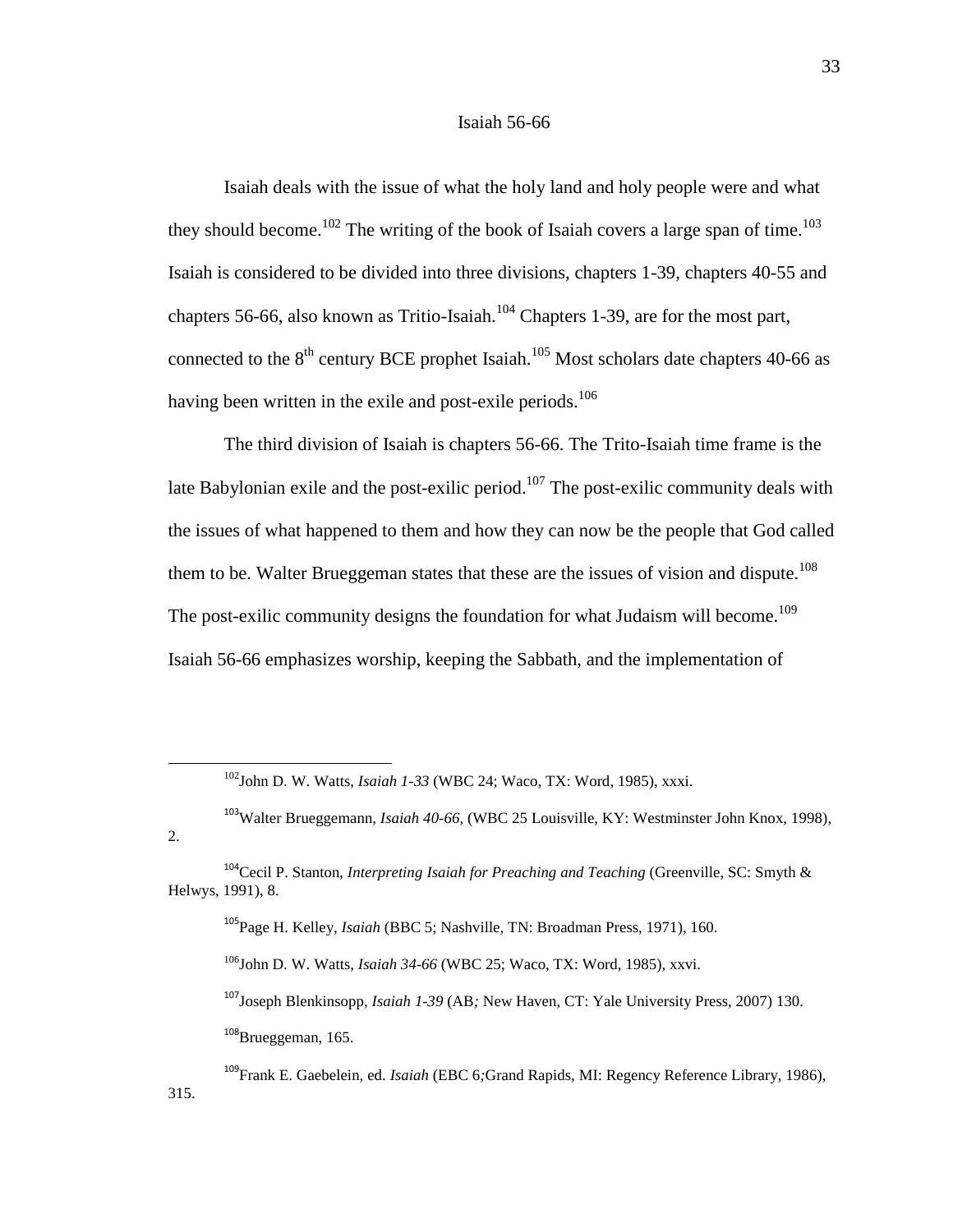justice.<sup>110</sup> Two issues of importance are the messages to eunuchs and to foreigners (Isa 56:1-7). These verses act as a voice calling for an inclusive vision. In them, those who have been excluded because of birth defects or man-made blemishes affecting sexual organs, and therefore, cannot reproduce, will be included in God's plan. Also those of foreign birth, those not geographically associated with Israel, will be priests and Levites. They will have an assigned position in the community to offer sacrifices and will take care of the temple.

In the Old Testament, proselytes, members of the religious community who were not Jews, could become a part of the household of faith. Not every Jew was willing to give them full covenant rights, but the books of Jonah, Ruth and the portion of Tritio-Isaiah (Isa 56-66) present a view of God as one who is compassionate, merciful, and inclusive of all peoples (Jonah 4:11: Ruth 2:12; Isa 56:6; 60:10; 61:5).<sup>111</sup> They are of course expected to observe the Sabbath. The opposite view is contained in Ezra-Nehemiah where the emphasis is placed upon an exclusion of other peoples (Ezra 9-10; Neh 9:1-3; 13). The issue of inclusion vs. exclusion continues until the New Testament period and today. These passages are pivotal for understanding the New Testament period and the need to reach and maintain church membership.

In the New Testament, God reveals himself to his creation and calls creation into relationship with himself through Jesus Christ.<sup>112</sup> Jesus challenged the ideas and the

-

.

<sup>110</sup>Watts, *Isaiah 34-66*, 249

<sup>111</sup> Watts, *Isaiah 34-66*, 248.

<sup>112</sup> Mead, *Five Challenges for the Once and Future Church,* 49, 62. See also Robert E. Morosco, "Matthew's Formation of a Commissioning Type-scene out of the Story of Jesus' Commissioning of the Twelve," *JBL* 103 (1984): 539-56.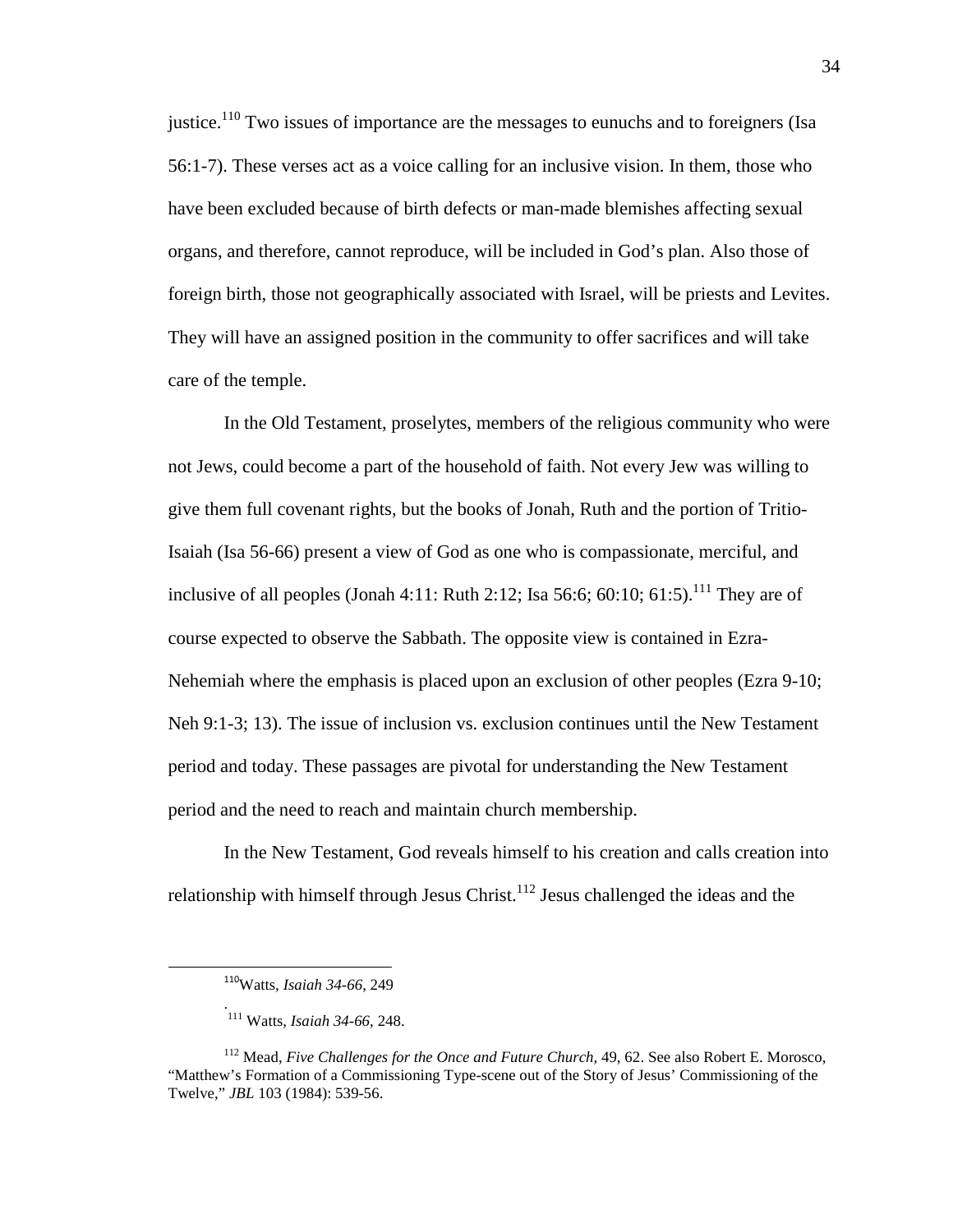realities of the religious establishment of his day.<sup>113</sup> The idea of who could have a relationship with God and what type was limited at the time of Jesus by factors involving gender, racial origin, and religious background.<sup>114</sup> Jesus' ministry and teaching responded to the needs of individuals with no regard to their sex, race, or creed.<sup>115</sup> Jesus' last recorded words spoken on earth to his followers according to Matt 28:16-20 and Acts 1:8 give an impetus to reach and maintain disciples from among all peoples.<sup>116</sup> These passages have been used historically to define the mission and programs of the church.<sup>117</sup> However, different parts of these passages have been emphasized in the mission and programs of the church.<sup>118</sup> Christ opened the boundaries of acceptance to all who would come and adhere to God through faith.<sup>119</sup> These passages are pivotal to understanding the need to reach and maintain church membership.

# Matthew 28:16-20

The estimated date of the writing of the Gospel of Matthew is around 90 CE, some thirty years after the letters of Paul and some twenty years after the destruction of

<sup>115</sup> Justin S. Ukpong, "Contemporary Theological Models of Mission: Analysis and Critique," *AFER* 27(1985): 165.

<sup>116</sup> Walter Russell Bowie and Cuthbert A. Simpson, *IB* 7:575.

 $\overline{a}$ 

<sup>117</sup> Cleon L. Rogers, Jr., "The Great Commission," *BSac* 130 (1973): 258.

<sup>118</sup> Arthur F. Glassner, "The Evolution of Evangelical Mission Theology since World War II," *International Bulletin of Missionary Research* 9 (1985): 9-13. See also Gerald H. Anderson, "Christian Mission and Human Transformation toward Century 21," *Mission Studies* 2 (1985): 57.

<sup>119</sup> Jerome H. Neyrey, S.J., "A Symbolic Approach to Mark 7." n.p. [cited 9 March 2006]. Online: http://www.nd.edu/~jneyrey1/symbolic.html.

<sup>113</sup> Jerome H. Neyrey, S. J., "*A Symbolic Approach to Mark 7*," n.p. [cited 9 March 2006]. Online: http://www.nd.edu/~jneyrey1/symbolic.html.

<sup>&</sup>lt;sup>114</sup> Janet C. Carroll, "The Mission of the Churches in Realizing a New World Order: Morality, Justice and Peace," *Miss* 13 (1985): 395-96.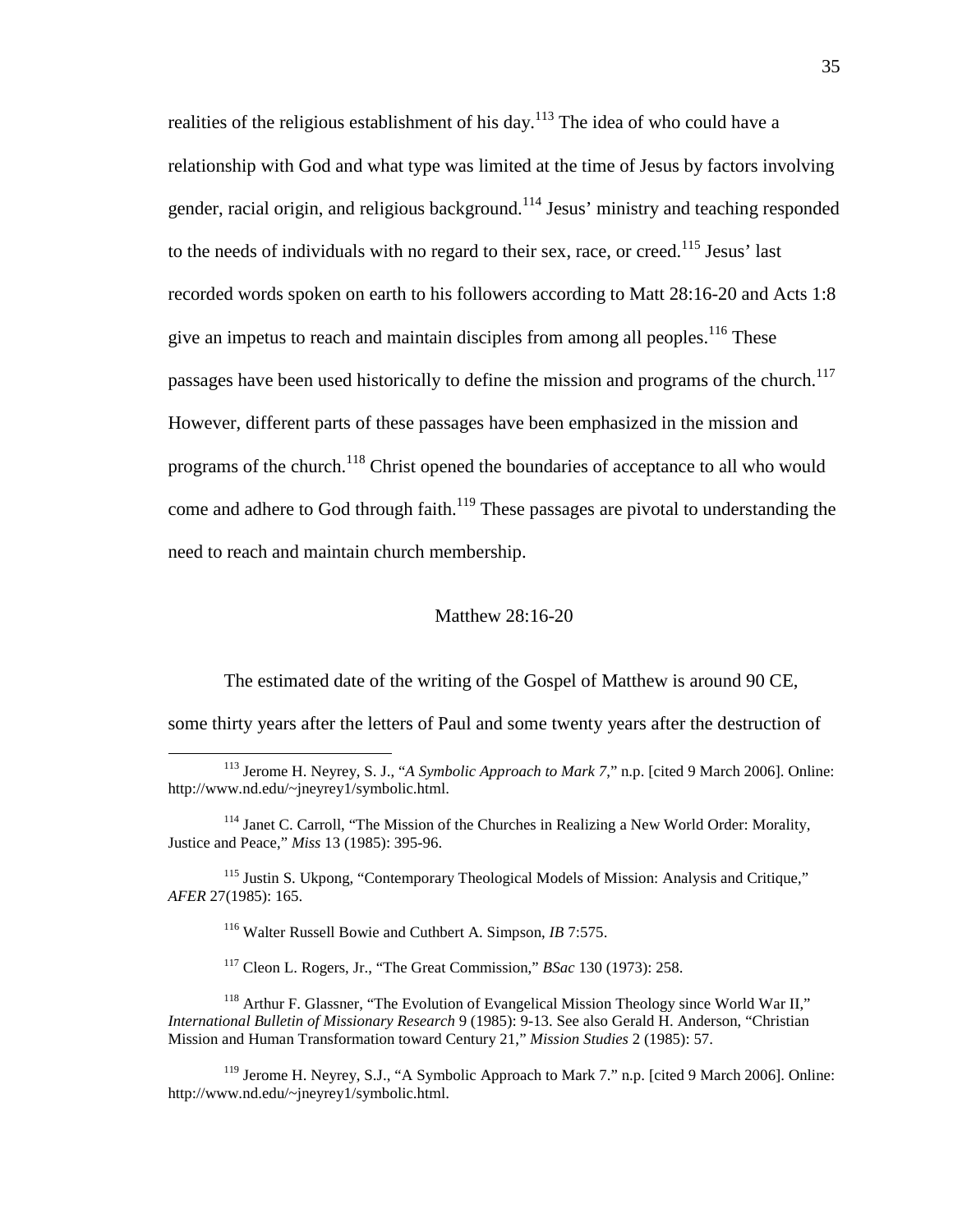the Temple in Jerusalem.<sup>120</sup> Edgar Krentz and Oscar Brooks maintain that the end of the Gospel of Matthew determines the beginning and serves as an interpretation of the whole.<sup>121</sup> Matthew 28:16-20 has a certain discordant flow between attraction-retention, evangelism-maintenance, baptism, and teaching—all of which define disciplemaking.<sup>122</sup>

Robert Thomas and Jack Kingsbury give examples of scholars who think the words credited to Jesus in this passage were probably not the actual words of Jesus.<sup>123</sup> How could those who were on the mountain and heard those words of Jesus later debate whether the gospel could be responded to by the Gentiles in Acts 10-11 and Acts 1:1- $35$ ?<sup>124</sup> Donald Hagner states, "These are the words of Jesus but they are recast in Matthew's style and vocabulary."<sup>125</sup>

A survey of the passage leads one to look at whom Christ called and the marching orders he gave his followers that day.<sup>126</sup> Jesus called his followers to a specific mountain in Galilee, the area of much of Jesus' life and ministry and the home area for most of the disciples.<sup>127</sup> In Matt 28:17, Jesus came to those gathered on the mountain. This group was

 $\overline{a}$ 

<sup>125</sup>Donald A. Hagner, *Matthew 14-28*, (WBC 33B; Dallas, TX.: Word Books, 1995), 883.

<sup>126</sup>William Barclay, *The Gospel of Matthew*, (DSBS 2; Philadelphia, PA: Westminster, 1958), 417.

<sup>127</sup>Philip L. Shuler. "Matthew, the Gospel According to," *HBD*: 613.

<sup>120</sup> Edgar Krentz, " 'Make Disciples'. . . Matthew on Evangelism," *CurTM* 33 (2006): 23.

<sup>&</sup>lt;sup>121</sup>Ibid., 24. See also Oscar S. Brooks, "Matthew 28:16-20 and the design of the First Gospel," *JSNT* 10 (1981):2.

<sup>122</sup>Daniel J. Day, "A Fresh Reading of Jesus' Last Words: Matthew 28: 16-20," *RevExp* 104 (2007): 375-84.

<sup>123</sup>Robert L. Thomas, "Historical Criticism and the Great Commission," *MSJ* 11 (2000): 45, 48. Likewise see Jack Dean Kingsbury, "The Composition and Christology of Matthew 28: 16-20," *JBL* 93 (1974): 573.

 $124$ Ibid., 46.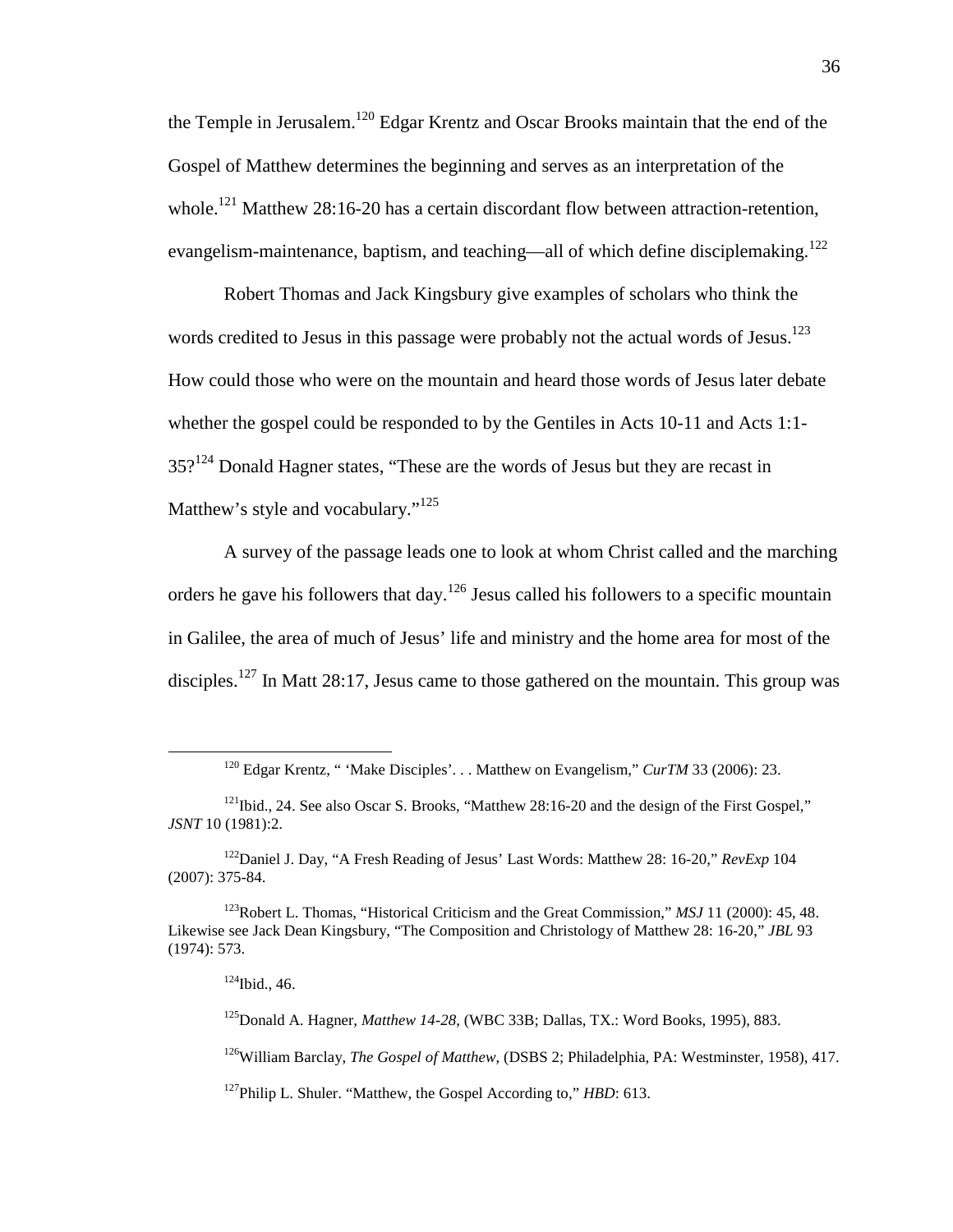more than likely comprised of more than the eleven.<sup>128</sup> The group on the mountain may have been comprised of several hundred people.<sup>129</sup> John Broadus states, "This commission was not addressed to the eleven only; and it is plain from Acts 8:2, 4, that the first Christians all set themselves to carry it out."<sup>130</sup>

The church, the gathered body of believers, is the meeting point of heaven and earth.<sup>131</sup> Does this imply that we must gather in a specific place with the specific intent of meeting Jesus and that then Jesus will come to us? Margaret E. Howe suggests that one of the ways that early Christians recognized that Jesus was resurrected from the dead was worship and fellowship. $132$ 

According to Matt 28:18, Jesus begins his commission to those gathered with an assurance of his authority by describing his power: "all power" is his. Here stands the risen Christ whose power had been great to restore and revive. This is the power that Jesus has in all the creation to establish heaven and earth together as one. The powers of Jesus are claimed to be boundless.<sup>133</sup> This word "power" has in the background the passages of Dan 7:14, Exod 19-20 and Num 6:22-27.<sup>134</sup> Daniel J. Day states that in

<sup>128</sup>Kenneth L. McKay, "The Use of *hoi de* in Matthew 28:17," *JSNT* 24 (1985): 71-2.

<sup>129</sup> Edmond D. Hiebert, "An Expository Study of Matthew 28:16-20," *BSac*149 (1992): 341.

<sup>130</sup> John A. Broadus, *Commentary on Matthew* (Philadelphia, PA: American Baptist Publication Society 1886; reprint ed., Grand Rapids, MI: Kregel Publications, 1990), 592.

<sup>&</sup>lt;sup>131</sup> Kari Syreeni, "Between Heaven and Earth: On the Structure of Matthew's Symbolic Universe," *JSNT* 40 (1990): 4.

 $132$  Margaret E. Howe, "But some doubted, Matthew 28:17: a re-appraisal of factors influencing the Easter Faith of the Early Christian Community," *JETS* 18 (1975): 174-77.

<sup>133</sup> A. T. Robertson, *Matthew and Mark.* (*WPNT* 1; Nashville, TN: Broadman Press, 1930), 244.

<sup>&</sup>lt;sup>134</sup> Krentz, "'Make Disciples'... Matthew on Evangelism." 28.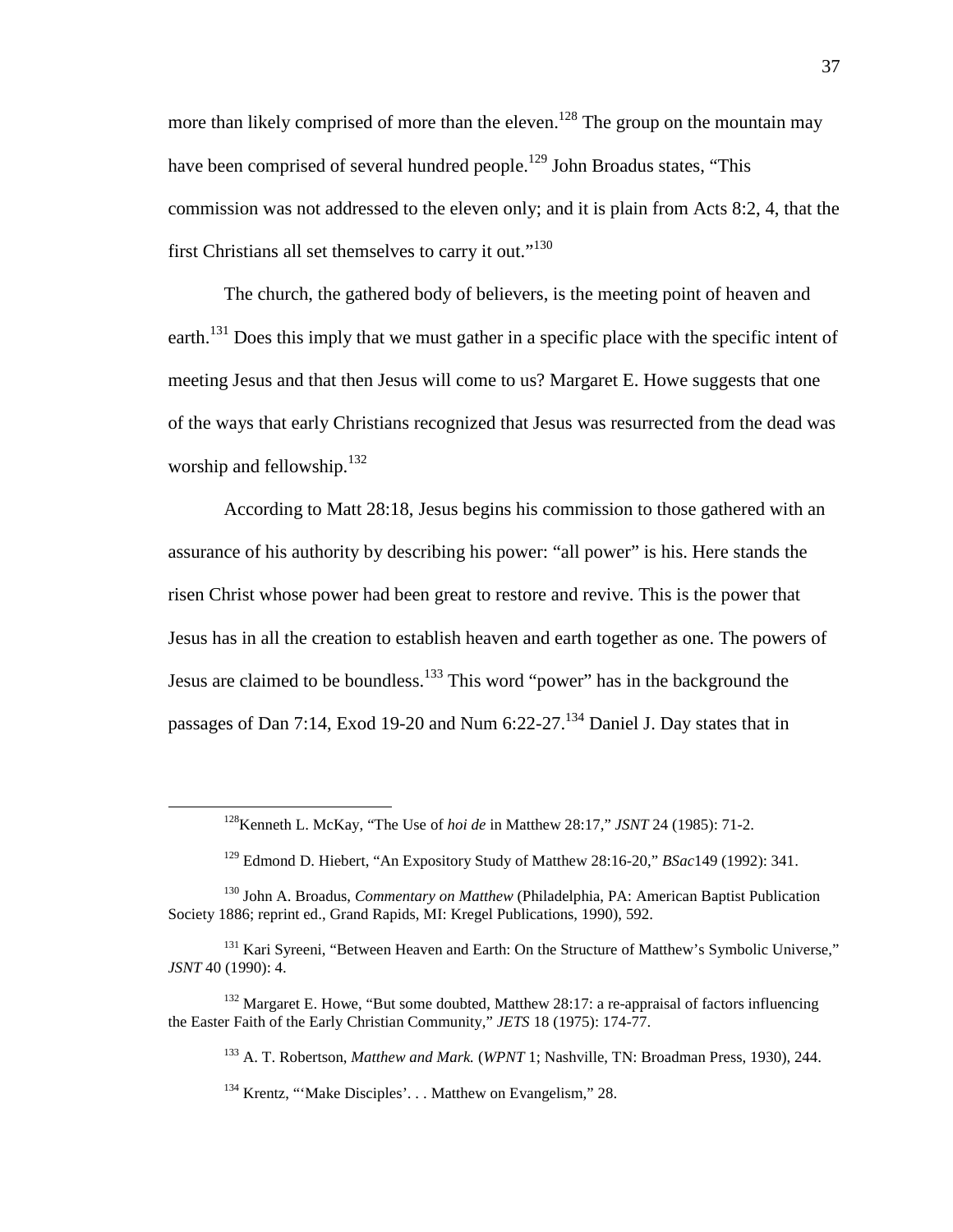Matthew's Gospel the power of Jesus has frequently been a contentious issue.<sup>135</sup> Matthew does not portray Jesus' physicality as he did at the Transfiguration (Matt 17:2). With his resurrected body the teachings of Jesus become the main emphasis.<sup>136</sup>

Jesus' main concern was for orthopraxy and not orthodoxy. Jesus emphasized right practices, not right beliefs. Jesus then instructed this band of followers to go. Where were they to go? In Matt 28:19 the Greek phrase used to describe where they must go is *panta ta ethne*: "to all the nations." This term *ethne* is generally used by the Jews of Jesus' time to describe persons who are not Jewish (that is, Gentiles). There is a great redrawing of the definition of who has been chosen to be God's people.<sup>137</sup> The group of persons chosen to be God's people enlarges to encompass all persons including the Gentiles and Jews.<sup>138</sup> Boundaries of the law, festivals, and rituals of Judaism that previously prohibited persons from coming to God are erased.<sup>139</sup>

The call of the fishers (Matt 4:18-22), the tax collector (Matt 9:9), and the rest of the Twelve (Matt 10:1-4) is now extended to all, as an extension of the call to Abraham and in accord with the promise that all nations would finally be blessed through him (Gen  $12:1-3$ ).<sup>140</sup>

The commission is to disciple all nations. This commission includes the Jews, but the Gospel of Matthew continues to rewrite the command in Matt 10 "to go to the lost sheep of the House of Israel" so that the mission to the Jews is factually ended and the

<sup>138</sup> Ibid., 24.

<u>.</u>

 $140$  Ibid., n.p.

 $135$  Day, "A Fresh Reading," 378.

<sup>&</sup>lt;sup>136</sup> Robertson, 29.

<sup>137</sup> Robertson, *Word Pictures* 1, 5.

<sup>&</sup>lt;sup>139</sup> Neyrey, Symbolic Approach to Mark, n.p. [cited 9 March 2006]. Online: http://www.nd.edu/~jneyrey1/symbolic.html.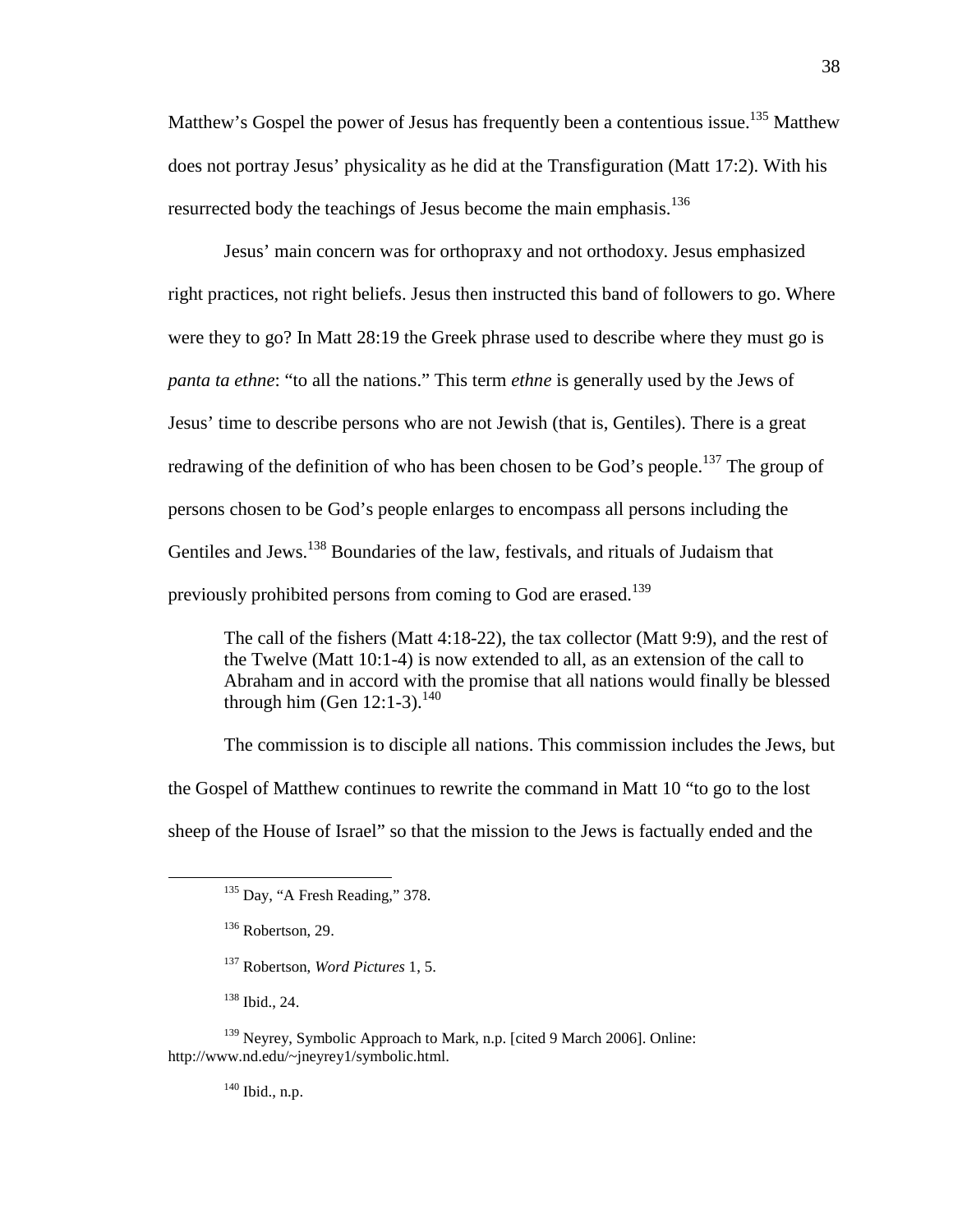mission to the Gentiles is commenced and enlarged.<sup>141</sup> The word *math*ē*teusate* is the main verb in this passage; all other participles such as "baptizing" and "teaching" take impetus from "to make disciples."<sup>142</sup> *Math*ē*teusate* is found in one other passage in the New Testament in Acts 14:21 where "make disciples" is the imperative.<sup>143</sup>

These nations are to become more than a group of individual believers, they are to become a part of a community that understands and obeys the teachings of Jesus. For Matthew the mission is one of teaching. The way of making disciples is through Christian Education.<sup>144</sup> Baptizing them in the name of the Father, Son and Holy Spirit is more than a formula. Believers are invited into a holy circle of love.  $145$  In baptism the individual is given over into the care of and becomes a part of God and God's new people or family.<sup>146</sup>

The commission to "go and tell" is intrinsically bound with "teach them to obey all things" such as love God and your neighbor as yourself (Matt 5:43-48; 7:12; 21:37-39;  $22:37$ ).<sup>147</sup> The retention method of Matthew's Gospel is to make disciples and to teach them all things that Jesus has commanded.<sup>148</sup> A symbol of commitment and the empowerment of this new commitment was demonstrated through baptism.

<u>.</u>

<sup>&</sup>lt;sup>141</sup> Amy-Jill Levine, "To all the Gentiles: a Jewish perspective on the Great Commission,"  $RevExp$ 103 (2006): 147. <sup>142</sup>Hiebert, "An Expository," 348.

<sup>&</sup>lt;sup>143</sup>Krentz, "Make Disciples," 30.

<sup>&</sup>lt;sup>144</sup>Mortimer Arias, "Rethinking the Great Commission," *ThT* 47:4 (January 1991); 412.

<sup>145</sup>Cynthia M. Campbell, "Matthew 28:16-20," *Int* 46:4 (October 1992): 404-05.

<sup>146</sup>George A. Buttrick, *IB* 7:624.

 $147$ Arias, "Rethinking," 414.

<sup>&</sup>lt;sup>148</sup>Robert D. Culver, "What Is the Church's Commission: Some Exegetical Issues in Matthew 28:16-20," *BSac* 125 (1968): 252-53.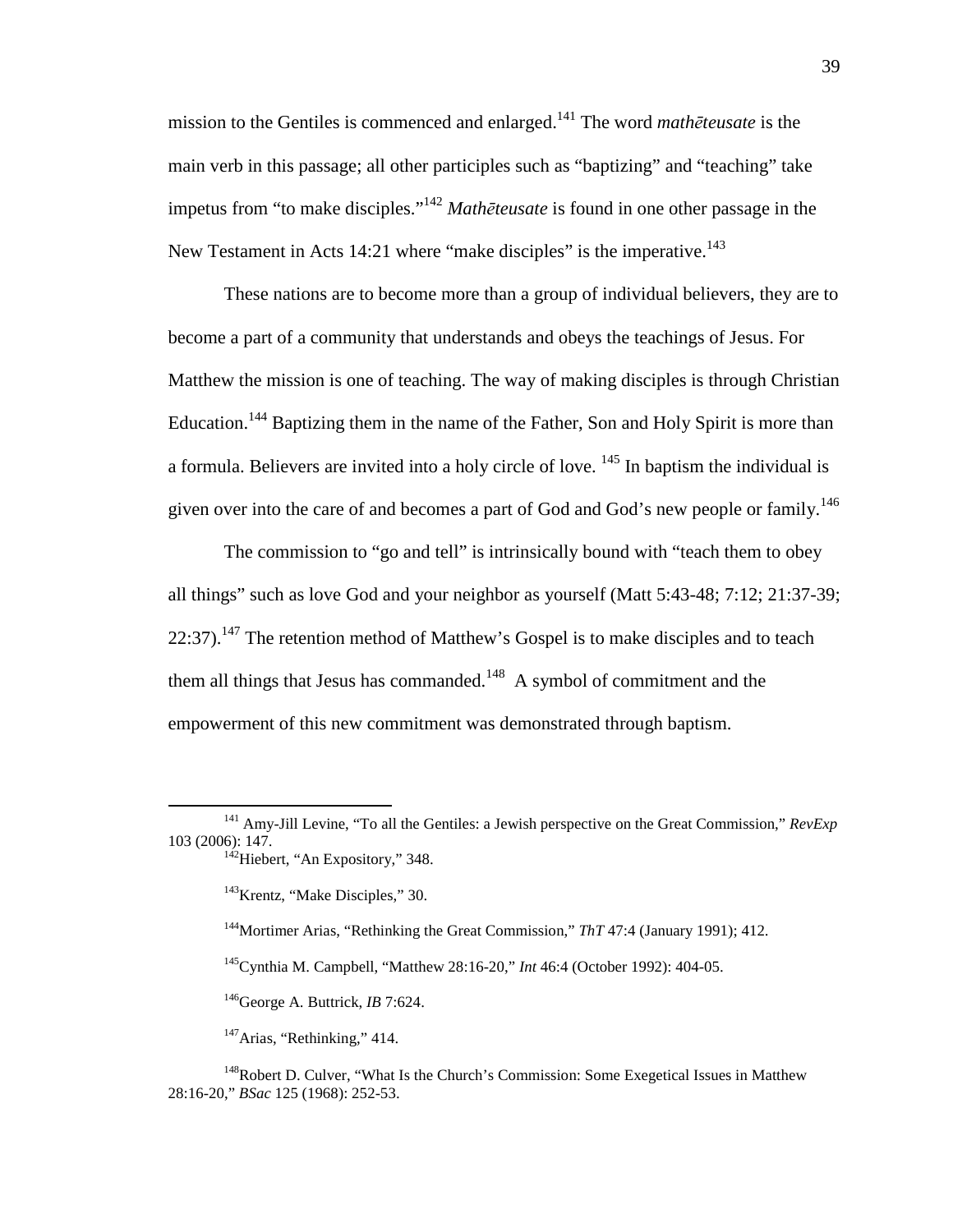True evangelism results in persons adhering with their hearts, their minds, and their total being to the teachings of Jesus (Deut 6:6; Matt 22:37). In true *evangelism* one does not just know the words of Jesus; one does the work of God.<sup>149</sup> Kent Sparks suggests a three point summary of this passage in Matthew's gospel. The first point is that "Matthew's purpose was to promote and defend a more inclusive view of Gentiles among Jews." The second point is, "that Jesus actually fills several typological roles in the so-called Great Commission. He is indeed the new Moses, but he is also Daniel's 'son of man' with 'all authority' as well as the conquering namesake of Joshua." The third point is, "that this text is yet another of the creative typologies Matthew drew between the Old Testament and Jesus. . . . Matthew reinterpreted the Mosaic commissioning of Joshua before the conquest in light of what he understood to be Jesus' message of radical love and ethnic inclusiveness."<sup>150</sup>

The biblical mandate is discipleship which involves a reorientation of the will, and a redirection of life. I will now look to the New Testament book of Acts.

### Acts 1:1-8

The New Testament book of Acts is a two-volume work. Luke's Gospel is volume one.<sup>151</sup> Frank Stagg has said that the purpose of the Luke-Acts account is summed up in the last word of Acts, an adverb, "unhindered."<sup>152</sup> The different boundaries

<sup>&</sup>lt;sup>149</sup> Hiebert, "An Expository," 349.

<sup>150</sup> Kent Sparks, "Gospel as Conquest," *CBQ* 68 (2006): 661-63.

<sup>151</sup> Robert J. Dean , *Luke*, (LBBC 17*;* Nashville, TN: Broadman Press, 1983), 11.

<sup>152</sup> Frank Stagg, *The Book of Acts: The Early Struggle for an Unhindered Gospel* (Nashville, TN: Broadman Press, 1955), 1, 2.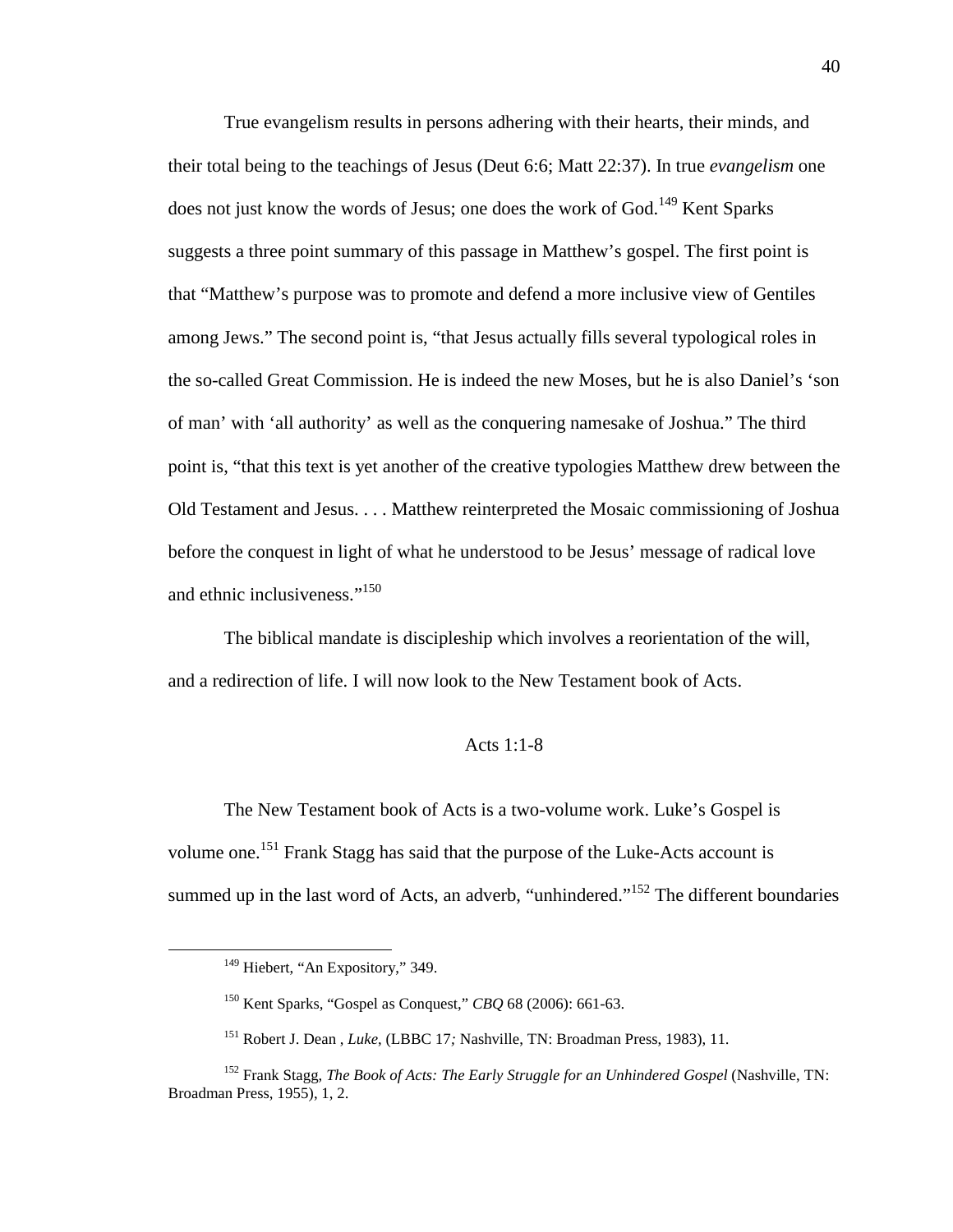of gender, race, religion, status, and nationality which in many cases of the past heretofore had hindered humankind's approach to God at the temple are removed through the preaching of the gospel of Jesus Christ and the gathering of persons into Christ and his church through baptism.<sup>153</sup> In Acts 1:8 we see the risen Christ on the Mount of Olives (Acts 1:12) speaking with his disciples. We are not told how many were there. This group is described as "you men of Galilee" (Acts 1:11). These disciples are ordered to return to Jerusalem and there to await the coming gift of the Holy Spirit. The Holy Spirit, it is promised, will provide power for the commissioned witness of Jesus into all parts of the world.

Luke continues his account of all that Jesus began to do and teach in the book of Acts. An inference from the Scriptures is that Jesus is still doing and teaching (Acts  $1:11$ ).<sup>154</sup> The dialogue between Jesus and his disciples covers some key issues that were asked before his crucifixion concerning the nation of Israel's restoration to an independent state and the role that the disciples would play in this restored nation. Jesus, in response, speaks to them about the Kingdom of God. The Kingdom of God is not a physical kingdom built of armies, treaties, or intrigue, but is one of peace and love.<sup>155</sup> A new kingdom is established. The Kingdom of God is not a nationalistic, sexist, racist, or religious kingdom that excludes others, but a kingdom that will reach unto the far-flung corners of the earth. All nations, tribes, and tongues will be a part of God's kingdom (Rev

 $\overline{a}$ 

4.

<sup>153</sup> William Barclay, *The Acts of the Apostles*, (DSBS 6; Philadelphia, PA: Westminster, 1955), xvi.

<sup>154</sup> T. C. Smith, *Acts-1 Corinthians*, (BBC 10; Nashville, TN: Broadman Press, 1970), 17.

<sup>155</sup> William Barclay, *The Acts of the Apostles*, (DSBS 6; Philadelphia, PA: Westminster, 1955), 3-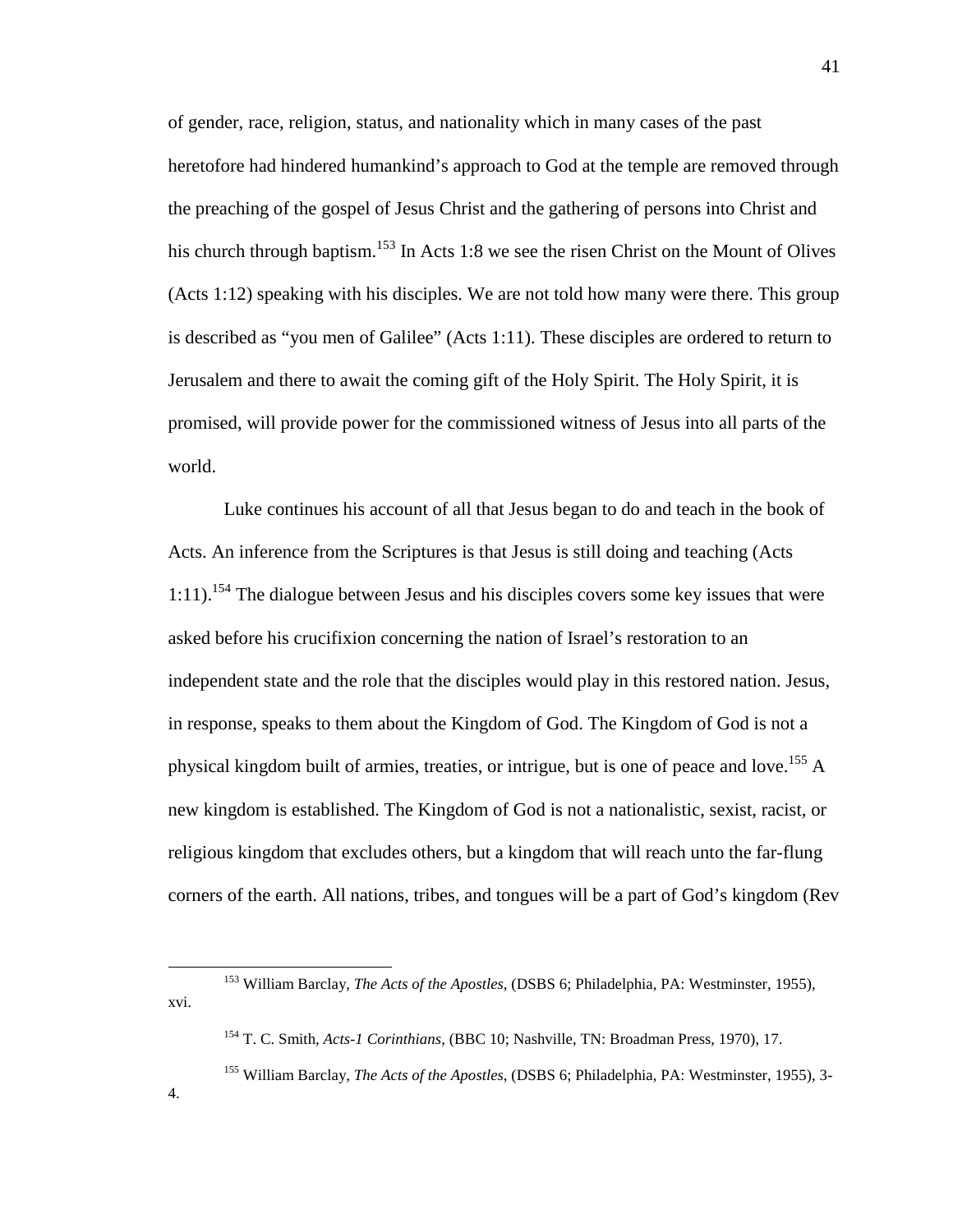7:9). This, Jesus states, will begin in Jerusalem and will continue unto the ends of the earth. They are to wait until the Holy Spirit comes upon them (Acts 1:8).

It is reasonable to imagine that Luke knew of Paul's epistles to the churches.<sup>156</sup> The following encounters recorded in Acts describe "to the ends of the earth."<sup>157</sup> The encounter with the Holy Spirit is in Jerusalem during the Feast of Pentecost when 3,000 plus are added to the church. The church begins to grow exponentially in Jerusalem with multitudes added to it in Acts 5:14. As the church continues to grow numerically in Jerusalem a great number of priests become obedient to the faith in Acts 6:7. The message of Christ's death, burial, resurrection and the need for repentance in his name continues to be shared and responded to either by acceptance or rejection.

This message leads to the death of Stephen. Stephen's death leads to the conversion of Saul, and the good news of Jesus begins to expand into Samaria and the ends of the earth. Acts 8:25-54 relates the story of how Philip is in Samaria and many were being added to the church in the Samaritan villages.

In Acts 9, the conversion of Saul begins the expansion of the gospel and the early church moves toward the ends of the earth. The Apostle Peter preaches to the Gentiles (Acts 10:44-48). In Acts 11:18 the church in Jerusalem glorifies God and affirms that God has also commanded that Gentiles, through repentance and faith, are a part of God's

<sup>156</sup>William O. Walker, "Acts and the Pauline Corpus Reconsidered," *JSNT* 24 (1985): 14.

<sup>157</sup>Bertram L. Melbourne, "Acts 1:8 Re-examined: Is Acts 8 its Fulfillment?" *JRT* 57(2005): 7-16.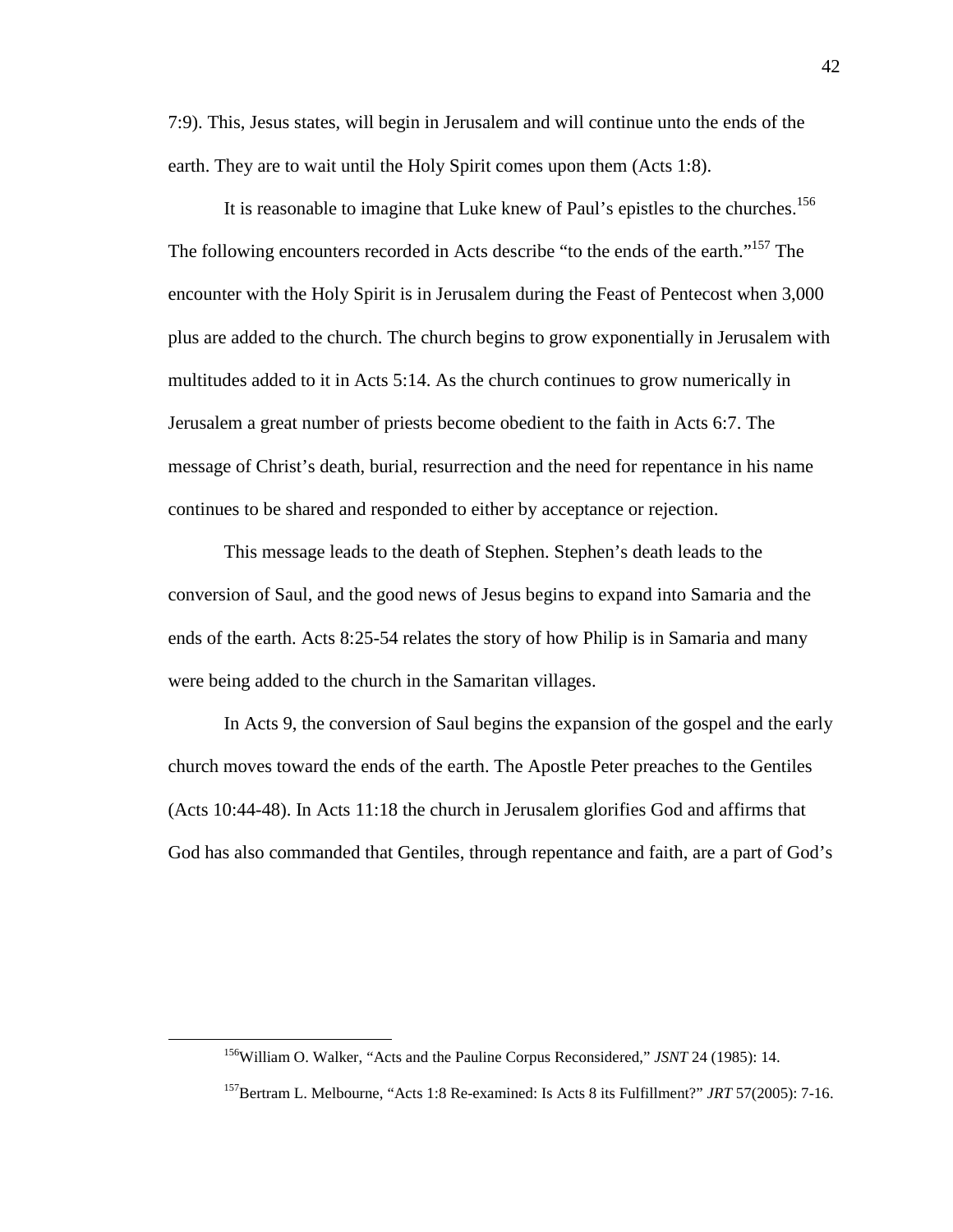plan and kingdom.<sup>158</sup> The Gentiles are the pagan nations that inhabit the earth; in other words, everyone is invited to be a part of the new kingdom.<sup>159</sup>

In Acts 13:12 Sergius Paulus, a Roman official, is converted under Paul's and Barnabas's ministry. In Acts 13:14-49 Paul and Barnabas begin to preach to the Jews and the Gentiles in the synagogue. This custom continues throughout the ministry of Paul (Acts 13:46). The churches planted in the book of Acts are for everyone and anyone. Eventually the gospel of Jesus Christ reaches Rome and is proclaimed to all. Every barrier of race, gender, nationality, and socio-economics is overcome by the gospel. Church growth begins with God. God established the promise to Abraham of being a blessing to "the nations" (Gen 12:1-3). In the Old Testament, the prophetic picture is of the nations (those who were not Jews) who would come to Jerusalem to honor and worship the Lord (Isa 56:6; 60:10; 61:5).<sup>160</sup> The Books of Jonah and Ruth describe a God who longs for all peoples to know him (Jonah 4:11; Ruth 2:12).

After Jesus' death, burial, and resurrection, God established the church on the day of Pentecost, and his (God's) intention was to fling the church's doors wide open. The church is to receive every person regardless of language, rank, gender, or previous lifestyle. Karl Barth states: "The community of Jesus Christ is for the world. . . . In this way, it also exists for God, for the Creator and Lord of the world."<sup>161</sup> Barth further states that the church is "the society of men called to believe in, and simultaneously to testify to, the

<u>.</u>

<sup>&</sup>lt;sup>158</sup>Thomas S. Moore, "To the End of the Earth: The Geographic and Ethnic Universalism of Acts 1:9 in Light of Isaianic Influence on Luke," *JETS* 40 (1997): 397.

<sup>159</sup> Ibid., 397.

<sup>160</sup> John R. W. Stott, *The Message of Acts*, The Bible Speaks Today. (Downers Grove, IL: IVP, 1994), 43.

<sup>161</sup> Karl Barth, *Church Dogmatics, IV. 3*, (Edinburgh, Scotland: 1962), 762.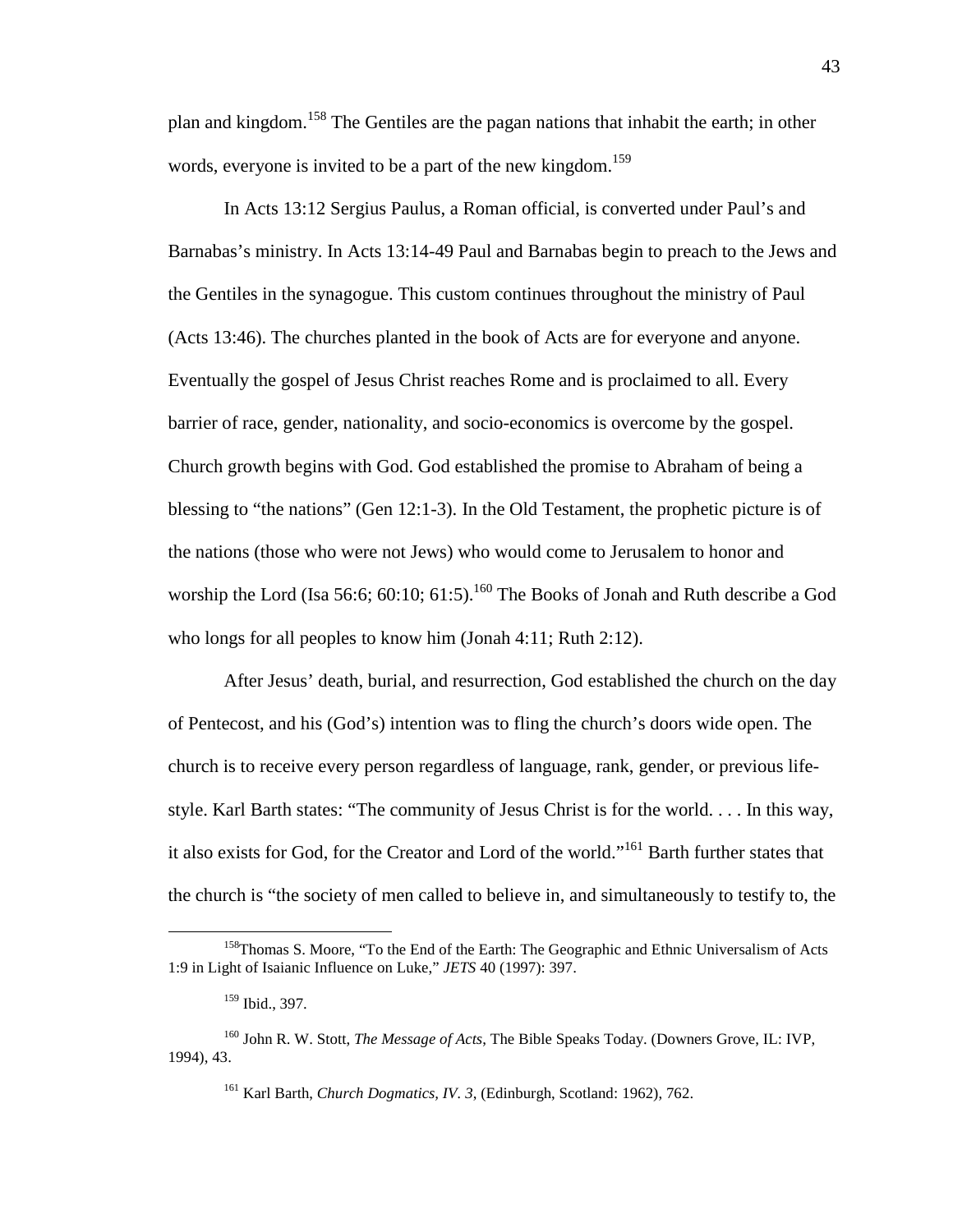Word in the world."<sup>162,163</sup> In the New Testament God called together a group of believers founded on their profession of faith in Jesus. This professing group was to reproduce other believers (Matt 28:18-20; Mark 16:15; Acts 1:8); the church was to attract and include all kinds of people. The gift of the Holy Spirit conferred life, direction, and longevity to this group of believers. In the book of Acts, opposition and conflict became the catalyst for the church to spread.<sup>164</sup>

What will it take for the church of today to examine how it attracts and retains members? Will cultural apathy toward Christianity, declining numbers of members, dwindling financial resources, or fear of the future, be the catalyst used of God to spur the Brunswick Baptist Association churches to become truly evangelistic? These factors are already at work. It is more important now than ever before to determine how to be most effective as we attempt to reach and hold on to the population of southeast North Carolina. The next chapter will begin a description of the process of implementing the project.

<u>.</u>

<sup>162</sup> Karl Barth, *Evangelical Theology: An Introduction*, 37. No doubt that Barth is being gender inclusive.

<sup>164</sup> Wayne E. Weissenbuehler, "Acts 1:1-11," *Int* 46 (1992): 64.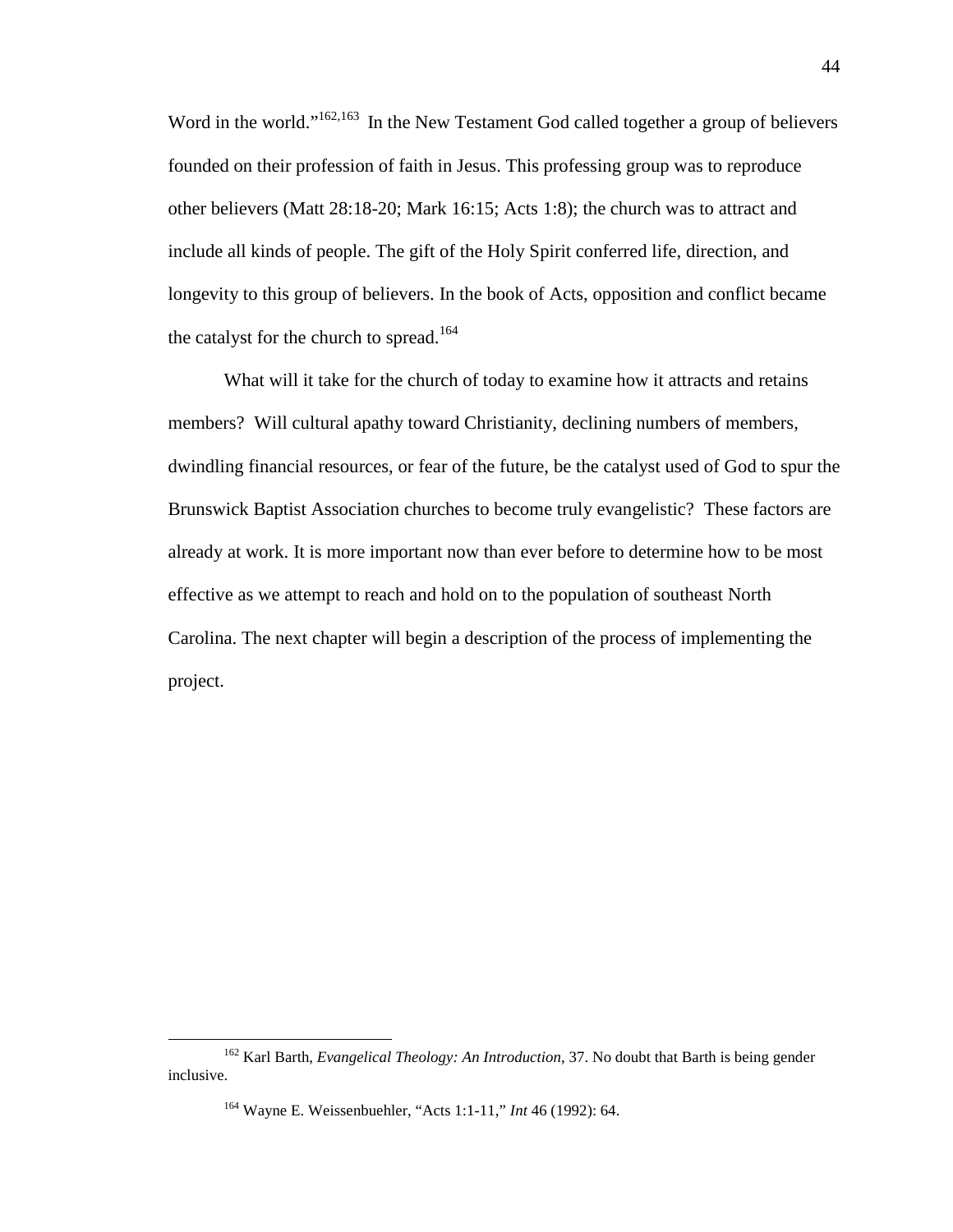# **Chapter 3**

# **IMPLEMENTATION OF PROJECT**

In the implementation of the project I exercised the following protocol:

- First, I contacted the pastor to ascertain that the letter inviting the congregation to participate in the survey had been received. (See Letters to Pastors, Appendix C.)
- Second, I confirmed with the pastor the best time and place to conduct the survey.
- Third, I secured the names and phone numbers of the persons who met the criteria for participation.
- Fourth, I asked the pastor to announce to the congregation the day, time and location that I would be at the church and to encourage those who were eligible to participate. In follow up conversations with the pastors, all reported that they had done so.
- Fifth, I asked the Pastor to speak personally with the persons that were eligible to participate.
- Sixth, I contacted the individuals by telephone and invited them to meet me at the agreed-upon day, time, and location within the church's facility. I utilized the following script:

Hi, this is Jeff Gibby with the Brunswick Baptist Association. I received your name and phone number from (pastor). I'm currently working on my Doctor of Ministry Project which involves giving a survey to those who have been a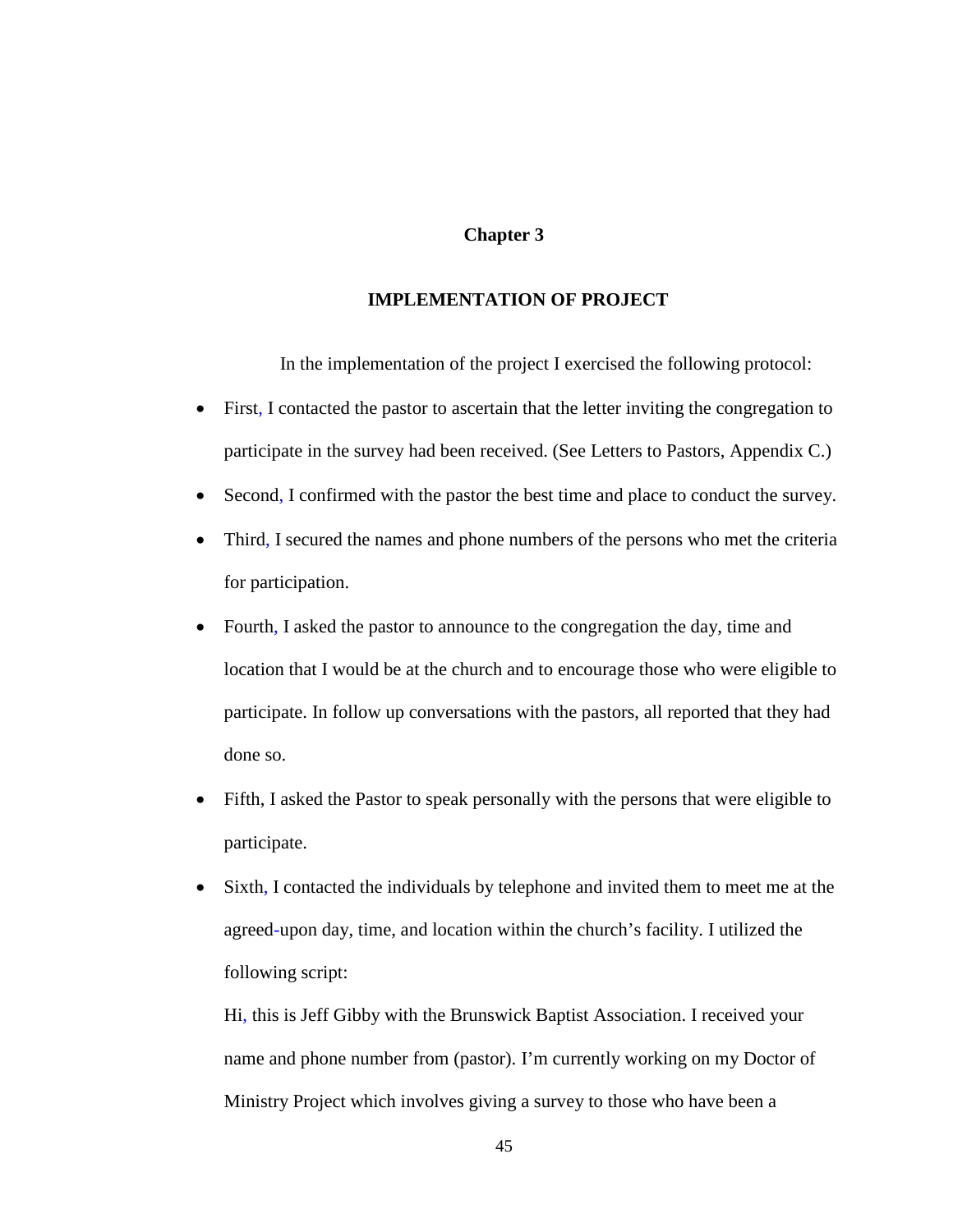member three years or less of (the name of their church). I'm attempting to discover what attracts persons to attend a church and what keeps them at a church. In order to do this I need your help. I will be at (church) on (day) at (time) in the (place) to give a brief survey. This survey is anonymous and only the tabulated results will be utilized in my project. I will also give a brief report to the church concerning the results of my research. Can I count on you to participate? I then waited for their response.

• Seventh, I arrived at least fifteen minutes early the day of the survey. (See Survey, Appendix A.) I greeted each person who came to participate and explained to each individual the mechanics of the survey. I used this brief narrative as an outline:

Hello, I'm Jeff Gibby, the Associational Missionary for the Brunswick Baptist Association. I am attempting to ascertain what are the effective attraction and retention factors of your church's ministry? In other words, I'm trying to find out what attracts persons to your church and what keeps them at your church. The survey that you will take today will look at several different areas. Please, circle the answer to each question that best reflects your experience here at this church. Please, answer every question. There are no wrong or right answers to any question. Please, circle the answer that is closest to your experience as to what attracted you to your church and why you stayed as a member here.

• Eighth, I collected the surveys as the persons completed them and thanked them for their participation.

# The Respondents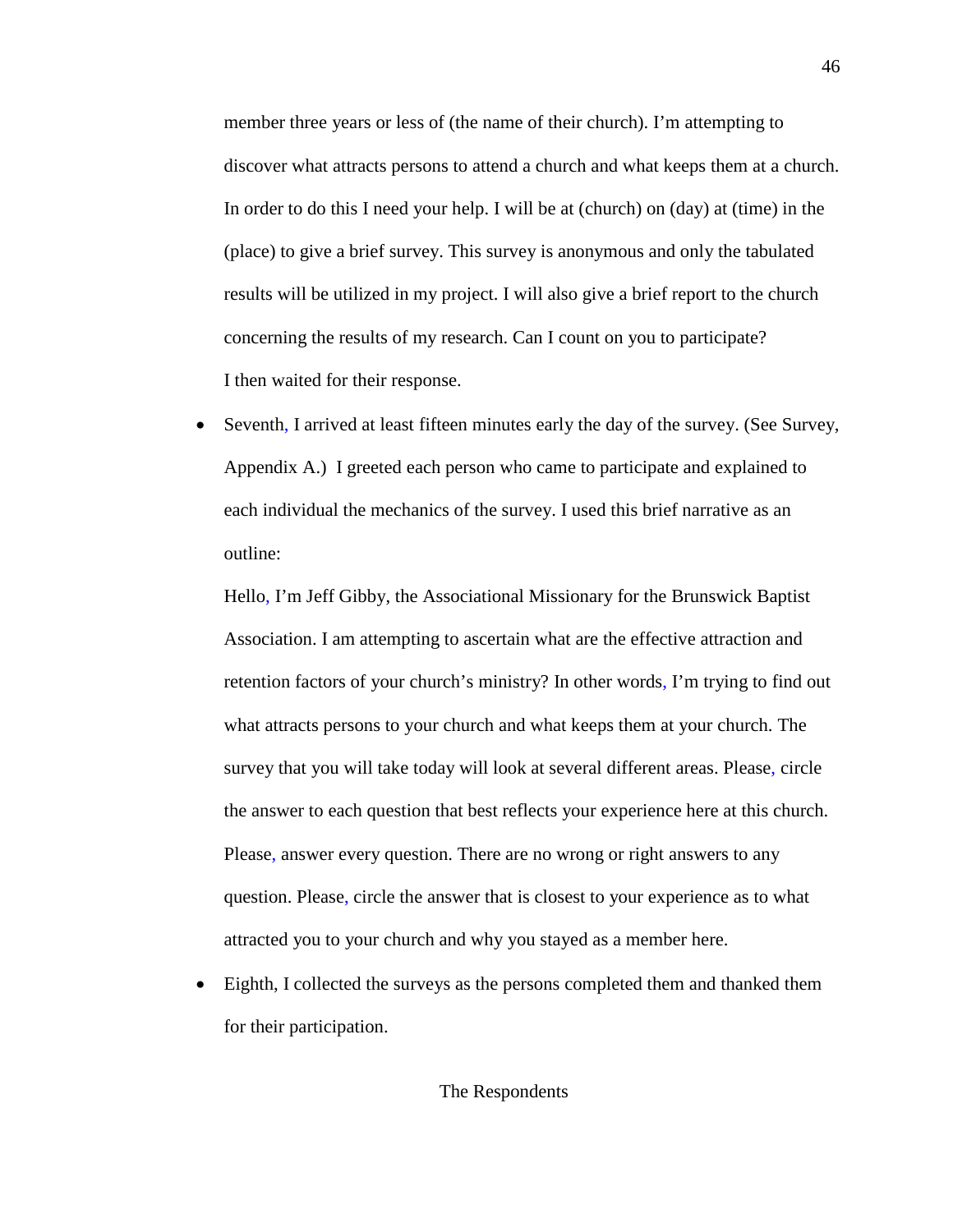Twenty-three surveys were completed by individuals within the established churches responded to the survey. Fifty surveys were completed by individuals within new churches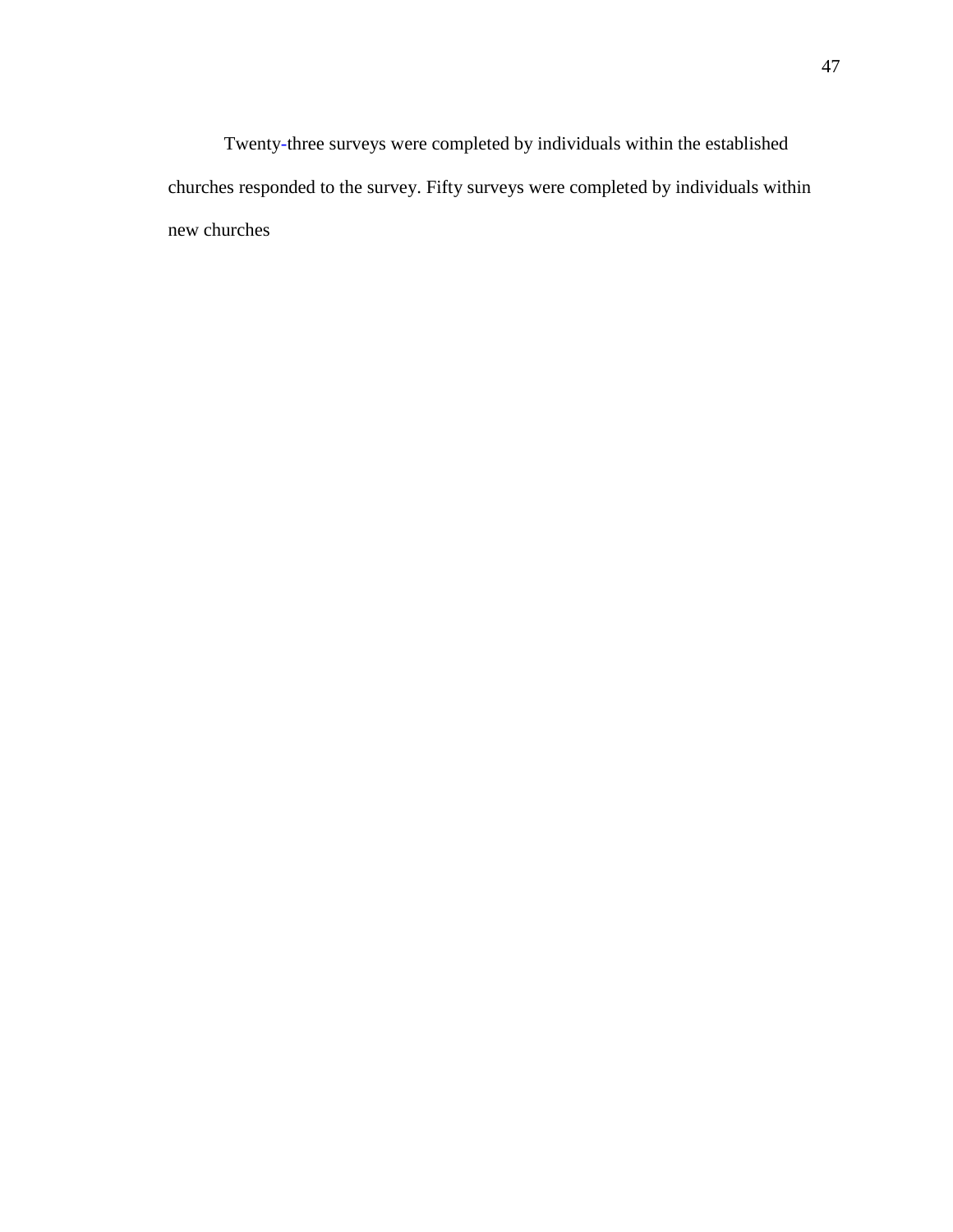# **Chapter 4**

# **RESULTS OF THE SURVEYS**

In utilizing the Mann-Whitney Statistical Test for ordinal data, one must evaluate the probability of a null hypothesis. The null hypothesis is that there is no difference between what attracts and retains members in established congregations versus new congregations. The first hypothesis is that there are no statistically significant differences in the degree to which persons in new versus established churches are reached by the style of building, existing relationships, or advertising. The second hypothesis is that there are no statistically significant differences in the degree to which persons in new versus established churches maintain their membership based on the content of preaching, the quality of teaching programs, or fellowship.

Description and Explanation of the Mann-Whitney Test

To understand the Mann-Whitney Test one must understand the philosophy behind it. Think of the Mann-Whitney Test as T-test with a kick.<sup>165</sup> The Mann-Whitney Test is a statistical measurement of the difference between two groups. These groups

<sup>&</sup>lt;sup>165</sup> A T-test is simple averages whereas the Mann-Whitney test tells us if the averages are really significantly different.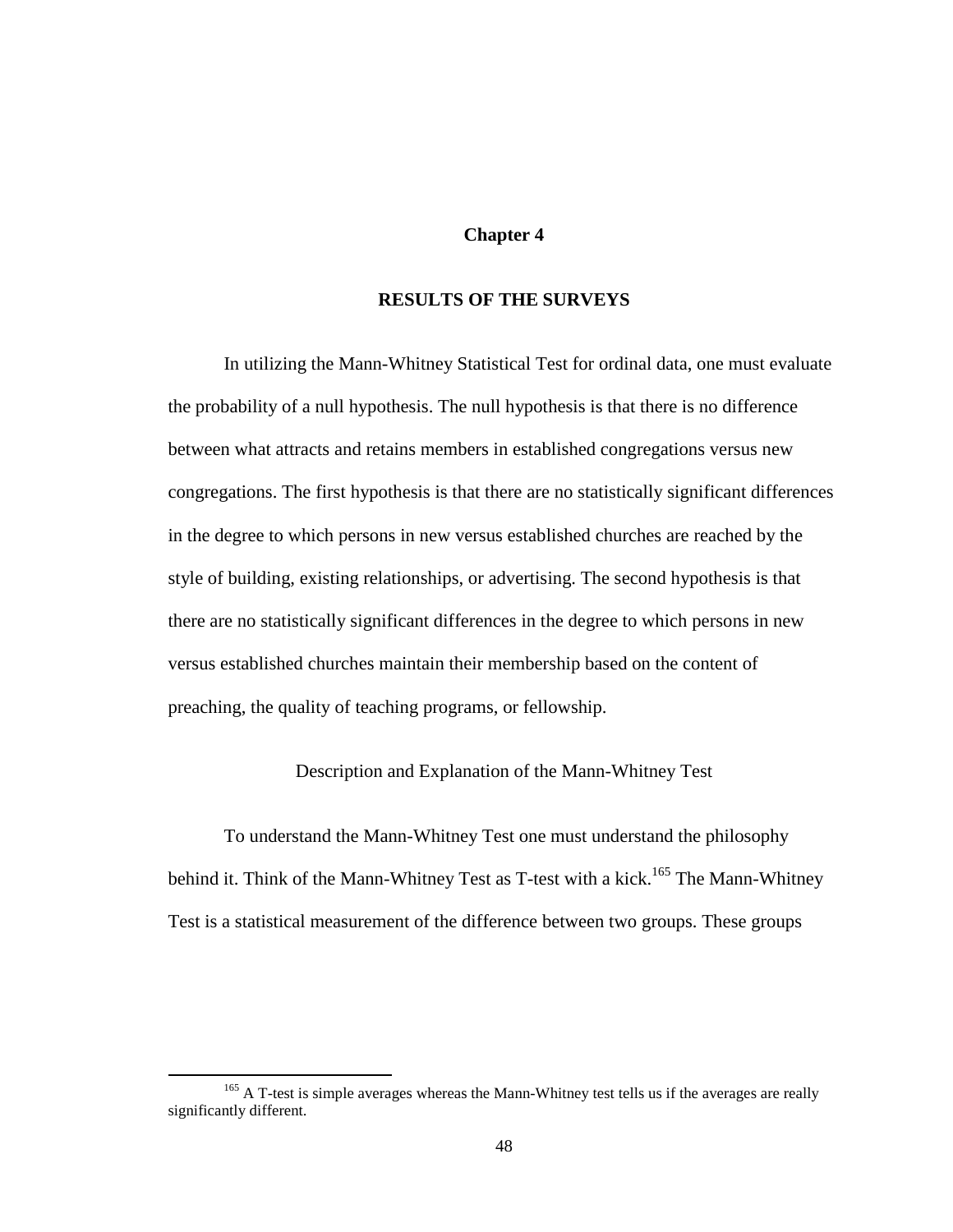have similarities. In this project the similarity is that both groups are churches. The difference in this project is that one group is new churches and the other is established churches. One could simply average the answers together and state a difference. However, this would be an incomplete analysis. Such an analysis would only give averages and not truly reveal if there is a significant difference between the two groups. I'm attempting to discover if there is a significant difference between two very similar groups, new churches and established churches. In order to utilize the Mann-Whitney Test three factors must be present: (1) The two samples must be independent and randomly drawn; (2) the scale of measurement for both samples must have the properties of an equal interval scale; and (3) there can be a reasonable supposition that the source population will have a normal distribution.<sup>166</sup> The parameters of the project met these criteria. The Mann-Whitney Test is a complicated formula that is easiest done on a website using your personal computer. I utilized the website http://faculty.vasser.edu to calculate the formula.

The first step in the process of analysis is to take the responses from groups A (new churches) and B (established churches) for each question and assemble them into one set. This one set will be designated as *N*, where  $N=n_a + n_b$ . N is the aggregate of  $n_a$ (new churches)  $+n_b$  (established churches). These responses are then ranked from lowest to highest. There will be tied ranks when appropriate. From these rankings one can compute the sum of the individual ranks and the sum of the collective ranks, and the averages of these totals. The effect of replacing the raw measures with the ranks brings two advantages. The first is that one can look at the ordinal relationship among the raw

<u>.</u>

<sup>&</sup>lt;sup>166</sup>Richard Lowry, "VassarStats: Web Site for Statistical Computation," n.p. [cited 16 June, 2009] Online:http://faculty.vassar.edu.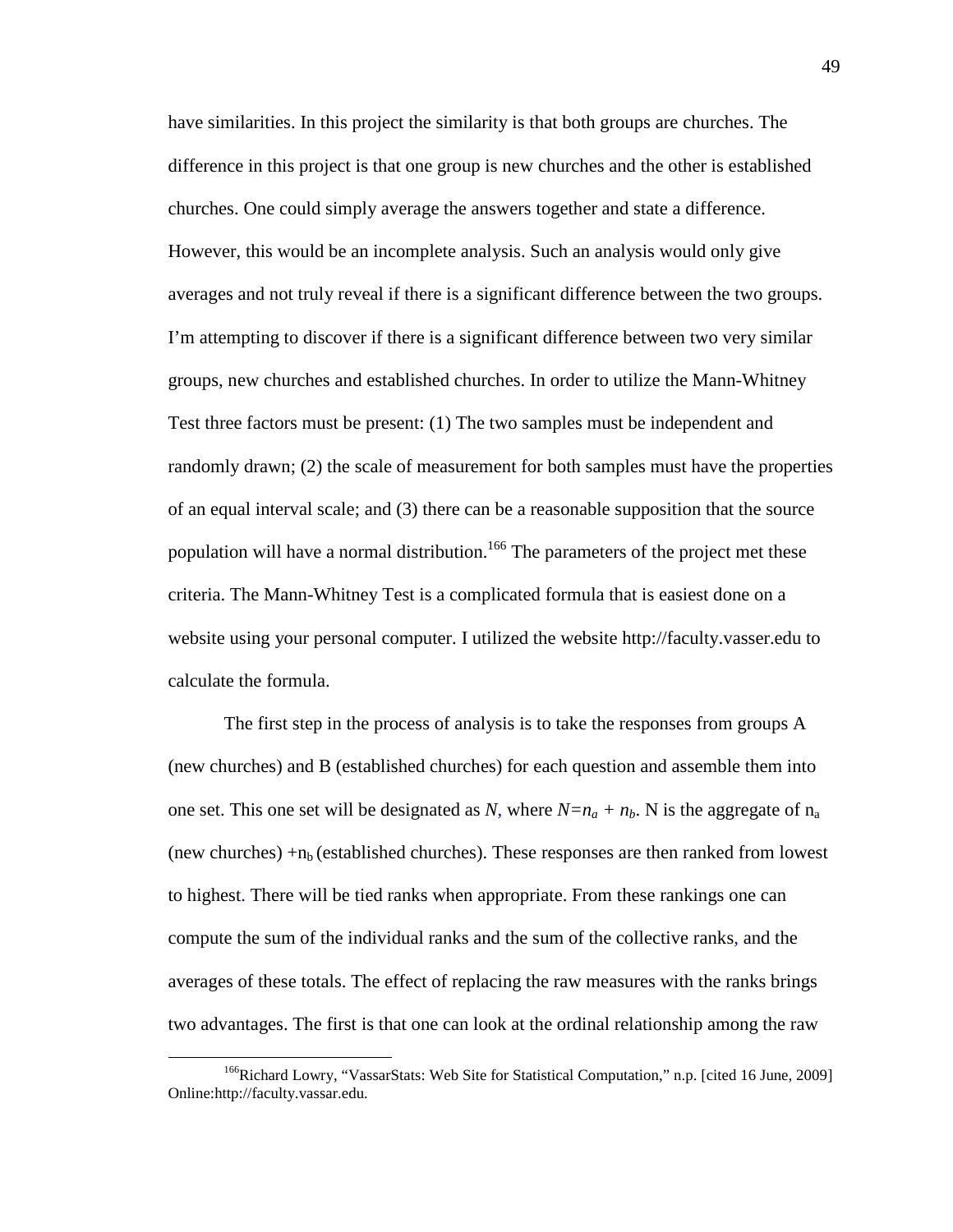measures and speak of them in terms of "greater than," "less than," and "equal to" without the false implication that any of these ranks was derived from an equal-interval scale. <sup>167</sup> The second advantage is that the data are transformed into a kind of closed system, where many of the properties can then be known through sheer logic.<sup>168</sup>

The Mann-Whitney Test gives two results to consider. The first is  $U_a$ . I could not find any explanation as to what  $U_a$  represents other than it is a calculated value that is on a  $U_A$  Critical Values table. The website that you utilize will have a  $U_a$  Critical Values table.  $U_a$  is a sum from the computation which may or may not be on a  $U_a$  Critical Values table. If the value of  $U_a$  from the computation exceeds the value for  $U_a$  in the significance table of  $U_a$  then there is evidence to reject the null hypothesis in favor of the alternative hypothesis. Hence, there is a difference between the two groups. If  $U_a$  does not exceed the table of critical values for  $U_a$  then there is not any statistical significance. The second and third results are  $p_1$  and  $p_2$ . If the subsequent values of  $p_1$  and  $p_2$  are small and fall within the table of significance then one can reject the idea that the difference is significant. The two groups agree or at least there is no significant statistical difference between new and established churches. (See Appendix D.) If after utilizing this statistical analysis,  $p_1$  or  $p_2$  falls outside of the parameters of the significance levels, then the response is a statistically significant variance between new and established churches. (See Tables 1 and 2 in Appendix D show the level of significance for  $p_1$  and  $p_2$ .) The fourth result is an average which shows that there is or is not a difference between new and established churches responses in the surveys. The sums and range of  $U_a$ ,  $p_1$  and  $p_2$ 

<sup>167</sup> Ibid.

<sup>168</sup> Ibid.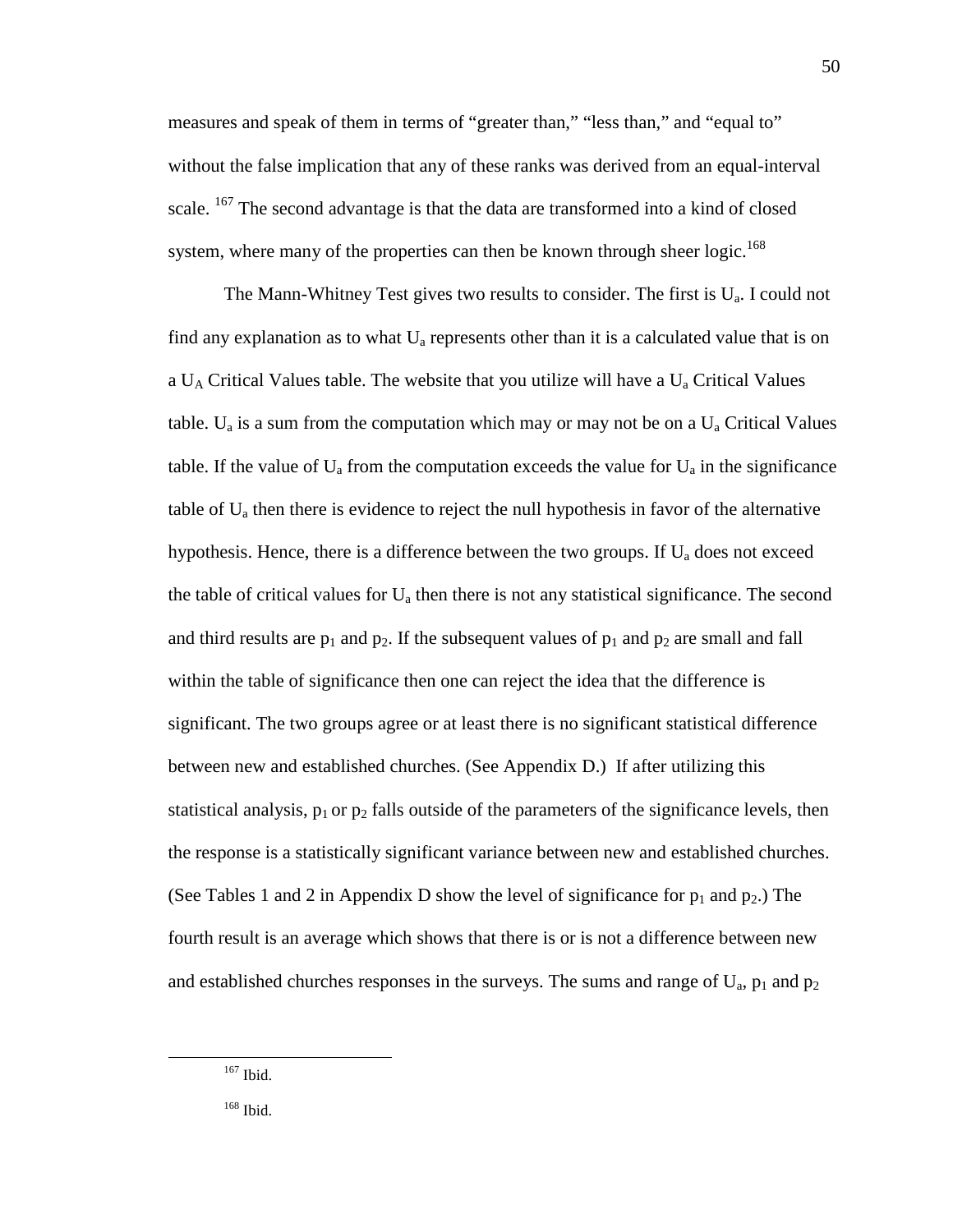are used to evaluate the statistical significance of the mean ranks or average of the

responses. In the following table the mean ranks are shown:

#### What Attracted You to Your Church?

#### Invitation

<u>.</u>

When you came to your church for the first-time, how important was each of the

following in attracting you to it?

| An Invitation from: | New churches      | Greater Than, Less | <b>Established churches</b> |
|---------------------|-------------------|--------------------|-----------------------------|
|                     | (Group A)         | Than, or Equal To  | (Group B)                   |
|                     | <b>Mean Ranks</b> |                    | <b>Mean Ranks</b>           |
| A Friend            | 38.6              |                    | 33.5                        |
| A Relative          | 36.7              |                    | 37.6                        |
| Pastor/Staff        | 36.6              |                    | 37.8                        |
| Door to Door        | 36.7              |                    | 37.6                        |
| Visitor             |                   |                    |                             |

#### **Table 4.1 Invitation**

The mean ranks show the importance of a friend for new churches is five points higher than that of established churches. However the calculations of  $U_a$ ,  $p_1$ , and  $p_2$  reveal that there is no statistical significance between the two groups for any of their responses.

The tables in Appendix D give the mean ranks of the responses to each question in the surveys. The tables at the conclusion of this chapter give a visual summary of the data and its significance. The mean ranks and the values of  $U_a$ ,  $p_1$  and  $p_2$  are contained in the data analysis for each section of the survey. The surveys utilized a Likert Scale.<sup>169</sup> In a Likert scale, each response may be assessed separately or collectively. A Likert scale

<sup>&</sup>lt;sup>169</sup> A Likert scale (pronounced / l1kərt/,also / la1kərt/) is a psychometric scale commonly used in questionnaires. It is the most widely used scale in survey research. When responding to a Likert questionnaire item, respondents specify their level of agreement to a statement. The scale is named after its inventor, psychologist Rensis Likert. Author unknown, http://en.wikipedia.org n.p. [cited 15, August 2009].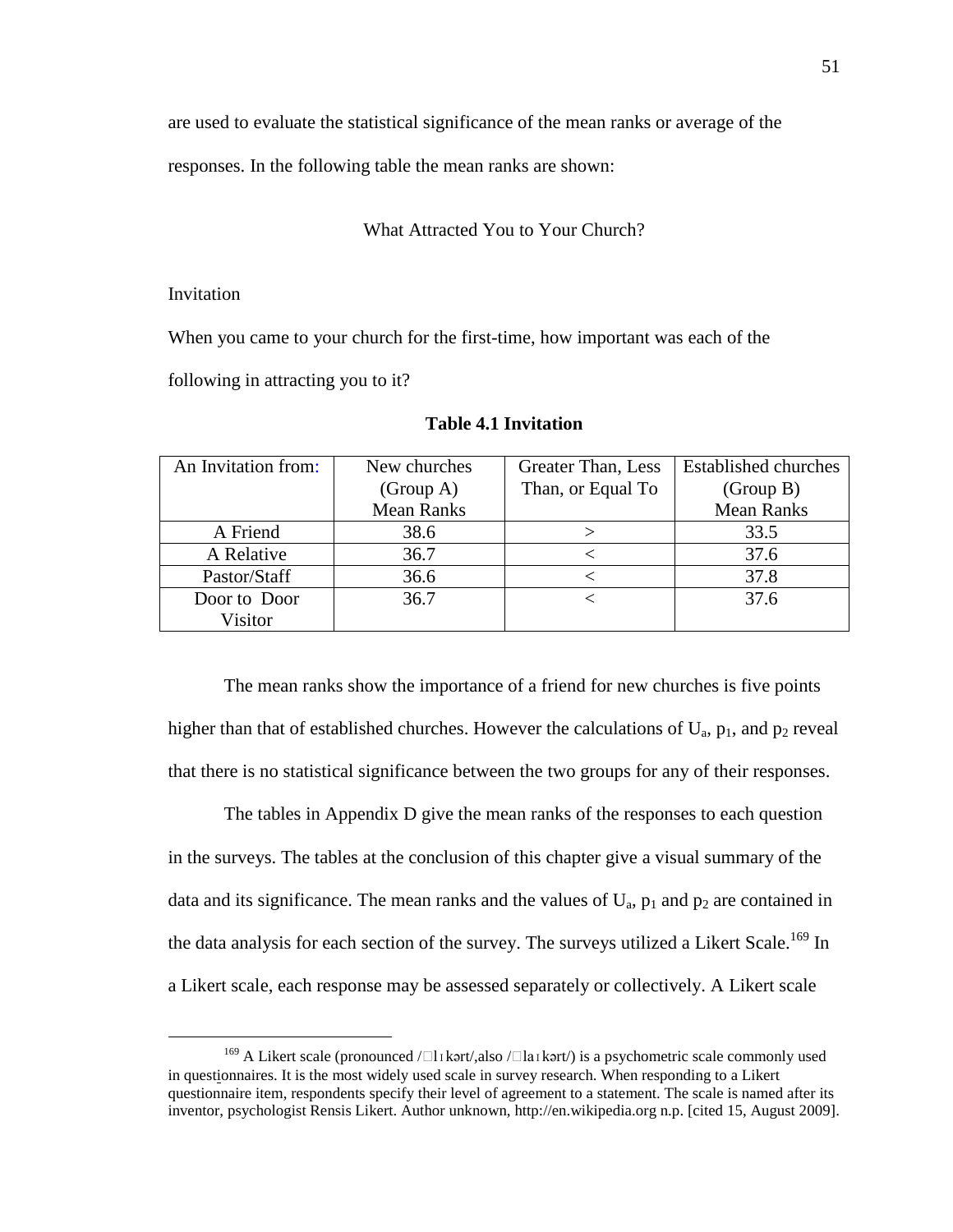records ordinal data that is believed to have a relationship where  $1 < 2$ ,  $2 < 3$ ,  $3 < 4$ , and so on. In the evaluation of the data reported for this paper each response is examined separately as a sum of the established or the new churches.

# ANALYSIS OF DATA

Following is an interpretation of the analysis of the survey results from new and established churches based on the Mann-Whitney Test. The surveys dealt with two questions: (1) what brought you to this congregation and (2) what has kept you in this congregation?

## Attraction to a Congregation

### Invitation: Friend

In the survey concerning the influence of a friend's invitation in deciding to visit a congregation for the first-time, there are not statistically significant differences between the responses of members of new churches or established churches. Table 3 (Appendix D) shows the mean rank for new churches (Group A) was 38.6, which is greater than 33.5, the mean rank for established Churches (Group B). This result also showed in the computation of  $U_A$ =494.5, which demonstrates that the two groups of data come from the same source and that there is no statistically significant difference between new and established churches. The results fell within the parameters of the Directional Test  $_{01}$ ), where  $p_1$ =0.1711, and the Non-Directional Test ( $p_2$ ), where  $p_2$ =0.3421 and not outside the parameters, which would have indicated that the groups demonstrated a significant difference in the extent to which a friend's invitation influenced the initial decision to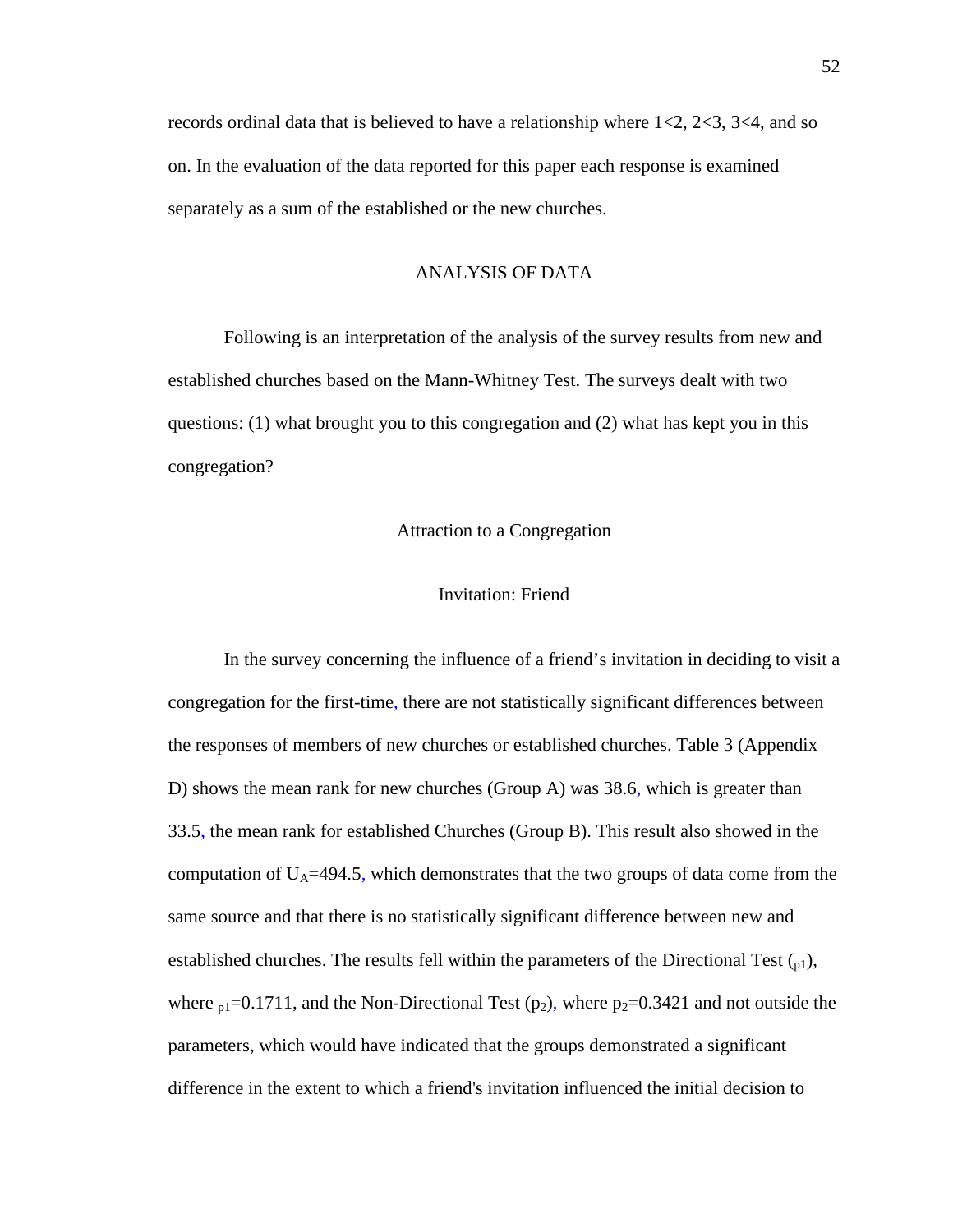attend.<sup>170</sup> (See Tables 1 and 2 Directional Test Variances for  $_{p1}$  and  $_{p2}$  Appendix D). Instead, members of both new churches and established churches state that an invitation from "a friend" is important in the decision to make a first-time visit to a congregation. It appears from the data that the effectiveness of "a friend's" invitation is equally statistically significant for new and established churches.

# Invitation: Relative

In the survey concerning the influence of a relative's invitation in deciding to visit a congregation for the first-time there is not a statistically significant difference between new churches and established churches. Table 3 (Appendix D) shows the mean rank for new churches (Group A) were 36.7 which is less than 37.6, the mean rank of established churches (Group B). This result also showed in the computing of  $U_A$ =588.5 which shows that the data comes from the same source and that there was no statistically significant difference between new and established churches. The results fell within the parameters of the Directional Test  $(p_1)$ , where  $p_1=0.4404$ , and the Non-Directional Test  $(p_2)$ , where  $p_2$ =0.8808 and not outside the parameters which would have indicated one group showing significantly more influence than the other. (See tables 1 and 2 Directional Test Variances for  $p_1$  and  $p_2$  Appendix D.) Instead members of both new churches and established churches state that "a relative" is of importance in the decision to make a first-time visit to a congregation; however the data shows that "a relative's" invitation is equally statistically significant for new and established churches.

<u>.</u>

 $170$  In a Directional test my hypothesis would have been that there was a difference of a specified degree between new and established churches in a Non Directional Test I have stated the null hypothesis that there is not a difference between new and established congregations. Author unknown, http://psychology.georgetown.edu. n.p. [cited 15 August 2009].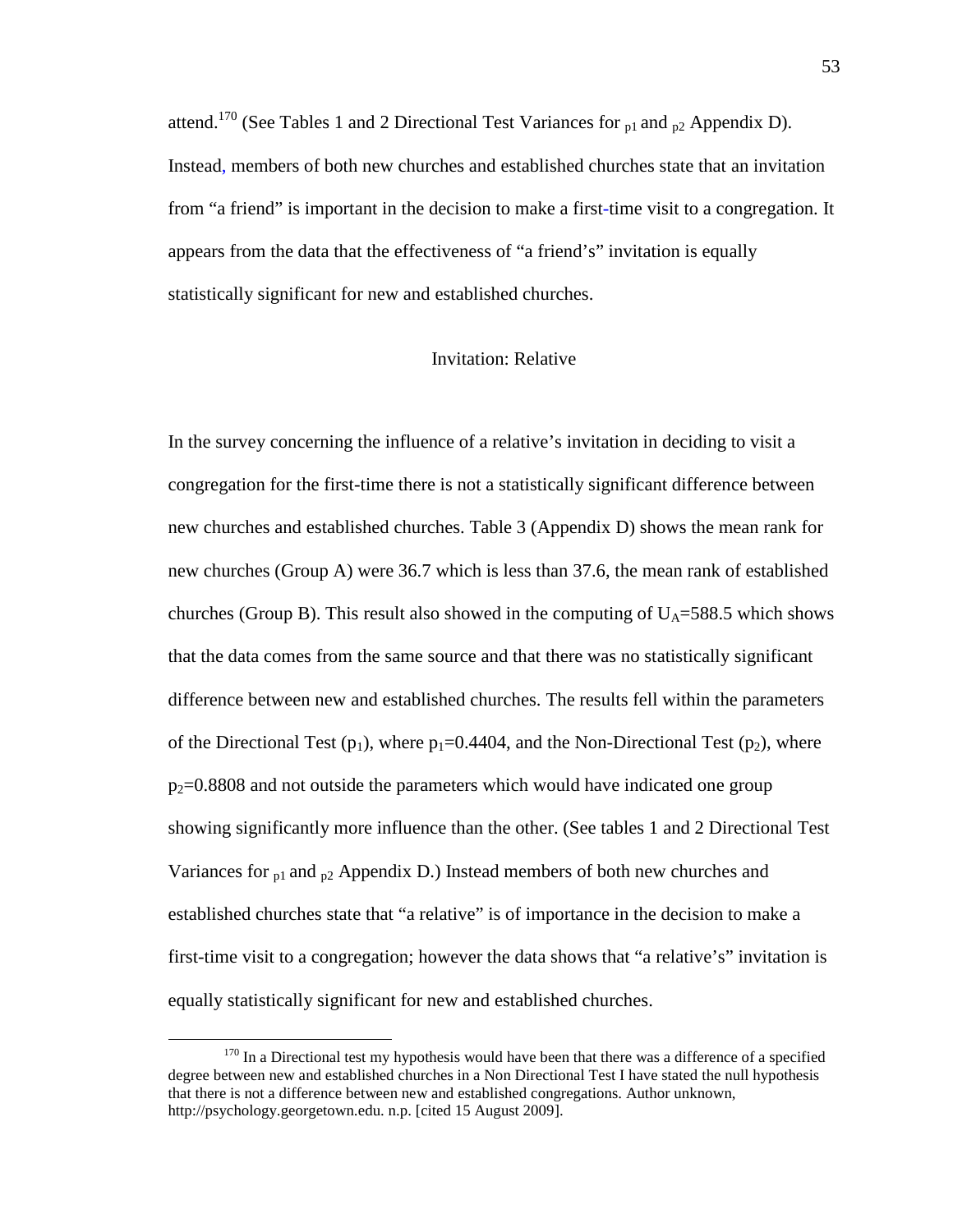#### Invitation: Pastor or Staff Minister

In the survey concerning the influence of a pastor's or staff minister's invitation in deciding to visit a congregation for the first-time, there is not a statistically significant difference between new churches and established churches. Table 3 (Appendix D) shows the mean rank for new churches (Group A) was 36.6, which is less than 37.8, the mean rank of established churches (Group B). This result also showed in the computing of  $U_A$ =593.5 which shows that the data comes from the same source. The results fell within the parameters of the Directional Test  $(p_1)$ , where  $p_1=0.4168$ , and the Non-Directional Test  $(p_2)$ , where  $p_2$ =0.8337 and not outside the parameters which would have indicated one group showing significantly more influenced than the other. Instead members of both new churches and established churches state that "a pastor or staff minister" is of importance in the decision to make a first-time visit to a congregation; however the data shows that "a pastor/staff's" invitation is equally statistically effective for new and established churches.

### Invitation: Door to Door

In the survey concerning the influence of a "door to door" invitation in deciding to visit a congregation for the first-time there is not a statistically significant difference between new churches and established churches. Table 3 (Appendix D) shows the mean rank for new churches (Group A) was 36.7, which is less than 37.6 mean rank of established churches (Group B). This result also showed in the computing of  $U_A$ =588.5 which shows the data coming from a homogeneous source. The results fell within the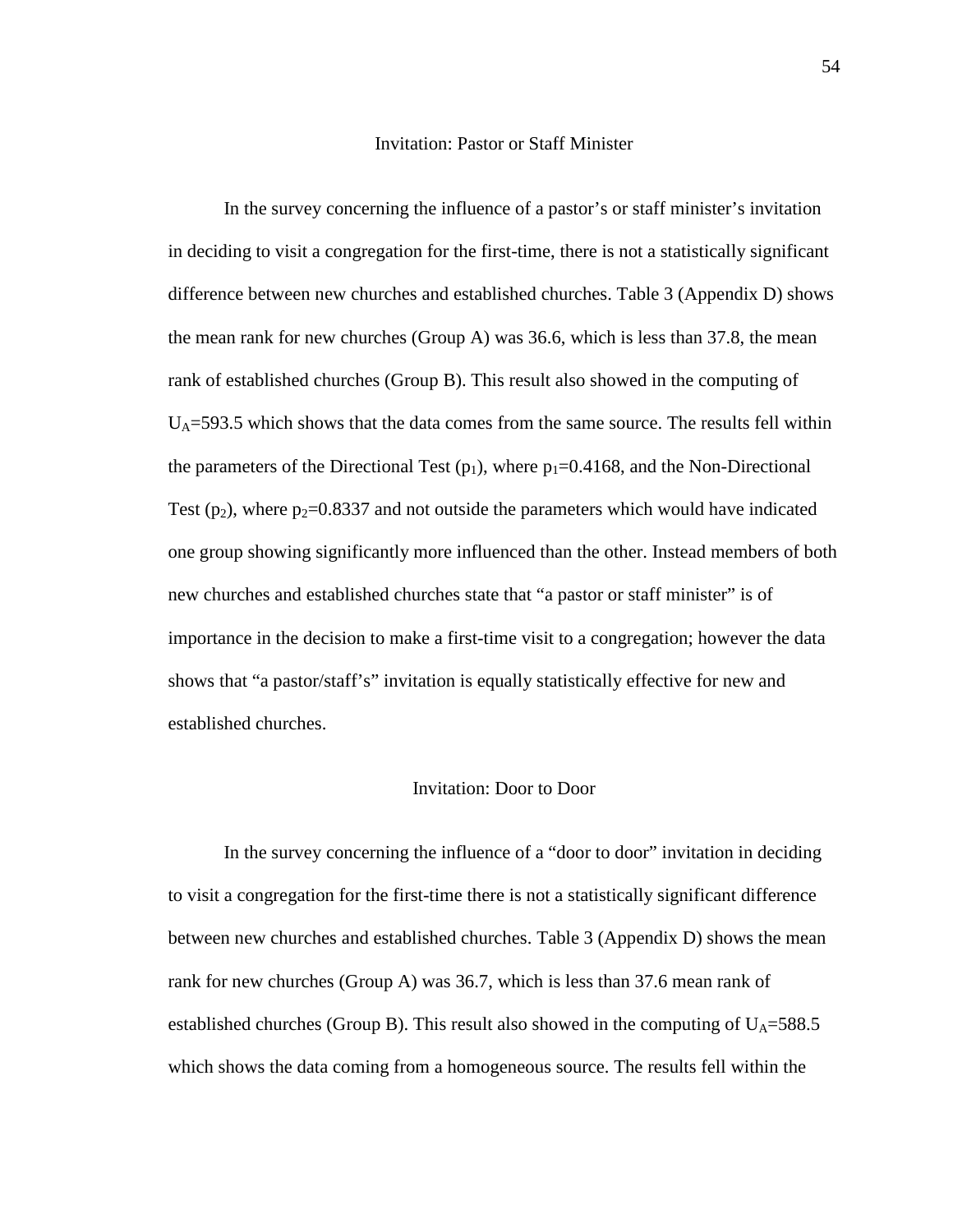parameters of the Directional Test ( $p_1$ ), where  $p_1$ =0.4404, and the Non-Directional Test  $(p_2)$ , where  $p_2$ =0.8808 and not outside the parameters which would have indicated one group showing significantly more influenced than the other. (See tables 1 and 2 Directional and Non-Directional Test Variances for  $p_1$  and  $p_2$ .) Instead members of both new churches and established churches state that an invitation from "door to door" is of importance in the decision to make a first-time visit to a congregation; however the data shows that the effectiveness of "door to door" invitation is equally statistically significant for new and established churches.

## Church's Building and Grounds: Appearance or "Curb Appeal"

In the survey concerning the influence of the buildings appearance or "curb appeal" in deciding to visit a congregation for the first-time there is not a statistically significant difference between new churches and established churches. Table 4 (Appendix D) shows the mean ranks for new churches (Group A) was 35.6, which is less than 40, mean rank of established churches (Group B). This result also showed in the computing of  $U_A$ =645 which shows the data coming from a homogeneous source. The results fell within the parameters of the Directional Test  $(p_1)$ , where  $p_1=0.2033$ , and the Non-Directional Test ( $p_2$ ), where  $p_2$ =0.4605 and not outside the parameters which would have indicated one group showing significantly more influenced than the other. Instead members of both new churches and established churches state that appearance or "curb appeal" is of importance in the decision to make a first-time visit to a congregation according to the mean ranks. However the data further shows that the effectiveness of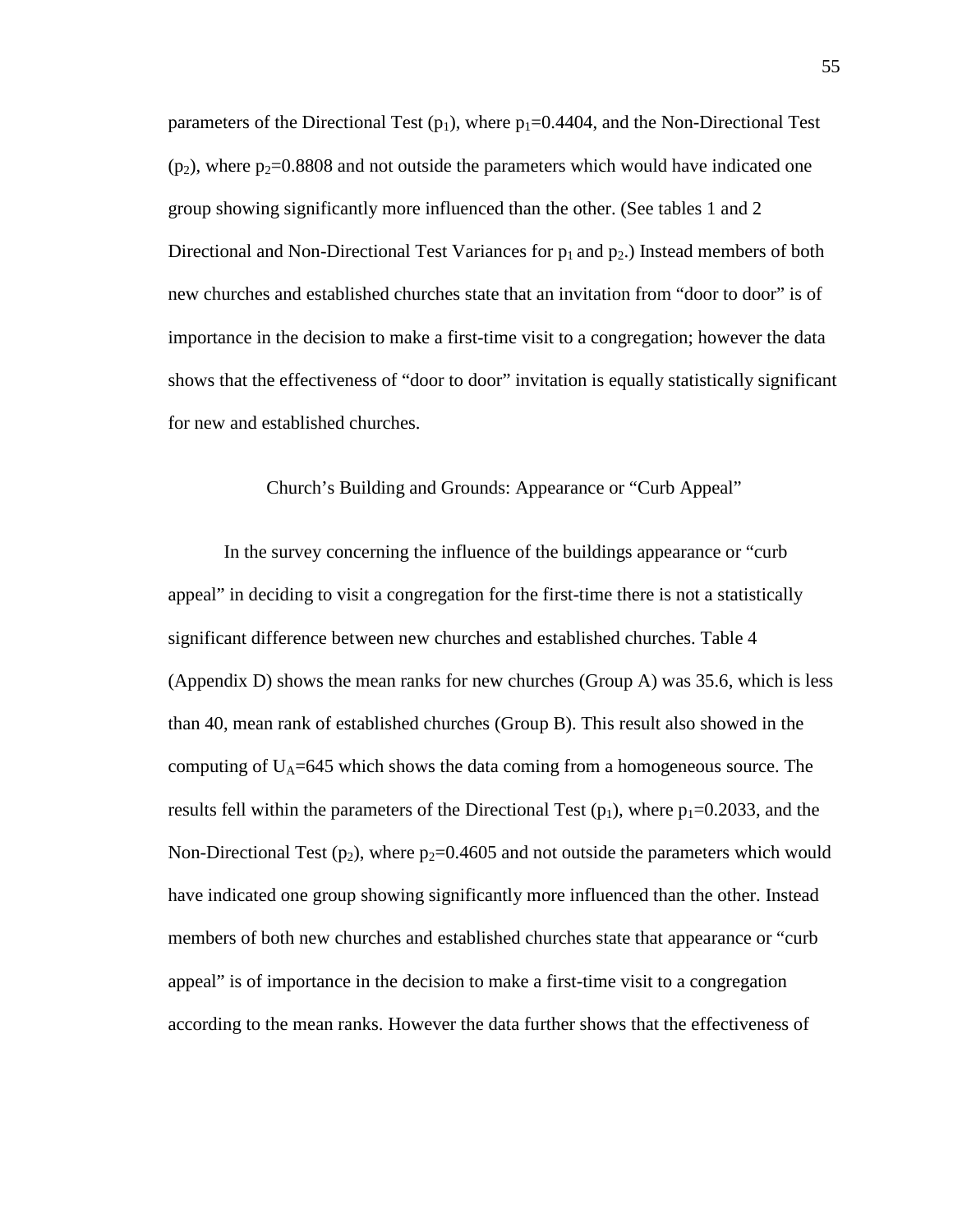appearance or "curb appeal" is equally statistically significant for new churches and established churches.

### Church's Building and Grounds: Architecture or Style

In the survey concerning the influence of the building's architecture or style in deciding to visit a congregation for the first-time there is not a statistically significant difference between new churches and established churches. Table 4 (Appendix D) shows the mean rank for new churches (Group A) was 37, which is less than 37.1 mean rank of established churches (Group B). This result also showed in the computing of  $U_A$ =577.5 which shows the data coming from the same source. The results fell within the parameters of the Directional Test  $(p_1)$ , where  $p_1=0.492$ , and the Non-Directional Test  $(p_2)$ , where  $p_2$ =0.984 and not outside the parameters which would have indicated one group showing significantly more influenced than the other. Members of both new churches and established churches state that appearance or architecture is of importance in the decision to make a first-time visit to a congregation; however the data shows that the effectiveness of architecture or style is statistically of equal statistical significance for new churches and established churches.

### Church's Building and Grounds: Church Surroundings

In the survey concerning the influence of the building surroundings or curb appeal in deciding to visit a congregation for the first-time there is not a statistically significant difference between new churches and established churches. Table 4 (Appendix D) shows the mean rank for new churches (Group A) was 38.4, which is greater than 34.1 mean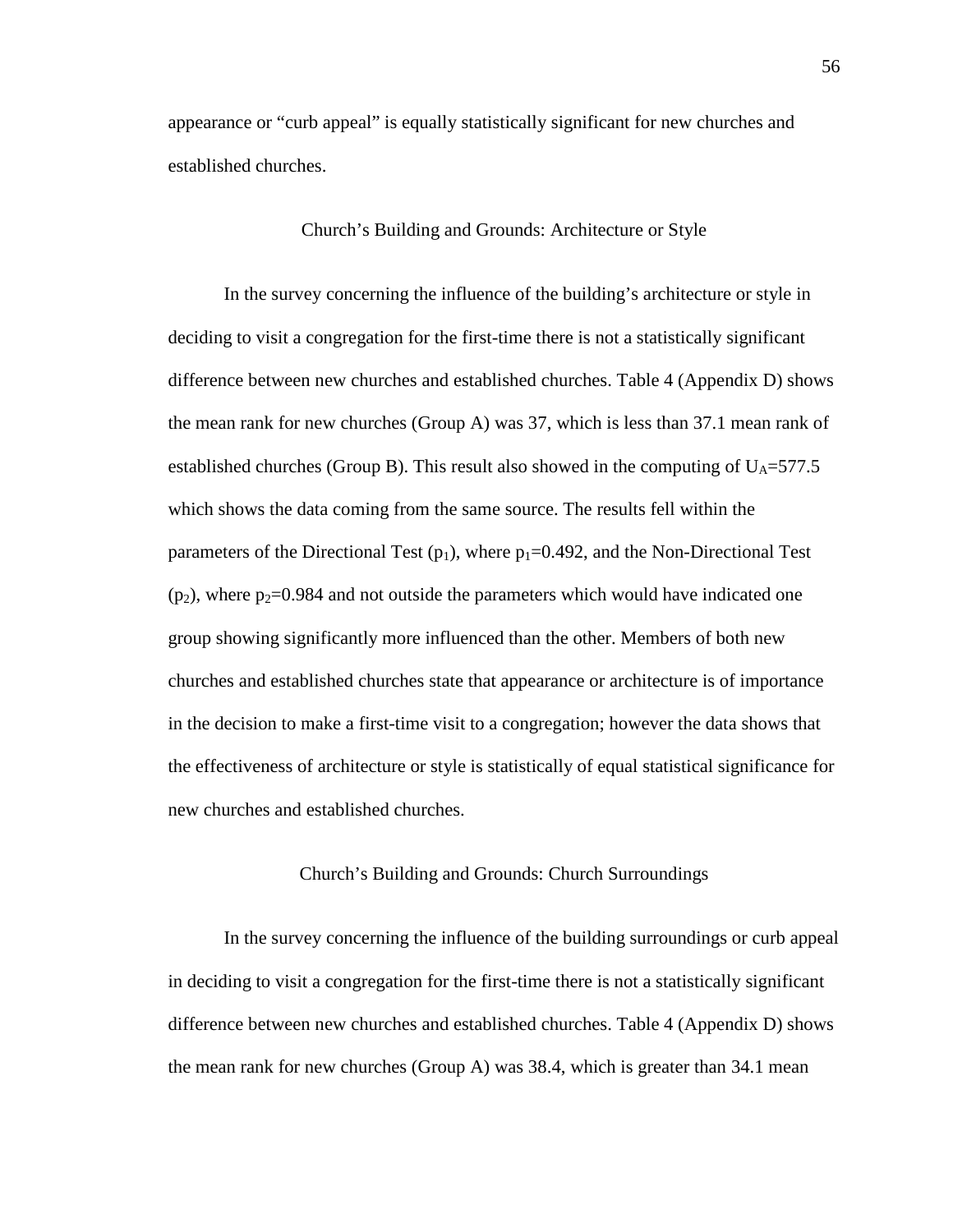rank of established churches (Group B). This result also showed in the computing of  $U_A$ =507.5 which shows the data coming from a homogeneous source with little variance. The results fell within the parameters of the Directional Test  $(p_1)$ , where  $p_1=0.2119$ , and the Non-Directional Test (p<sub>2</sub>), where p<sub>2</sub>=0.4237 and not outside the parameters which would have indicated one group being significantly more influenced than the other. Instead members of both new churches and established churches state that building surroundings or curb appeal is of importance in the decision to make a first-time visit to a congregation; however the data further shows that the effectiveness of church surroundings is of equal statistical significance for new churches and established churches.

## Church's Building and Grounds: Location or Convenience

In the survey concerning the influence of the location or convenience in deciding to visit a congregation for the first-time there is not a statistically significant difference between new churches and established churches. Table 4 (Appendix D) shows the mean rank for new churches (Group A) was 36.4, which is less than 38.3, the mean rank of established churches (Group B). This result also showed in the computing of  $U_A=604$ which shows the data coming from a homogeneous source with little or no variance. The results fell within the parameters of the Directional Test  $(p_1)$ , where  $p_1$ =0.3669, and the Non-Directional Test ( $p_2$ ), where  $p_2$ =0.7339 and not outside the parameters which would have indicated one group showing significantly more influenced than the other. What members of both new and established churches did reveal was that location or convenience is of importance in the decision to make a first-time visit to a congregation;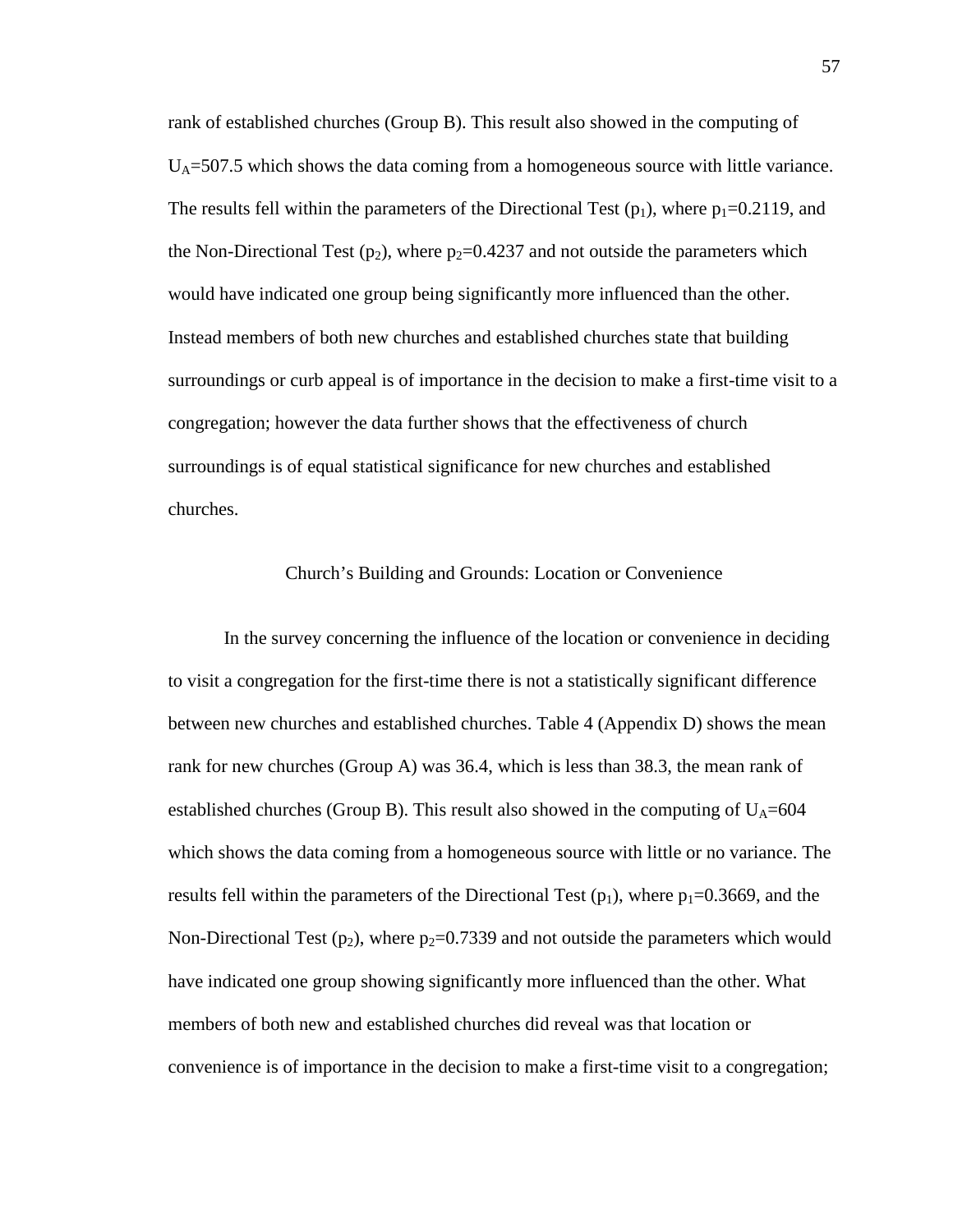however the data shows that the location or convenience is equally statistically significant for new churches and established churches.

### Advertising: Radio

In the survey concerning the influence of the advertisement on the decision to make a first-time visit to a congregation, the influence of radio advertisement in the initial decision to visit a congregation for the first-time there is not a statistically significant difference between new churches and established churches. Table 5 (Appendix D) shows the mean rank for new churches (Group A) 37, which is equal to=37, the mean rank of established churches (Group B). This result also showed in the computing of  $U_A$ =576 which shows the data coming from a homogeneous source. The results fell within the parameters of the Directional Test ( $p_1$ ), where  $p_1=0.496$ , and the Non-Directional Test  $(p_2)$ , where  $p_2=0.992$  and not outside the parameters which would have indicated one group showing significantly more influence than the other. Instead members of both new churches and established churches state that advertisement is of importance in the decision to make a first-time visit to a congregation; however, the data shows that the effectiveness of radio advertisement is equally statistically significant influence for new churches and established churches.

## Advertising: Newspaper

In the survey concerning the influence of the advertisement on the decision to make a first-time visit to a congregation, the influence of newspaper advertisement in the initial decision to visit a congregation for the first-time there is not a statistically a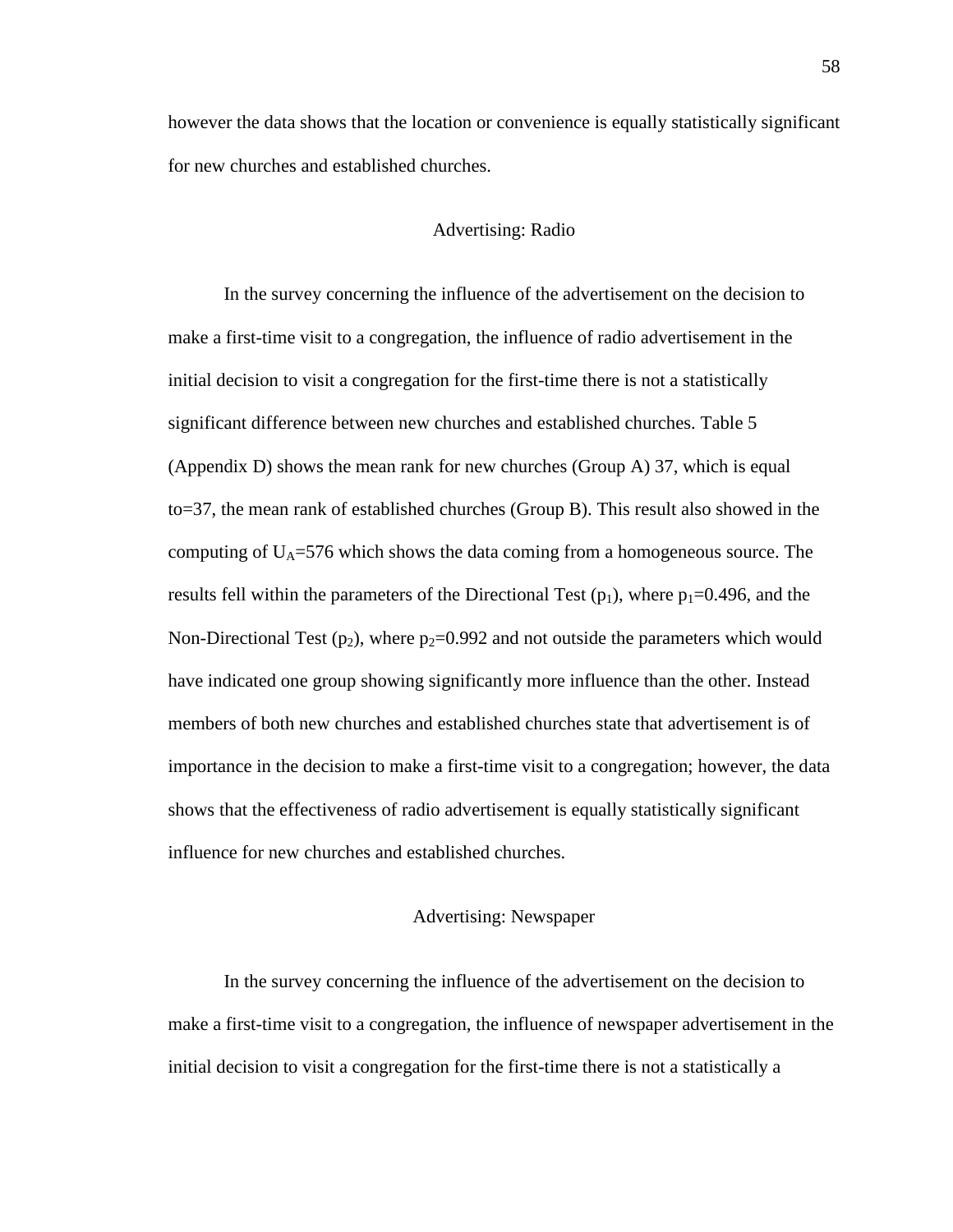significant difference between new churches and established churches. Table for Newspaper (Appendix D) shows the mean rank for new churches (Group A) 37.4, which is greater than 36.2, the mean rank for established churches (Group B). This result also showed in the computing of  $U_A = 556$  which shows the data coming from the same source. The results fell within the parameters of the Directional Test ( $p_1$ ), where  $p_1$ =0.4129, and the Non-Directional Test ( $p_2$ ), where  $p_2$ =0.8259 and not outside the parameters which would indicate one group having been significantly more influenced by newspaper advertisement versus the other. Instead members of both new churches and established churches state that advertisement is of importance in the decision to make a first-time visit to a congregation; however, the data shows that the effectiveness of newspaper advertisement is of equal statistical significance for new churches than for established churches.

## Advertising: Signs

In the survey concerning the influence of advertisement on the decision to make a first-time visit to a congregation, the influence of signs in front of the building or along the road there is not a statistically significant difference between new churches and established churches. Table 5 (Appendix D) shows the mean rank for new churches (Group A) 37.4, which is greater than 36.2, the mean rank of established churches (Group B). This result also showed in the computing of  $U_A = 556$  which shows the data coming from a homogeneous source with little or no variance. The results fell within the parameters of the Directional Test ( $p_1$ ) where  $p_1$ =0.4129, and the Non-Directional Test  $(p_2)$ , where  $p_2$ =0.8259 and not outside the parameters which would have indicated one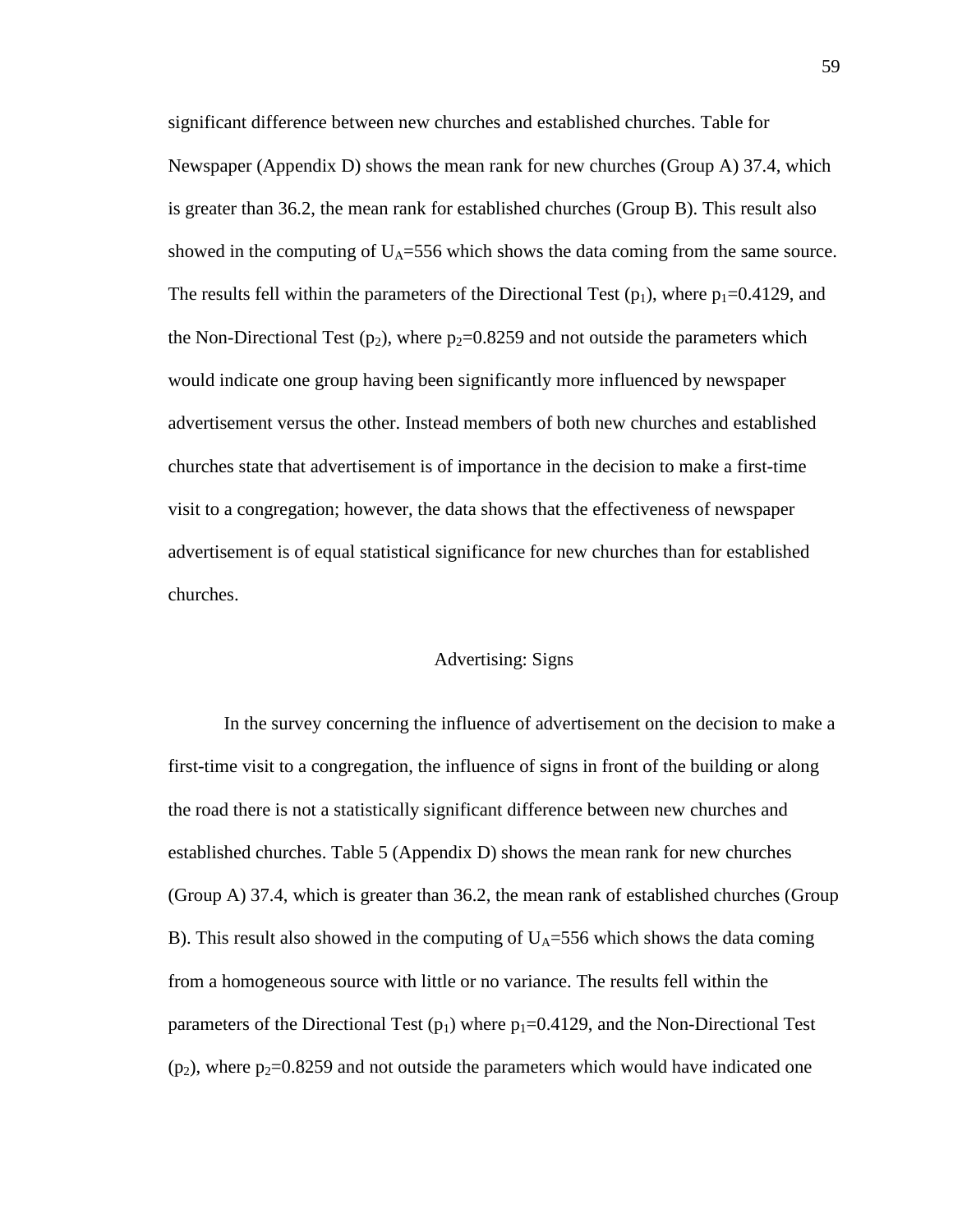group showing significantly more influence than the other. Instead members of both new churches and established churches state that advertisement is of importance in the decision to make a first-time visit to a congregation; however, the data shows that the effectiveness of signs out front or along the road are of equal statistical significance for new churches than for established churches.

## Advertising: Fliers or Other "Hand-Outs"

In the survey concerning the influence of advertisement on the decision to make a first-time visit to a congregation, the influence of fliers or other "hand-outs" in the initial decision to visit a congregation for the first-time there is not a statistically significant difference between new churches and established churches. Table 5 (Appendix D) shows the mean rank for new churches (Group A) 35.9, which is less than 39.5, the mean rank of established churches (Group B). This result also showed in the computing of  $U_A$ =631.5 which shows the data comes from a homogeneous source. The results fell within the parameters of the Directional Test  $(p_1)$ , where  $p_1=0.2546$ , and the Non-Directional Test (p<sub>2</sub>), where p<sub>2</sub>=0.5093 and not outside the parameters which would have indicated one group showing significantly more influence of fliers or other "hand-outs" than the other. Instead members of both new churches and established churches state that advertisement is of importance in the decision to make a first-time visit to a congregation; however, the data shows that the effectiveness of fliers or other "hand-outs" is of equal statistical significance for new churches and established churches.

The second part of the survey dealt with the reasons why one continues with a congregation after the initial visit.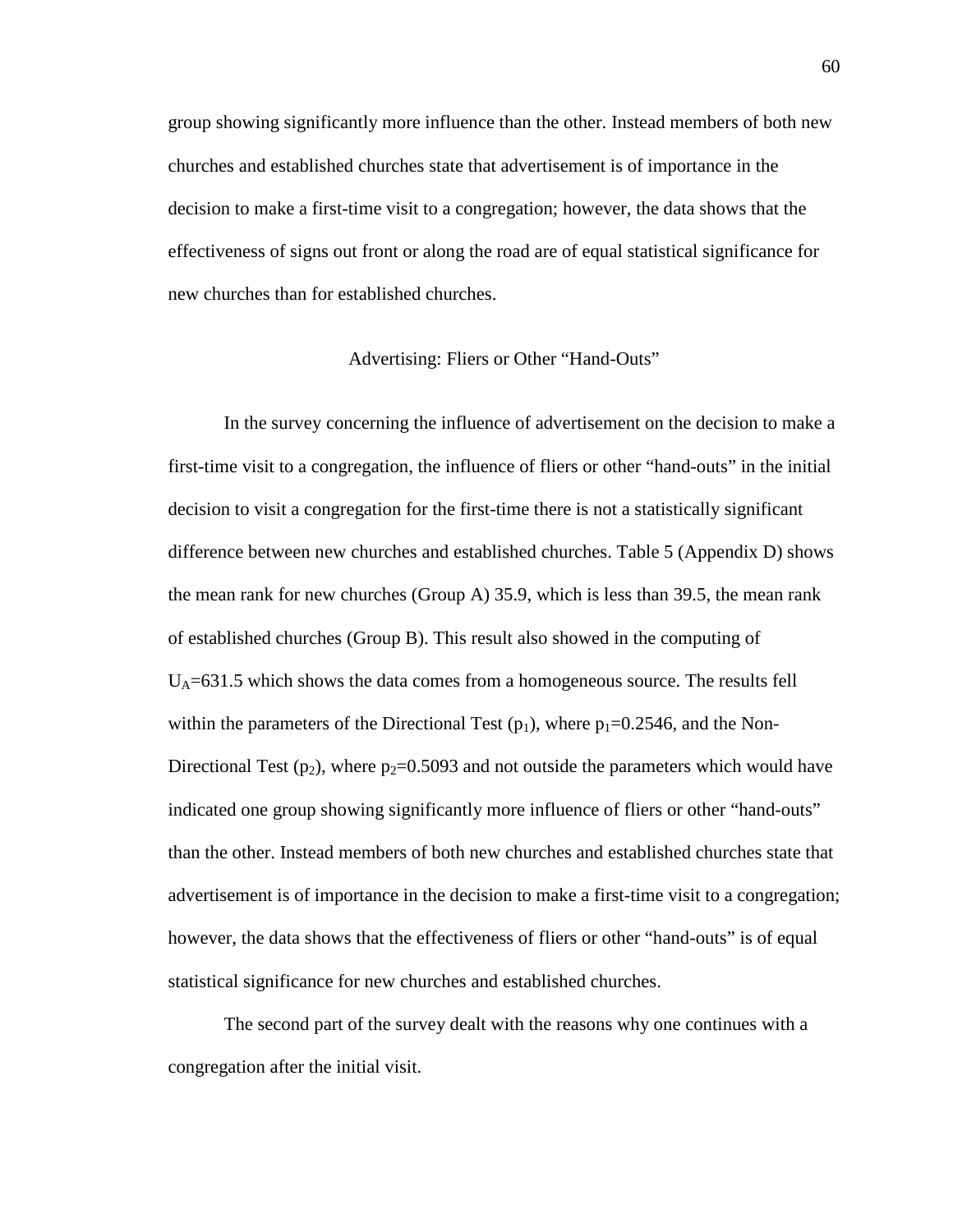### Retention by a Congregation

### Worship: Preaching

In the attempt to understand what keeps persons at a church I examined whether preaching is considered to be more important or less important in new versus established churches. Table 6 (Appendix D) shows the mean rank for new churches (Group A) was 38.6, which is greater than 33.6 of established churches (Group B). The data also revealed a  $U_A$ =497, which demonstrates that the two groups of data come from the same source. The results fell outside the parameters of the Directional Test  $(p_1)$ , where  $p_1=0.178$ , and the Non-Directional Test  $p_2$ , where  $p_2=0.3576$ . (See tables for Directional and Non-Directional Test Variances for  $p_1$  and  $p_2$ .) The data revealed that the importance of preaching in retaining members is statistically more significant in a new church than in an established church in retaining members.

### Worship: Music

In attempting to understand what keeps persons at a church, I examined whether music is considered to be more or less important than other factors of worship in new and established congregations. Table 6 (Appendix D) shows the mean rank for new churches (Group A) was 38.7, which is greater than 33.3, of established churches (Group B). The results also showed in the computation of  $U_A=489$ , which demonstrates that the two groups of data come from the same source. The results fell outside of the parameters of the Directional Test  $(p_1)$ , where  $p_1=0.1539$  and the Non-Directional Test  $(p_2)$ , where  $p_2=0.3077$ . (See tables for Directional and Non-Directional Test Variances for  $p_1$  and  $p_2$ )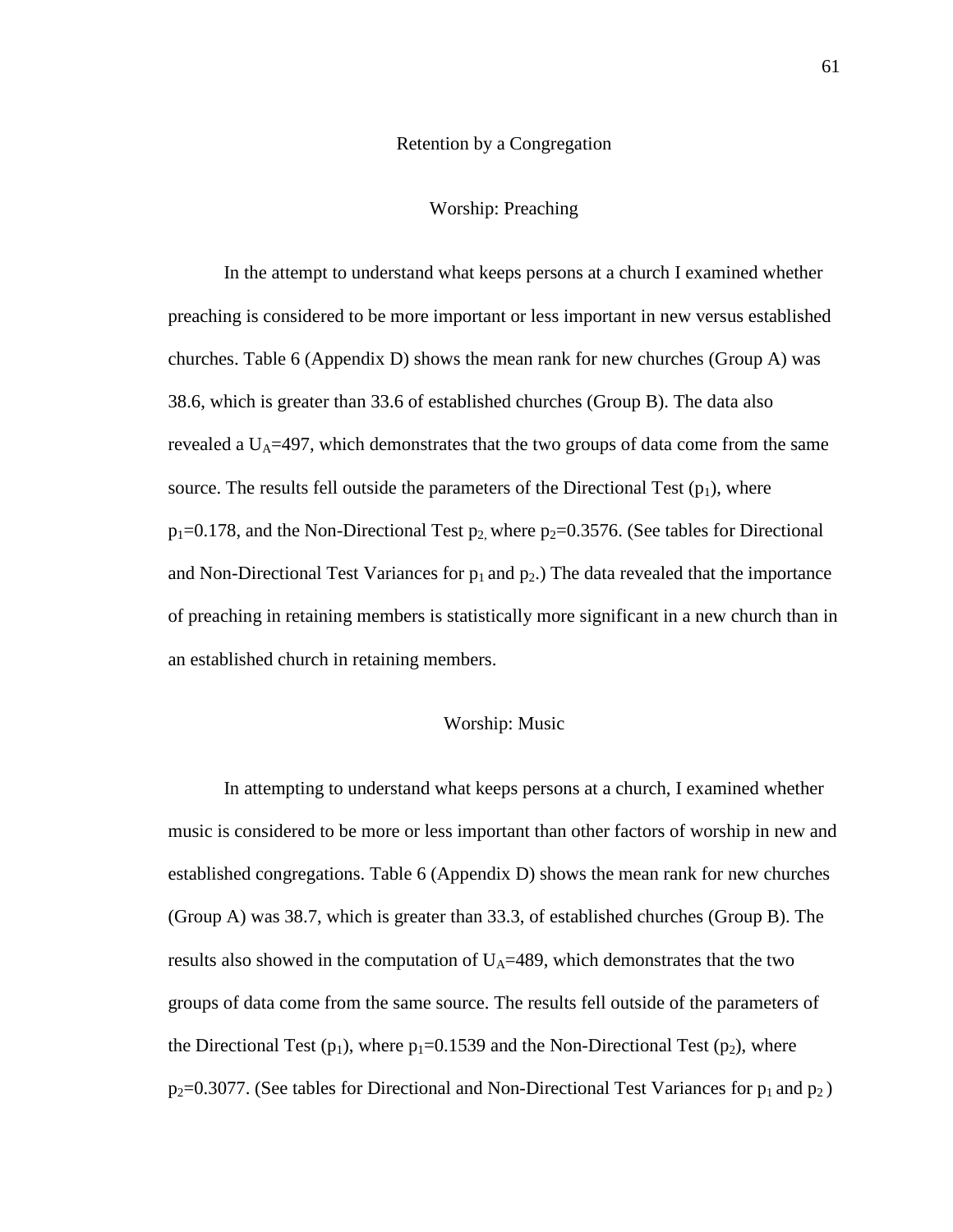The data shows that music is statistically more significant for new churches to continue as a member than in an established church.

### Worship: Scripture Reading

In attempting to understand what keeps persons at a church, I examined whether scripture reading is considered to be more or less important in new and established congregations. Table 6 (Appendix D) shows the mean rank for new churches was 39.3 (Group A), which is greater than 32, the mean rank for established churches (Group B). The results also showed in the computation of  $U_A$ =459, which demonstrates that the two groups of data come from the same source. The results fell within the parameters of the Directional Test ( $p_1$ ), where  $p_1=0.0853$  and the Non-Directional Test ( $p_2$ ), where  $p_2=0.1707$ . (See tables for Directional and Non-Directional Test Variances for  $p_1$  and  $p_2$ .) The data revealed that scripture reading is of equal statistical significance to continue in a new and an established church.

### Worship: Prayer

In attempting to understand what keeps persons at a church, I examined whether prayer is considered to be more or less important in new and established churches. Table 6 (Appendix D) shows the mean rank for new churches (Group A) was 36.1 less than 38.9 of established churches (Group B). This result also showed in the computation  $U_A$ =619, which shows which demonstrates that the two groups of data come from the same source. The results fell outside the parameters of the Directional Test  $(p_1)$ , where  $p_1$ =0.3015 and the Non-Directional Test ( $p_2$ ), where  $p_2$ =0.6031. (See tables for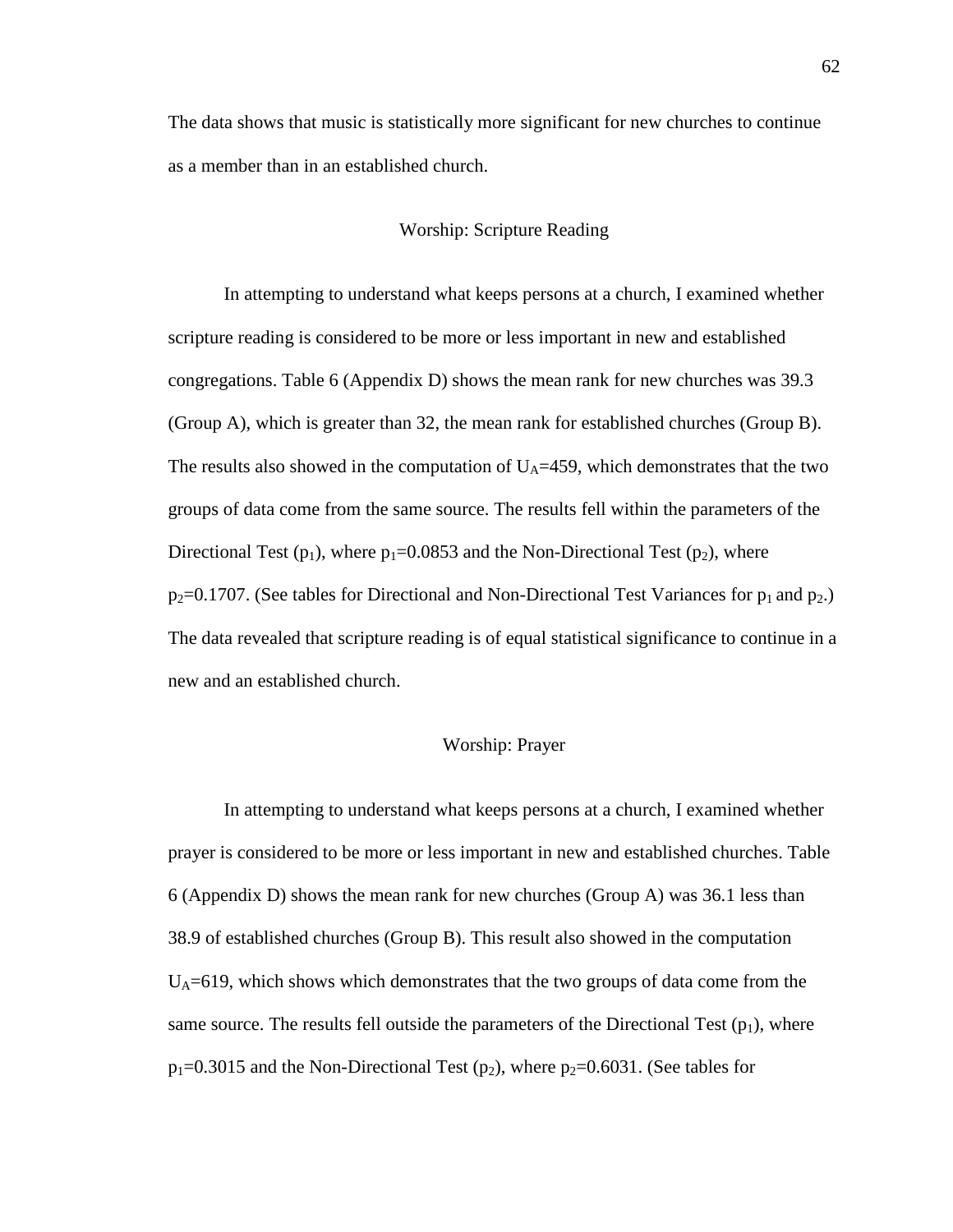Directional and Non-Directional Test Variances for  $p_1$  and  $p_2$ .) The data shows that prayer is statistically more significant in remaining with an established church than in a new church.

### Teaching Ministry: Bible Study on Sunday Mornings

In attempting to understand what keeps persons at a church, I examined whether Bible Study on Sunday mornings was more or less important in new versus established churches. Table 7 (Appendix D) shows the mean ranks for new churches (Group A) as 37.4, which is greater than 36.2, the mean rank of established churches (Group B). This result also showed in the computation of  $U_A = 555.5$ , which demonstrates that the two groups of data come from the same source. The results fell outside the parameters of the Directional Test  $(p_1)$ , where  $p_1=0.409$ , and the Non-Directional Test  $(p_2)$ , where  $p2=0.8181$ . (See tables for Directional and Non-Directional Test Variances for  $p_1$  and  $p_2$ .) The data revealed that Bible study on Sunday mornings is statistically more significant for new than established churches.

### Teaching Ministry: Graded Programs for Children/or Teens

In attempting to understand what keeps persons at a church, I examined whether graded programs for children/or teens was more or less important in new versus established churches. Table 7 (Appendix D) shows the mean rank for new churches (Group A) as 39.1, which is greater than 32.4, mean rank for established churches (Group B). The result also showed in the computation of  $U_A$ =469, which demonstrates that the two groups come from the same source. The results fell outside the parameters of the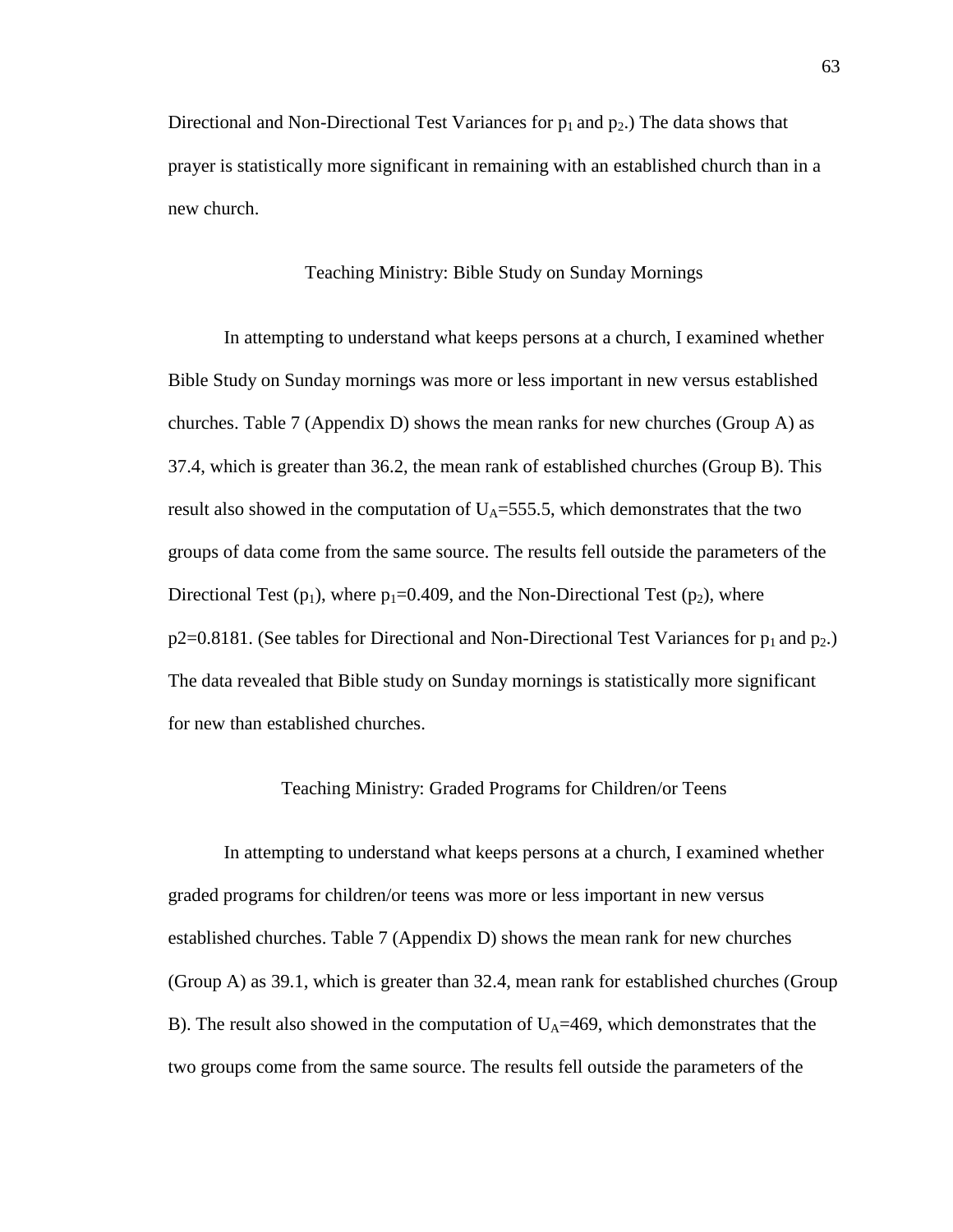Directional Test ( $p_1$ ), where  $p_1=0.1056$ , and the Non-Directional Test ( $p_2$ ), where  $p_2$ =0.2113. (See tables for Directional and Non-Directional Test Variances for  $p_1$  and  $p_2$ Appendix D.) The data revealed that the importance of graded programs for children/or teens is statistically more significant for new churches than established churches.

### Teaching Ministry: Discipleship or Topical, "Life-issue" Studies

In attempting to understand what keeps persons at a church, I examined whether Discipleship or topical, "life-issue" studies is more or less important in new versus established churches. Table 7 (Appendix D) shows the mean rank for new churches (Group A) as 41, which is greater than 28.3, the mean rank for established churches (Group B). This result also showed in the computation of  $U_A$ =376, which demonstrates that the two groups of data come from the same source. The results fell within the parameters of the Directional Test ( $p_1$ ), where  $p_1$ =0.0091, and the Non-Directional Test  $(p_2)$ , where  $p_2$ =0.0183. (See tables for Directional and Non-Directional Test Variances for  $p_1$  and  $p_2$  Appendix D.) The data shows that the importance of Discipleship or topical, "life-issue" studies is equally statistically significant for new churches and established churches.

### Teaching Ministry: Emphasis on Baptist Doctrine

In attempting to understand what keeps persons at a church, I examined whether Baptist Doctrine was more or less important in new versus established churches. Table 7 (Appendix D) shows the mean rank for new churches (Group A) as 37.2, which is greater than 36.6, the mean rank for established churches (Group B). The results also showed in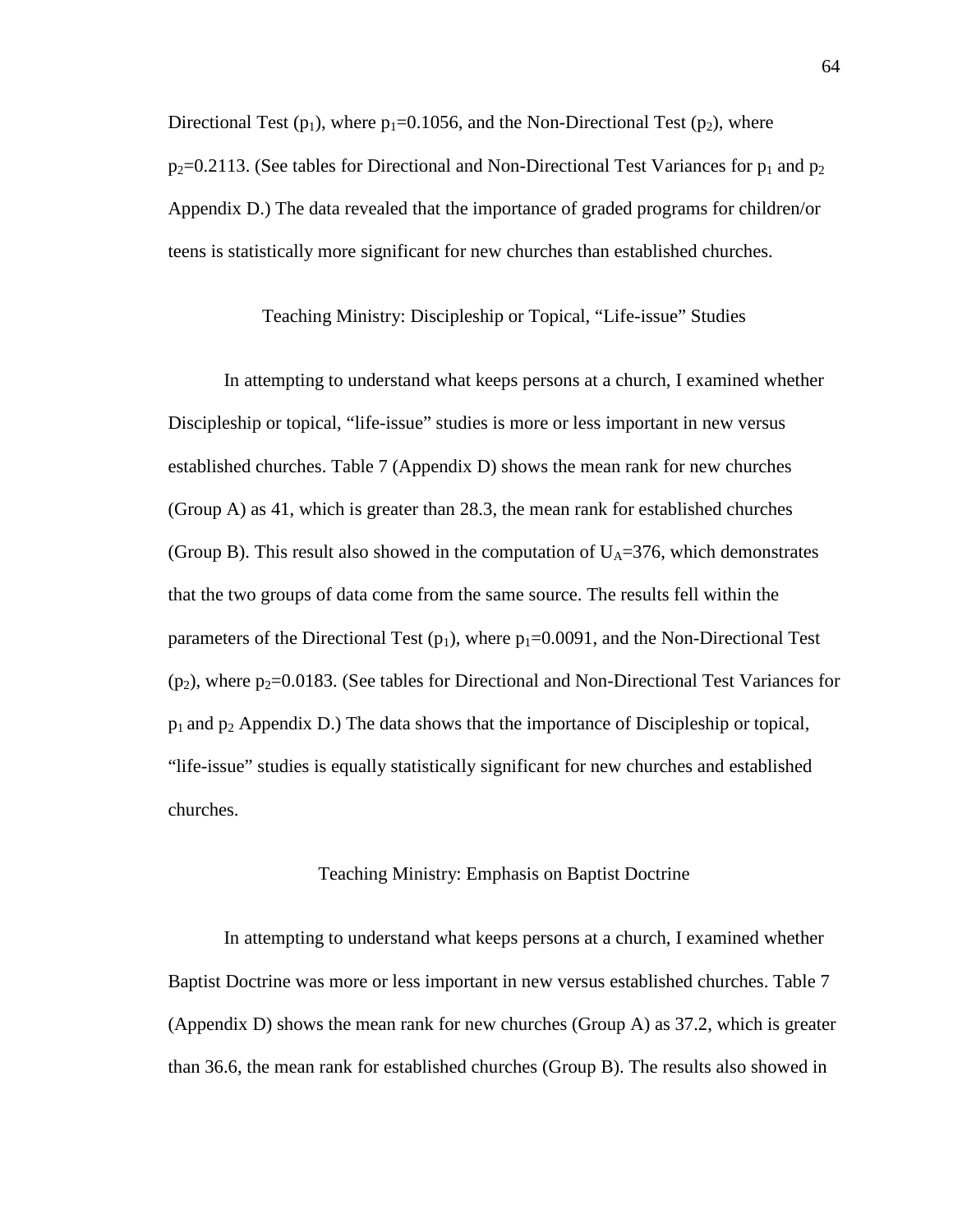the computation of  $U_A$ =566, which demonstrates that the two groups of data come from the same source. The results fell within the parameters of the Directional test  $(p_1)$ , where  $p_1$ =0.4602, and the Non-Directional Test (p<sub>2</sub>), where p<sub>2</sub>=0.9203. (See tables for Directional and Non-Directional test Variances for  $p_1$  and  $p_2$ .) The data revealed that the importance of emphasis of Baptist Doctrine is equally statistically significant for new churches and established churches.

### Community Life: Fellowship or Social Activities

In attempting to understand what keeps persons at a church, I examined whether fellowship or social activities is more or less important in new versus established churches. Table 8 (Appendix D) shows the mean rank for new churches (Group A) as 40, which is greater than 30.5, the mean rank for established churches (Group B). This result also showed in the computation of  $U_A$ =425, which demonstrates that the two groups of data come from the same source. The results fell outside the parameters of the Directional Test ( $p_1$ ), where  $p_1$ =0.0375, and the Non-Directional test ( $p_2$ ), where  $p_2$ =0.0751. (See tables 7 and 8 Directional and Non-Directional test Variances for  $p_1$  and  $p_2$  Appendix D.) The data shows that the importance of fellowship or social activities is statistically more significant for new churches than established churches.

### Community Life: Activities Designed for Hobbies

In attempting to understand what keeps persons at a church, I examined whether activities designed for hobbies was more or less important in new versus established churches. Table 8 (Appendix D) shows the mean rank for new churches (Group A) as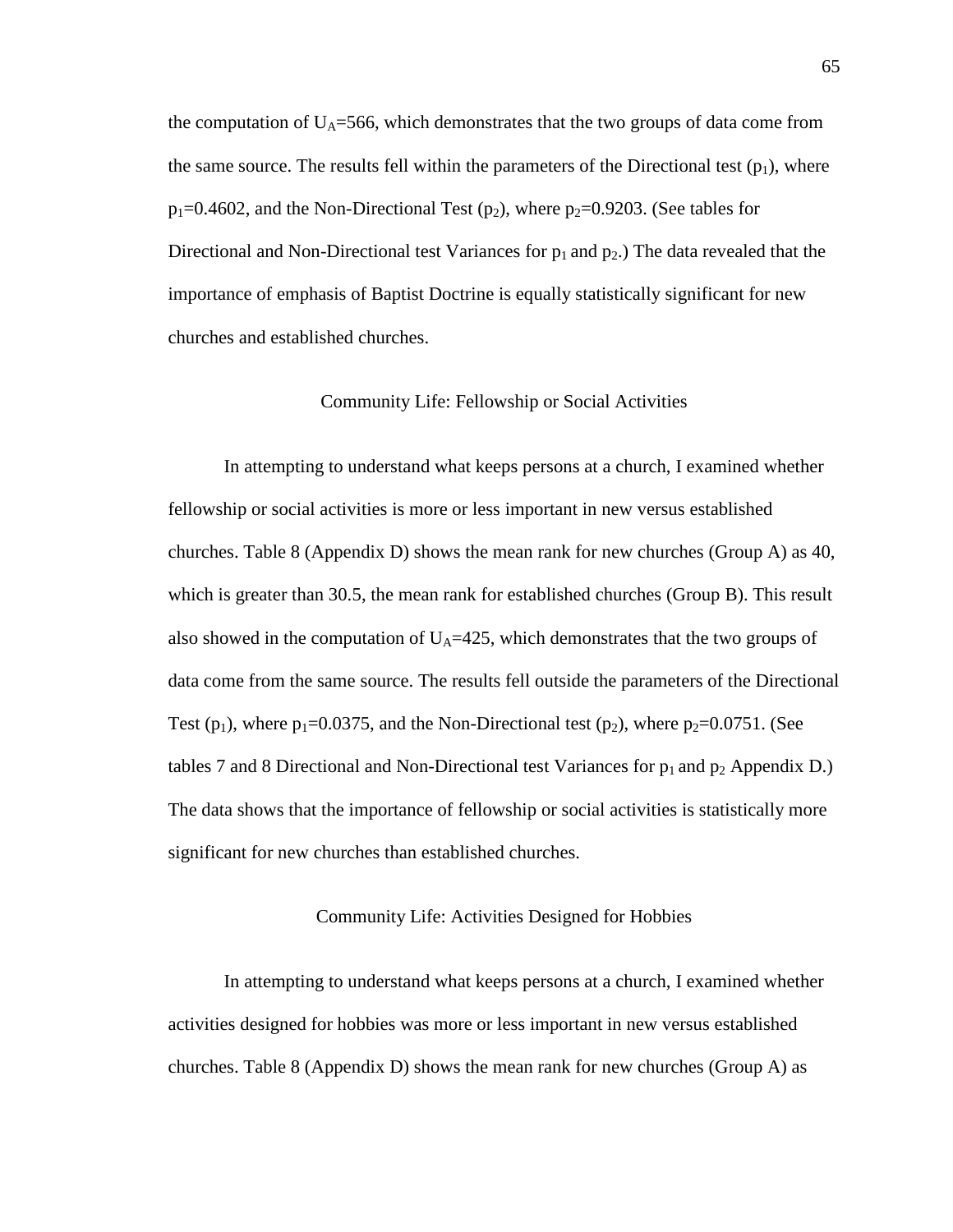38.8, which is greater than 33.2, the mean rank of established churches (Group B). This result also showed in the computation of  $U_A$ =487.5, which demonstrates that the two groups of data came from the same source. The results fell outside the parameters of the Directional Test ( $p_1$ ), where  $p_1=0.1515$ , and the Non-Directional Test ( $p_2$ ), where  $p_2$ =0.303. (See tables for Directional and Non-Directional Test Variances for  $p_1$  and  $p_2$ .) The data revealed that the importance of activities designed for hobbies is statistically more significant for new than established churches.

### Community Life: Community Action or Mission Activities

In attempting to understand what keeps persons at a church, I examined whether community action or mission activities is more or less important in new versus established churches. Table 8 (Appendix D) shows the mean rank for new churches (Group A) as 41.3 which is greater than 27.6 of established churches (Group B). This result also showed in the computation of  $U_A$ =359, which demonstrates that the two groups of data come from the same source. The results fell outside the parameters of the Directional Test ( $p_1$ ), where  $p_1$ =0.0052, and the Non-Directional Test ( $p_2$ ), where  $p_2$ =0.0105. (See tables for Directional and Non-Directional Test Variances for  $p_1$  and  $p_2$ .) The data revealed that the importance of community action or mission activities is statistically more significant for new churches than established churches.

### Community Life: Polity, Governance or Organization

In attempting to understand what keeps persons at a church, I examined whether polity, governance or organization is more or less important in new versus established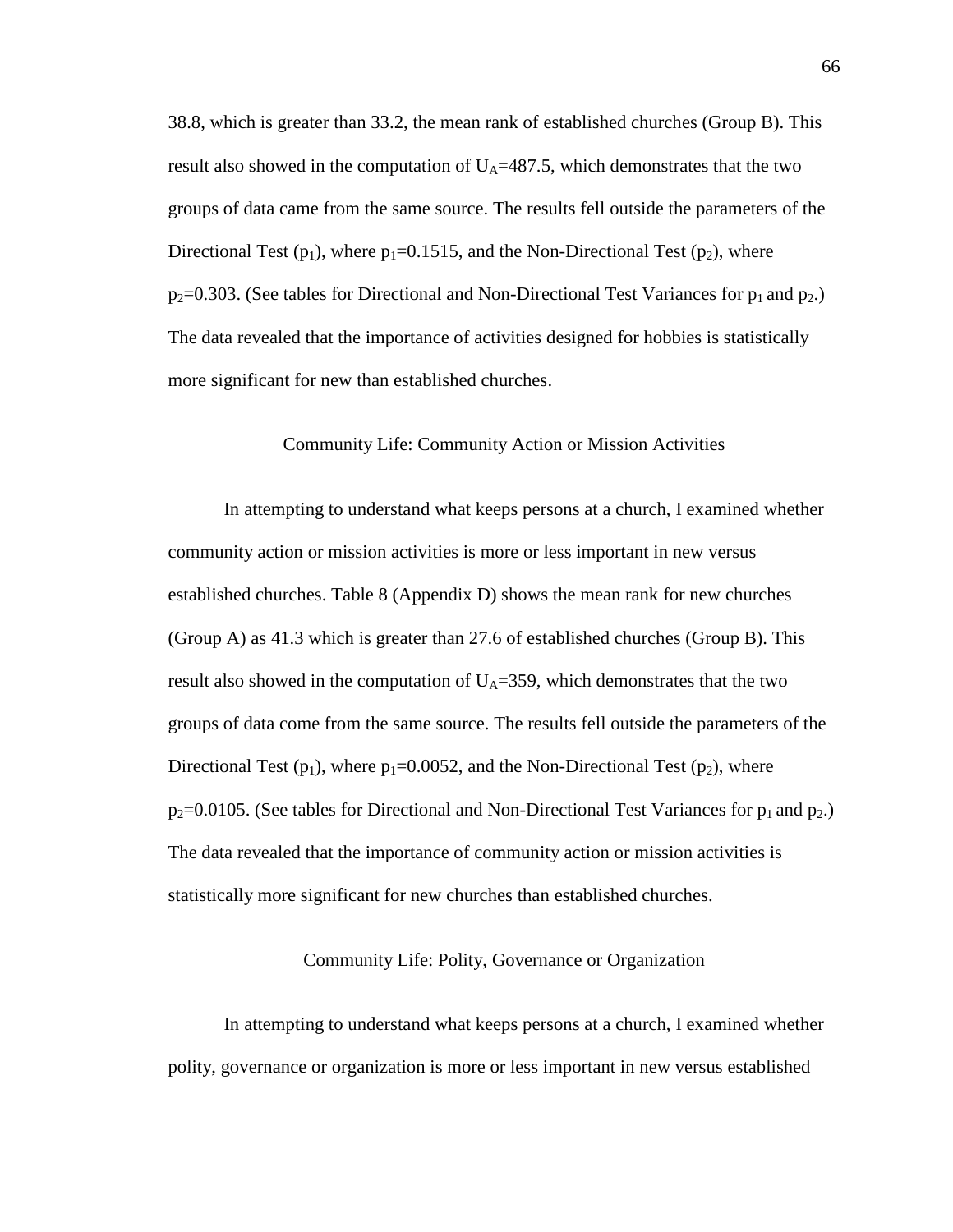churches. Table 8 (Appendix D) shows the mean rank for new churches (Group A) as 38 greater than 34.9 of established churches Group B. This result also showed in the computation of  $U_A = 527.5$ , which demonstrates that the two groups of data come from the same source. The results fell outside the parameters of the Directional Test  $(p_1)$ , where  $p_1$ =0.2877, and the Non-Directional Test (p<sub>2</sub>), where  $p_2$ =0.5755. (See tables for Directional and Non-Directional test Variances for  $p_1$  and  $p_2$  Appendix D) The data shows that the importance of polity, governance or organization to retaining is statistically more significant for new than established churches.

### Summary

In attempting to understand if there is a statistically significant difference in what attracts a person to visit established and new churches for the first-time, I found no statistically significant difference in what attracts a person to a first-time visit to new or established churches. The results show that each group finds invitations, the church's physical facilities/surroundings, and advertisement as effective means of outreach but no one factor is statistically predominant for either established or new churches.

In attempting to understand if there are any differences between established and new churches in what helps to retain them as members, the surveys reveal that for new churches the following are statistically more significant: preaching; music; Bible Study; graded programs for children/teens; fellowship/social activities; community action or missions activities; and polity, governance or organization. In attempting to understand if there are any differences between established and new churches in what helps to retain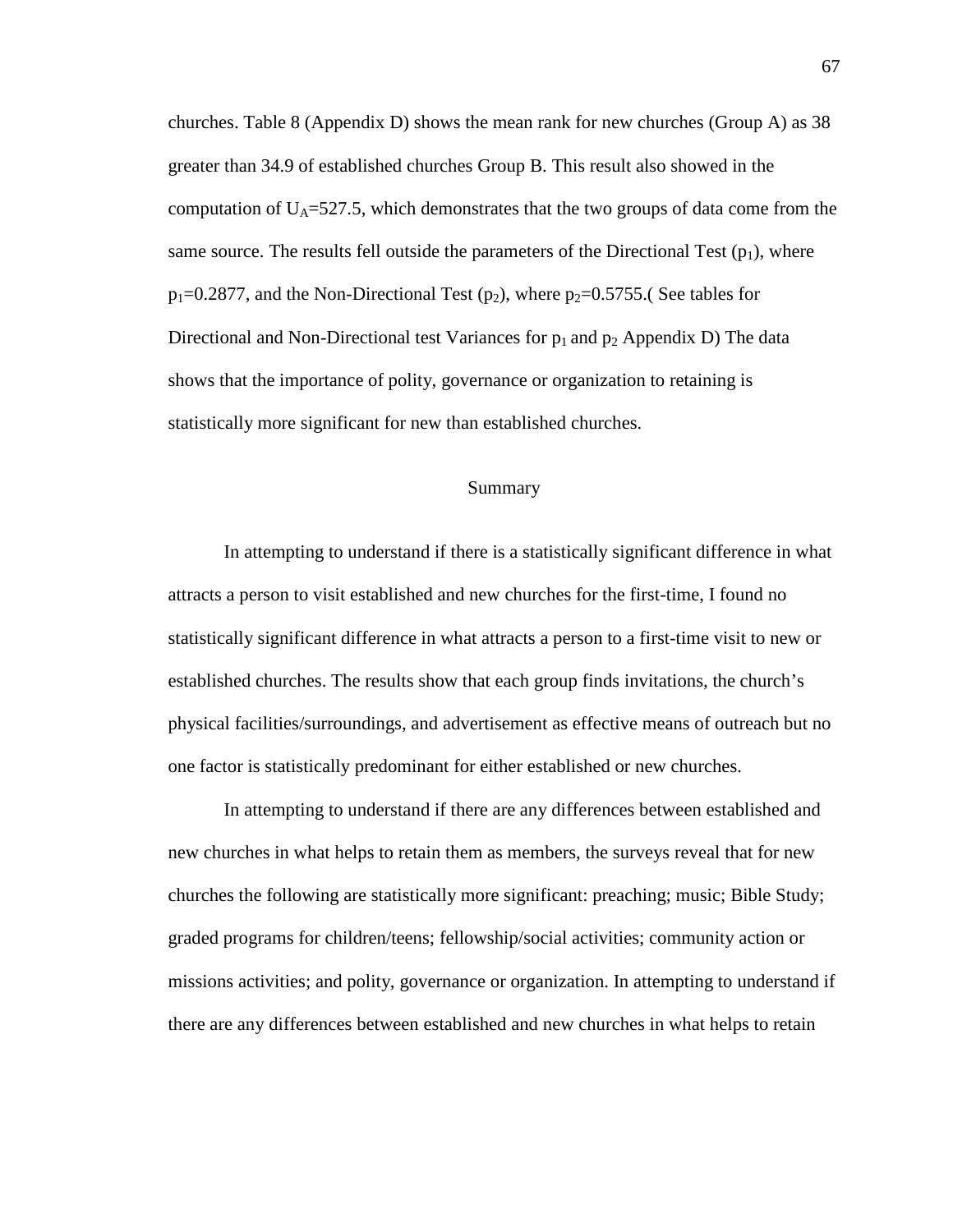them as members, the surveys reveal that for established churches prayer is statistically more significant. (See the following Tables 4.2 and 4.3 Survey Response Analysis.)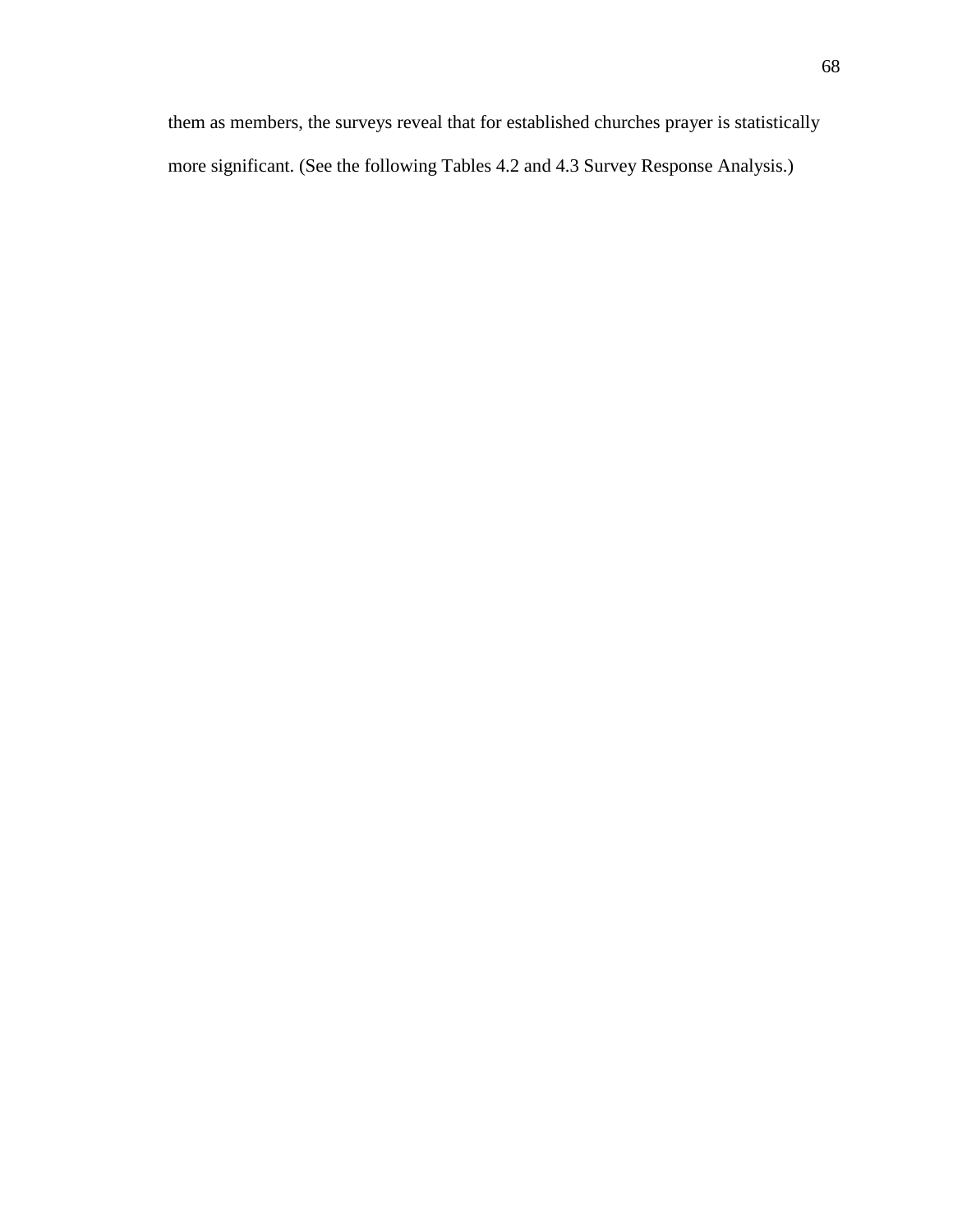| <b>Survey Response</b><br>Analysis:       | Important for New<br>Churches | Important for<br>Established<br>Churches.         | <b>Statistically More</b><br>Important for New<br>Churches than<br>Established<br>Churches | Statistically<br>Important for the<br>Established<br>Church than New<br>Churches. |
|-------------------------------------------|-------------------------------|---------------------------------------------------|--------------------------------------------------------------------------------------------|-----------------------------------------------------------------------------------|
|                                           |                               |                                                   |                                                                                            |                                                                                   |
|                                           |                               | <b>Invitation</b>                                 |                                                                                            |                                                                                   |
| Friend                                    | <b>YES</b>                    | <b>YES</b>                                        | NO                                                                                         | NO                                                                                |
| Relative                                  | <b>YES</b>                    | <b>YES</b>                                        | NO                                                                                         | NO                                                                                |
| Pastor/Staff                              | <b>YES</b>                    | <b>YES</b>                                        | NO                                                                                         | NO                                                                                |
| Door to Door<br>Visitor                   | <b>YES</b>                    | <b>YES</b>                                        | NO                                                                                         | NO                                                                                |
|                                           |                               | Church's<br><b>Building and</b><br><b>Grounds</b> |                                                                                            |                                                                                   |
| Appearance or<br>"curb appeal"            | <b>YES</b>                    | <b>YES</b>                                        | NO                                                                                         | NO                                                                                |
| Architecture or<br>Style                  | <b>YES</b>                    | <b>YES</b>                                        | NO                                                                                         | NO                                                                                |
| Surroundings or<br>Neighborhood           | <b>YES</b>                    | <b>YES</b>                                        | NO                                                                                         | NO                                                                                |
| Location or<br>Convenience                | <b>YES</b>                    | <b>YES</b>                                        | NO                                                                                         | N <sub>O</sub>                                                                    |
|                                           |                               | <b>Advertising</b>                                |                                                                                            |                                                                                   |
| What you heard on<br>the Radio            | <b>YES</b>                    | <b>YES</b>                                        | NO                                                                                         | NO                                                                                |
| Something you<br>read in the<br>newspaper | <b>YES</b>                    | <b>YES</b>                                        | NO                                                                                         | NO                                                                                |
| Signs out Front or<br>along the road      | <b>YES</b>                    | <b>YES</b>                                        | NO                                                                                         | $\overline{NO}$                                                                   |
| Fliers or other<br>"handouts"             | <b>YES</b>                    | <b>YES</b>                                        | NO                                                                                         | NO                                                                                |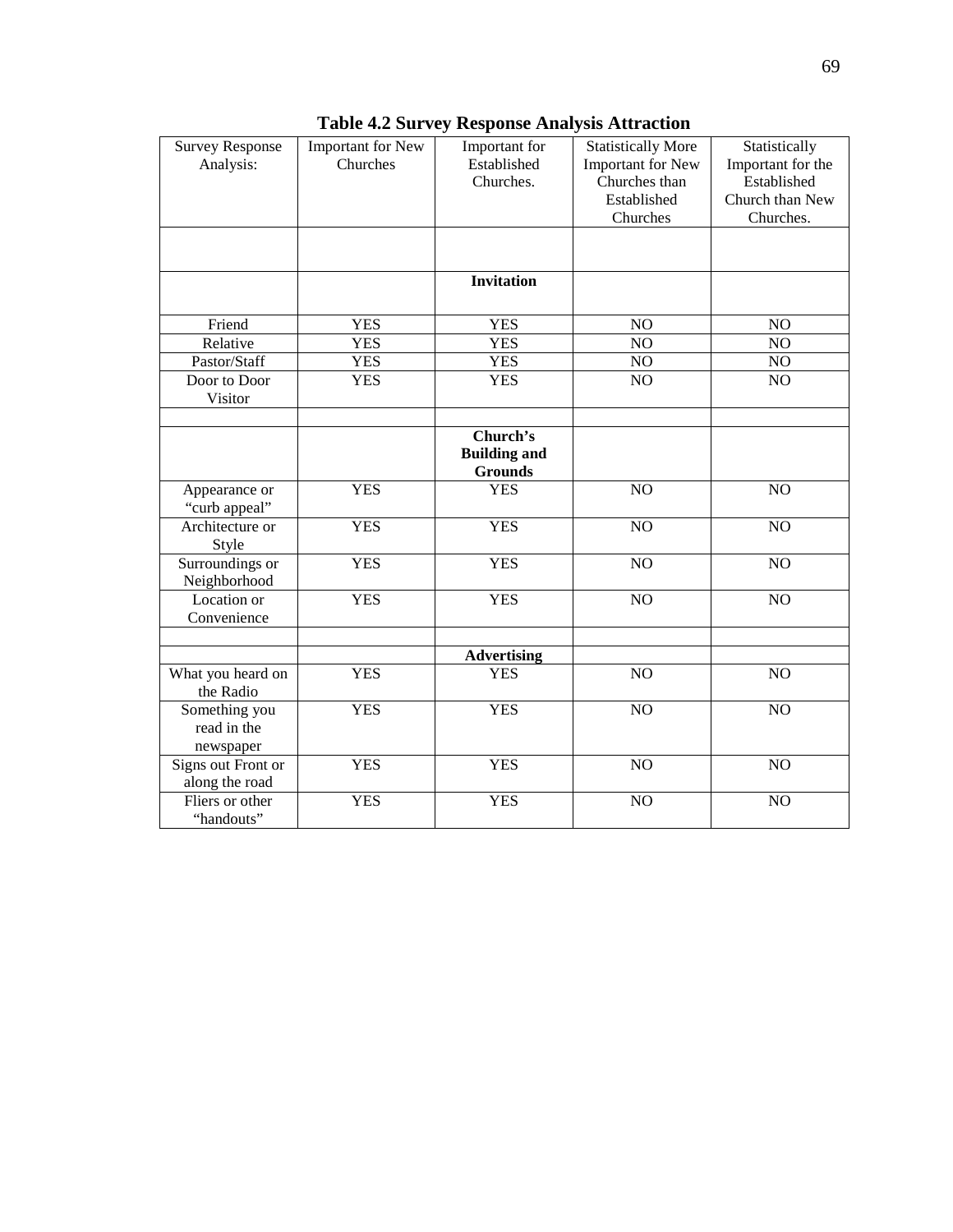| <b>Survey Response</b><br>Analysis:                 | Important for New<br>Churches | Important for<br>Established<br>Churches. | <b>Statistically More</b><br>Important for New<br>Churches than<br>Established<br>Churches | <b>Statistically More</b><br>Important for the<br>Established<br>Churches than<br>New Churches. |
|-----------------------------------------------------|-------------------------------|-------------------------------------------|--------------------------------------------------------------------------------------------|-------------------------------------------------------------------------------------------------|
|                                                     |                               | Worship<br><b>Emphasis</b>                |                                                                                            |                                                                                                 |
| Preaching                                           | <b>YES</b>                    | <b>YES</b>                                | <b>YES</b>                                                                                 | $\overline{NO}$                                                                                 |
| Music                                               | <b>YES</b>                    | <b>YES</b>                                | <b>YES</b>                                                                                 | $\overline{NO}$                                                                                 |
| Scripture reading                                   | <b>YES</b>                    | <b>YES</b>                                | NO                                                                                         | $NO$                                                                                            |
| Prayer                                              | <b>YES</b>                    | <b>YES</b>                                | $\overline{NO}$                                                                            | <b>YES</b>                                                                                      |
|                                                     |                               | <b>Teaching</b><br><b>Ministry</b>        |                                                                                            |                                                                                                 |
| Bible Study on<br>Sunday mornings                   | <b>YES</b>                    | <b>YES</b>                                | <b>YES</b>                                                                                 | $\overline{NO}$                                                                                 |
| Graded programs<br>for children/teens               | <b>YES</b>                    | <b>YES</b>                                | <b>YES</b>                                                                                 | $\overline{NO}$                                                                                 |
| Discipleship or<br>topical "life<br>issues" studies | <b>YES</b>                    | <b>YES</b>                                | $\overline{NO}$                                                                            | $\overline{NO}$                                                                                 |
| Emphasis on<br><b>Baptist Doctrine</b>              | <b>YES</b>                    | <b>YES</b>                                | NO                                                                                         | NO                                                                                              |
|                                                     |                               | <b>Community Life</b>                     |                                                                                            |                                                                                                 |
|                                                     |                               |                                           |                                                                                            |                                                                                                 |
| Fellowship or<br>social activities                  | <b>YES</b>                    | <b>YES</b>                                | <b>YES</b>                                                                                 | NO                                                                                              |
| Activities designed<br>for hobbies                  | <b>YES</b>                    | <b>YES</b>                                | $\overline{NO}$                                                                            | $\overline{NO}$                                                                                 |
| Community action<br>or mission activity             | <b>YES</b>                    | <b>YES</b>                                | <b>YES</b>                                                                                 | NO                                                                                              |
| Polity, governance<br>or organization               | <b>YES</b>                    | <b>YES</b>                                | <b>YES</b>                                                                                 | NO                                                                                              |

.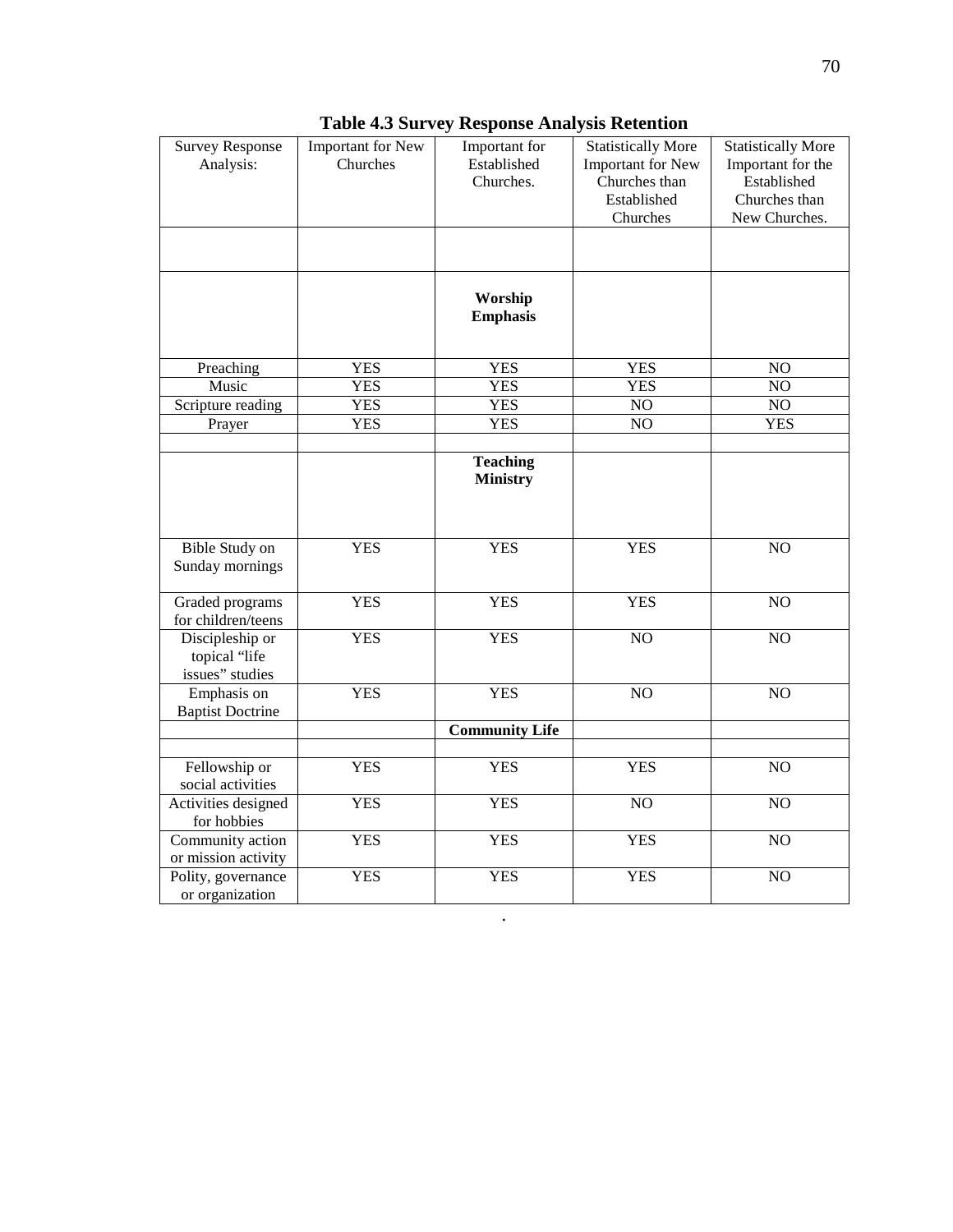### **Chapter 5**

### **SHARING THE DATA WITH THE CHURCHES**

I met with representatives of the new and established churches on September 3, 2009, at the Brunswick Baptist Association Resource Center. I invited the pastor, and only two lay persons to discuss the data, and to give feedback concerning how the Association can help them to be effective in reaching and maintaining church members. Representatives from the three established churches were in attendance and representatives from one new congregation were in attendance, a total of eight persons. I presented a Power Point presentation concerning the results of the surveys and the analysis. At the conclusion, I distributed a handout with a summary of the recommendations to the churches. There were no questions during the presentation. A discussion session followed the presentation. The issues mentioned by the pastors and lay persons concerned where to spend their advertising dollars, increasing fellowship with each other, and sharing of the success programs/events of the churches in the Association.

A question raised by one pastor was, "How can we effectively use our advertising dollars to get the 'biggest bang for our buck?'" I shared with them that, in the survey, the advertisements in newspaper and radio were not very effective in Brunswick County, North Carolina. The surveys indicated that the signs along the road were the most effective advertising in helping to attract first-time visitors to the church. The pastor

71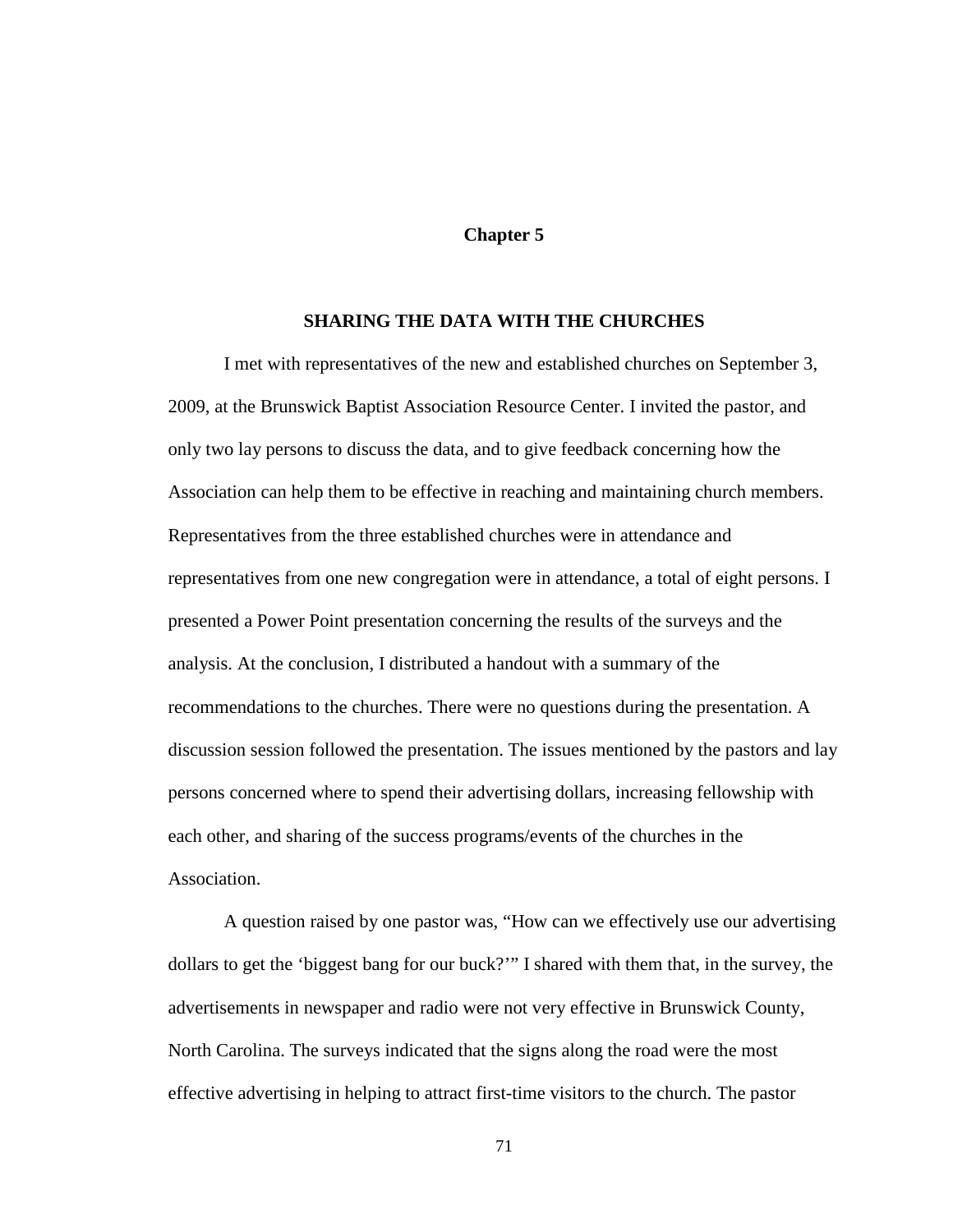asked, "What vehicles do citizens of Brunswick County use to get the community news?" I shared with the group a Probe Report (a survey of Brunswick County prepared by the North Carolina Baptist State Convention) that states the majority of people in Brunswick County receive their news from the cable channel four which is a continuous scrolling bill board of community events.<sup>171</sup> The pastor asked, "What about the Internet?" I shared with the group that there was not a question in the Probe report dealing with the Internet, but that there were national studies which showed that for many people the Internet is becoming their primary news source.<sup>172</sup> There is also a survey by George Barna that indicates that church websites are becoming "the new front door of churches."<sup>173</sup>

The pastors present stated that they thought it best to invest advertising dollars in websites and signage in attracting the first-time visitor. One layperson stated, "I think we need to have more emphasis and encouragement to invite our friends and family to church." No one present responded to this statement.

The issue of increasing fellowship among established and new churches was presented by a pastor with twenty-five years tenure in our association. He stated, "Some years back the Pastor's Conference organized a pulpit exchange among our churches and that greatly promoted the fellowship among our churches." There were some comments by the lay persons present that they thought "that sounded good" and, "we ought to try

 $\overline{a}$ 

 $171$  A Probe Report is a community analysis of socio-economic factors of a local community or county available through the Baptist State Convention of North Carolina. www.ncbaptist.org.

<sup>&</sup>lt;sup>172</sup> Presentation by William Jameson, ed., **Biblical Recorder** in a Brunswick Baptist Association meeting on April 14, 2009. Mr. Jameson stated ,"When the Internet came along those of us who produce newspapers placed our papers online without charge and we saw our subscription rates plummet, while our "hits" on the web soared."

<sup>&</sup>lt;sup>173</sup>George Barna, "Websites: The Church's New Front Door", n.p. [cited 12 Oct. 2007] Online: barna.org.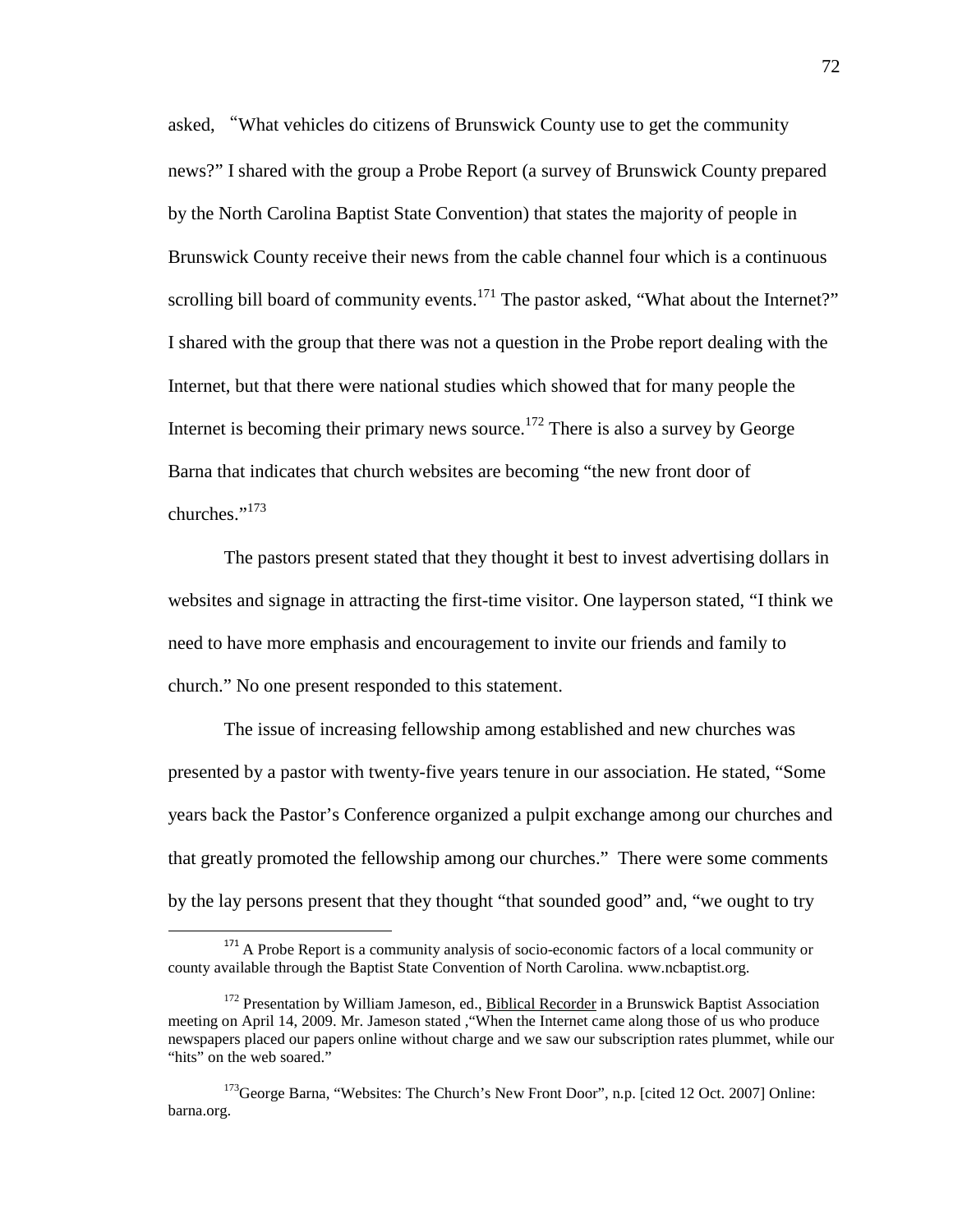that." One lay person stated that "when I lived in Florida our Association had picnics where the churches that were closer in proximity joined together to fellowship on fifth Sunday evenings." No comment was made on this statement by the others present.

Communicating the success stories of other churches within the Association was brought up by a chairman of deacons from one of the established churches. He stated, "What I think we need is to be made more aware of the successes of other churches in our Association and that there could be some things we could emulate." His pastor responded, "That type of thing already occurs in our Association's newsletter and the mailings from our state convention." No other comment was made concerning this statement.

I then asked the question "How can our association of churches help each church to attract and to retain members?" The pastors shared the following: "We need more meetings like this that inform us about the state of our Association and the great need to reach people," "We need more attendance at the Pastor's Conferences," and "We really don't need the Association to help us attract and retain members. What we need is information from the Association about current trends in ministry." The lay persons present stated the following: "We need more communication between churches," and "We need to do more community events." I then asked "What is the best way to communicate with the churches?" The response was "Just keep up the good work." I then asked if it would help the churches if the Association planned with the churches a "Friendship Connection Day" in the spring, and possibly a forty day challenge to listen to the Gospels in which audio Gospels could be made available to everyone in our churches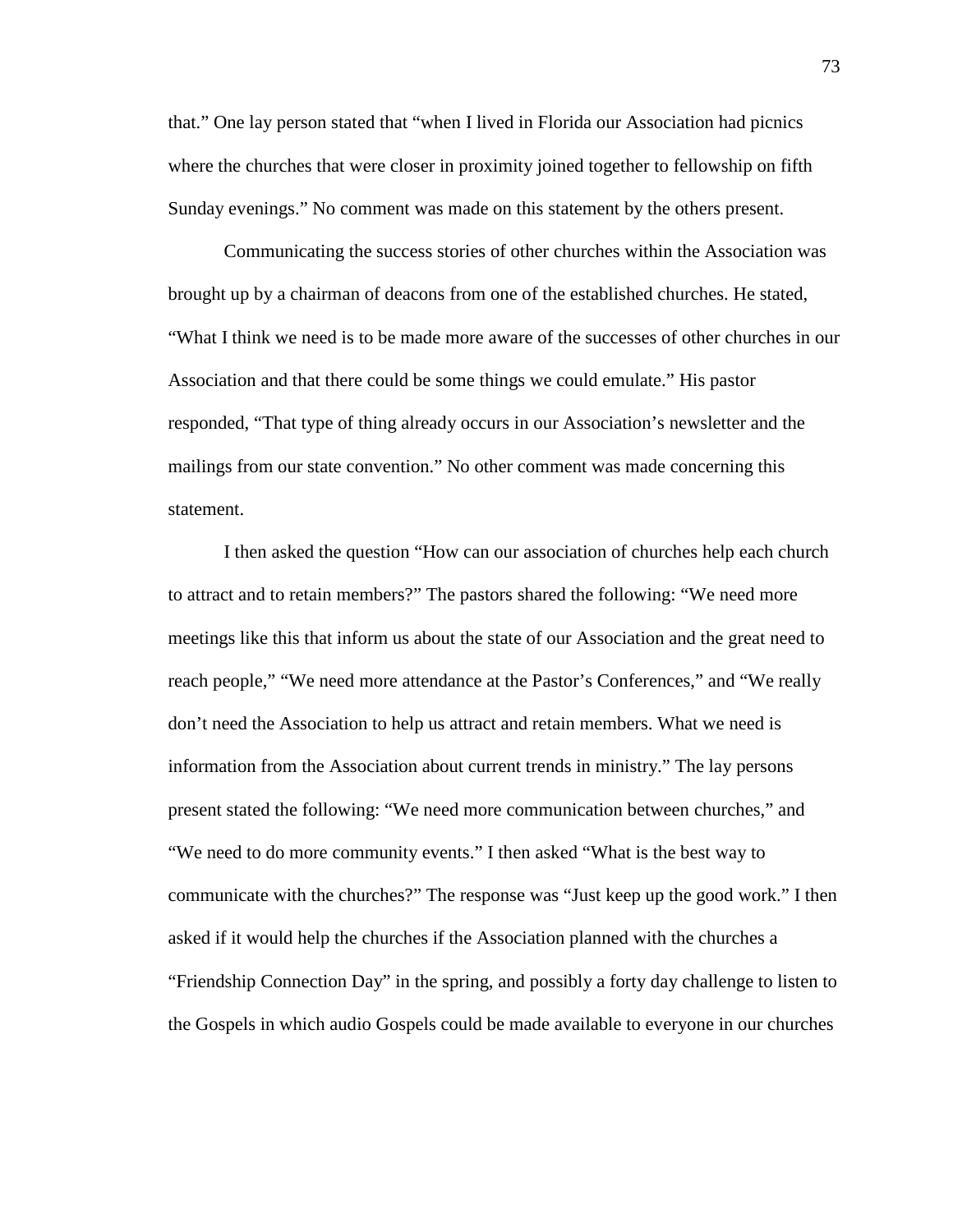and to the community in preparation for simultaneous revivals in  $2010$ <sup> $174$ </sup> These suggestions were met with silence.

Recommendations to New and Established Churches

The following was the handout of recommendations based on survey findings I prepared and distributed to pastors and church representatives.

1. In attracting first-time visitors a variety of methods work. When asked to respond to which type of invitation influenced the first-time visitor to attend, respondents indicated that each method was helpful to some degree. The new and established churches would do well to utilize different types of invitations in their efforts to attract first-time visitors. By providing these varied invitations the church will be able to enlist all the available relationships in the congregation to reach first-time visitors and provide various methods which the members can be involved in according to their interests. The survey responses show that for both established and new churches the relationship to an individual is important for the first-time visitor to see it as effective. All respondents ranked the importance of the invitations in the following order: friend, pastor, relative, stranger. The question we could ask is: "How can we use this finding to help us to attract first-time visitors to our church?" One way to utilize this finding is to design an overall outreach strategy that includes all forms of invitation. This strategy could include high attendance days, special worship events, or community events.

 $\overline{a}$ 

<sup>&</sup>lt;sup>174</sup> Friendship Connection Day is an attendance campaign developed by Elmer Towns and the Institute for Church Growth. Information can be found at http://churchgrowth.org. The listening through the gospels can be found at http://www.faithcomesbyhearing.com.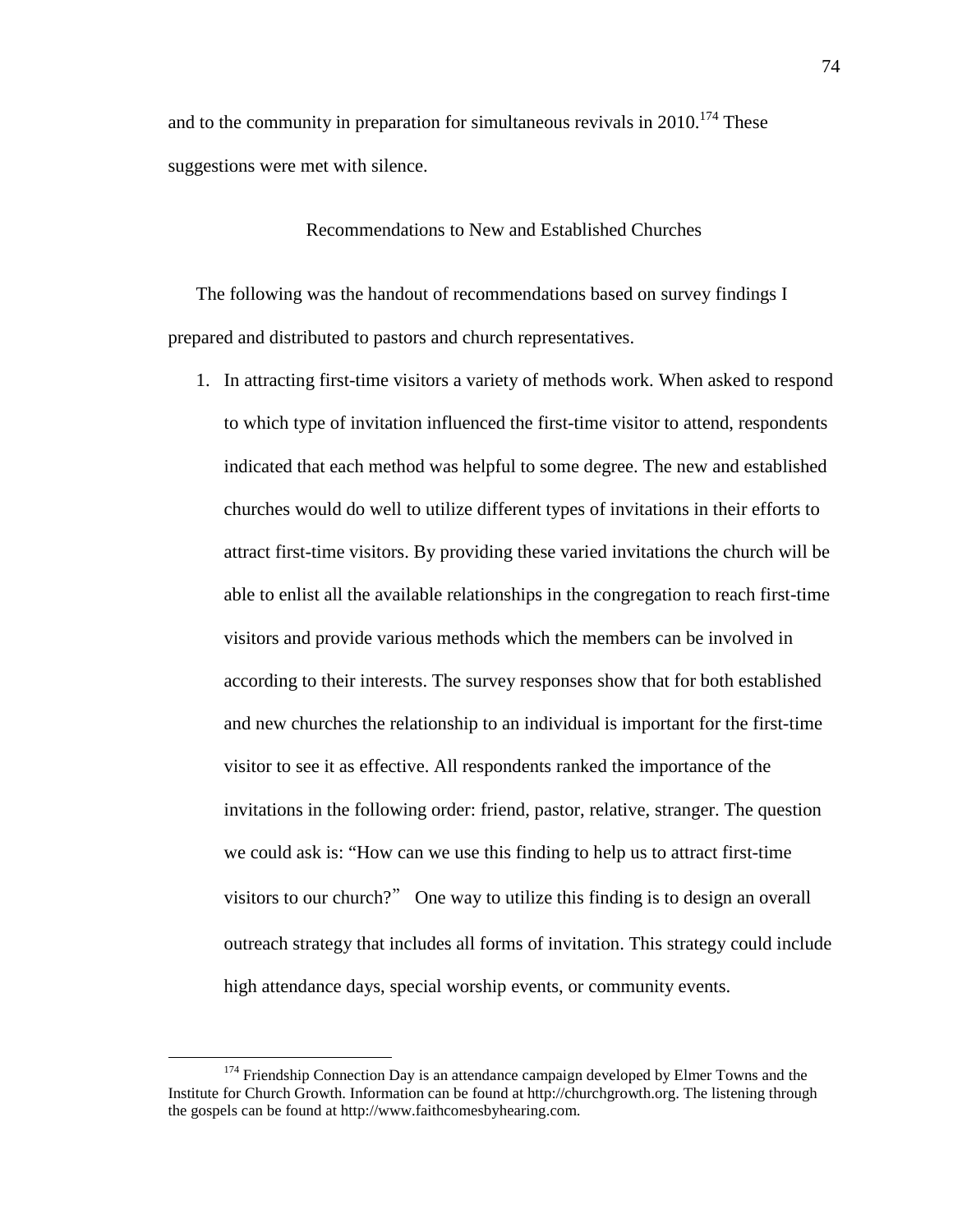- 2. In considering the impact of the church's building and grounds in attracting firsttime visitors, there was no statistically significant difference between established and new churches. However, both groups stated that the different components were meaningful in their decision to visit a church for the first-time. In ranking the total responses of the surveys, both established and new churches ranked the church's building and grounds in the following order; location or convenience, appearance or "curb appeal," surroundings or neighborhood, and architecture or style. While the surveys did not reveal any statistically significant differences between the responses of new versus established churches, both groups stated that the church's building and grounds were important to attracting a first-time visitor. Location of both established and new churches buildings impact first-time visitors. Location is important. The buildings need to be in good repair. The buildings need to be up-to-date, especially in regards to building code issues such as handicap accessibility and bathroom facilities.
- 3. In considering the impact of advertising in attracting first-time visitors there was no statistically significant difference between established and new churches. The respondents stated that for the most part advertising was not a very effective way to get them to visit for the first-time. Both new and established churches stated that the most effective advertising attractor for them was signs out front or along the road. New and established churches need to have highly visible, easily readable and attractive signage along the road. Another signage issue for new and established congregations is that there is clear signage for the use of the building.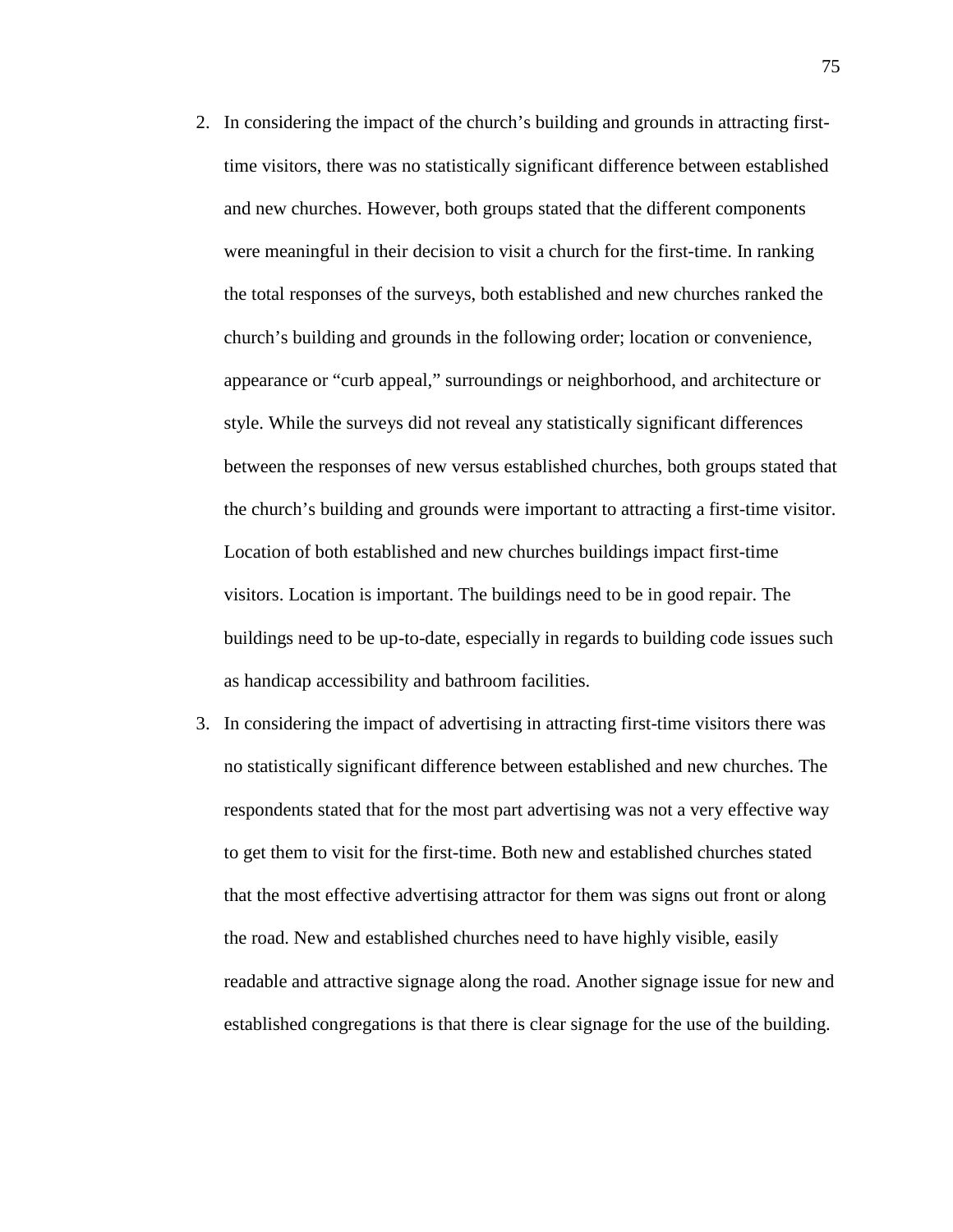- 4. Addressing the issue of worship elements in remaining with a congregation, the respondents were asked to rank the influence of preaching, music, Scripture reading, and prayer. New church respondents stated that preaching, music, and Scripture reading were statistically more important than prayer in their decision to remain with a congregation. Established church respondents stated that prayer was a major factor in their decision to remain in a congregation. Both new and established churches would benefit by providing two study weeks during the year for their pastors to plan and improve their preaching. Both new and established churches would benefit by having a trained music team. Musicians could possibly come from local school systems, community colleges, and nearby universities. If these institutions could not provide weekly musicians, they could provide "special guests" for brief times throughout the year to enhance the worship experience. Established churches would benefit from forming prayer ministries within their congregations. Training and materials for prayer ministries are available from numerous sources, most readily available from the Baptist State Convention of North Carolina.<sup>175</sup>
- 5. On the issue of deciding to remain with a congregation, the respondents were asked to rank the influence of Bible study on Sunday mornings; graded programs for children or teens; discipleship or topical, "life-issues" studies; and an emphasis on Baptist doctrine. New churches ranked Bible study on Sunday mornings, graded programs for children or teens and discipleship or topical, "lifeissue" studies as statistically significant in their decision to remain in the congregation. Both new and established churches ranked these factors as being

<u>.</u>

<sup>&</sup>lt;sup>175</sup> www.ncbaptist.org., [cited 14 Oct. 2007].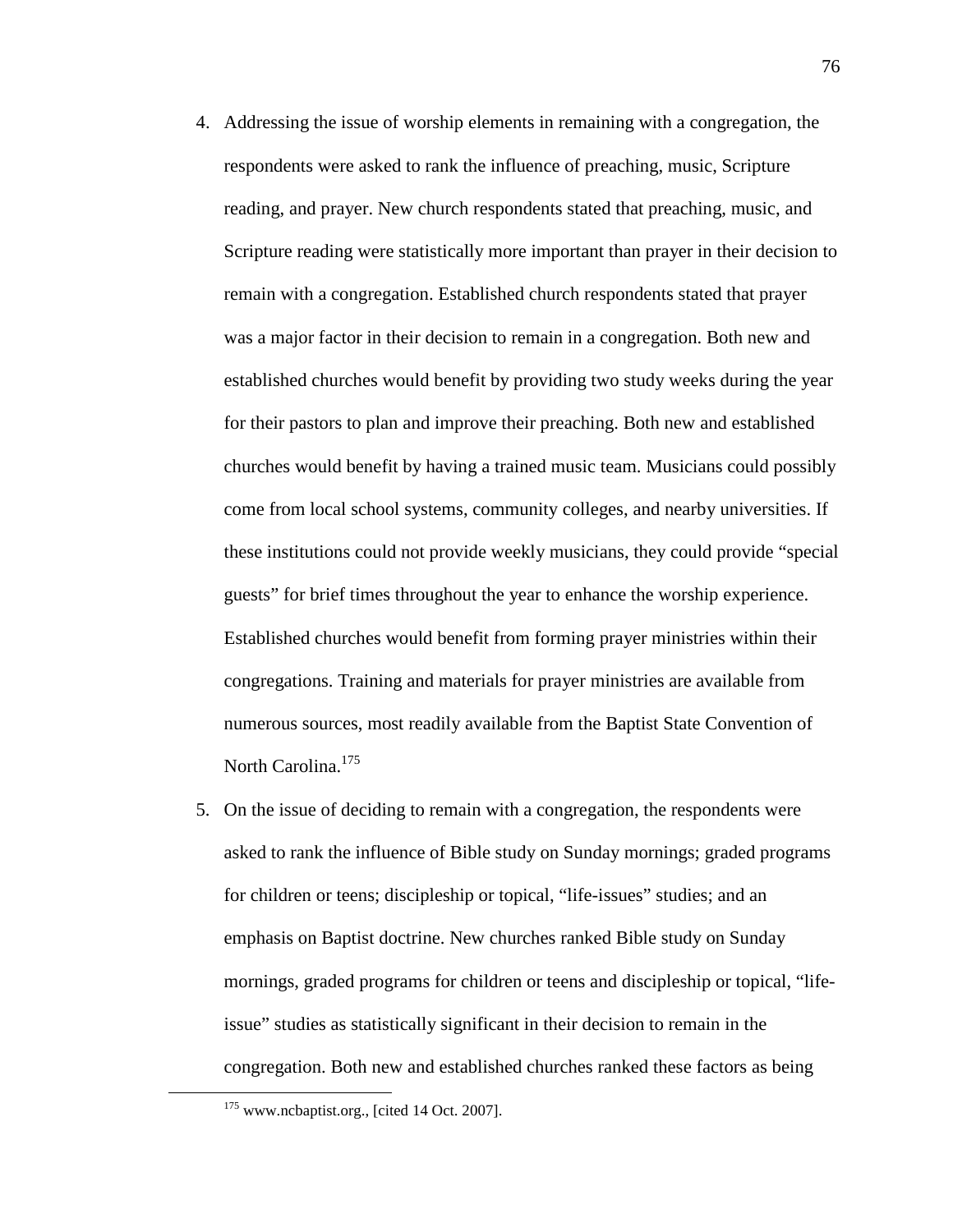highly influential in their decision to remain. Therefore, both new and established churches would benefit from improving their education leaders and programs. This could include effective training for leaders of all ages. These training opportunities are provided through the Brunswick Baptist Association, the Baptist State Convention of North Carolina, and through self-study modules such as workbooks, videos, DVDs, or online programs. Both new and established churches would benefit from an analysis of the ages and groupings of their current educational organization. The data shows that there is an interest in short term studies. Baptist doctrine was not statistically significant in either new or established churches regarding the decision to remain with a church. Baptist doctrine was ranked as a factor but not a significant factor. Perhaps this ranked as a factor because I included it in the survey. None of the literature utilized in my research stated that Baptist Doctrine was significant to retaining church members.

6. On the issue of deciding to remain with a congregation, the respondents were asked to rank the influence of fellowship or social activities; activities designed for hobbies; community action or mission activities; and polity, governance or organization. New churches stated that fellowship or social activities; community action or mission activities; and polity, governance or organization was statistically significant in their decision to remain with a congregation. Both new and established churches ranked these as significant items. Both new and established congregations can improve the retention of members by providing meaningful fellowship activities in which new members feel that they belong to the church. This can be done in different ways. At events there can be brief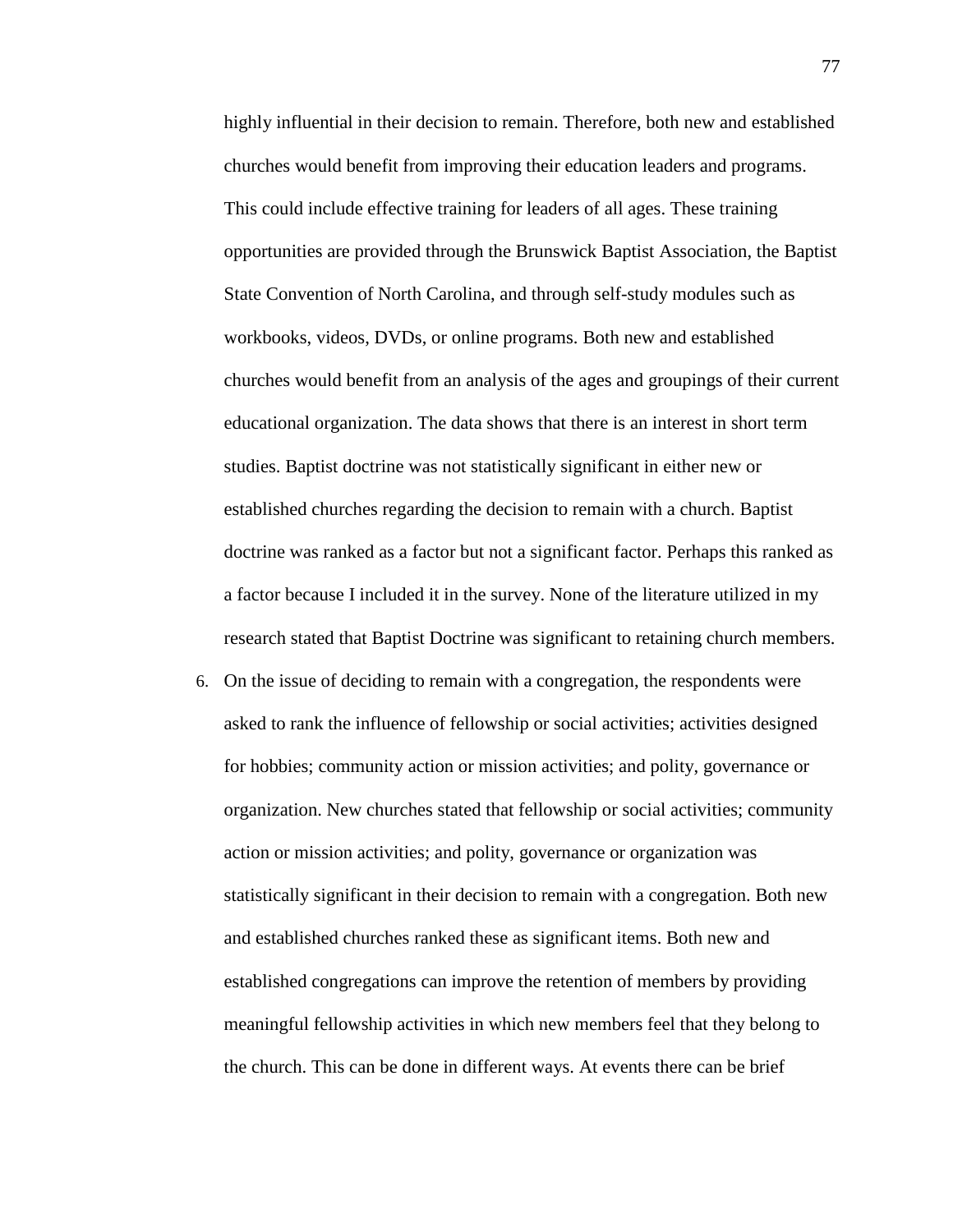getting-to-know-you time in which you encourage persons to introduce themselves to those they do not know or recognize. One item which respondents ranked the lowest was that of activities designed for hobbies.

 In conducting the survey in the different churches I found some things that were common to both established and new churches. Most of the items were stated in the form of observations by the participants. People who participated in the survey asked several questions: Why do we need any more churches in Brunswick Association? Will you make us change? Does what works in one church work in another? The following observations come from my visits to the forty-six churches of the Brunswick Baptist Association as Director of Missions.

 The first observation is that there is not a strong sense of cooperation within and among the local churches. There does not seem to be a sense of "we are in this together." People are interested in reaching and retaining members as long as they do not have to do too much to change routines, expend financial resources, or commit a large block of energy to reach them or to retain them as members. According to the comments that I overheard from the surveys was "that is the pastor's job" to attract and retain people.

The second observation is that the needs of people of belonging, significance, and personal and spiritual growth fuel the movement of persons to unite with a church. Persons unite with a church in order to belong to something that is greater than themselves and something that reflects who they are as well. The old adage kept coming to mind "birds of a feather flock together." As I reflected upon the persons who were in each group that completed the survey I came to the conclusion that maybe church membership can be understood more when one considers socio-economic and cultural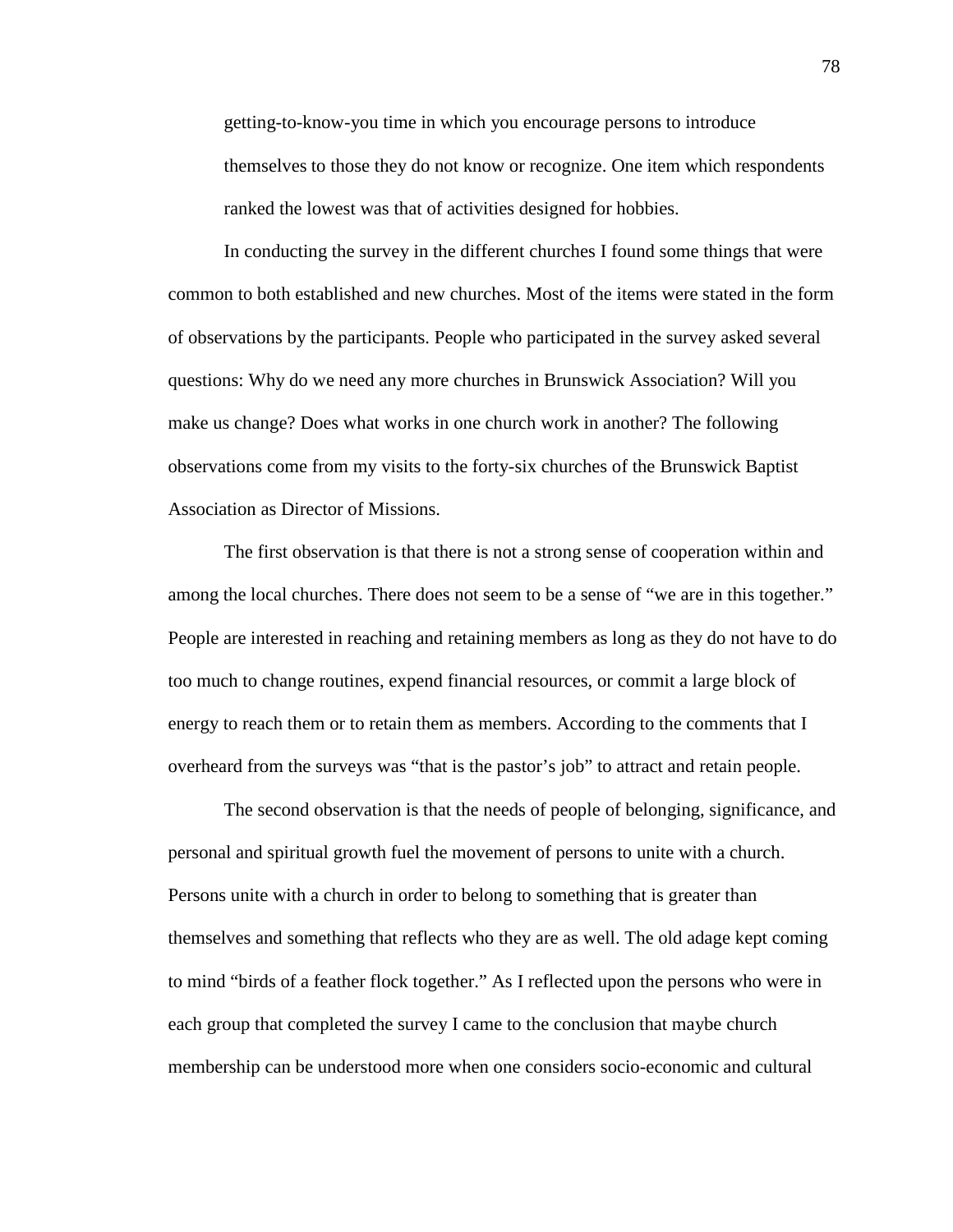background factors. The paramount factor is always a relationship through Christ with the church. A common statement that led to this was that "I joined here because I was not being fed where I was a member." With further dialogue I realized that the individuals who made this comment had experienced a significant shift in their socio-economic or educational level within a few years previous to uniting with their current church.

I also noticed in visiting the churches that each type of church attracted people of a different socio-economic level. There are of course some members who do not strictly fit within these constructs but the following questions came to mind. What is the socioeconomic status of the members? What is the socio-economic status of the community surrounding the church? What type of music is used in this church? What is included in the order of worship? Is the order of worship printed and distributed or just announced throughout the service? It is a common site to visit churches located in blue collar communities and find church members who are well educated, white collar professionals driving higher end cars, wearing best quality clothing, and speaking about the latest trends. But this person or persons are not included in the organizational life of the church. In subsequent conversations I find that these persons were reared in a blue collar family and that education or professional training has dramatically increased their earning power but their way of thinking and relating to the church is strongly influenced by their blue collar thinking. Another common site is to visit a higher socio-economic, white collar church and to encounter someone on a lower middle income economical scale as a member.

Socio-economic criteria influence the relationships in the church in the way programs are resourced, staffed and how people relate to one another. For example a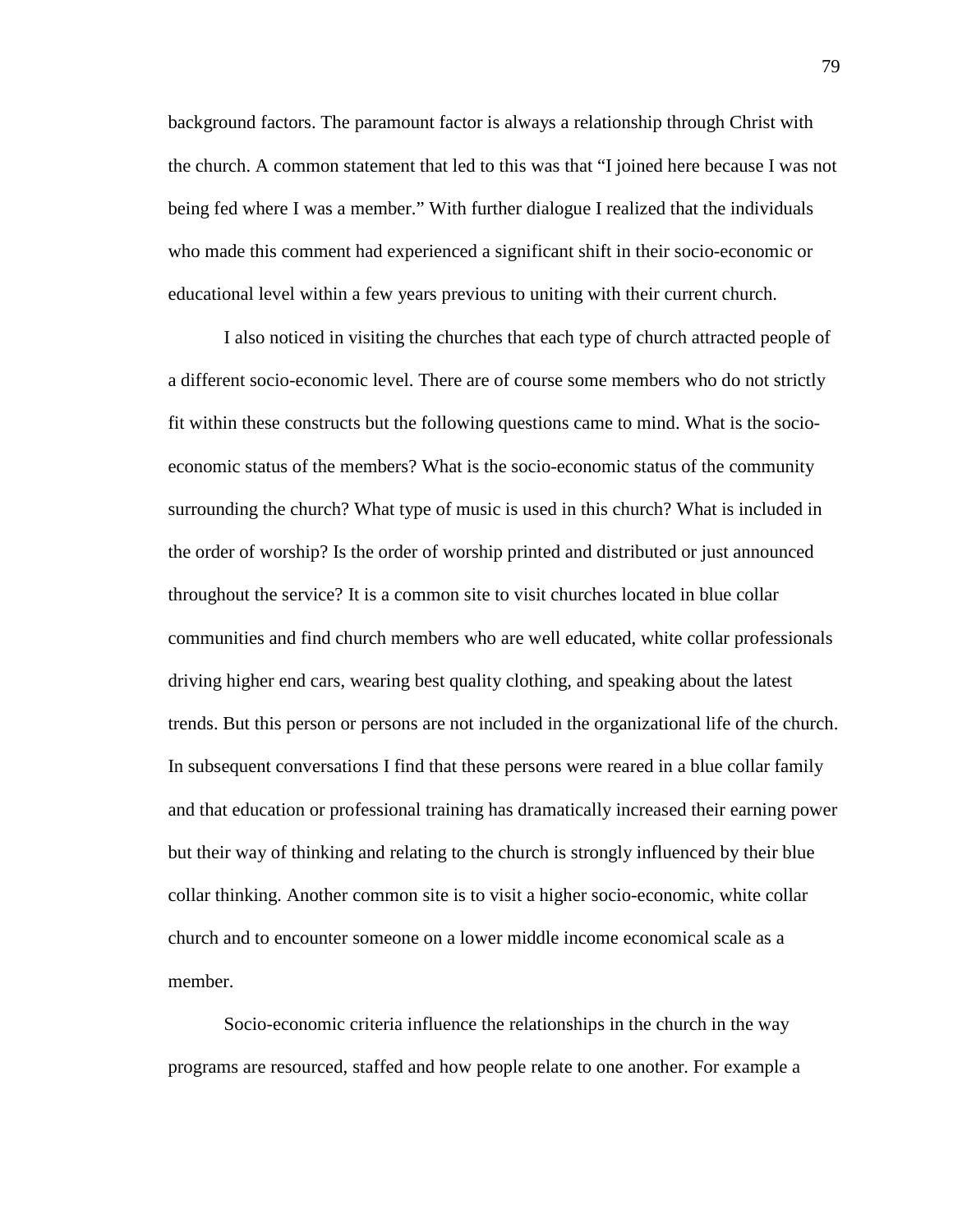white collar individual has an easier time considering paying someone to organize a set of programs or provide a service such as music to the church. Persons who value education usually require persons with formal training to serve as ministers and staff members. What is considered as good or excellent in one socio-economic level will not necessarily appeal to all socio-economic levels. Other factors which impact the ecclesiology of Brunswick Baptist Association churches is cultural.

The third observation is that fear of the unknown, fear of change, fear of losing who we are, fear that we will not have a place in the new order of things causes many people in the local churches to build walls which do exactly that. These fears keep us from including others; they keep us from fellowshipping with those whose practice of worship or organization is somewhat different than ours. This leads us to misinterpret and misunderstand each other. Fear leads to distrust and distrust leads to conflict.

Pastors in particular fear new persons arriving on the churches doorstep. There are so many variables that come to play when that person shows up. These variables are emotional, relational, doctrinal, and experiential. Possibly, new persons bring unrealistic expectations of what congregational life and the role of ministers consists. These issues are most likely sorted out in the first year of membership in a new church.

Current church members fear that they will lose their status in the church. After an influx of new members the following statements have been made to me: "We're going to take our church back." "They are just there for the preacher."

The fourth observation is that the local Baptist Churches are the guardians of local culture. This culture expresses itself in the style of music, the form of preaching, and in questions and statements such as "Why do we need any more churches in Brunswick?"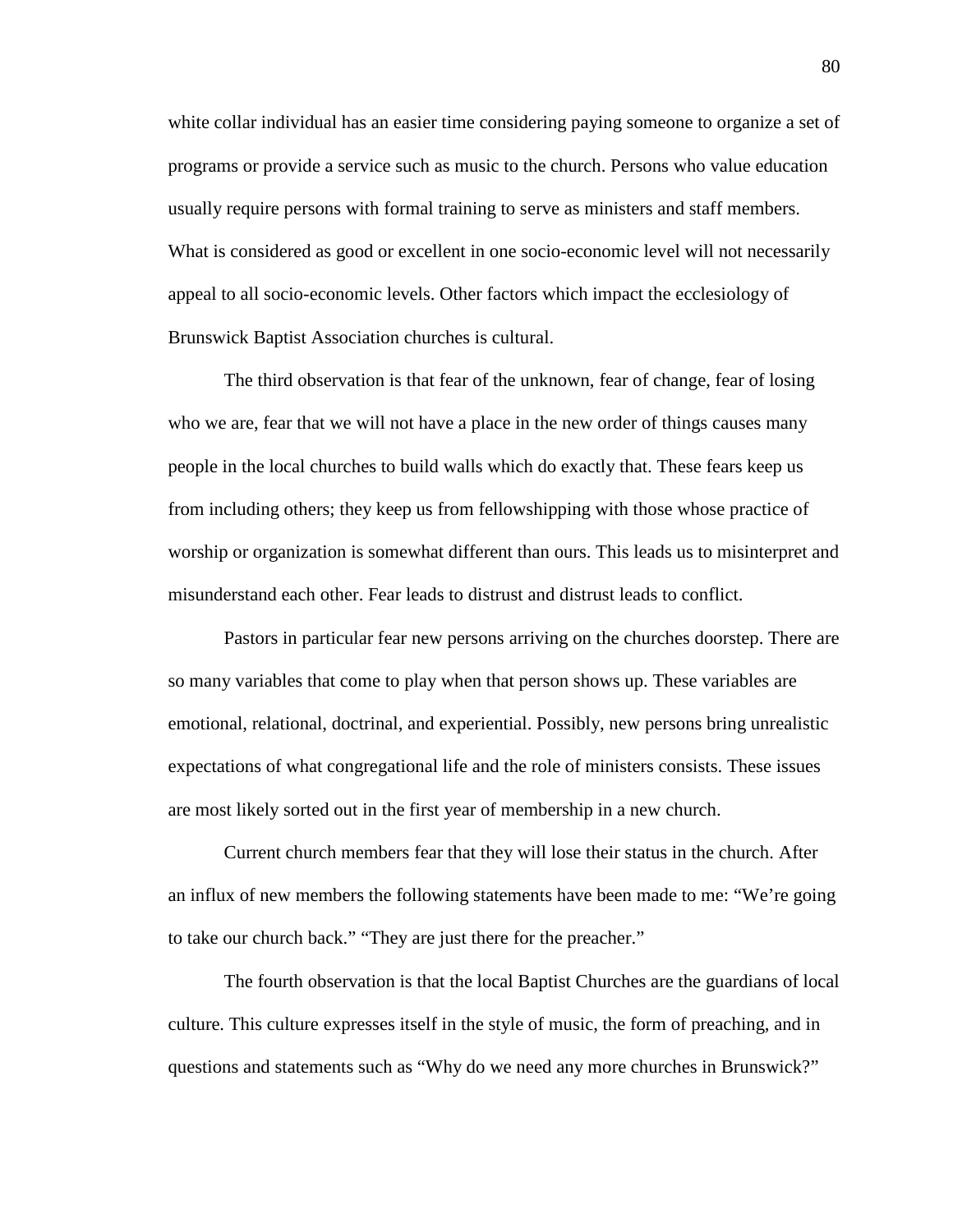"Those folks are just liberal if they are singing choruses or doing that rock music." There is a strong pull to be just alike. Yet each of our churches is unique in the make-up of the congregation. People, preferences, and socio-economic factors heavily influence the rhythm and flow of local congregational life. When reading through past minutes of the association there has never been a time when there were not issues of one sort or another that has not impacted the churches. The churches are willing to change but want to do so with integrity. Churches know who they are yet are unable to express in words who they are. Churches desire that the significance they receive from the fellowship, nurture and ministry of the church is not mitigated. The focal issue is how to have the least amount of conflict in making two groups one.

The factors of cooperation, socio economic status, and fear of new people have an immense impact on the local church. These unspoken factors impact the decision of the first time visitor. How the church handles these issues decide whether a first time visitor will unite with a church, but these are only factors. How it all works together is still a mystery. That the church exists at all is the work of the Spirit. How an individual first visits and then chooses to remain with a congregation can only be fully comprehended as a great and mighty work of God in the hearts of persons and in the hearts of the church members.

Church is church. Each church emphasizes the differences between their congregation and another one. However, there are but subtle differences between established and new churches. Both established and new churches are concerned about attracting and retaining members. Each congregation conducts worship, has a teaching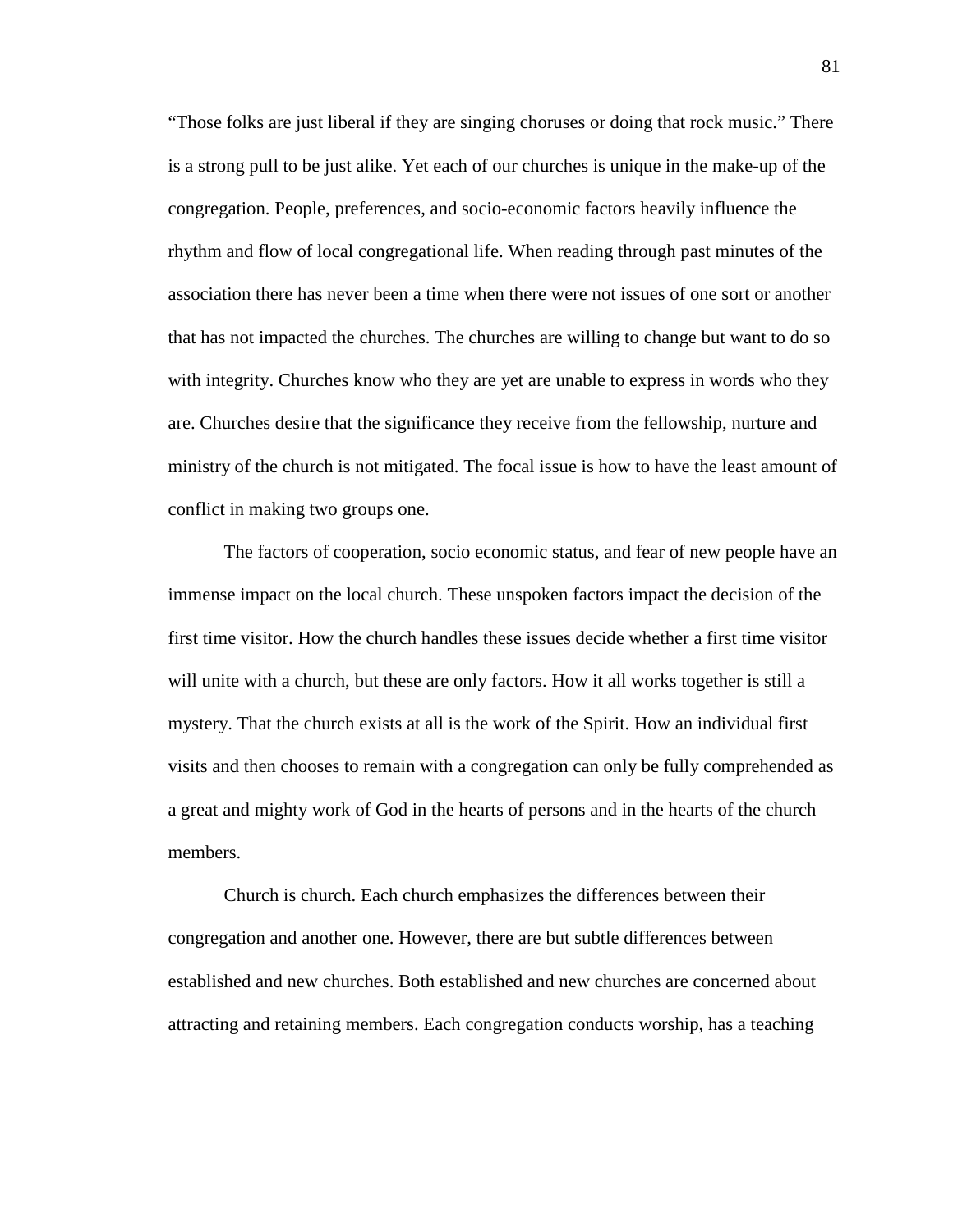ministry, provides fellowship, and has a facility in which they meet. All these factors have a part in attracting and the retaining members.

Where is God in all of this? God is still in love with the church that Jesus gave his life for. In the midst of the messiness of church God is still in control and working out the salvation of humanity. In spite of the churches failings and short sightedness God is at work.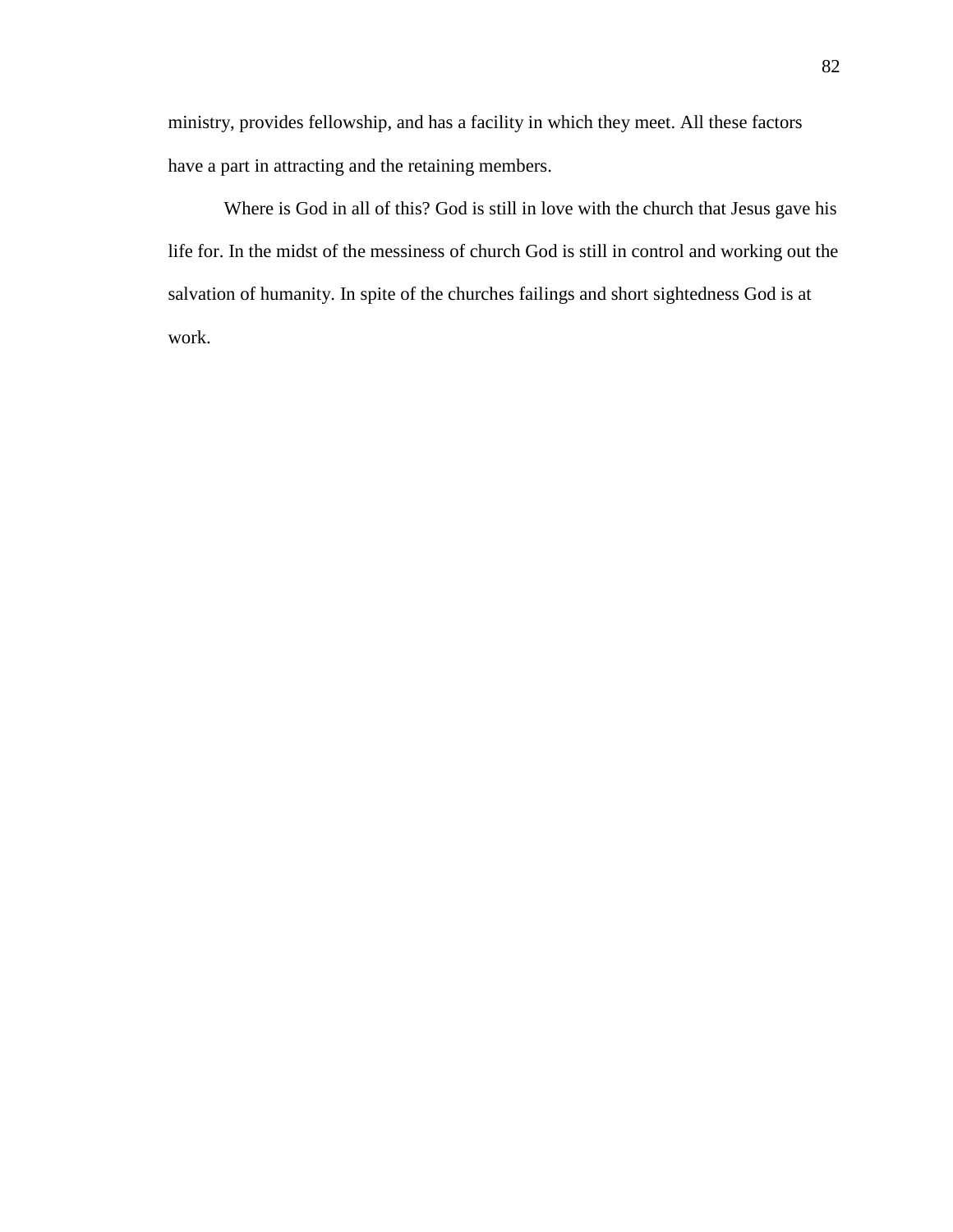#### **Chapter 6**

### **PERSONAL EVALUATION OF THE PROJECT**

The idea for this ministry project arose out of a desire to understand two things: the first is what influences a person to visit a local church and what influences one's membership in a church in Brunswick County, North Carolina. The second is there any factors that are more important for a new church versus an established church or vice versa. I chose two hypotheses to comprise the survey. The first hypothesis is that persons are reached by the style of building, existing relationships, or advertising. The second hypothesis is that persons maintain their membership based on the content of preaching, the quality of teaching programs, or fellowship. I chose these hypotheses in order to prove or disprove common assumptions regarding what attracts persons to worship and church membership and what significant factors influence the decision to remain in a particular congregation. The primary goal became to determine if methods utilized in reaching persons for church membership and maintaining church membership differ in established churches as compared to newly organized churches. A secondary goal became to formulate some recommendations in regard to established churches, newly organized churches, and church plants for the Brunswick Baptist Association in Brunswick County, North Carolina.

I chose to work with six churches divided into two groups. Group one was comprised of three established churches. Group two was comprised of three churches that are newly organized. Over a period of six weeks I distributed and administered the surveys, and collected the data. At the close of the six weeks, I analyzed the data. This

83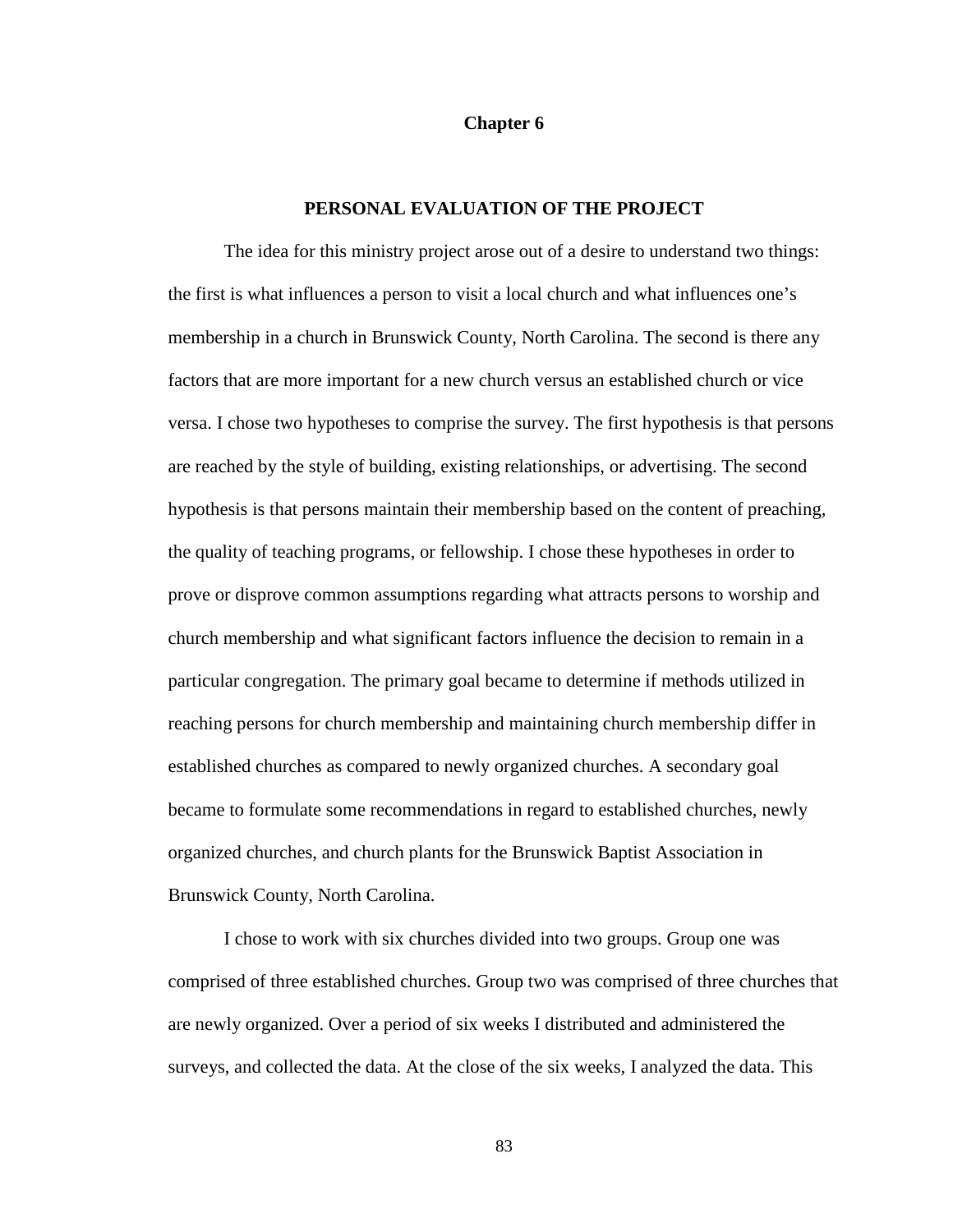project paper reports the data analysis. The six weeks of gathering the data were very smooth and efficient. The Mann-Whitney Statistical Test was utilized to analyze the data. The Mann-Whitney Statistical Test allows for a greater accuracy in results with small samples of survey. After the analysis of the data, I invited the six churches' pastors and at least two other church members of their choice to a meeting. The meeting objective was to report the data findings and to make recommendations to the churches. Having worked through the process described in the introduction to this paper and having evaluated the data, I will evaluate the project.

### What I Would Have Done Differently

There were few significant results from the data. If I had the opportunity to repeat this project I would use a larger sample size and a more exhaustive survey. I would have more questions covering each topic of attraction and retention of members. I also would have done socio-economic studies of the members of the churches to ascertain if some factors are more important to different socio-economic groups. By doing this there might have been more significant results to help the churches of the Brunswick Baptist Association.

#### Surprises and Affirmations from the Data

There were surprises and affirmations in the data and analysis. What surprised me in the project data were the statistical differences between new and established churches. This is evident especially in the categories of "what kept you at your church." From this data it is evident that there are greater expectations from the members of new churches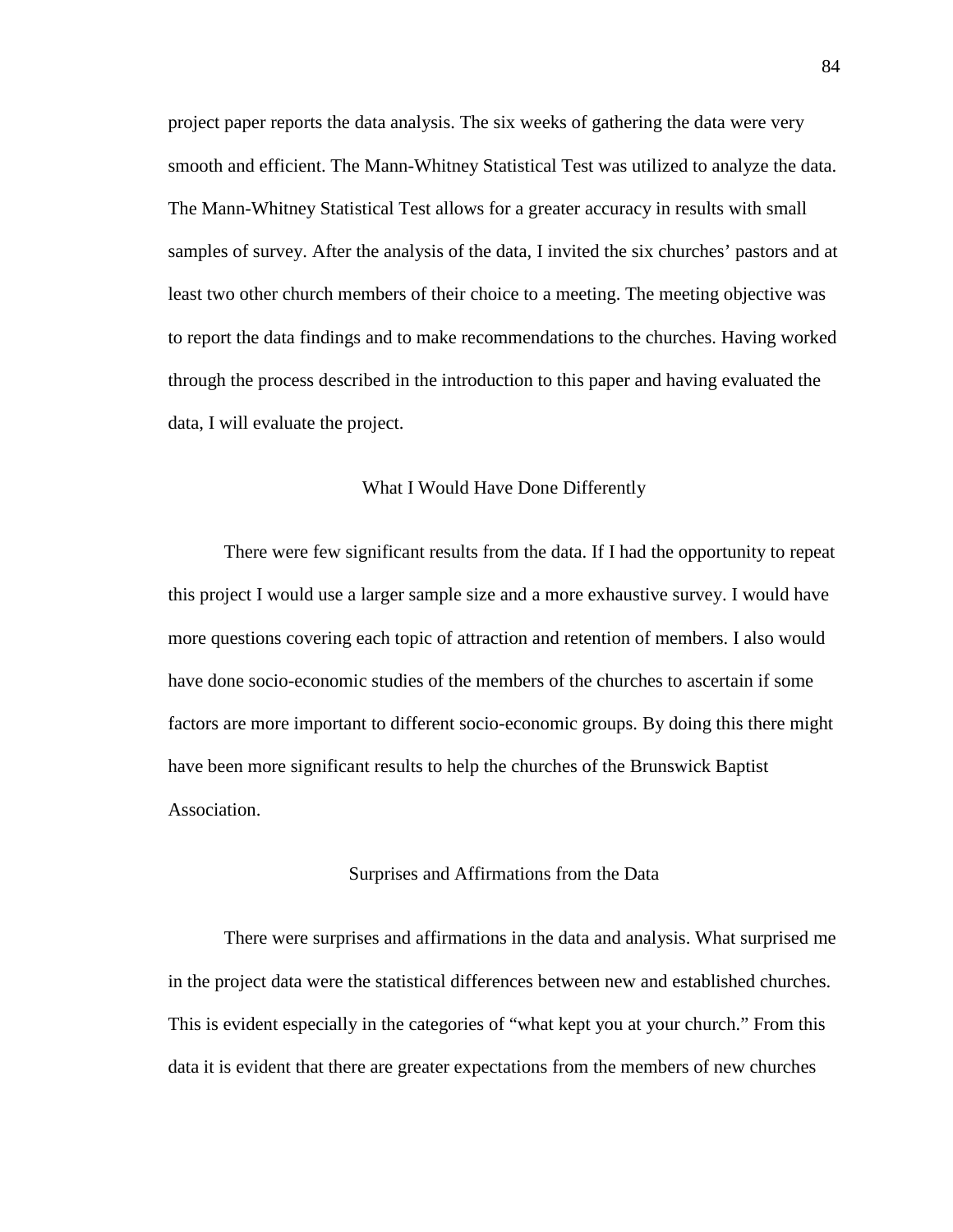than of established churches. The general understanding that I had before this project was that new churches were willing to do without programs, facilities, etc., but in reality these are vitally important to a new church. Another surprise is that all the outreach methods worked. In many conversations with pastors I hear that such and such evangelism method just doesn't work anymore. And yet each method worked. Whether door to door, personal invitation, or media, every method works to draw someone to the ministry of the local church. The data does show that it takes a "mixed bag" approach to attract and maintain membership in both new and established churches. One method is not the panacea for all the needs of the new or the established church. Each church has significant strengths. Though each method may be limited in effectiveness in regard to the use of resources, each method worked to attract someone to a first-time visit to the church. A shock is how close the established congregations and the new congregations are in the data concerning the effectiveness of various types of invitations, different physical facilities/surroundings, and advertisements in one form or another.

One unusual finding for me is that in established churches prayer is a statistically significant factor in retaining members. The established churches in the survey do not have an organized prayer ministry other than the taking of prayer requests on Wednesday evenings and a very brief time is devoted to prayer in the prayer meeting. Another unusual item for me is the importance that the new churches placed on the polity, governance and organization of the church. I often think of new churches as being very fluid in their governance.

Some of the data from the surveys not only surprised me but also affirmed some beliefs that I intuitively knew but had not proven statistically. These beliefs are that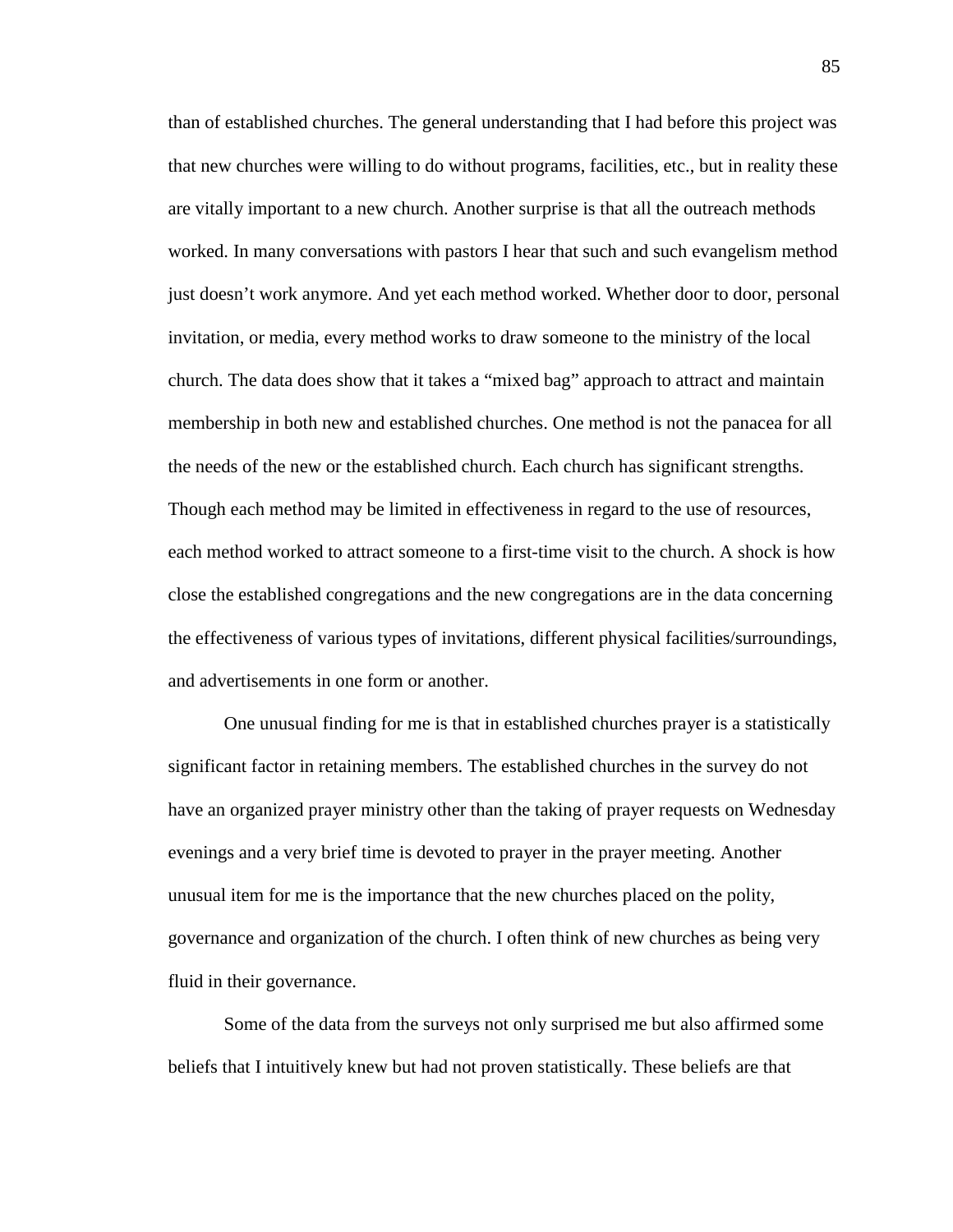preaching, music, and fellowship are important to the direction and health of the local congregation. Good preaching, good worship and good fellowship make a growing church. The data results show that pastors are significant in both the established church and in the new church, especially in regard to their preaching. The survey, however, did not touch on the style of preaching. The data also revealed that age-graded Bible Study groups are still valid in reaching and retaining members.

### Challenges That Exist for Me Because of the Project

In viewing what was statistically significant in reaching and retaining members I find some challenges exist for me because of the data of the project. Some areas to develop include visioning, implementation, and measuring the success of the Brunswick Baptist Association Ministry. I need to develop the ability to look at the big picture and to better formulate the next step. Asking questions of me and others removes some risks and inherent dangers with any endeavor. In the implementation process, I need to pay close attention to what I am attempting to achieve and help others to keep the big picture before us. Pedagogically, I need to teach step by step where the Brunswick Baptist Association is and where we are heading. In the measuring of success I need to realize that the finish or arrival point may be different than first we envisioned.

Further challenges involve developing small-group ministry to the Brunswick Baptist Association pastors. I need to nurture relationships among the pastors. I will do this through interest-based study groups. I will strengthen fellowship by creating fellowship opportunities. I will work to connect pastors according to interests. Simplicity of action is the key to building relationships among the pastors. This will help to build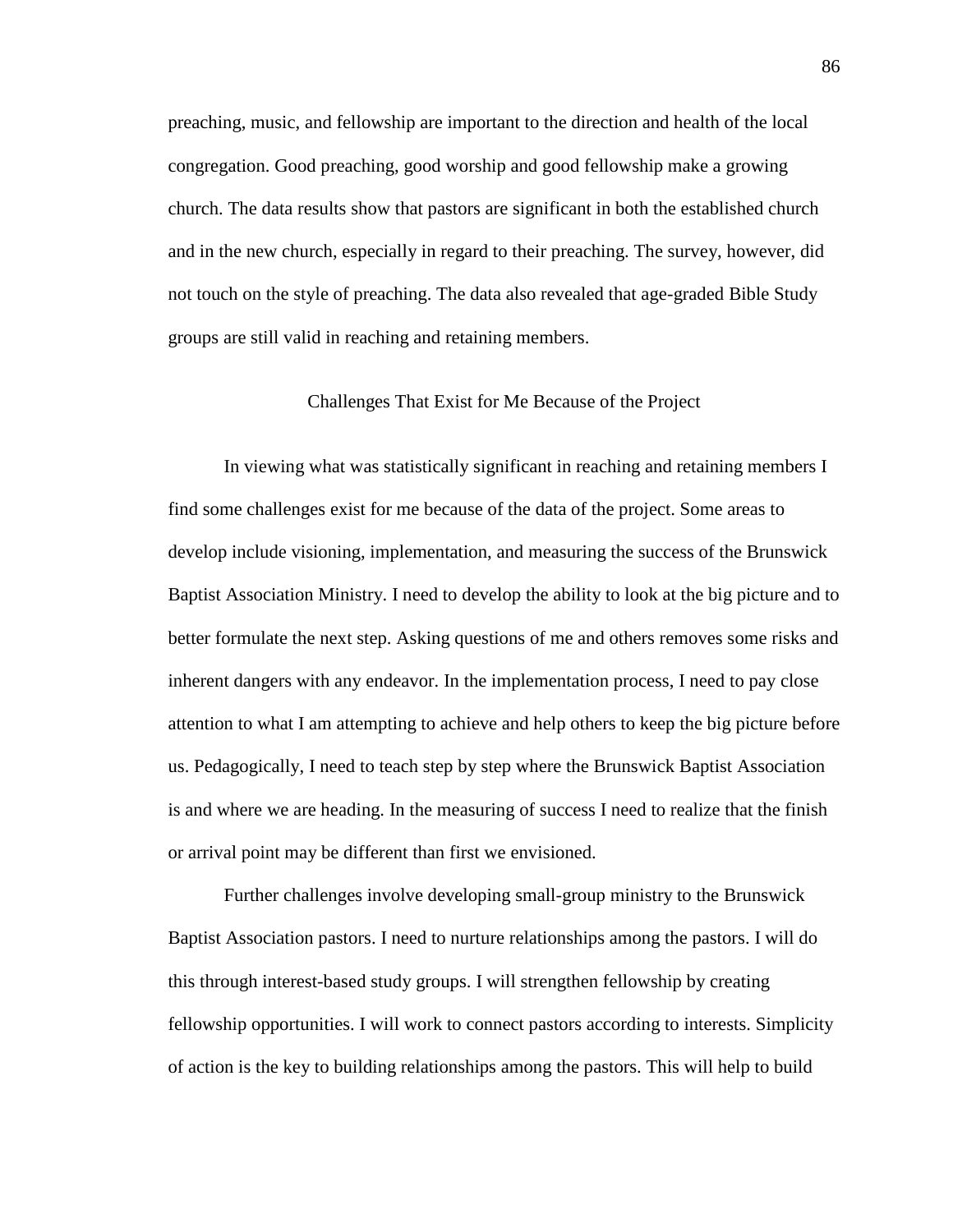fellowship and a cooperative spirit among the pastors and churches of the Brunswick Baptist Association.

In the final analysis I consider the project to be unfinished in that there was no earth shattering, ministries-molding statistical evidence that one method or several methods were the best. I was thoroughly surprised by the fact the data showed some differences between new and established congregations, but the differences were not overwhelming. We must not assume that one should follow one method to the exclusion of others.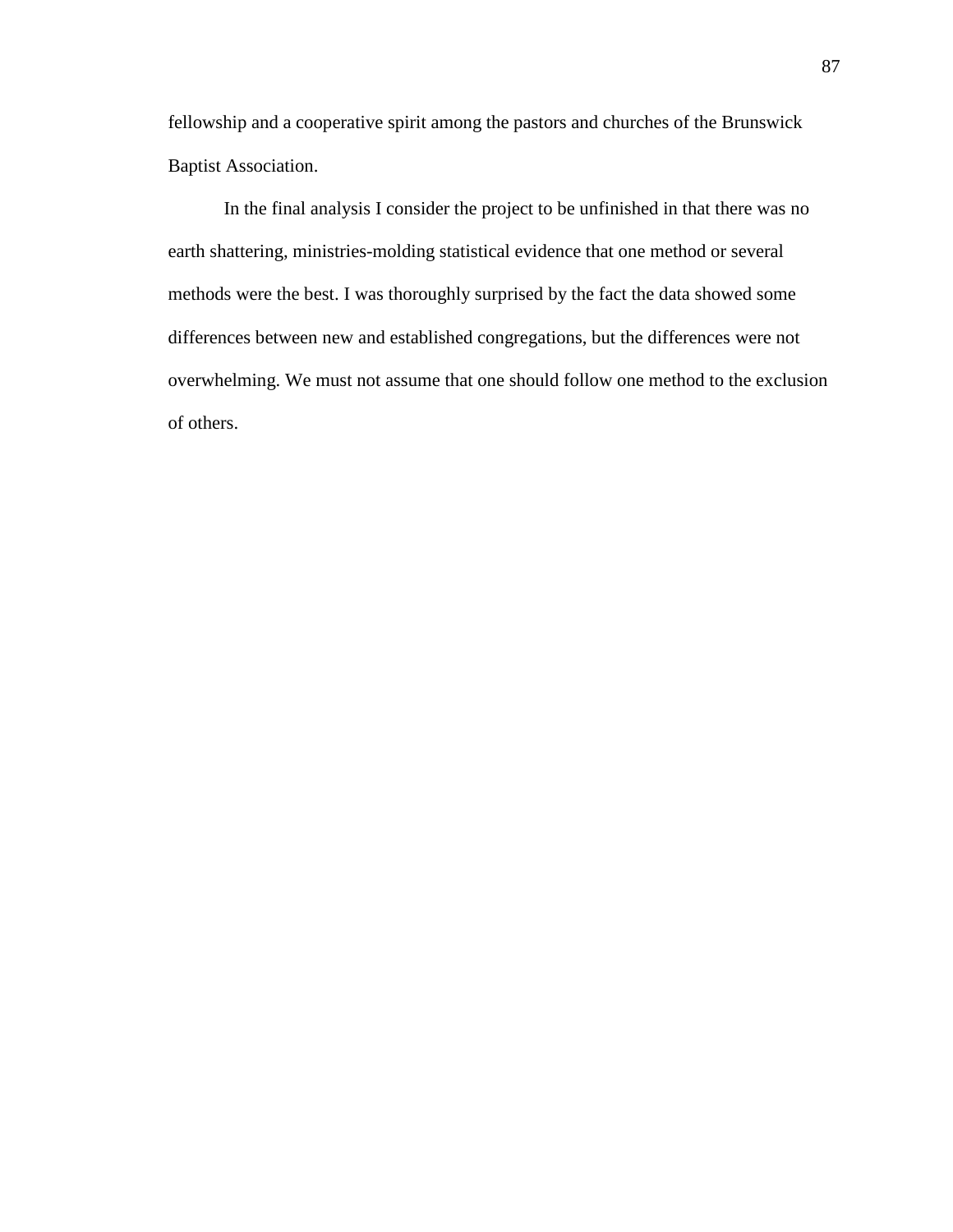# **Appendix A Survey**

Rate the following aspects on a continuum of 1-5, with 1 being not important and 5 being all important. Please circle a rating number beside each item.

| Not important | Slightly important | Somewhat  | Very important | All-important |
|---------------|--------------------|-----------|----------------|---------------|
|               |                    | important |                |               |

When you came to your church for the first-time, how important was each of the following in attracting you to it?

|    | A. An invitation from                     |              |                |                |                |   |
|----|-------------------------------------------|--------------|----------------|----------------|----------------|---|
|    | A friend                                  | $\mathbf{1}$ | $\overline{2}$ | 3              | $\overline{4}$ | 5 |
|    | A relative                                | $\mathbf{1}$ | 2              | $\mathfrak{Z}$ | $\overline{4}$ | 5 |
|    | The church's Pastor or staff person       | $\mathbf{1}$ | 2              | $\mathfrak{Z}$ | $\overline{4}$ | 5 |
|    | Someone who came to your door; a stranger | $\mathbf{1}$ | 2              | $\mathfrak{Z}$ | $\overline{4}$ | 5 |
| В. | The church's building and grounds         |              |                |                |                |   |
|    | Appearance or "curb appeal"               | $\mathbf{1}$ | 2              | $\overline{3}$ | $\overline{4}$ | 5 |
|    | Architecture or style                     | $\mathbf{1}$ | $\overline{2}$ | 3              | $\overline{4}$ | 5 |
|    | Surroundings or neighborhood              | $\mathbf{1}$ | 2              | 3              | $\overline{4}$ | 5 |
|    | Location or convenience                   | $\mathbf{1}$ | $\overline{2}$ | $\overline{3}$ | $\overline{4}$ | 5 |
|    |                                           |              |                |                |                |   |
| C. | Advertising in the form of                |              |                |                |                |   |
|    | What you heard on the radio               | $\mathbf{1}$ | 2              | 3              | $\overline{4}$ | 5 |
|    | Something you read in the newspaper       | $\mathbf{1}$ | 2              | $\mathfrak{Z}$ | $\overline{4}$ | 5 |
|    | Signs out front or along the road         | 1            | 2              | 3              | $\overline{4}$ | 5 |
|    | Fliers or other "hand-outs"               | $\mathbf{1}$ | $\overline{2}$ | 3              | $\overline{4}$ | 5 |
|    |                                           |              |                |                |                |   |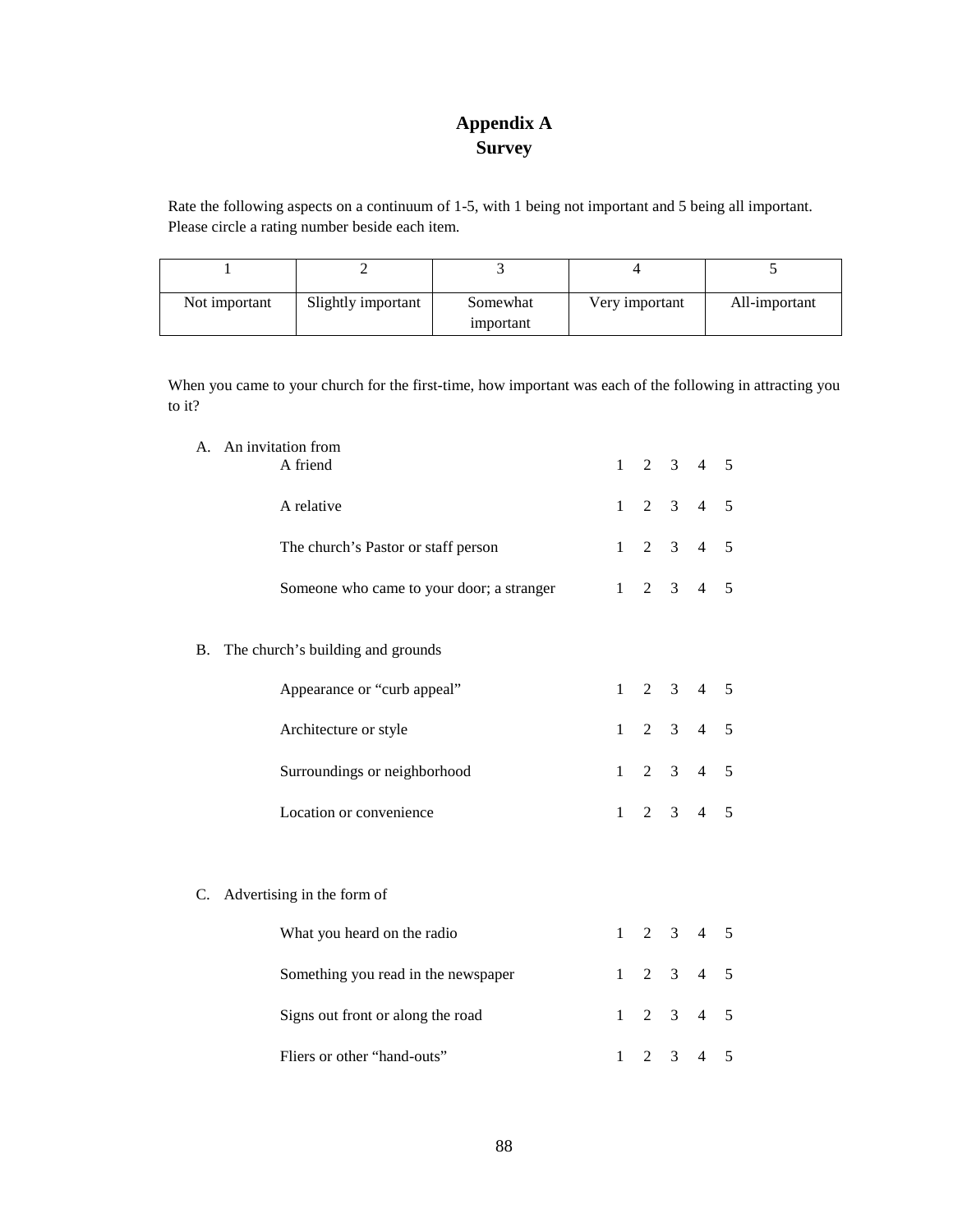Since you have been with your congregation, how important was each of the following in your decision to continue there?

A. Worship emphasis on

| Preaching         |  | $1 \t2 \t3 \t4 \t5$ |  |
|-------------------|--|---------------------|--|
| Music             |  | $1 \t2 \t3 \t4 \t5$ |  |
| Scripture reading |  | $1 \t2 \t3 \t4 \t5$ |  |
| Prayer            |  | $1 \t2 \t3 \t4 \t5$ |  |

### B. Teaching ministry that includes

| Bible study on Sunday mornings                |  | $1 \t2 \t3 \t4 \t5$ |  |
|-----------------------------------------------|--|---------------------|--|
| Graded programs for children and/or teens     |  | $1 \t2 \t3 \t4 \t5$ |  |
| Discipleship or topical, "life-issue" studies |  | $1 \t2 \t3 \t4 \t5$ |  |
| <b>Emphasis on Baptist Doctrine</b>           |  | $1 \t2 \t3 \t4 \t5$ |  |

### C. Community life

| Fellowship or social activities        |  | $1 \t2 \t3 \t4 \t5$ |  |
|----------------------------------------|--|---------------------|--|
| Activities designed for hobbies        |  | $1 \t2 \t3 \t4 \t5$ |  |
| Community action or mission activities |  | $1 \t2 \t3 \t4 \t5$ |  |
| Polity, governance or organization     |  | $1 \t2 \t3 \t4 \t5$ |  |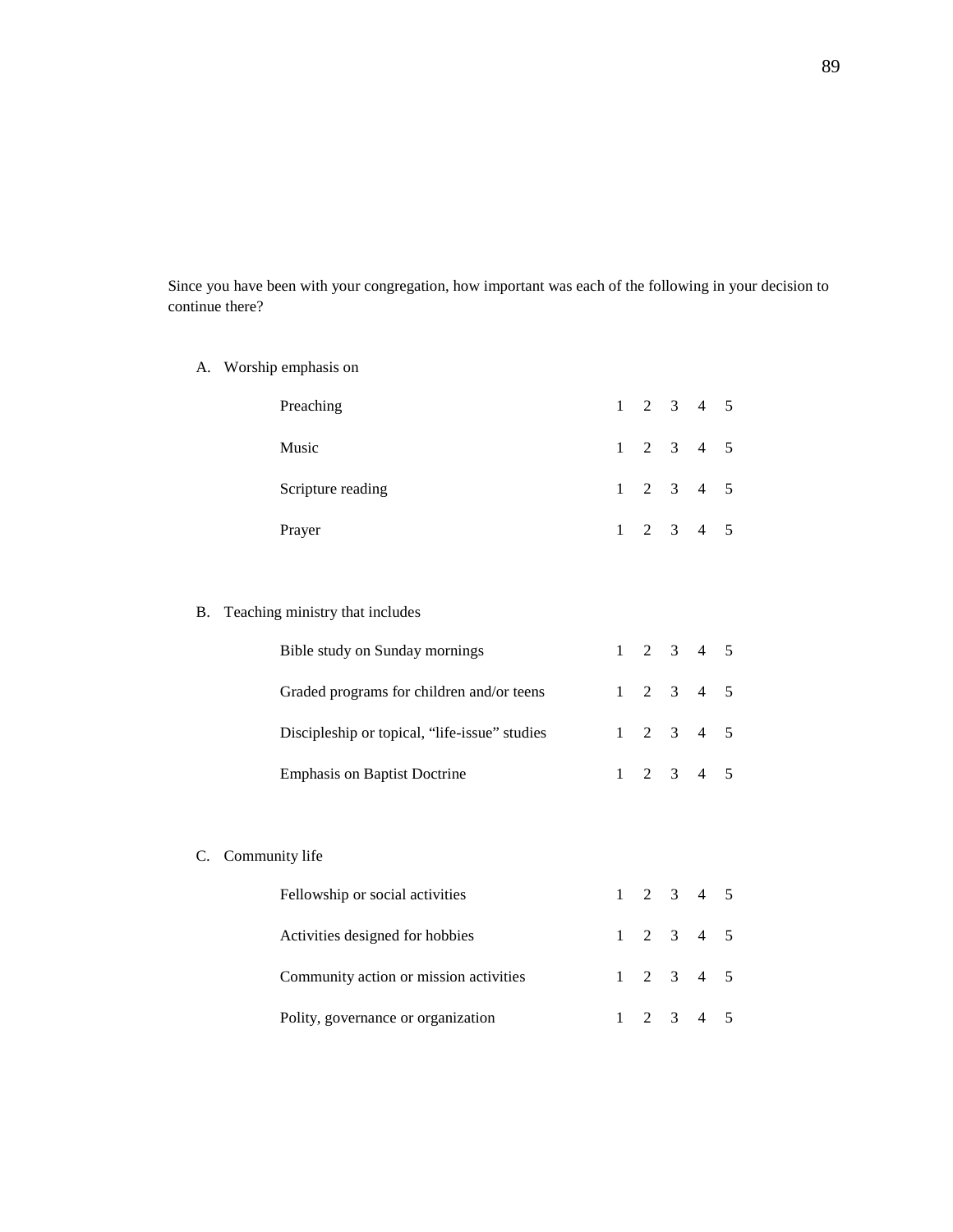# **Appendix B**

# **TABLES AND GRAPHS ILLUSTRATING THE GROWTH OF THE CHURCHES AND THE COMMUNITY POPULATION IN BRUNSWICK COUNTY, NORTH CAROLINA**

|              | Year | baptisms<br>Total            | Additions by<br>statements,<br>letter, etc. | members<br>Resident<br>church | members<br>church<br>Total | enrollment<br>Sunday<br>School | enrollment<br>Training<br>Union | enrollment<br>UINW | <b>Brotherhood</b><br>enrollment | enrollment<br>V.B.S. | churches<br>V.B.S.<br>Total | Cooperative<br>program | Associational<br>missions | expenditures<br>mission<br>Total | receipts<br>Total  | Number of<br>churches |
|--------------|------|------------------------------|---------------------------------------------|-------------------------------|----------------------------|--------------------------------|---------------------------------|--------------------|----------------------------------|----------------------|-----------------------------|------------------------|---------------------------|----------------------------------|--------------------|-----------------------|
|              | 1899 |                              |                                             |                               | 575                        |                                |                                 |                    |                                  |                      |                             |                        |                           |                                  |                    | 9                     |
|              | 1904 | 79                           | 43                                          |                               | 1594                       | 991                            |                                 |                    |                                  |                      |                             |                        | 18                        | 213                              | 1428               | $\overline{22}$       |
|              | 1909 | 92                           | 53                                          |                               | 1547                       | 1078                           |                                 |                    |                                  |                      |                             |                        | 30                        | 469                              | 3698               | 19                    |
| 1913         |      | 73                           | 70                                          |                               | 1550                       | 1275                           |                                 |                    |                                  |                      |                             |                        | 94                        | 486                              | 3787               | 25                    |
|              | 1917 | 76                           | 83                                          |                               | 2013                       | 1277                           |                                 | 438                |                                  |                      |                             |                        | 44                        | 1008                             | 4416               | 22                    |
|              | 1925 | 58                           | 46                                          |                               | 1428                       | 1255                           | $\overline{53}$                 | $403*$             |                                  |                      |                             |                        | 84                        | 2632                             | 8769               | $\overline{15}$       |
|              | 1930 | 153                          |                                             |                               | 1644                       | 1533                           | 251**                           | 421                |                                  |                      |                             |                        | 44                        | 1527                             | 7100               | 19                    |
|              | 1935 | 99                           | 77                                          |                               | 1961                       | 1468                           | 288                             | 261                |                                  | 158                  | 1                           | 335                    | 53                        | 1253                             | 9023               | 20                    |
|              | 1940 | 93                           | 65                                          |                               | 2382                       | 2110                           | 227                             | 311                |                                  | 166                  | $\overline{c}$              | 457                    | 46                        | 1497                             | 8452               | 22                    |
|              | 1945 | 62                           | 46                                          | 2338                          | 2680                       | 2128                           | 222                             | 439                |                                  | 457                  | $\overline{7}$              | 2298                   | 94                        | 6112                             | 28374              | 23                    |
|              | 1950 | 93                           | 64                                          | 2307                          | 3004                       | 2848                           | 692                             | 623                | $\overline{30}$                  | 1587                 | 25                          | 1841                   | 1531                      | 8293                             | 54517              | 27                    |
|              | 1955 | 165                          | 172                                         | 2919                          | 3755                       | 3514                           | 1006                            | 729                | 290                              | 1709                 | 27                          | 3741                   | 2309                      | 12014                            | 98302              | 29                    |
|              | 1960 | 158                          | 131                                         | 3379                          | 4282                       | 3510                           | 1185                            | 786                | 267                              | 1655                 | 26                          | 5483                   | 3050                      | 15965                            | 142759             | 29<br>37              |
|              | 1965 | 130                          | 153                                         | 3585                          | 4746                       | 3874                           | 1109                            | 791                | 141                              | 1885                 | 29                          | 9522                   | 3637                      | 21419                            | 195653             | 37                    |
|              | 1966 | 109                          | 133                                         | 3701                          | 4814                       | 3860                           | 1061                            | 794                | 196                              | 1825                 | 29                          | 10235                  | 4692                      | 23618                            | 198352             | $\overline{37}$       |
|              | 1967 | 139                          | 113                                         | 3618                          | 4778                       | 3849                           | 941<br>928                      | 804                | 187                              | 1948                 | $\overline{32}$<br>29       | 10728                  | 6777                      | 27023                            | 236282             | 37                    |
|              | 1968 | 216                          | 112                                         | 3800                          | 4922                       | 3942                           | 933                             | 769                | 139                              | 1982<br>1724         | 26                          | 12173                  | 6804                      | 29793                            | 270504             | 37                    |
|              | 1969 | 185                          | 133                                         | 3751                          | 5028                       | 3823<br>4051                   | 947                             | 795<br>774         | 148                              | 1973                 | 32                          | 12778                  | 6892                      | 31969<br>34786                   | 317513             | 38                    |
|              | 1970 | 236                          | 202                                         | 3910                          | 5324                       |                                | 682                             | 832                | 192                              | 2028                 | 29                          | 14910                  | 6914                      |                                  | 354764             | 38                    |
| 1971         |      | 172                          | 223                                         | 4096                          | 5455                       | 4141                           |                                 |                    | 280                              |                      |                             | 16620                  | 8056                      | 41401                            | 410569             |                       |
| 1975         |      | 219                          | 295                                         | 4932                          | 6509                       | 4469                           | 768                             | 1016               | 344                              | 2607                 | 32                          | 28700                  | 13237                     | 40595                            | 704304             | 38                    |
| 1980         |      | 232                          | 202                                         | 5416                          | 7002                       | 4429<br>4789                   | 725<br>621                      | 977                | 403                              | 2055                 | 30<br>32                    | 51504                  | 29212<br>92803 42000      | 138162                           | 1707438            | 39                    |
|              | 1985 | 235                          | 338                                         | 6673                          | 8245                       | 5098                           | 648                             | 1299<br>1255       | 517<br>531                       | 2618<br>2596         | 33                          | 125492 54366           |                           | 248234<br>324602                 | 1778870            | 41                    |
| 1990<br>1995 |      | 279                          | 370                                         | 6954                          | 8746<br>9234               | 5513                           | 633                             | 1198               | 644                              | 3094                 | 31                          | 200003 86489           |                           | 534927                           | 2306602<br>3512901 | 42<br>42              |
| 1996         |      | 315                          | 365                                         | 7265                          |                            | 5243                           | 815                             | 1085               | 575                              | 3122                 | 31                          | 187064                 | 84132                     | 406713                           |                    |                       |
| 1997         |      | 232                          | 316                                         | 6755                          | 8698<br>9786               | 5676                           | 1202                            | 1134               | 899                              | 3002                 | 27                          | 239268                 | 99954                     | 564190                           | 3380188            | 44<br>43              |
| 1998         |      | 278                          | 366                                         | 7037                          | 8510                       | 4915                           | 1490                            | 1023               | 825                              | 2368                 | 27                          | 213722                 | 90503                     | 520560                           | 3877775            |                       |
|              | 1999 | 270                          | 362                                         | 6661                          |                            |                                |                                 |                    |                                  |                      |                             |                        |                           |                                  | 591511             | 40                    |
|              |      |                              |                                             |                               |                            |                                |                                 |                    |                                  |                      |                             |                        |                           |                                  |                    |                       |
| *<br>**      |      | 1927 Minutes<br>1932 Minutes |                                             |                               |                            |                                |                                 |                    |                                  |                      |                             |                        |                           |                                  |                    |                       |

**Table 1.Digest of Growth--Brunswick Baptist Association, 1899-1999**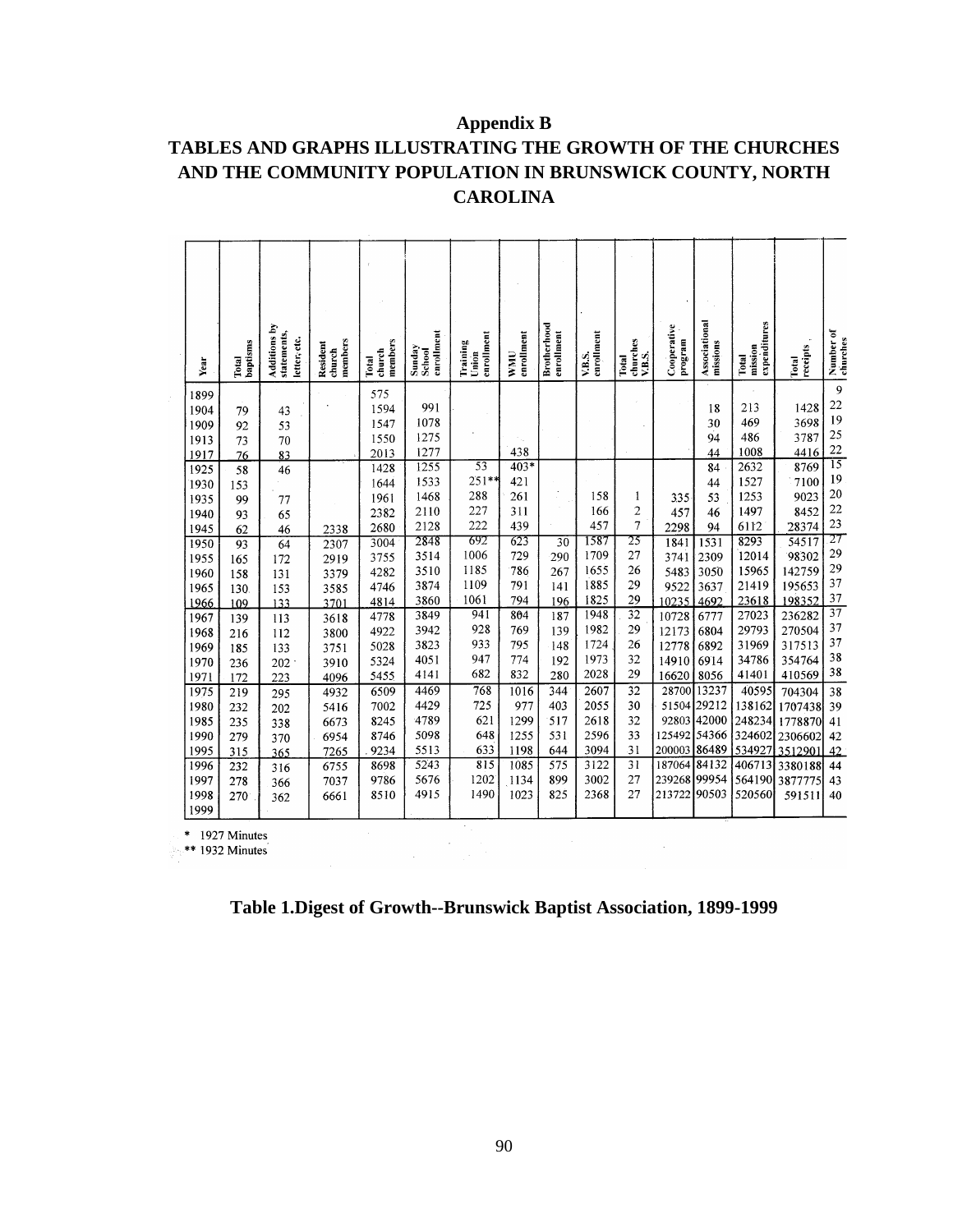| <b>Number of Reporting Congregations: 44</b> |                  |         |         |                                                   |                |           |                 |
|----------------------------------------------|------------------|---------|---------|---------------------------------------------------|----------------|-----------|-----------------|
| <b>Statistics</b>                            | 2006             | 2005    | 2004    | 2003                                              | 2002           | 2001      | <b>Cong Avg</b> |
| MembershipTotal                              | 9,626            | 9,887   | 9,890   | 9,778                                             | 9,467          | 9,966     | 9,769           |
| ResidentMembers                              | 6,413            | 6,639   | 6,767   | 6,919                                             | 6,654          | 7,496     | 6,815           |
| BaptismsTotal                                | $\boldsymbol{0}$ | 192     | 221     | 223                                               | 239            | 355       | 275             |
| OtherAdditions                               | 280              | 350     | 252     | 293                                               | 333            | 309       | 303             |
| AMWorshipService<br>Attendance               | 3,913            | 3,868   | 3,650   | 3,691                                             | 4,126          | 4,786     | 4,006           |
| <b>SSTotal</b>                               | $\boldsymbol{0}$ | 4,685   | 4,209   | 4,926                                             | 5,001          | 5,105     | 5,380           |
| SSAvgWeeklyAttendance                        | 2,497            | 2,338   | 2,507   | 2,595                                             | 2,838          | 3,008     | 2,631           |
| <b>VacationBibleSchool</b>                   | 2,703            | 2,434   | 2,664   | 2,685                                             | 2,793          | 2,961     | 2,707           |
| OngoingDTTotal                               | 315              | 199     | 392     | 447                                               | 793            | 970       | 519             |
| ShortTermDTTotal                             | 374              | 166     | 280     | 480                                               | 589            | 909       | 466             |
| MusicTotal                                   | 1,524            | 1,275   | 1,407   | 1,585                                             | 1,589          | 1,705     | 1,514           |
| MissionsProjectsParticipation                | $\boldsymbol{0}$ | 2,053   | 1,601   | 1,578                                             | 1,205          | 2,800     | 2,376           |
| WMUTotal                                     | 1,141            | 1,013   | 1,009   | 1,231                                             | 1,173          | 1,263     | 1,138           |
| BrotherhoodTotal                             | 643              | 502     | 481     | 573                                               | 664            | 830       | 616             |
| OtherMissionsEducation                       | 26               | 57      | $\,8\,$ | 6                                                 | 174            | 114       | 64              |
| UndesignatedGifts                            | 7                | 1       | 4       | 5,444,44 4,427,97 4,215,88 3,978,76 3,681,07<br>5 | $\overline{2}$ | 3,787,863 | 4,256,000       |
| DesignatedGifts                              | 1                | 6       | 7       | 1,163,43 1,307,33 2,118,74 1,056,34 1,173,84<br>2 | 9              | 724,966   | 1,257,445       |
| OtherReceipts                                | 134,380          | 95,877  |         | 132,920 210,074                                   | 127,692        | 134,724   | 139,278         |
| CooperativeProgram                           | 253,573          | 201,233 | 224,046 | 221,536                                           | 245,582        | 250,092   | 232,677         |
| StateMissions                                | 40,969           | 50,390  | 31,711  | 17,674                                            | 26,425         | 28,074    | 32,541          |
| <b>Annie Armstrong</b>                       | 47,468           | 38,510  | 40,766  | 36,559                                            | 39,334         | 36,053    | 39,782          |
| LottieMoon                                   | 80,227           | 61,856  | 77,410  | 70,215                                            | 70,807         | 71,091    | 71,934          |
| OtherSBCMissExp                              | 65,636           | 47,102  | 39,921  | 30,970                                            | 11,551         | 22,955    | 36,356          |
| NonSBCMissExp                                | 150,379          | 125,928 | 108,184 | 84,303                                            | 65,366         | 100,534   | 105,782         |

# **Table 2.Annual Church Profile Totals 2001-2006**

 $\mathbb{I}$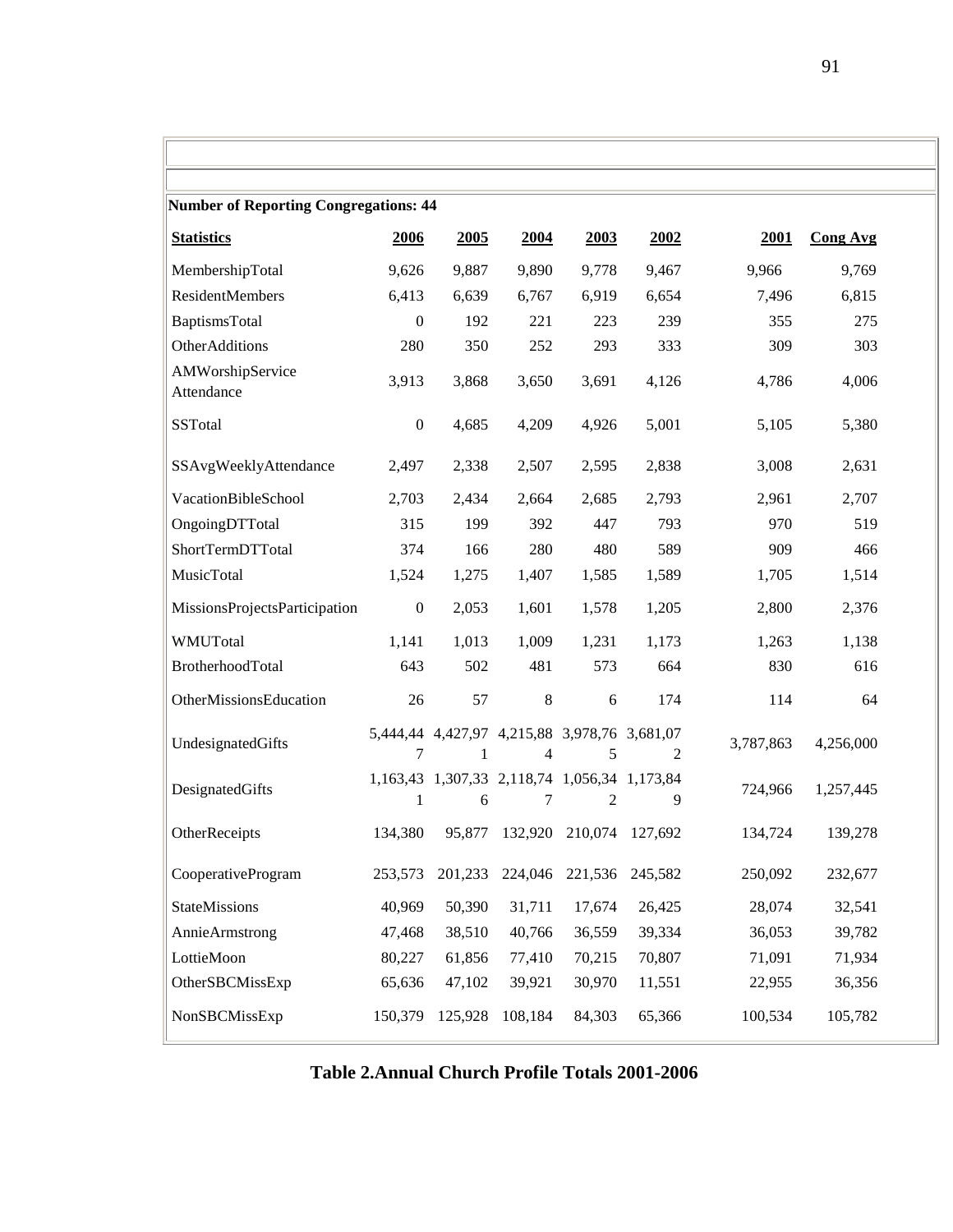

**Table 3.Brunswick County, North Carolina Population, 1960-2000**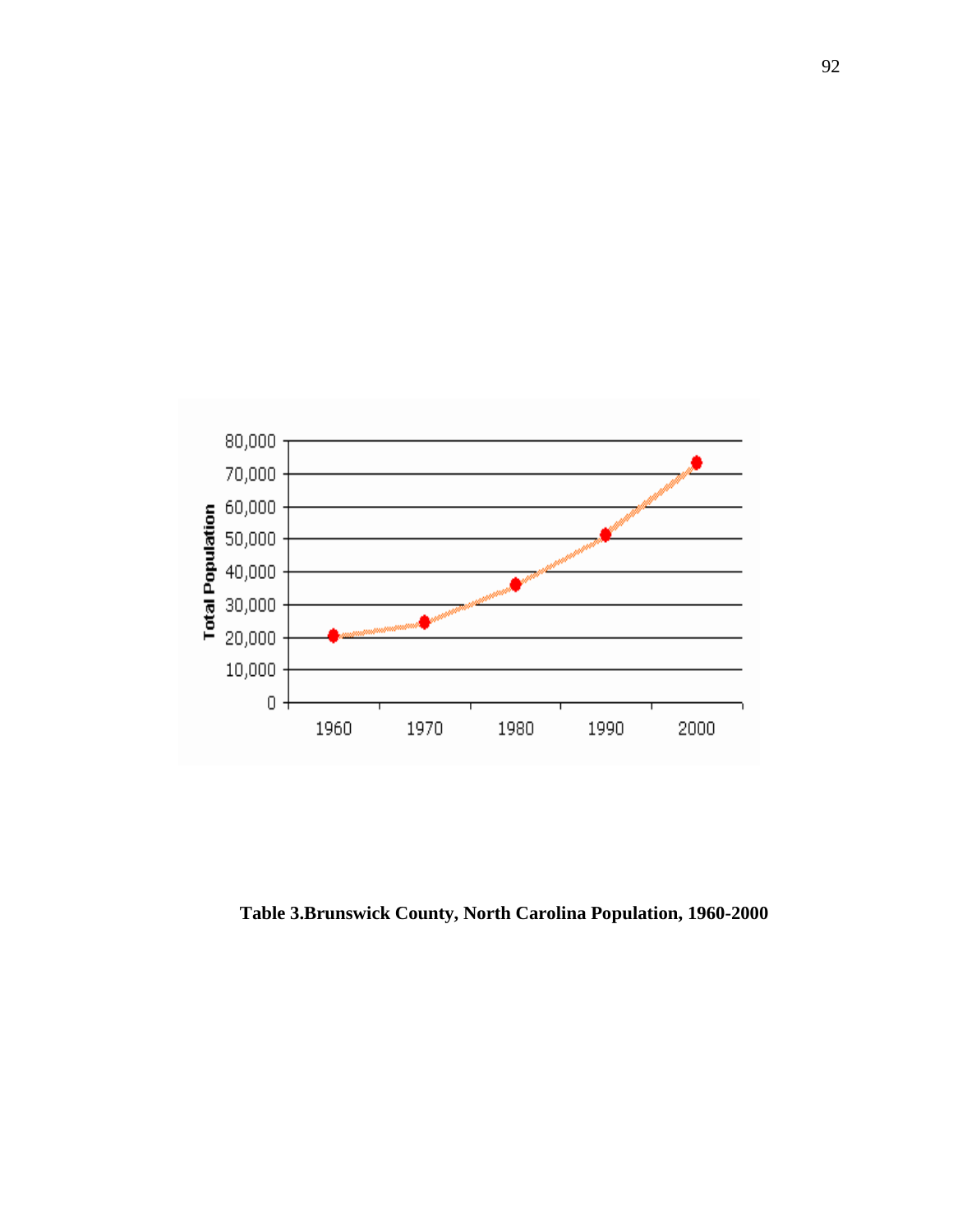# **APPENDIX C LETTERS TO PASTORS**

Brunswick Baptist Association 1041 Old Ocean Highway, Bolivia, N.C. 28422 PO Box 80, Supply, N.C. 28462 Email: brunsbaptist@atmc.net Office: 910.754.7979 Cell: 910.612.7605 Fax: 910.754-5734 Rev. Jeff Gibby Associational Missionary

June 30, 2008

Pastor's Name Mailing Address Town, State, Zip Code

#### Dear Pastor's Name

 I trust that all is going well with you and your ministry. Mine is going well but I need your help. I am requesting your assistance in completing my Doctor of Ministry Project for the Christopher M. White School of Divinity. To fully understand my request of you and your church, please read the description of my Doctor of Ministry project.

 The goal of my project is to study the effectiveness of attracting and retaining members in six congregations within Brunswick Baptist Association. The data gathering tool I will use is a survey which can be completed within a few minutes. There are certain criteria that the respondents must meet. First they must be 18 years old or older. Second the participants of the survey must have been a member of your church for three years or less. Third there is only one survey per household. These criteria will necessitate the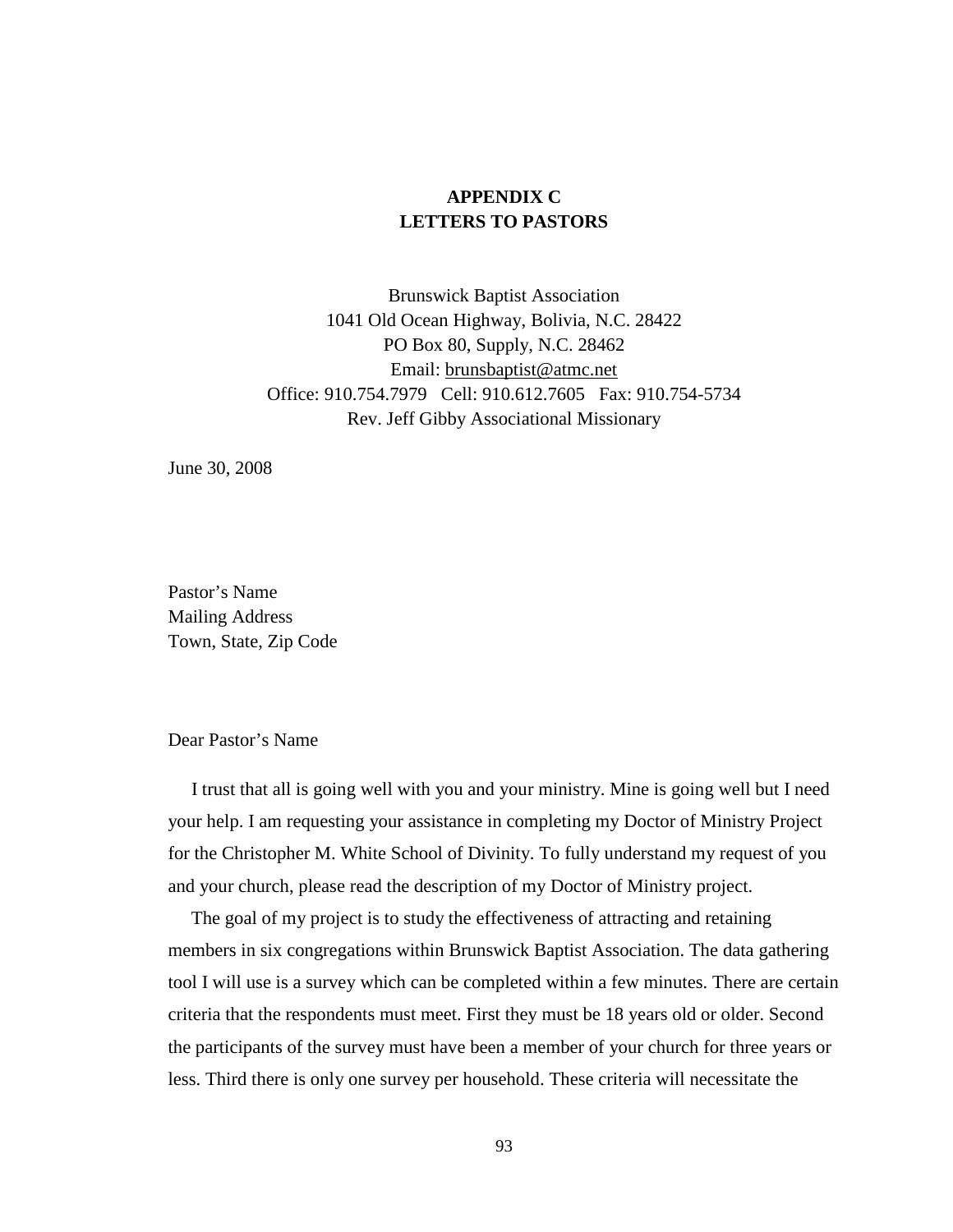church clerk helping me by providing names, addresses and phone numbers to contact persons meeting the above criteria. I would then like to determine a Sunday to come and give the survey to these select individuals in your church. I would hope that I might conduct this during the Sunday school hour.

 In addition pastor, I need your help in three matters. I ask you to contact me if you and your church will allow me the privilege of participating in this study. Also please provide me with the name and contact information of your church clerk. I ask that you contact the church clerk to notify him/her that I will be contacting them. Please announce to the church that I will contact those individuals who meet the criteria. Finally, thank you so much for your willingness to help in this step towards my degree. I look forward to hearing from you soon.

Sincerely,

Rev. Jeff Gibby Association Missionary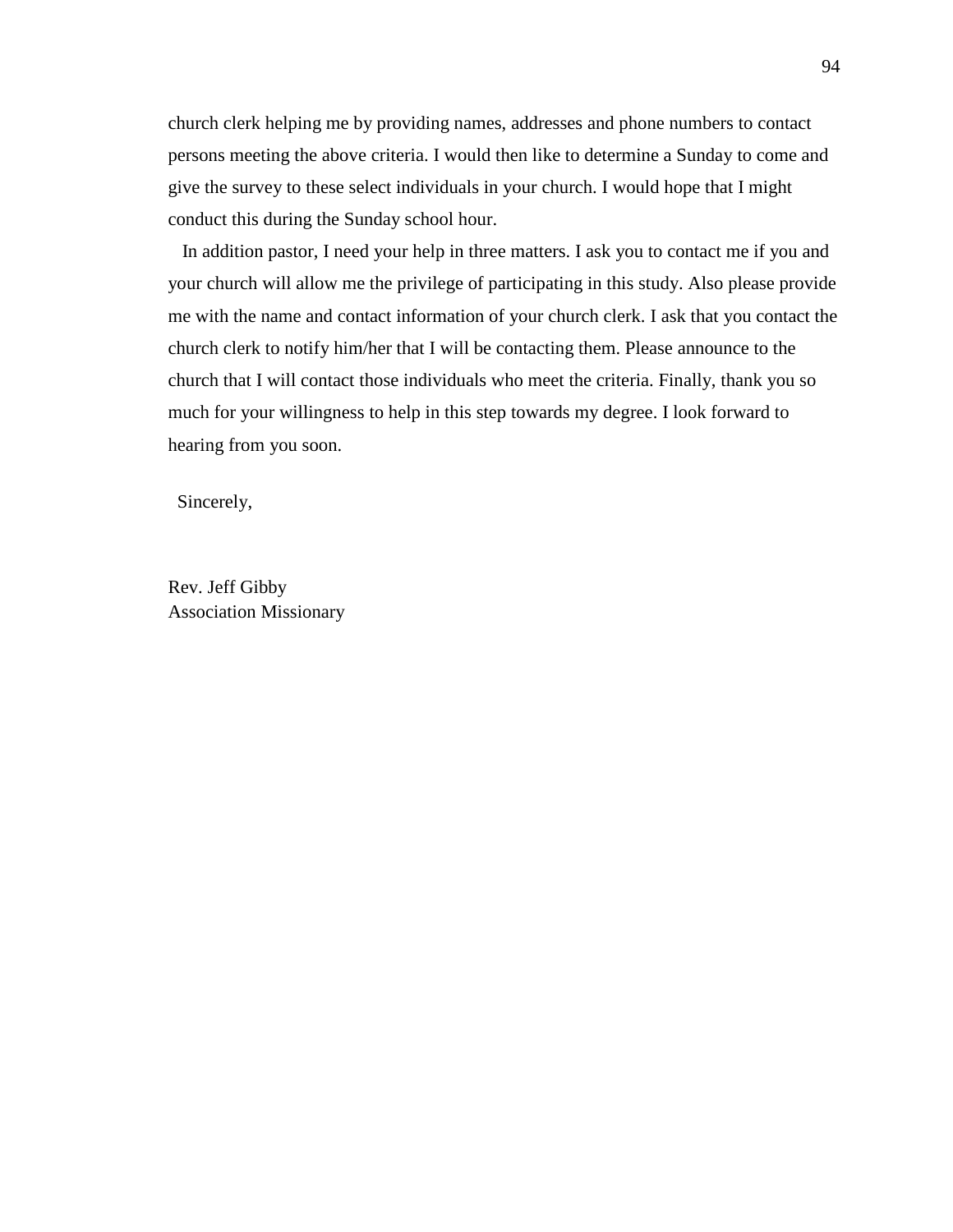# **Appendix D**

## **Tables of Data Analysis**

## **Table 1 Level of Significance for a Directional Test Variance p<sup>1</sup>**

## **Table 2 Level of Significance for a Non-Directional Test Variance p<sup>2</sup>**

|--|

### **What Attracted You to Your Church?**

### Invitation

A. When you came to your church for the first-time, how important was each of the

following in attracting you to it

### **Table 3 Invitation**

| An Invitation from: | New churches      | Greater Than, Less | <b>Established churches</b> |
|---------------------|-------------------|--------------------|-----------------------------|
|                     | (Group A)         | Than, or Equal To  | (Group B)                   |
|                     | <b>Mean Ranks</b> |                    | <b>Mean Ranks</b>           |
| A Friend            | 38.6              |                    | 33.5                        |
| A Relative          | 36.7              |                    | 37.6                        |
| Pastor/Staff        | 36.6              |                    | 37.8                        |
| Door to Door        | 36.7              |                    | 37.6                        |
| Visitor             |                   |                    |                             |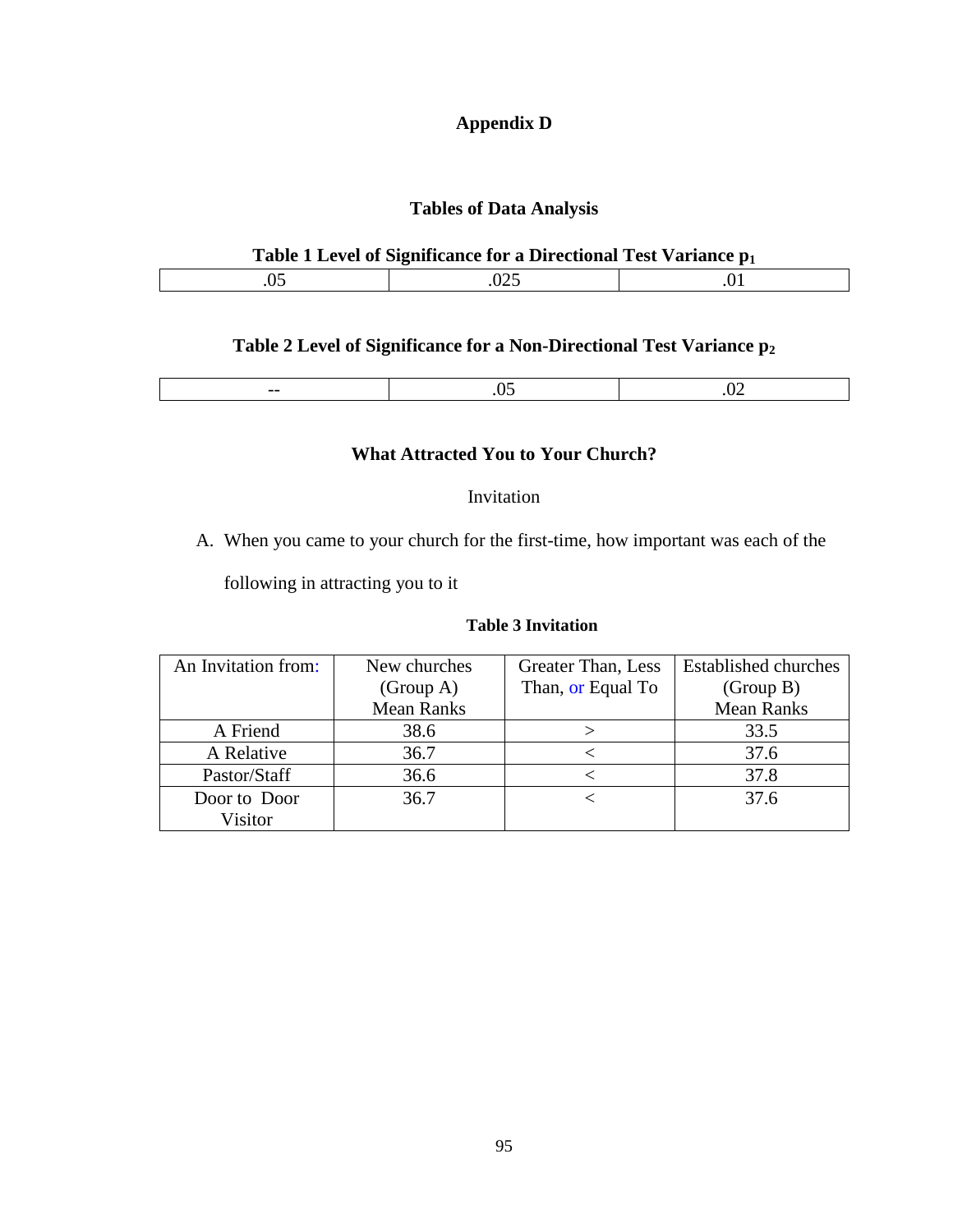## Building and Grounds

B. When you came to your church for the first-time, how important was each of the

following in attracting you to it?

## **Table 4 Building and Ground**

| The church's          | New churches      | Greater Than, Less | Established        |
|-----------------------|-------------------|--------------------|--------------------|
| building and grounds  | (Group A)         | Than, or Equal To  | churches (Group B) |
|                       | <b>Mean Ranks</b> |                    | <b>Mean Ranks</b>  |
| Appearance or "curb"  | 35.6              |                    | 40                 |
| appeal"               |                   |                    |                    |
| Architecture or style | 37                |                    | 37.1               |
| Surroundings or       | 38.4              |                    | 34.1               |
| neighborhood          |                   |                    |                    |
| Location or           | 36.4              |                    | 38.3               |
| convenience           |                   |                    |                    |

# Advertising

When you came to your church for the first-time, how important was each of the

following in attracting you to it?

## **Table 5 Advertising**

| Advertising in the | New churches      | Greater Than, Less | Established        |
|--------------------|-------------------|--------------------|--------------------|
| form of:           | (Group A)         | Than, or Equal To  | churches (Group B) |
|                    | <b>Mean Ranks</b> |                    | <b>Mean Ranks</b>  |
| What you heard on  | 37                |                    | 37                 |
| the radio          |                   |                    |                    |
| Something you read | 37.4              |                    | 36.2               |
| in the newspaper   |                   |                    |                    |
| Signs out front or | 36.2              |                    | 38.8               |
| along the road     |                   |                    |                    |
| Fliers or other    | 35.9              | $\,<\,$            | 39.5               |
| "hand-outs"        |                   |                    |                    |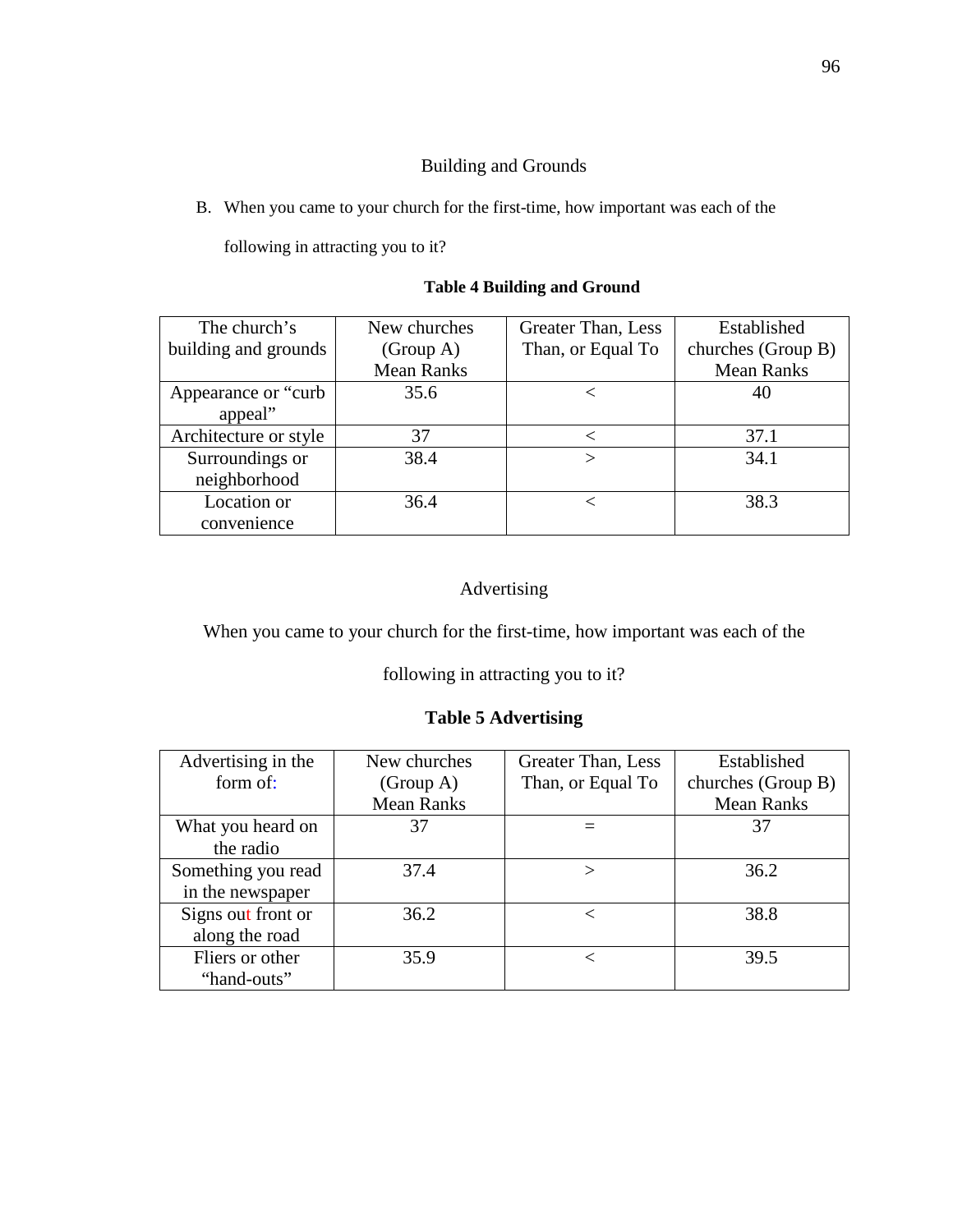# **Why You Stayed with Your Church.**

### Worship

A. Since you have been with your congregation, how important was each of the following in

your decision to continue there?

### **Table 6 Worship**

| <b>Worship Emphasis</b> | New churches      | Greater Than, Less | <b>Established churches</b> |
|-------------------------|-------------------|--------------------|-----------------------------|
| on:                     | (Group A)         | Than, or Equal To  | (Group B)                   |
|                         | <b>Mean Ranks</b> |                    | <b>Mean Ranks</b>           |
| Preaching               | 38.6              |                    | 33.6                        |
| Music                   | 38.7              |                    | 33.3                        |
| Scripture reading       | 39.3              |                    | 32                          |
| Prayer                  | 36.1              |                    | 38.9                        |

## Teaching Ministry

B. Since you have been with your congregation, how important was each of the following in

your decision to continue there?

#### **Table 7 Teaching Ministry**

| <b>Teaching Ministry</b>   | New churches      | Greater Than, Less | Established       |
|----------------------------|-------------------|--------------------|-------------------|
| that includes:             | (Group A)         | Than, or Equal To  | churches          |
|                            | <b>Mean Ranks</b> |                    | (Group B)         |
|                            |                   |                    | <b>Mean Ranks</b> |
| Bible Study on             | 37.4              | $\rm{>}$           | 36.2              |
| <b>Sunday Mornings</b>     |                   |                    |                   |
| Graded Programs for        | 39.1              | $\rm{>}$           | 32.4              |
| children/or teens          |                   |                    |                   |
| Discipleship or            | 41                | $\rm{>}$           | 28.3              |
| topical, "life issue"      |                   |                    |                   |
| studies                    |                   |                    |                   |
| <b>Emphasis on Baptist</b> | 37.2              | $\check{~}$        | 36.6              |
| Doctrine                   |                   |                    |                   |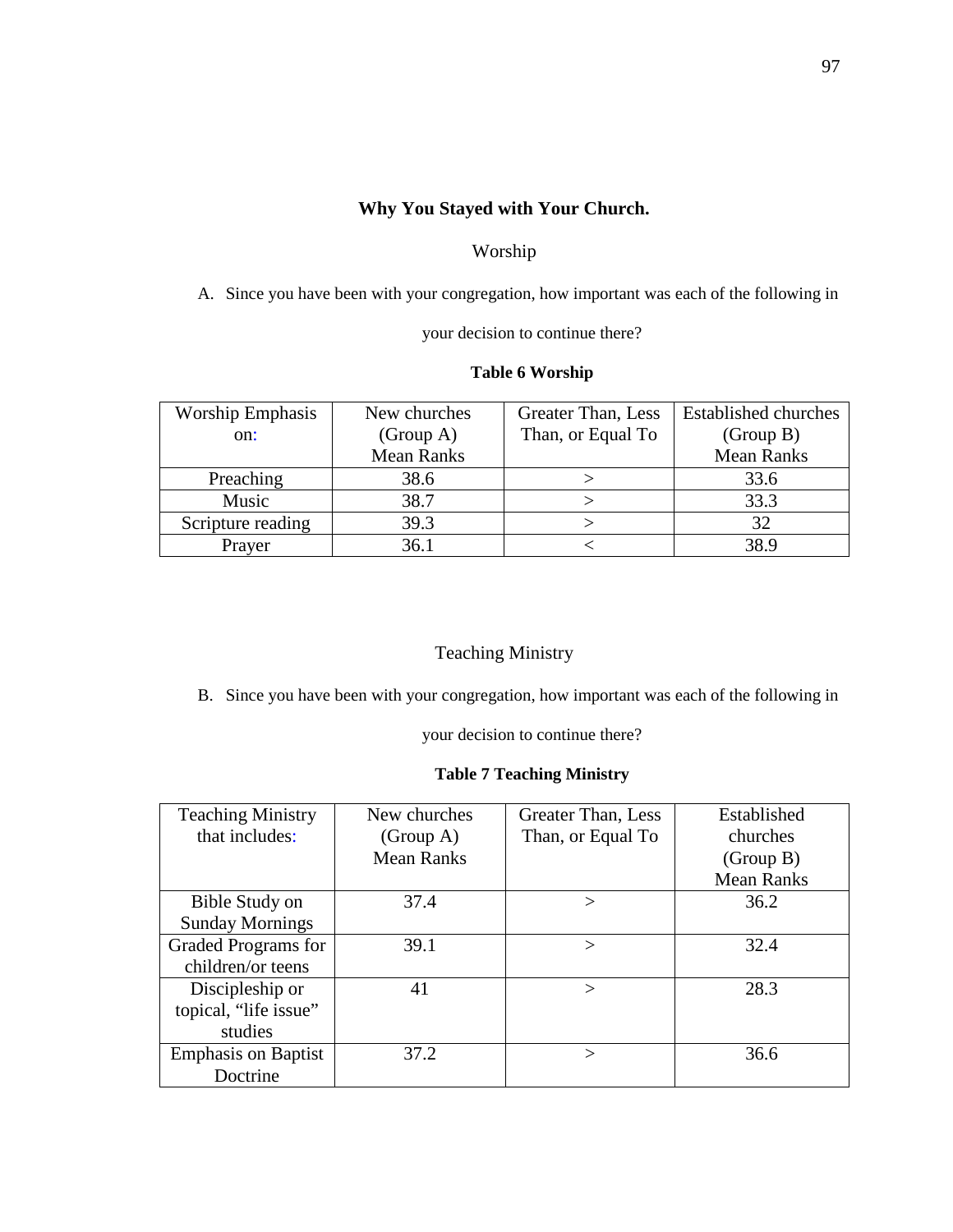# Community life

C. Since you have been with your congregation, how important was each of the following in

### your decision to continue there?

# **Table 8 Community life**

| Community life that   | New churches      | Greater Than, Less | Established       |
|-----------------------|-------------------|--------------------|-------------------|
| emphasizes:           | (Group A)         | Than, or Equal To  | churches          |
|                       | <b>Mean Ranks</b> |                    | (Group B)         |
|                       |                   |                    | <b>Mean Ranks</b> |
| Fellowship or social  | 40                | $\rm{>}$           | 30.5              |
| activities            |                   |                    |                   |
| Activities designed   | 38.8              |                    | 33.2              |
| for hobbies           |                   |                    |                   |
| Community action      | 41.3              | $\mathbf{L}$       | 27.6              |
| or mission activities |                   |                    |                   |
| Polity, governance    | 38                | $\gt$              | 34.9              |
| or organization       |                   |                    |                   |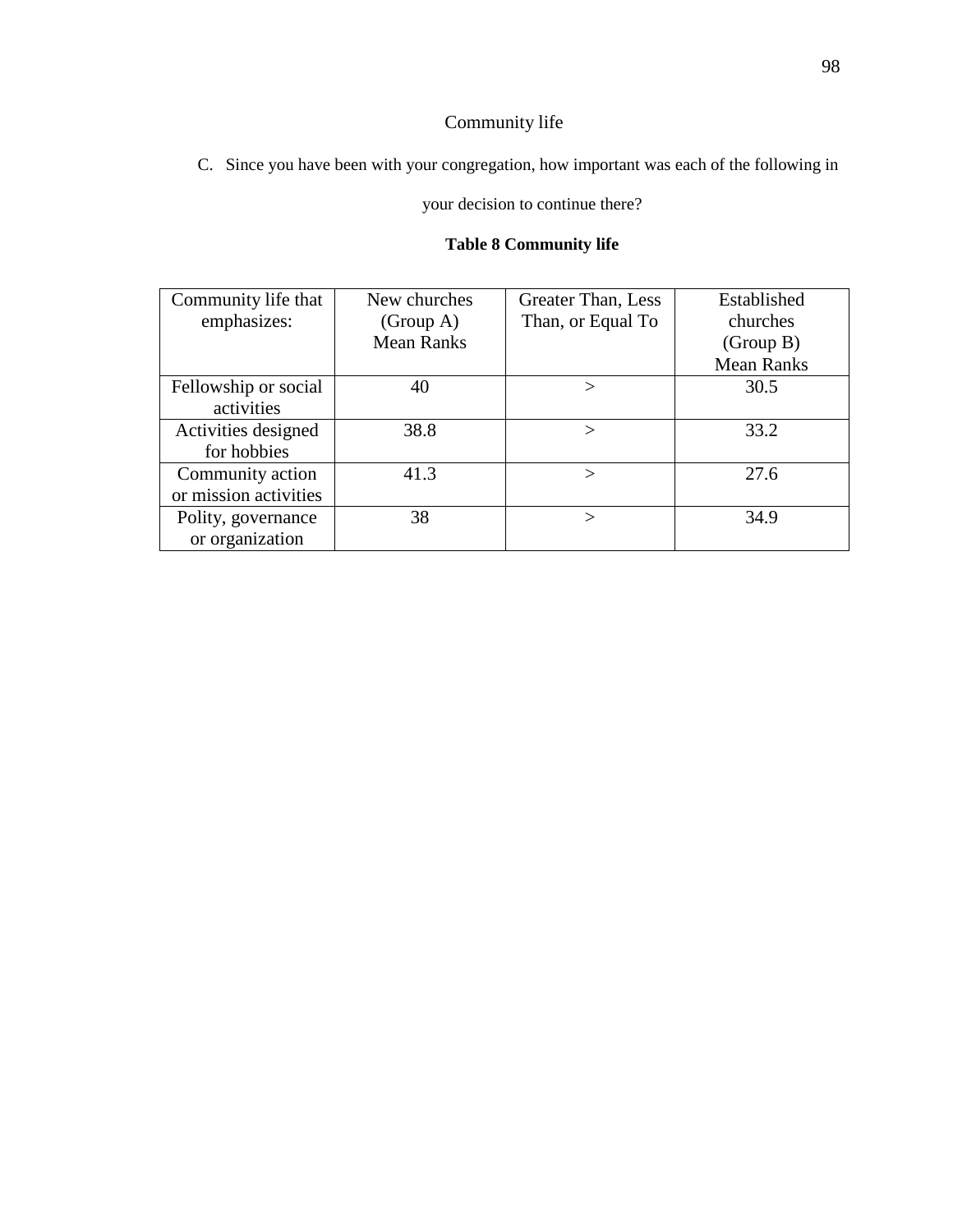#### **SOURCES CONSULTED**

- Achtemeier, Elizabeth. *The Old Testament and the Proclamation of the Gospel*. Philadelphia, PA: Westminster, 1973.
- Adelaja, Sunday. *Church Shift: Revolutionizing Your Faith, Church and Life for the 21st Century.* Lake Mary, FL: Charisma House, 2007.
- Alexander, T. Desmond, "Jonah." Pages 51-131 in *Obadiah, Jonah, Micah An Introduction and Commentary*. Vol. 23a of Tyndale Old Testament Commentaries. Edited by D. J. Wiseman. Downer's Grove, IL: InterVarsity, 1988.
- Alford, Dean. "What's Next?" Christianity Today, October, 2006 http://www.christianitytoday.com/ct/2006/30.76.html. (accessed October 16, 2006).
- Anderson, Gerald H. "Christian Mission and Human Transformation: Toward Century 21." *Mission Studies* 2 (1985): 52-65.
- Arias, Mortimer. "Rethinking the Great Commission." *Theology Today* 47 (January 1991): 410-18.
- Avery, William O., and Beth Ann Gaede. "Self-Organizing Congregations." http://www.alban.org/conversation.aspx?q=printme&id=5382. (accessed December 10, 2007).
- Barclay, William. *Matthew*. Volume 2 of The Daily Study Bible. Philadelphia, PA: Westminster, 1958.

\_\_\_\_\_\_\_\_. *Acts of the Apostles*. Volume 6 of The Daily Study Bible. Philadelphia, PA: Westminster, 1958.

Barna, George. "The Church and the Mosaic Generation." http://www.homileticsonline.com/subscriber/interviews/barna. (accessed October 5,2007

\_\_\_\_\_\_\_\_. *Evangelism that Works: How to Reach Changing Generations with the Unchanging Gospel.* Ventura, CA: Regal Books, 1995.

\_\_\_\_\_\_\_\_. *Turning Vision Into Action: Defining and Putting into Practice the Unique Vision God has for Your Ministry*. Ventura, CA: Regal Books, 1996.

\_\_\_\_\_\_\_\_. *The Index of Leading Spiritual Indicators*. Dallas, TX: Word, 1996.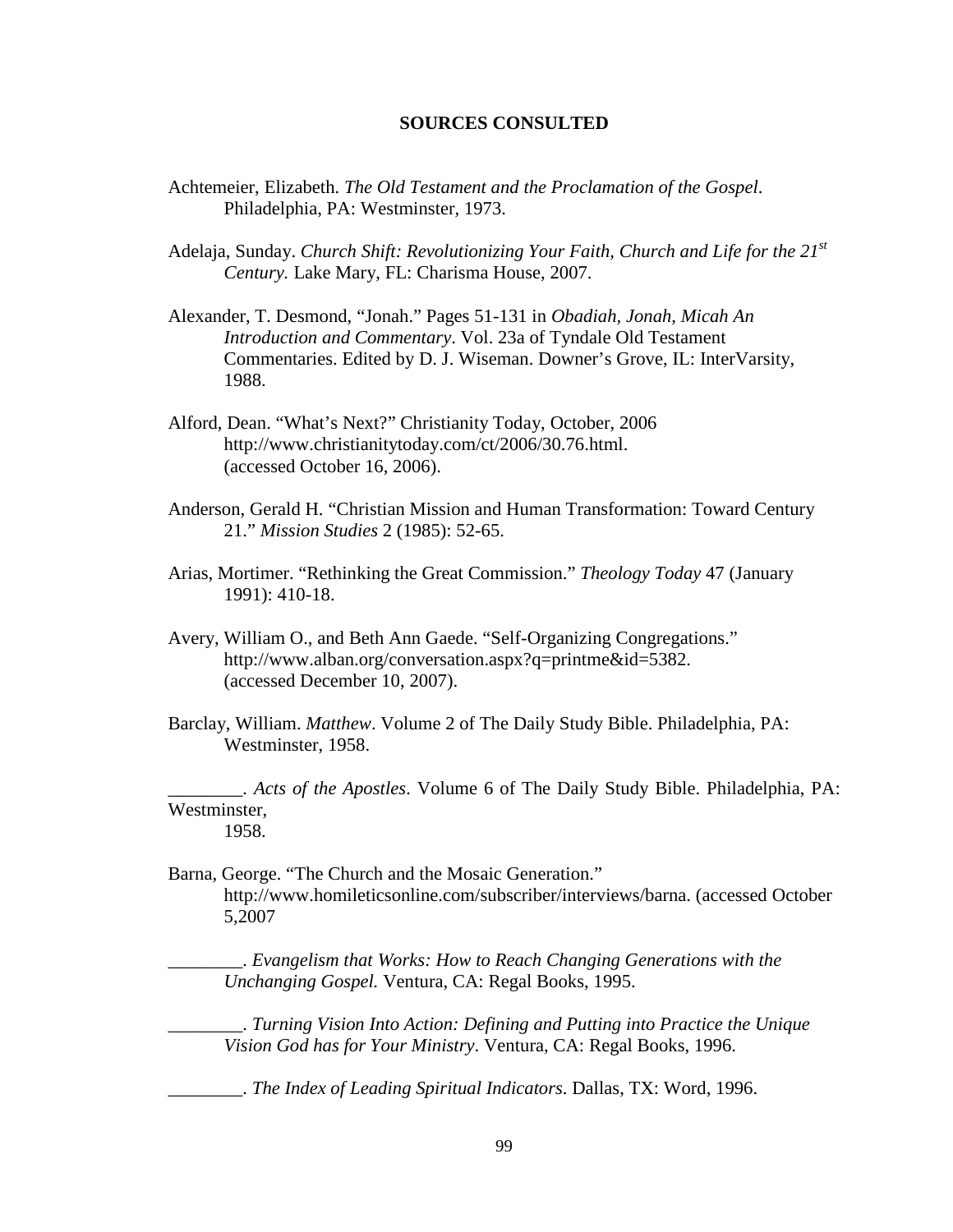\_\_\_\_\_\_\_\_. *Evangelism That Works*: *How to Reach Changing Generations with the Unchanging Gospel*. Ventura, CA: Regal Books, 1995.

\_\_\_\_\_\_\_\_. "Research Shows Parenting Approach Determines Whether Children Become Devoted Christians." http://www.barna.org/FlesPage.aspx?PageBarnaUpdateNarrow&BarnaUpdateID= 216&p (accessed April 18, 2007).

\_\_\_\_\_\_\_\_. and Frank Viola. "Americans Embrace Various Alternatives to a Conventional Church Experience as Being Fully Biblical." http://www.barna.org/FlexPage.aspx?Page=BarnaUpdateNarrow&BarnaUpdateI D=216&P (accessed February 25, 2008).

Barr, James. "The Bible and Its Communities." Pages 65-72 in *Harper's Bible Commentary* edited by James L. Mays. San Francisco, CA: Harper & Row Publishers, 1988.

Bass, Diana Butler. "Intentionality, Practice, and Vitality." http://www.alban.org/conversation.aspx?q=printme&id=5280. (accessed October 31, 2007).

\_\_\_\_\_\_\_\_. "Living the Story." http://www.alban.org/weekly/PF/2007/07\_0122\_LivingtheStory.html (accessed January 25, 2007).

- Beaumont, Susan. "Designing a Staff Team for Ministry." http://www.alban.org/weekly/2007/070312\_DesigningStaffTeam.asp. (accessed March 13, 2007.
- Bell, J. Leslie. "Planning for Growth: Brunswick County Planning Department Educates Investors." *Business Connections*. Volume 1 no.3 (2007): 3.

\_\_\_\_\_\_\_\_. ed. *Brunswick County At-A-Glance: Mini Data Book Brunswick County, North Carolina*. Bolivia, NC: Brunswick County Planning Department, 2006.

Blenkinsopp, Joseph. *Ezra-Nehemiah: A Commentary* in The Old Testament Library, edited by Peter Ackroyd, James Barr, Bernhard W. Anderson, and James L. Mays. Philadelphia, PA: Westminster, 1988.

\_\_\_\_\_\_\_\_. *Isaiah 56-66: A New Translation with Introduction and Commentary*. Anchor Bible 19b. New Haven, CT: Yale University Press, 2007.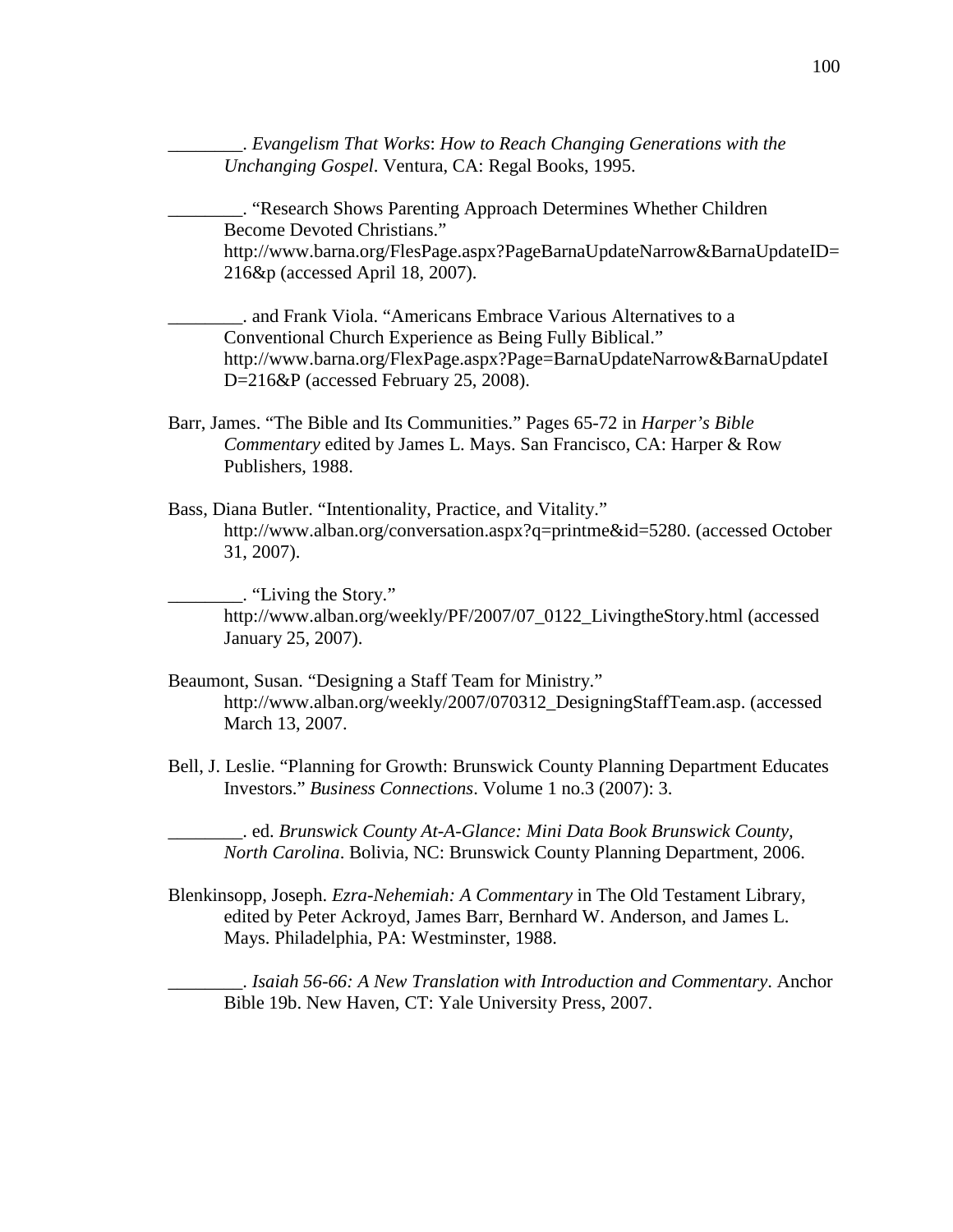- Boring, M. Eugene, "Matthew: Introduction, Commentary, and Reflections." Pages 87- 505 in *General Articles on the New Testament, Matthew, and Mark*. Volume 8 of New Interpreter's Bible. Edited by Leander E. Keck*.* Nashville, TN: Abingdon, 1995.
- Bowie, Walter Russell and Cuthbert A. Simpson. "The Book of Genesis." Pages 439-829 in Volume 1of The Interpreter's Bible. Edited by George A. Buttrick. New York, NY: Abindgon-Cokesbury, 1952.
- Branson, Mark Lau. "Ten Assumptions of Appreciative Inquiry." http://www.alban.org/weekly/PF/2007/07\_0205\_TenAssumptions.html (accessed February 7, 2007).
- Bratcher, Robert G. *A Translator's Guide to The Gospel of Matthew.* New York, NY: United Bible Societies, 1981.
- Bright, John. *The Authority of the Old Testament*. Grand Rapids, MI: Baker Book House, 1975.
- Broadus, John Albert. *Commentary on the Gospel of Matthew.* Philadelphia, PA: American Baptist Publication Society, 1886; reprint ed. Grand Rapids, MI: Kregel Publications, 1990.
- Brooks, Oscar S. "Matthew 28:16-20 and the design of the First Gospel." *Journal for the Study of the New Testament* 10 (January 1981): 2-18.
- Brueggemann, Walter. *Isaiah 40-66*. Westminster Bible Companion, edited by Patrick D. Miller and David L. Bartlett. Louisville, KY: Westminster John Knox, 1998.
- Buttrick, George A. "The Gospel According to St. Matthew." Pages 250-625 in Volume 7 of *The Interpreter's Bible.* Edited by George A. Buttrick New York, NY: Cokesbury, 1951.
- Campbell, Cynthia M. "Matthew 28:16-20." *Interpretation* 46 (October 1992): 402-05.
- Campbell, Edward F. "The Book of Ruth." Pages 662-664 in *The Oxford Companion To The Bible*. Edited by Bruce M. Metzger, and Michael D. Coogan. New York, NY: Oxford University Press, 1993.
- Carroll, Janet C. "The Mission of the Churches in Realizing a New World Order: Morality, Justice and Peace." *Missiology* 13 (October 1985): 387-408.
- Causey, Gwen. *Great is thy Faithfulness, A Glorious History: A Centennial History 1899-1999 Brunswick Baptist Association*. Shallotte, NC: Miller Printing, 1999.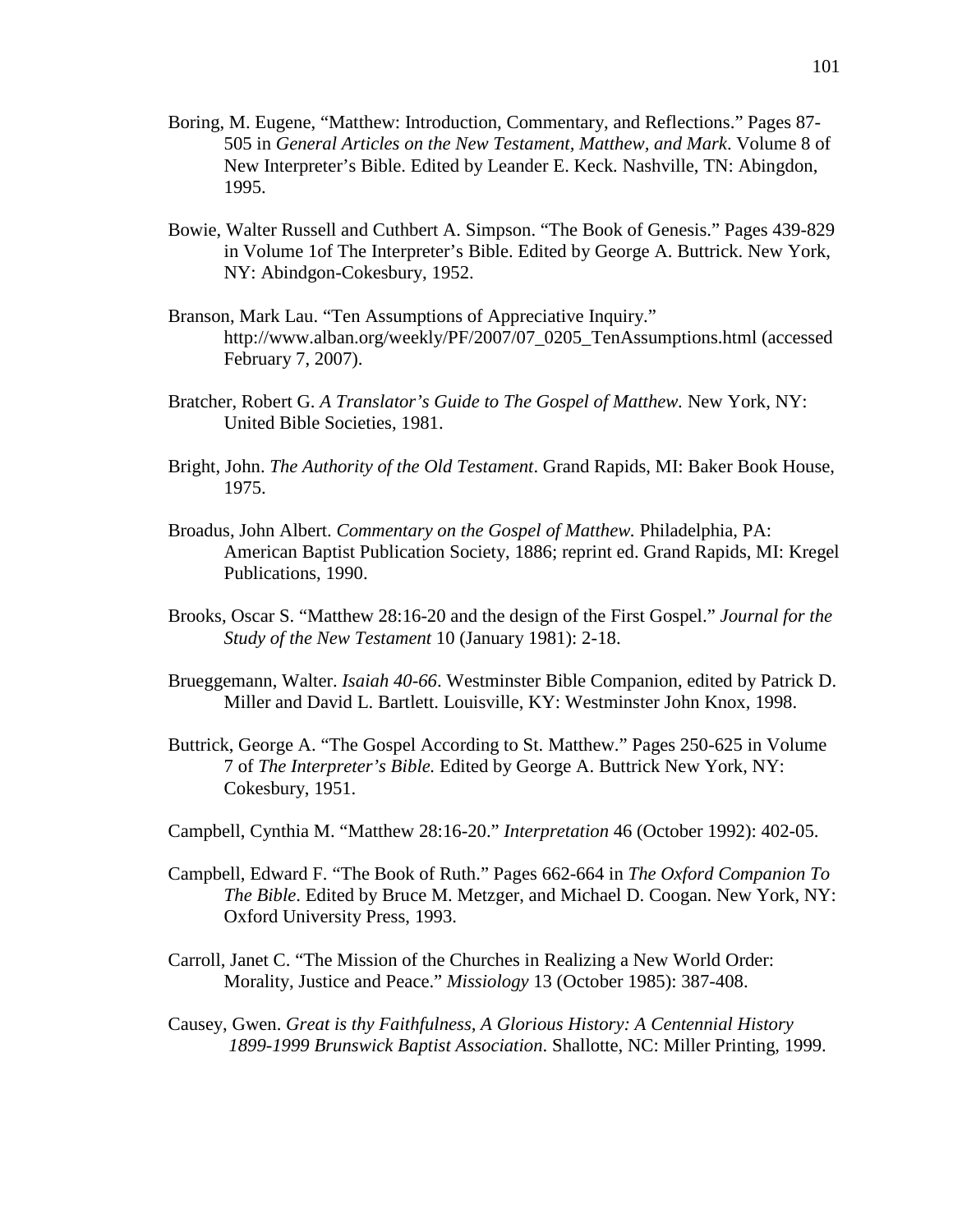- Chance, J. Bradley. *Acts*. Smyth & Helwys Bible Commentary. Macon, GA: Smyth & Helwys, 2007.
- Cheyney, Tom, J. David Putnam and Van Sanders, editors. *Seven Steps for Planting Churches.* Atlanta, GA: North American Mission Board of the SBC, 2003.
- Clifton, Thomas E., ed. *Central Thoughts on the Church in the 21st Century*. Macon, GA: Smyth & Helwys, 1998.
- Clines, David J. A. "Introduction to The Biblical Story: Genesis-Esther." Pages 74-84 in *Harper's Bible Commentary*, edited by James L. Mays. San Francisco, CA: Harper&Row Publishers, 1988.
- Collison, Brooke B. "Inviting People into Small Groups" http://www.alban.org/weekly/PF/2007/07\_0402\_SmallGroups.html (accessed April 4, 2007).
- Crenshaw, James L. "The Book of Jonah," Pages 380-381 in *The Oxford Companion To The Bible.* Edited by Bruce M. Metzger, and Michael D. Coogan. New York, NY: Oxford University Press, 1993.
- Culver, Robert D. "What Is the Church's Commission: Some Exegetical Issues in Matthew 28:16-20." *Bibliotheca Sacra* 125 (July Summer 1968): 239-53.
- Dale, Bob. *To Dream Again: How to Help Your Church Come Alive.* Nashville, TN: Broadman Press, 1981.
- Day, J. Daniel. "A Fresh Reading of Jesus' Last Words: Matthew 28:16-20*." Review & Expositor* 104 (Spring 2007): 375-384.
- Dean, Robert J. *Luke*. *Layman's Bible Book Commentary* 17*.* Nashville, TN: Broadman Press, 1983.
- DeMott, Nancy, Tim Shapiro, and Brent Bill. "Your Building Speaks" Online:http://www.alban.org/conversation.aspx?q=printme&id=5314 (accessed December 3,2007.
- Dempsey, Ron D. *Faith Outside the Walls: Why People Don't Come and Why the Church Must Listen*. Macon, GA: Smyth & Helwys, 1997.
- Dorman, David A. "The Purpose of Empowerment in the Christian Life." *Pneuma* 7 (Fall 1985): 147-65.
- Drane, John. "The Emerging Church." *International Journal for the Study of the Christian Church* 6 (2006): 3-11.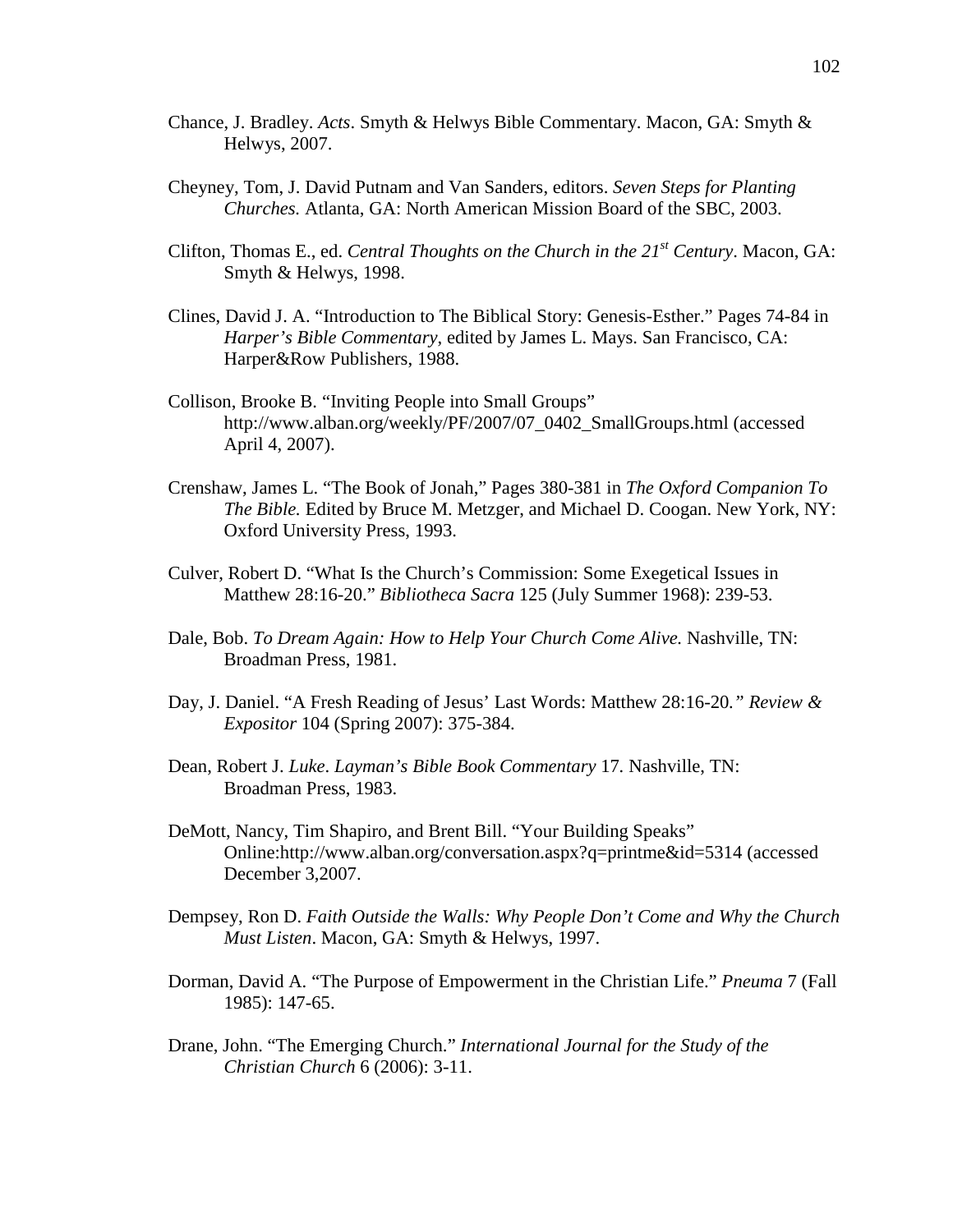- Feinberg, Margaret. "Where Starbucks and Sanka Meet." *On Mission: Pastors' Edition*  (Summer, 2007): 52-55.
- Francisco, Clyde T. "Genesis." Pages 101-288 in *General Articles, Genesis-Exodus*. Volume 1 of The Broadman Bible Commentary, revised*,* Edited by Clifton J. Allen. Nashville, TN: Broadman Press, 1969.
- Fruhlinger, Joshua. "Church Lures Worshippers with Free iTunes Songs." Online:http://www.switched.com/2007/08/20church-luresworshippers-with-free-itunes-songs/ (accessed August 20,2007).
- Galindo, Israel A. *The Hidden Lives of Congregations Discerning Church Dynamics*. Herndon, VA: Alban Institute, 2004.
- Giblin, Charles H. "Note On Doubt and Reassurance in Mt 28:16-20." *Catholic Biblical Quarterly* 37 (January 1975):68-75.
- Glasser, Arthur F. "The Evolution of Evangelical Mission Theology Since World War II." *International Bulletin of Missionary Research* 9. (January 1985): 9-13.
- Glaze, A. J. "Jonah." Pages 152-182 in *Hosea-Malachi*. Volume 7 of The Broadman Bible Commentary. Edited by Clifton J. Allen. Nashville, TN: Broadman Press, 1972.
- Goodman, Denise W., *Congregational Fitness Healthy Practices for Layfolk*. Bethesda, MD: Alban Institute Publication, 2000.
- Granade, Nelson. *Lending Your Leadership How Pastors Are Redefining Their Role in Community Life.* Herndon, VA: Alban Institute, 2006.
- Greene, Gary. Coordinator. *Just the Facts 2006.* Wilmington: Brunswick Star News, Sunday, December 18, 2006.
- Grogan, Geoffrey. *Isaiah*. The Expositor's Bible Commentary 6. Grand Rapids, MI: Zondervan, 1986.
- Hagner, Donald A. *Matthew 14-28*. Word Biblical Commentary 33B. Dallas, TX: Word, 1995.
- Hall, Chad. "Lessons from Madison Avenue: Common Miscues in Church Marketing." http://www.coolchurches.com/articles/madison.htm (accessed October 5, 2007).
- Hallman, Arlene J. *Board of Directors Meeting Minutes of the Brunswick Baptist Association in Brunswick County, North Carolina for Monday, October 14, 2002.*  Bolivia: Brunswick Baptist Association,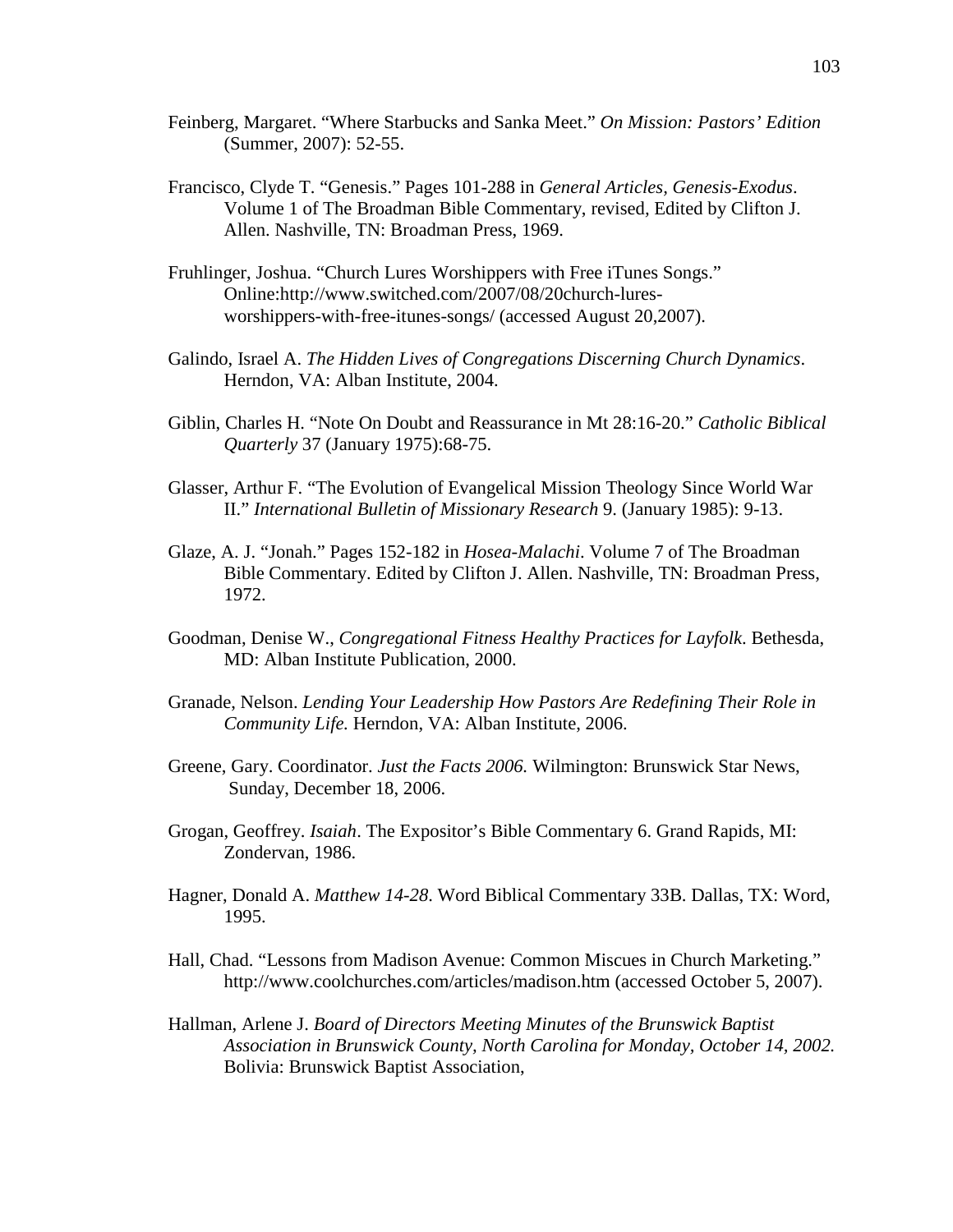\_\_\_\_\_\_\_\_., ed. *Brunswick Baptist Association 2006 Annual.*Lawrenceville: Edmonds Printing, 2007.

\_\_\_\_\_\_\_\_., ed. *Book of Reports 2005: Brunswick Baptist Association*. Bolivia: Brunswick Baptist Association, 2005.

Hammett, Edward H. *Making the Church Work: Converting the Church to the 21<sup>st</sup> Century. 2nd* ed*.* Macon, GA: Smyth & Helwys, 1984.

\_\_\_\_\_\_\_\_. *The Gathered and Scattered Church: Equipping Believers for the 21st Century.* Macon, GA: Smyth & Helwys, 1999.

- Hare, Douglas, R. A. Harrington, and Daniel J. Day. "Make Disciples of All the Gentiles (Mt 28:19)." *Catholic Biblical Quarterly* 37 (July 1975): 359-69.
- Henderson, Jim and Matt Casper. *Jim & Casper Go To Church*. Carol Stream, IL: Tyndale House Publishers, Inc., 2007.
- Hicks, Charles R. *Fundamental Concepts in the Design of Experiments*. 2<sup>nd</sup> ed. New York, NY: Holt, Rhinehart & Winston, 1973.
- Hiebert, D. Edmond. "An Expository Study of Matthew 28:16-20." *Bibliotheca Sacra*  (July 1992): 338-54.
- Hobbs, Frank and Nicole Stoops. *Demographic Trends in the 20th Century, Census 2000 Special Reports* Washington, DC:U.S. Bureau of Printing, November, 2002.
- Holloman, Dawn. "All for Hymn: What Modern Worshipers Really Crave." *Homelife*, (October 2007): 62.
- Horst, Pieter W. van der. "*Once More: The Translation of Hoi De in Matthew 28:17*." *Journal for the Study of the New Testament* 27 (June 1986): 27-30.
- Hotchkiss, Dan. "Pretending to Be Equal." No pages. Cited 5 September 2007. Online: http://www.alban.org/conversation.aspx?q=printme&id=4932.

\_\_\_\_\_\_\_\_. "The Stewardship of Risk." No pages. Cited 20 March 2007. Online: http://www.alban.org/weekly/PF/2007/07\_0319\_StewardshipRisk.html.

\_\_\_\_\_\_\_\_. "Who Owns a Congregation?" No pages. Cited 21 April 2008. Online: http://www.alban.org/conversation.aspx?q=printme&id=5902.

\_\_\_\_\_\_\_\_. "Why We Do What We Do." No pages. Cited 20 February 2007. Online: http://www.alban.org/weekly/PF/2007/07\_0212\_WhyWeDo.html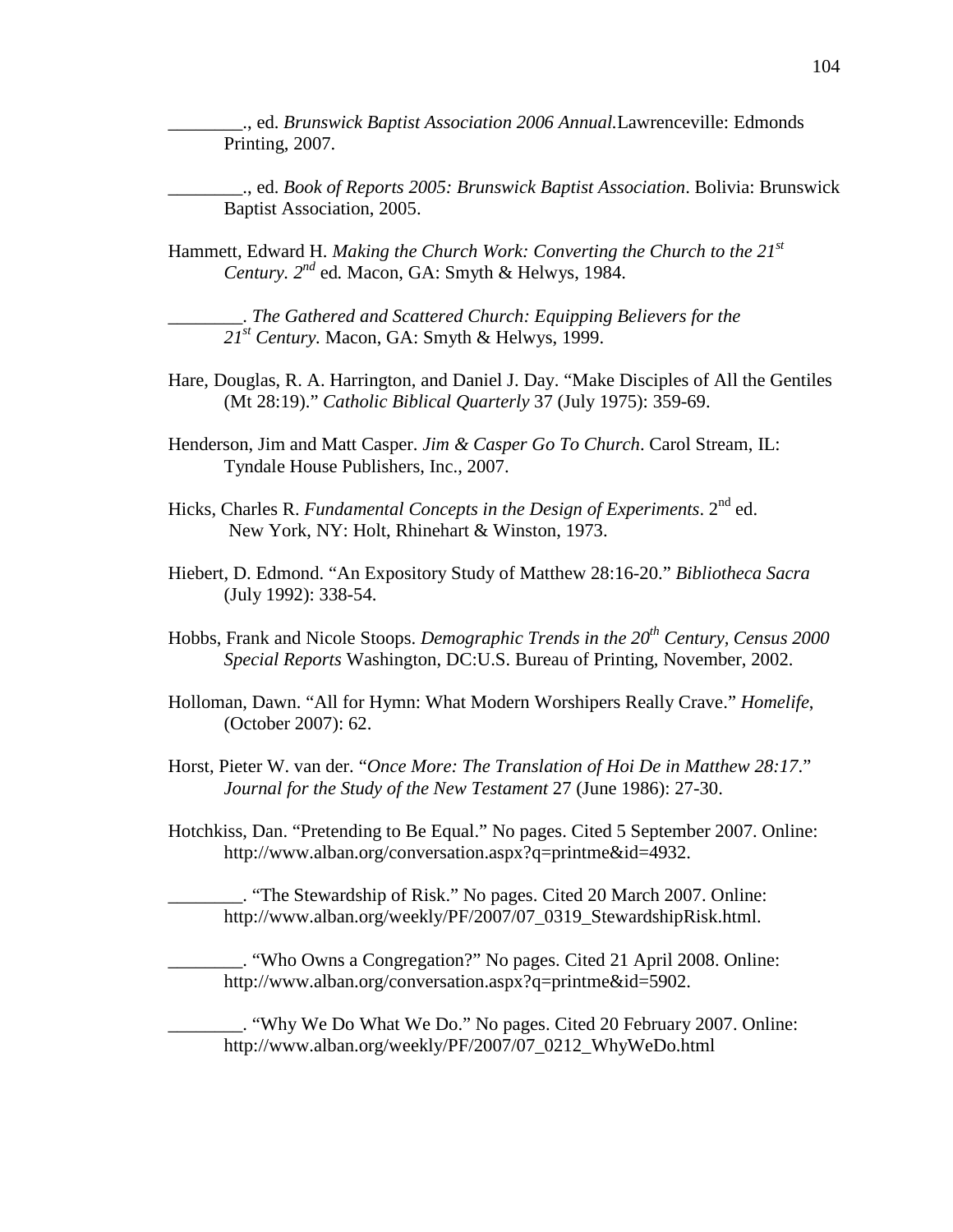- Howe, E. Margaret. "But Some Doubted, Matt 28:17: A Re-appraisal of Factors Influencing the Easter Faith of the Early Christian Community." *Journal of the Evangelical Theological Society* 18 (Summer 1975): 173-80.
- Hunt, Josh. "Church Growth Strategy: Our Reachable Nation." http://www.joshunt.com/UNCHURCH.html (accessed October 5, 2007).
- Jameson, Norman. "Reaching the Largest People Group." *Biblical Recorder* (19 Jan 2008): 13.
- Kaiser, Jr., Walter C. *Toward an Old Testament Theology.* Grand Rapids, MI: Zondervan,1978.
- Kandiah, Krish. "Lesslie Newbigin's Contribution to a Theology of Evangelism." *Transformation* 24 (January2007):51-60.
- Keener, Craig S. *Matthew*. IVP New Testament Commentary Series 1. Downer's Grove, IL:InterVarsity Press, 1997.
- Keil, C. F. and Franz Delitzsch. *Isaiah*. Commentary on The Old Testament 7. Peabody, MA: Hendrickson, 1989.

\_\_\_\_\_\_\_\_\_\_. *Minor Prophets*. Commentary on The Old Testament 10. Peabody, MA: Hendrickson, 1989.

\_\_\_\_\_\_\_\_\_\_. *Joshua, Judges, Ruth, 1 and 2 Samuel.* Commentary on The Old Testament 2. Peabody, MA: Hendrickson, 1989.

- Kelley, Page H. "Isaiah." Pages 149-374 in *Proverbs-Isaiah*. Vol. 5 of The Broadman Bible Commentary, Edited by Clifton J. Allen. Nashville, TN: Broadman Press, 1971.
- Kennedy, J. Hardee. "*Ruth*." Pages 464-480 in *Leviticus-Ruth*. Vol. 2 of The Broadman Bible Commentary. Edited by Clifton J. Allen. Nashville, TN: Broadman Press, 1970.
- Kingsbury, Jack Dean. "Composition and Christology of Matt 28:16-20." *Journal of Biblical Literature* 93 (December 1974):573-84.
- Kinnaman, David, and Gabe Lyons. *UnChristian: What a New Generation Really Thinks About Christianity*. Grand Rapids, MI: Baker Books, 2007.

\_\_\_\_\_\_\_\_. "What Teenagers Look for in a Church." No pages. Cited 9 September 2007. Online:http://www.barna.org /FlexPage.aspx?Page=BarnaUpdateNarrow&BarnaUpdate.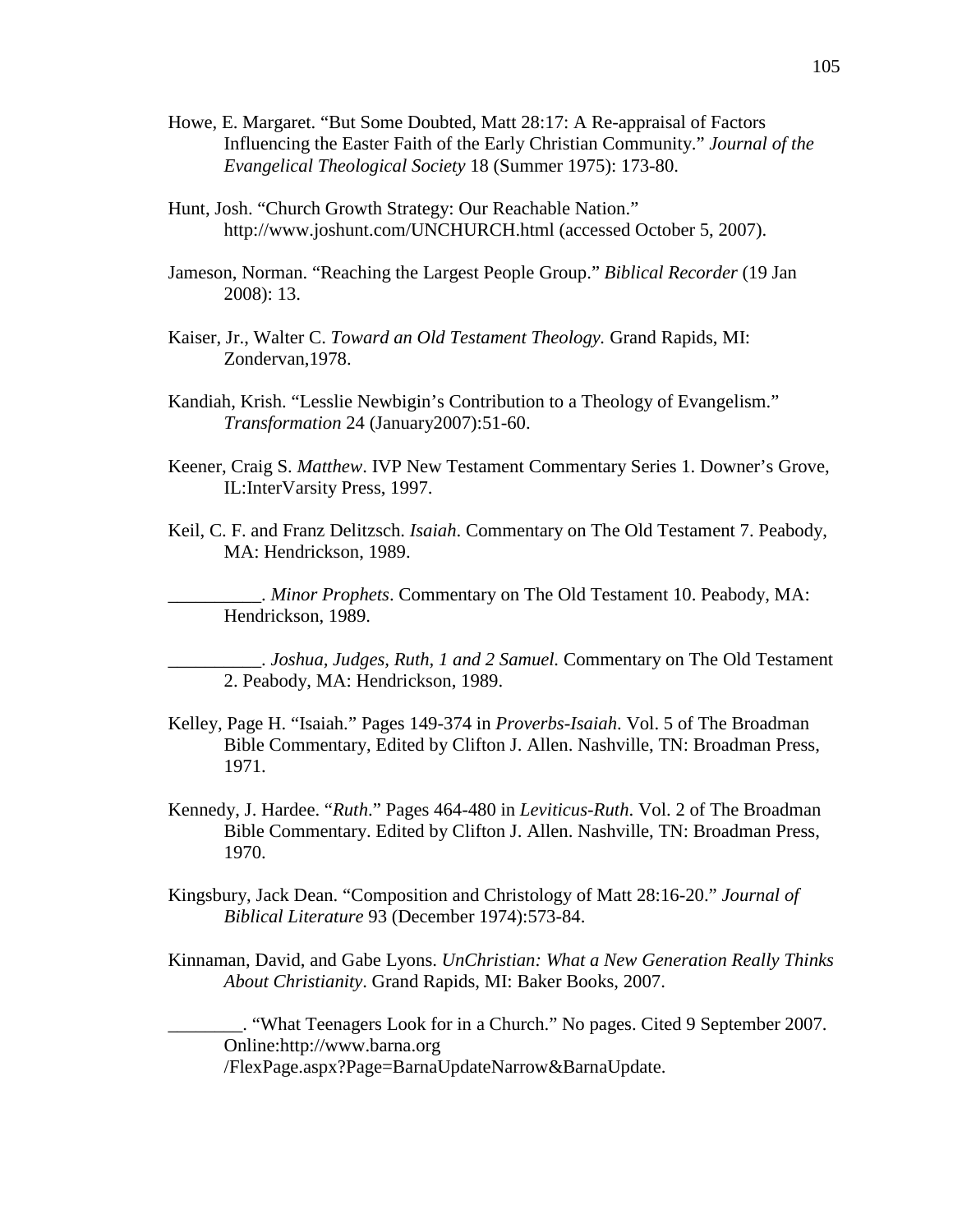\_\_\_\_\_\_\_\_. "Pastors Feel Confident in Ministry, But Many Struggle in their Interaction with Others." No pages. Cited 31 July 2006. Online: http://www.barna.org/FlexPage .aspx?Page=BarnaUpdateNarrow&BarnaUpdate

\_\_\_\_\_\_\_\_. "American Lifestyles Mix Compassion and Self-Oriented Behavior." No pages. Cited 7 February 2007 Online:http://www.barna.org /FlexPage.aspx?Page=BarnaUpdate Narrow&BarnaUpdate.

- Knell, Bryan. "Who Owns Mission?" No pages. Cited 10 October 2007. Online: http://gwureg.gardnerwebb.edu:2293/ehost/delivery?vid=28&hid=12&sid=940bca84-90.
- Krentz, Edgar. "Make disciples: Matthew on evangelism." *Currents in Theology and Mission* 33 (Fall 2006): 23-41.
- LaCocque, Andre. *Ruth*. Continental Commentary*.* Minneapolis, MN: Fortress, 2004.
- Levering, Matthew. *Ezra and Nehemiah*. Brazos Theological Commentary. Grand Rapids, MI: Brazos, 2007.
- Levine, Amy-Jill. "To All the Gentiles: a Jewish Perspective on the Great Commission." *Review & Expositor* 103 (Winter 2006): 139-58.
- Lewis, Robert with Rob Wilkins. *The Church of Irresistible Influence Bridge-Building Stories to Help Reach Your Community*. Grand Rapids, MI: Zondervan, 2001.

\_\_\_\_\_\_\_\_, Wayne Cordeiro, and Warren Bird. *Culture Shift: Transforming Your Church From the Inside Out*. San Francisco, CA: Jossey-Bass, 2005.

- Limburg, James. *Jonah*. The Old Testament Library. Louisville, KY: Westminster/John Knox, 1993.
- Lineberger, Molly. "Remembering Forward: Center for Congregational Health Bids Dave Fond Farewell, Looks to Future." *The Lamp: Newsletter of the Center for Congregational Health* Vol. 6 no. 1 (2007): 1, 6-7.
- McGavran, Donald A. "My Pilgrimage in Mission." *International Bulletin of Missionary Research* 10. (1986): 53, 54, 56-58.
- McIntosh, Gary, and Glen Martin. *Finding Them, Keeping Them: Effective Strategies for Evangelism and Assimilation in the Local Church* Nashville, TN: Broadman & Holman, 1992*.*
- McKay, Kenneth L. "The Use of hoi de in Matthew 28:17." *Journal for the Study of the New Testament* 24 (June, 1985): 71-72.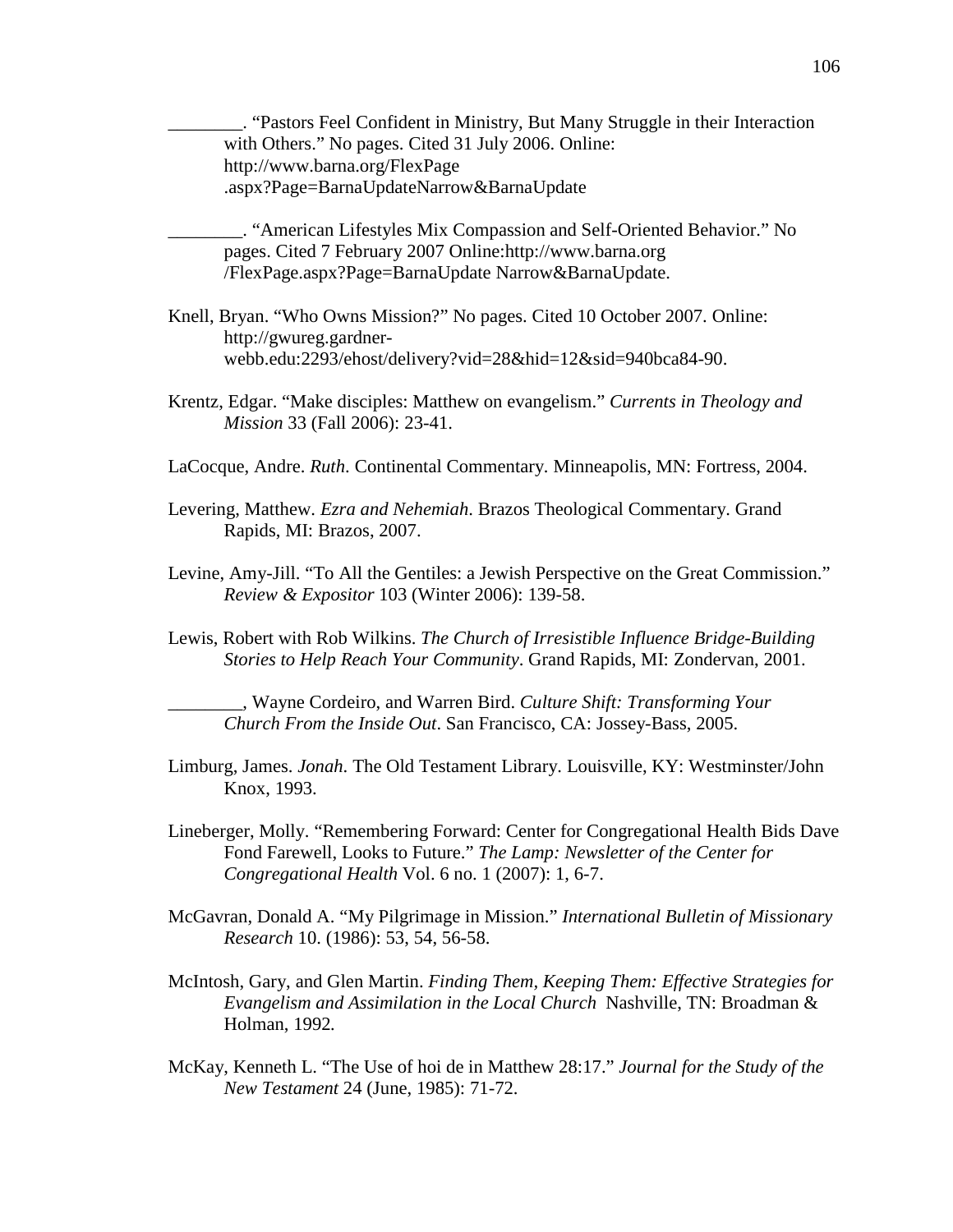McLaren, Brian D. *A Generous Orthodoxy.* Grand Rapids, MI: Zondervan, 2004.

\_\_\_\_\_\_\_\_. *A New Kind Of Christian: A Tale of Two Friends on a Spiritual Journey*. San Francisco, CA: Jossey-Bass, 2001.

\_\_\_\_\_\_\_\_. *More Ready Than You Realize: Evangelism as Dance in the Postmodern Matrix*. Grand Rapids, MI: Zondervan, 2002.

\_\_\_\_\_\_\_\_. *The Story We Find Ourselves In: Further Adventures of a New Kind of Christian*. San Francisco, CA: Jossey-Bass, 2003.

\_\_\_\_\_\_\_\_. *The Church on the Other Side: Doing Ministry in the Postmodern Matrix*. Grand Rapids, MI: Zondervan, 2000.

\_\_\_\_\_\_\_\_. *A Generous Orthodoxy*. Grand Rapids, MI: Zondervan, 2004.

- McLean, John A. "Did Jesus Correct the Disciples' View of the Kingdom." *Bibliotheca Sacra* 151 (April-June 1994): 215-27.
- Magonet, Jonathan. *Book of Jonah*. The Anchor Bible Dictionary 3. New York, NY: Doubleday, 1992.
- Mathis, Erma Holt. *The Mission Arlington Story: Tillie's Vision*. Fort Worth, TX: Scripta Publishing, Inc., 1996.
- Mead, Loren B. *The Once and Future Church: Reinventing the Congregation for a New Mission Frontier.* New York, NY: Alban Institute, 1994.

\_\_\_\_\_\_\_\_. *Five Challenges for the Once and Future Church.* Washington, DC: Alban Institute, 1996.

Mealand, David L. "After Not Many Days in Acts 1:5 and Its Hellenistic Context." *Journal for the Study of the New Testament* 42 (June 1991): 69-77.

- Melbourne, Bertram L. "Acts 1:8 Re-Examined: is Acts 8 Its Fulfillment?" *Journal of Religious Thought* 57-58 (2001-2005): 1-18.
- Merritt, Carol Howard. "Nurturing the Tree of Life." No pages. Cited 4 March 2008.Online: http://www.alban.org/conversation.aspx?q=printme&id=5748.

\_\_\_\_\_\_\_\_. "Ministering to the Missing Generation." No pages. Cited 10 September 2007 http://www.alban.org/conversation.aspx?q&id=4944.

Metcalf, Bob. "How to Evaluate Your Church Property." No pages. Cited 5 March 2007. Online: http://www.lifeway.com/churcharchitecture.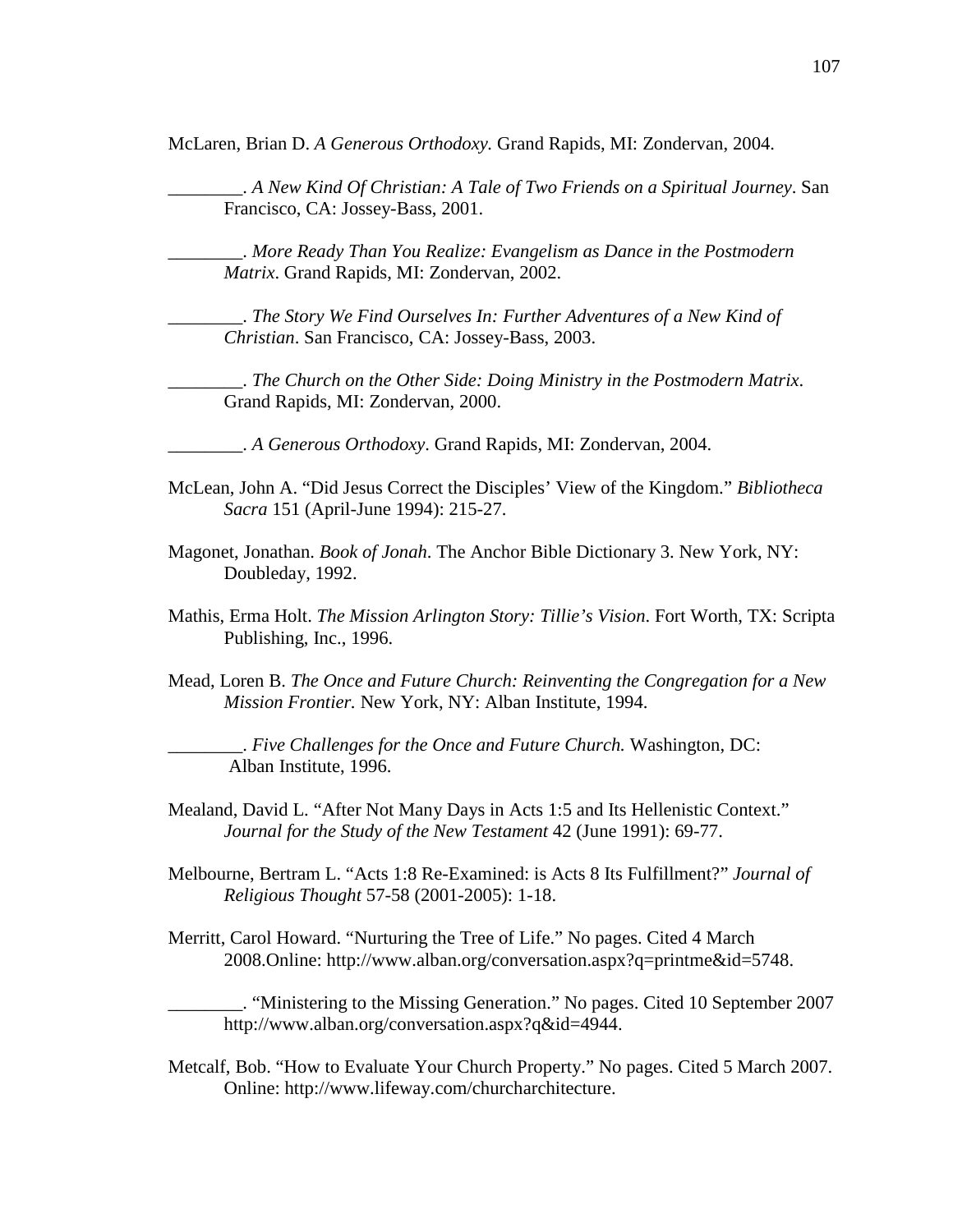Miller, Donald. *Blue Like Jazz: Nonreligious Thoughts on Christian Spirituality*. Nashville, TN: Thomas Nelson, 2003.

\_\_\_\_\_\_\_\_. *Searching For God Knows What*. Nashville, TN: Thomas Nelson, 2004.

- Mims, Gene. *Kingdom Principles for Church Growth.* Nashville, TN: Convention Press, 1994.
- Moore, Thomas S. "To the End of the Earth: The Geographic and Ethnic Universalism of Acts 1:8 in Light of Isaianic Influence on Luke." *Journal of the Evangelical Theological Society* 40 (Summer 1997): 389-99.
- Morosco, Robert E. "Matthew's Formation of a Commissioning Type-Scene Out of the Story of Jesus' Commissioning of the Twelve." *Journal of Biblical Literature* 103 (December 1984): 539-56.
- Morris Leon. "Ruth." Pages 221-318 in *Judges and Ruth An Introduction and Commentary*. Vol. 7 of Tyndale Old Testament Commentaries. Downer's Grove, IL: InterVarsity, 1968.
- Mowinckel, Sigmund. *The Old Testament as Word of God Its' Significance for living a Christian Faith.* Translated by Reidar B. Bjornard. Nashville, TN: Abingdon, 1959.
- Muilenburg, James. *The Way of Israel: Biblical Faith and Ethics.* New York, NY: Harper & Row, 1961.
- Murphy, Samuel H. Reaching Unchurched People in the Gaps between Churches. Paper presented at the annual North Carolina Associational Convocation. Greensboro, N.C., July 9, 2002.
- Murrow, David. *Why Men Hate Going to Church*. Nashville, TN: Thomas Nelson, 2005.
- Neyrey, Jerome H., S. J. "*A Symbolic Approach to Mark 7.*" No pages. Cited 9 March 2006.Online:http://www.nd.edu/~jneyrey1/symbolic.html.
- O'Brien, Terrence. "ATM 'Giving Kiosks' Arrive in Churches." No pages. Cited 20 August 2007. Online: http://www.switched.com/2007/08/07atm-giving-kiosksarrive-in-churches.
- Orr, Robert A. *Being God's People: A Southern Baptist Church on Bold Mission*. Nashville, TN: Convention Press, 1987.
- Pappas, Anthony G. *Entering the World of the Small Church.* Washington, DC: Alban Institute, 1997.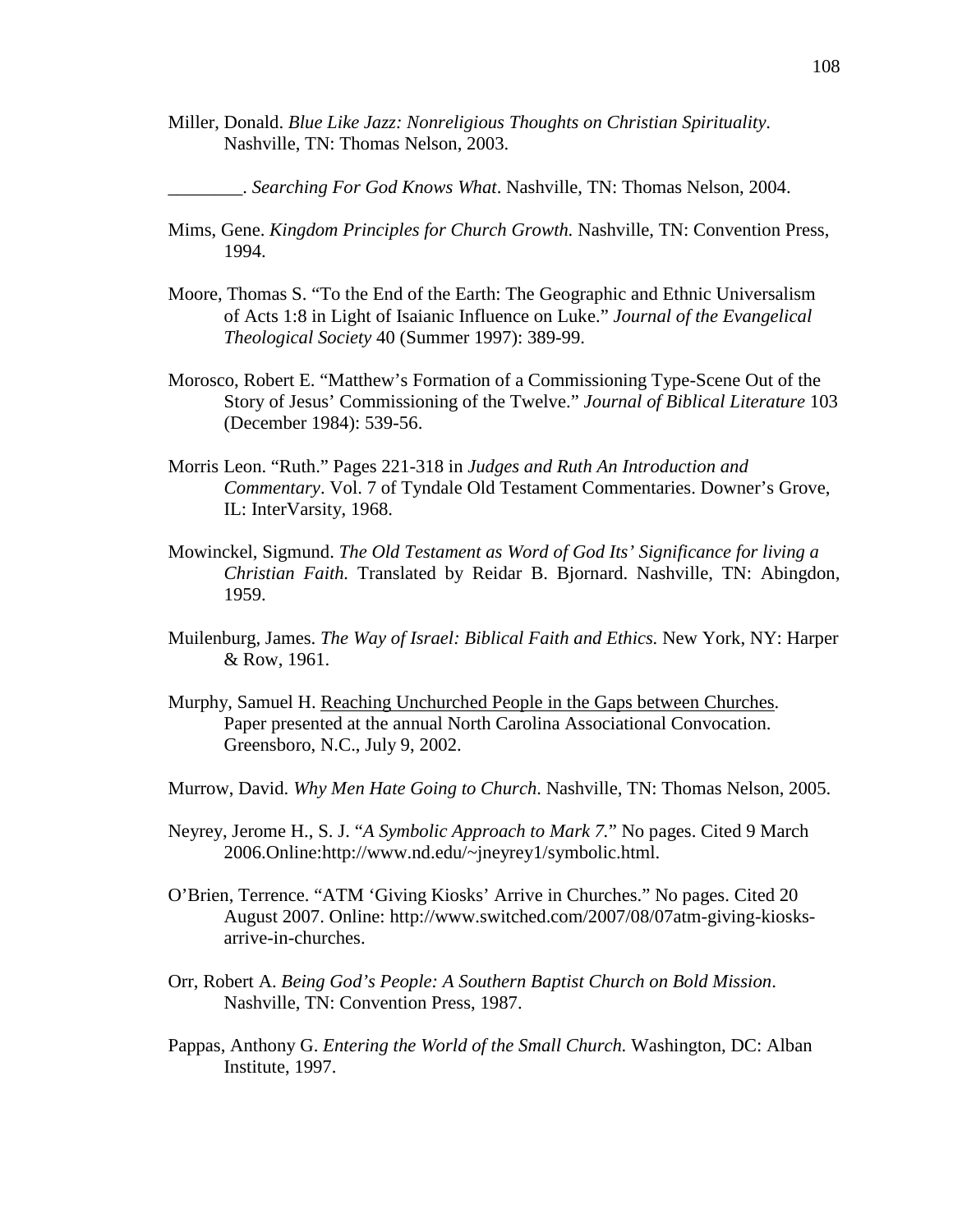- Parsons, Mikeal C. "Christian origins and narrative openings: the sense of a beginning in Acts 1-5." *Review & Expositor* 87 (Summer 1990): 403-22.
- Pipes, Carol., ed. "Six Surprising Facts about the Unchurched." *On Mission Summer*  (2008): 8.
- Pipes, Carol., ed. "Why do Americans attend Church?" *On Mission Winter* (2008): ii.
- Rainer, Thom S., and Eric Geiger. *Simple Church.* Nashville, TN: Broadman and Holman, 2006.

\_\_\_\_\_\_\_\_. *The Unchurched Next Door: Understanding Faith Stages as Keys to Sharing Your Faith*. Grand Rapids, MI: Zondervan, 2003.

\_\_\_\_\_\_\_\_. *Surprising Insights From the Unchurched and Proven Ways to Reach Them*. Grand Rapids, MI: Zondervan, 2003.

\_\_\_\_\_\_\_\_. *High Expectations: The Remarkable Secret for Keeping People in Your Church*. Nashville, TN: Broadman & Holman, 1999.

\_\_\_\_\_\_\_\_. *Effective Evangelistic Churches: Successful Churches Reveal What Works and What Doesn't.* Nashville, TN: Broadman & Holman, 1996.

- Regele, Mike with Mark Schulz. *Death of the Church*. Grand Rapids, MI: Zondervan, 1995.
- Rendle, Gil. "The Roller Coaster of Change." No pages. Cited 29 January 2007. Online: http://www.alban.org/weekly/PF/2007/07\_0129\_RollerCoaster.html.
- Richardson, Ronald W. "Bowen Family Systems Theory in the Congregational Context." *Review & Expositor* 102, (2005): 379-06.
- Roberts, Fredric M. "Discovering Your Core." No pages. Cited 13 March 2006. Online: http://www.alban.org/weekly/PF/2006/06\_0313\_DiscoveringCore.html.
- Robertson, A.T. *Matthew and Mark,* Volume 1 of Word Pictures in the New Testament*.*  Nashville, TN: Broadman Press, 1930.
- Rogers, Cleon L., Jr. "The Great Commission." *Bibliotheca sacra* 130 (July-Summer 1973): 258-67.
- Russell, Bob, and Rusty Russell. *When God Builds a Church: 10 Principles for Growing a Dynamic Church*. New York, NY: Howard Books, 2000.
- Russell, Ronny. *Can a Church Live Again?: The Revitalization of a 21st Century Church*. Macon, GA: Smyth & Helwys, 2004.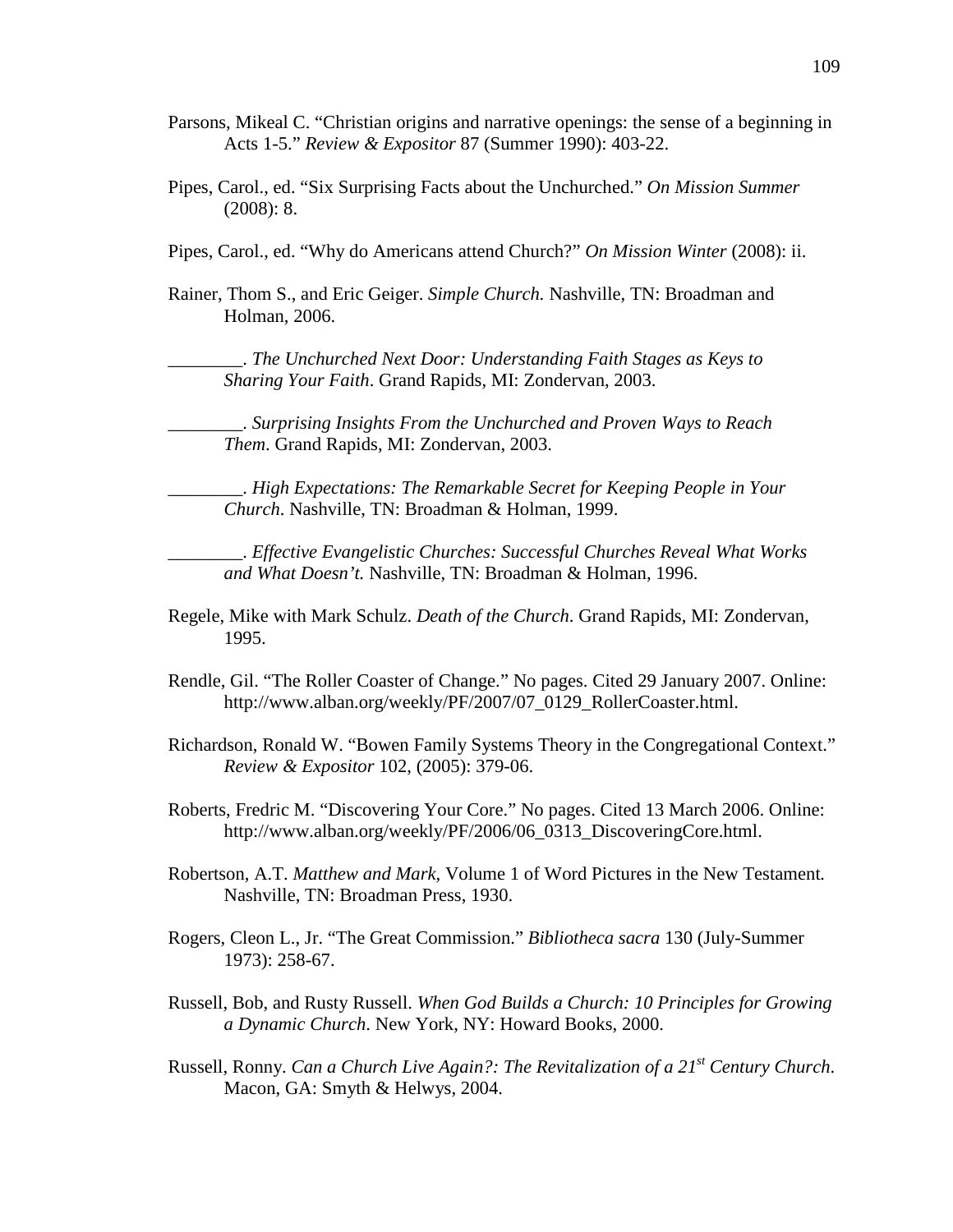- Sawyer, John F. "The Book of Isaiah" Pages 325-329 in *The Oxford Companion To The Bible*. Edited by Bruce M. Metzger, and Michael D. Coogan. New York, NY: Oxford University Press, 1993.
- Seitz, Christopher R. *Third Isaiah*. The Anchor Bible Dictionary 3. New York, NY: Doubleday, 1992.
- Selby, Brent. "How to Decode Your Church's Unique Culture." No pages. Cited 13 March 2007. Online:http://lifeway.com/lwc/re\_article\_content/0,2815,A%253D164963%2526
- Shore, Mary Hinkle. "Preaching Mission: Call and Promise in Matthew 28:16-20." *Word and World* 26 (Summer 2006): 322-28.
- Siegel, Sidney. *Nonparametric Statistics for the Behavioral Sciences*. New York, NY: McGraw-Hill Book Company, 1956.
- Sitze, Bob. "Need-Based Planning versus Asset-Based Planning." http://www.alban.org/weekly/PF/2006/06\_0626\_Planning.html (accessed July 5, 2006).
- Smith, T.C. "*Acts*." Pages 1-152 in *Acts-1 Corinthians*. Vol. 10 of The Broadman Bible Commentary. Edited by Clifton J. Allen. Nashville, TN: Broadman Press, 1970.
- Sparks, Kent. "Gospel as conquest: Mosaic typology in Matthew 28:16-20." *Catholic Biblical Quarterly* 68. (October 2006):651-63.
- Stafford, Tim. "Go and Plant Churches of All Peoples." No pages. Cited 6 October 2007. Online:http://www.christianitytoday.com/ct/2007/september/36.68.html.
- Stagg, Frank. *The Book of Acts: The Early Struggle for an Unhindered Gospel.* Nashville, TN: Broadman Press, 1955.
- Standish, N. Graham. "Humble Leadership." No pages. Cited 4 April 2007. Online: http://www.alban.org/weekly/PF/2007/07\_0326\_HumbleLeadership.html.
- Staton Jr., Cecil P., ed. *Interpreting Isaiah For Preaching and Teaching.* Kerygma and Church. Greenville, SC: Smyth & Helwys Publishing, 1991.
- Stetzer, Ed, and David Putnam. *Breaking the Missional Code: Your Church Can Become a Missionary in Your Community*. Nashville, TN: Broadman & Holman Publishers, 2006.
- Stetzer, Ed, and Mike Dodson. *Comeback Churches: How 300 Churches Turned Around and Yours Can Too*. Nashville, TN: Broadman & Holman, 2007.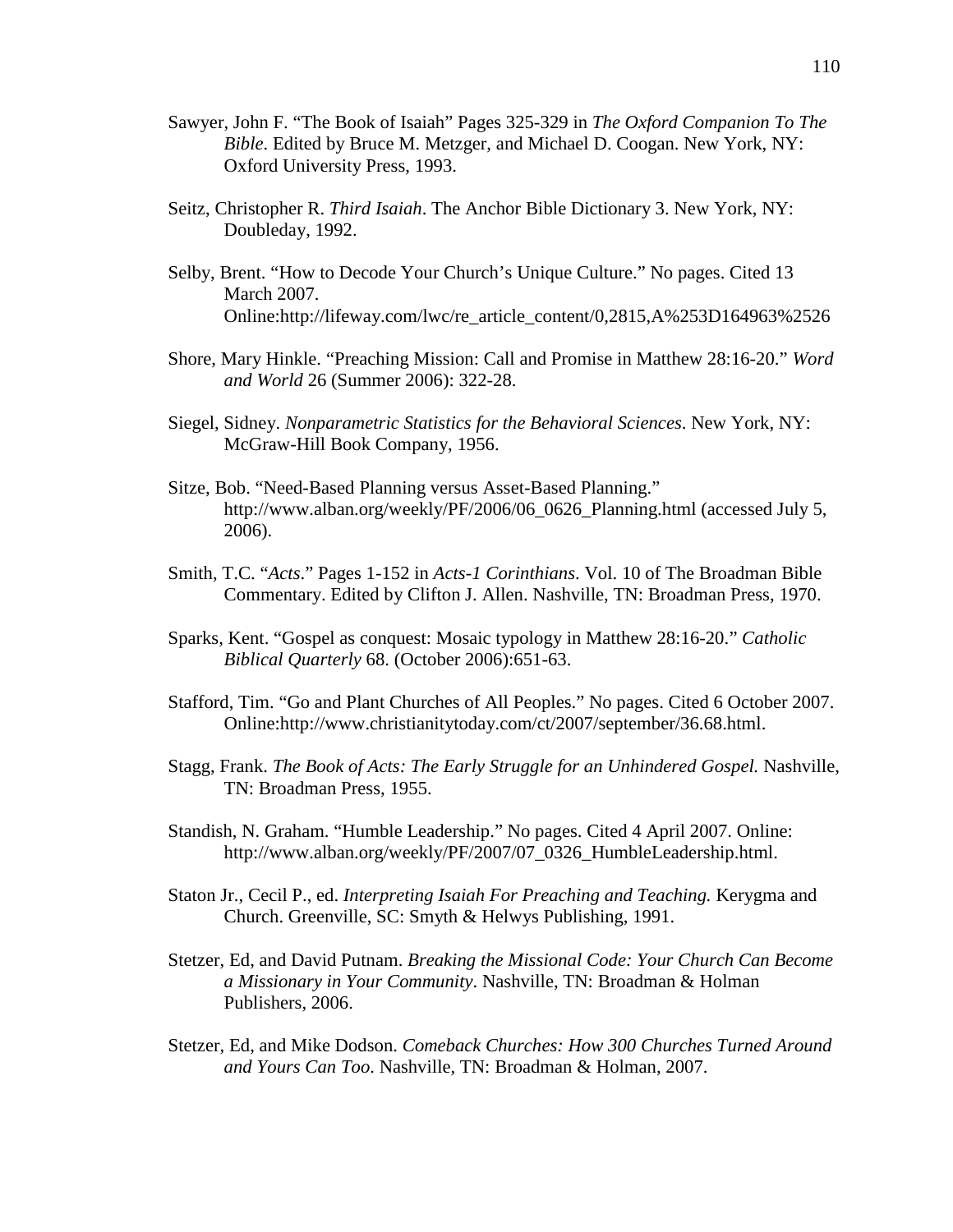Steinke, Peter L. "Twenty Observations about Troubled Congregations." No pages. Cited 12 December 2006. Online:http://www.alban.org/weekly/PF/2006/06\_1204\_ TwentyObservations.html.

\_\_\_\_\_\_\_\_. *How Your Church Family Works Understanding Congregations as Emotional Systems.* New York, NY: Alban Institute, 1995.

- Steinke, Peter L. "Promoting Healthy Congregations." No pages. Cited 9 October 2006. Online: http://www.alban.org/weekly/PF/2006/06\_1009\_HealthyCongregations.html.
- Stott, John R. W. *The Message of Acts The Bible Speaks Today.* Downers Grove, IL:InterVarsity, 1994.
- Stone, Phil. *Building a R.E.A.L. Sunday School Ministry: Listening Guide-Purpose*. Cary: North Carolina Baptist State Convention, 2005.
- Stricker, Harding. "The Timeless Mission of the Timebound Church Towards Conceptual Theology." *International Congregational Journal* 6.2 (2007): 31-42.
- Stuart, Alfred W. "Religion in North Carolina." No pages. Cited 6 September 2007. Online http://www.ncatlasrevisited.org/Religion/rlgnTitle.html.
- Stuart, Douglas. *Hosea-Jonah*. Word Biblical Commentary 31. Waco, TX: Word Books, 1987.
- Surratt, Geoff, Greg Ligon and Warren Bird. *The Multi-Site Church Revolution*. Grand Rapids, MI: Zondervan, 2006.
- Sweet, Leonard. *Post-modern Pilgrims First Century Passion For the 21st Century World.* Nashville, TN: Broadman and Holman, 2000.

\_\_\_\_\_\_\_. Brian D. McLaren, and Jerry Haselmayer. *The Language of the Emerging Church*. Grand Rapids, MI: Zondervan, 2003.

- Syreeni, Kari. "Between Heaven and Earth: on the Structure of Matthew's Symbolic Universe." *Journal for the Study of the New Testament* 40 (October 1990): 3-13.
- Thomas, Robert L. "Historical Criticism and the Great Commission." *Master's Seminary Journal* 11 (Spring 2000): 39-52.
- Tolson, Jay. "A Return to Tradition." *U.S. News & World Report* 24 December (2007): 42-48.
- Tribble, Phyllis. "Book of Ruth" Pages 842-847 in vol. 5 of *The Anchor Bible Dictionary*. Edited by David Noel Freedman, New York, NY: Doubleday, 1992.